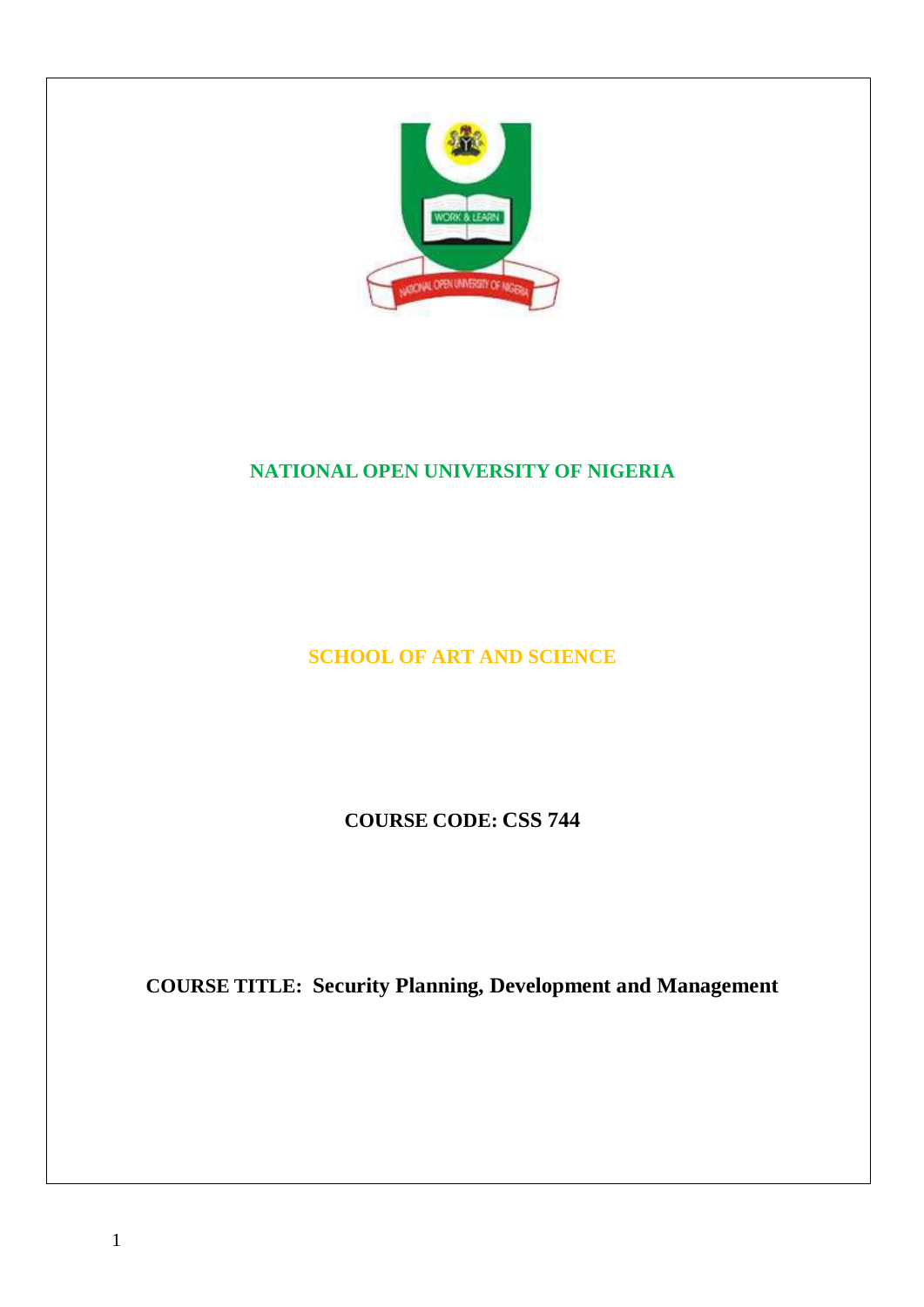# NATIONAL OPEN UNIVERSITY OF NIGERIA SCHOOL OF ARTS AND SOCIAL SCIENCES

COURSE CODE: CSS 744

# COURSE TITLE: **Security Planning, Development and Management**

**Security Planning, Development and Management**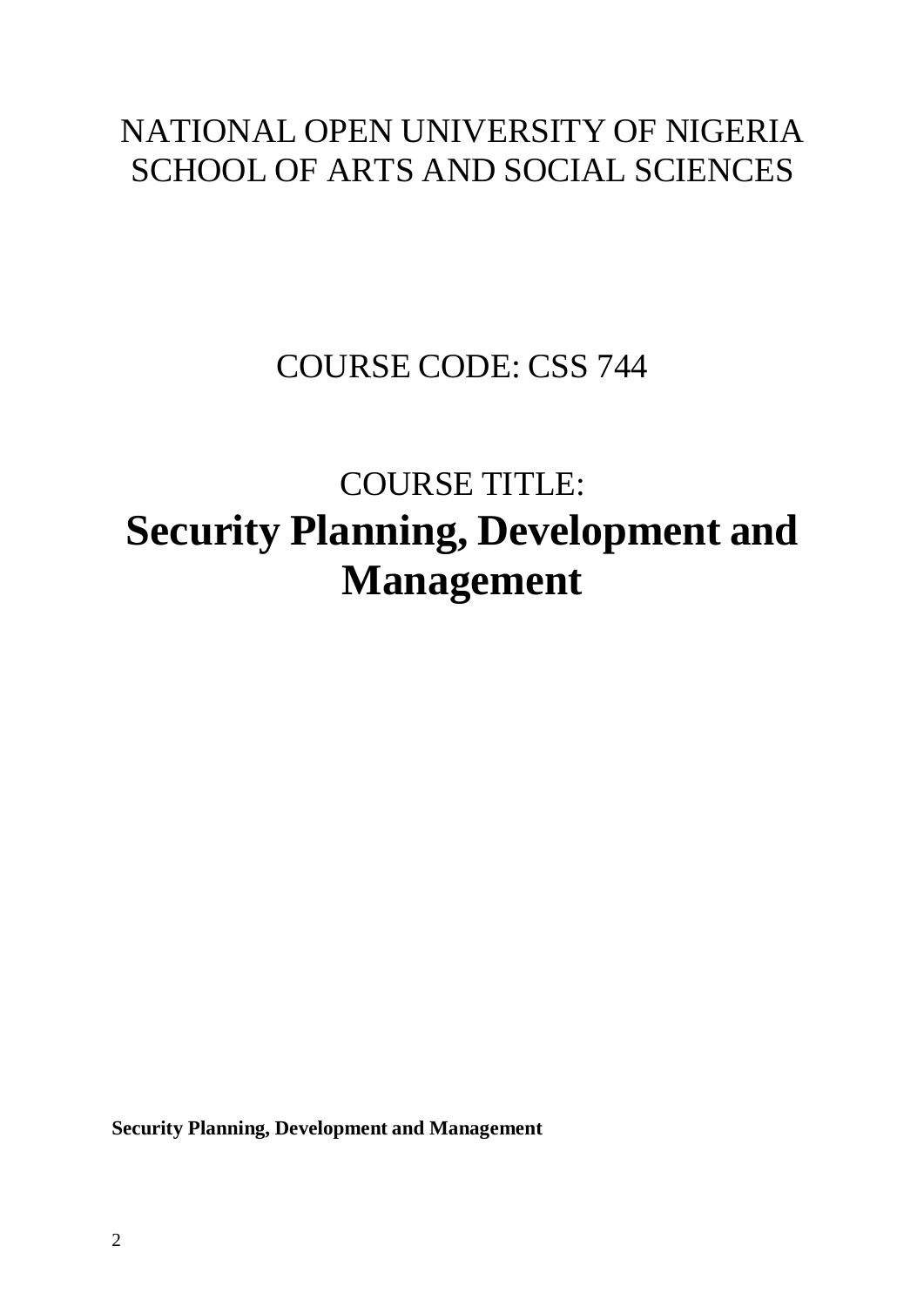Course Writers/Developers Mr. darlington Ikpi

| <b>Course Coordinators</b> | Dr. Niyi Adegoke NOUN     |  |  |
|----------------------------|---------------------------|--|--|
| Course Editor              | Dr. Adeyinka Aderinto U.I |  |  |
| Programme Leader           | Dr. N. Nwabueze NOUN      |  |  |

CSS 744

COURSE GUIDE

#### **INTRODUCTION**

**Welcome to CSS 744: Security Planning, Development and Management.**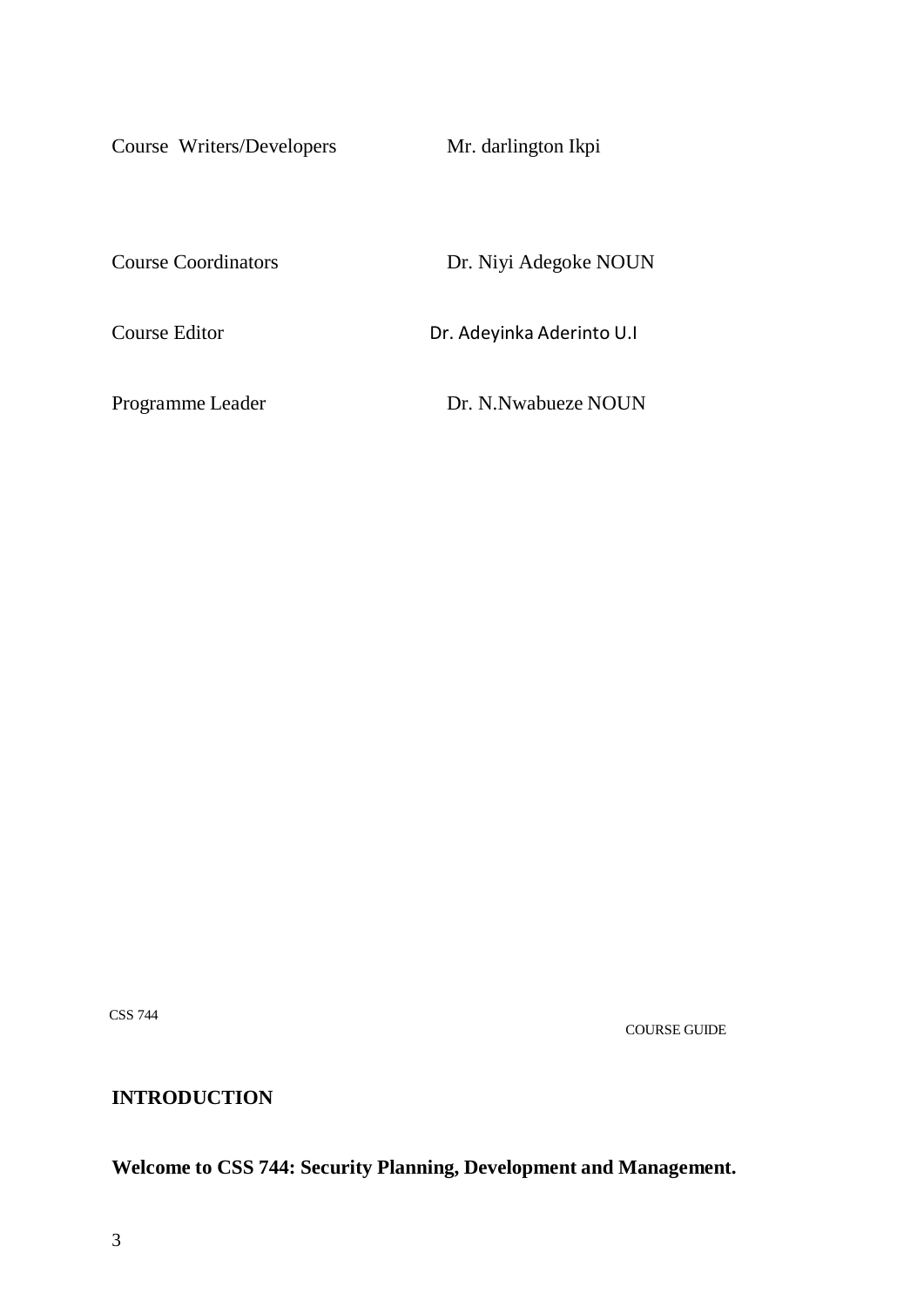CSS 744 is a semester of 2 credit unit course that provides students with the various topics on the issues in Security Planning Development and Management. It is prepared for students in the first year of study in Criminology and Security Studies in the National Open University of Nigeria (NOUN).

Security Planning Process is the modern challenges for the study of risk analysis, Security Surveys, Financial Planning and Decision making for the development of Security programmes and counter measures of securing the country and maintaining its citizens' rights. This guide provides the students with simple understanding of the role of the Security Manager in the identification, analysis and response to variety of human and natural crisis.

To study this course, and the various units, students need to be ready to think critically. They need to develop constructive minds and use situational analysis, case studies and other research oriented approaches carefully to butress arguments in the study of security management situations.

In this course, aims and objectives will be explained. The module provides some useful advice on the reading system, the role in using the course guide, the structure of the module, and guidance for the assessment.

#### **AIMS**

- a) To demonstrate an understanding of the application of security knowledge and techniques to the protection of life and property.
- b) To apply the main theories and concepts of risk analysis and risk management in the security industry.
- c) To outline and critically analyze contemporary issues related to corporate and organizational security asset protection.
- d) To examine the rights guaranteed to individuals by the Nigerian constitution, and how these rights and precedents affect private security personnel.
- e) To critically evaluate and demonstrate the ability to communicate students programme through a combination of written papers and oral presentations.

COURSE GUIDE

CSS 744

#### **OBJECTIVES**

i. To introduce students to the concept of security planning, development and management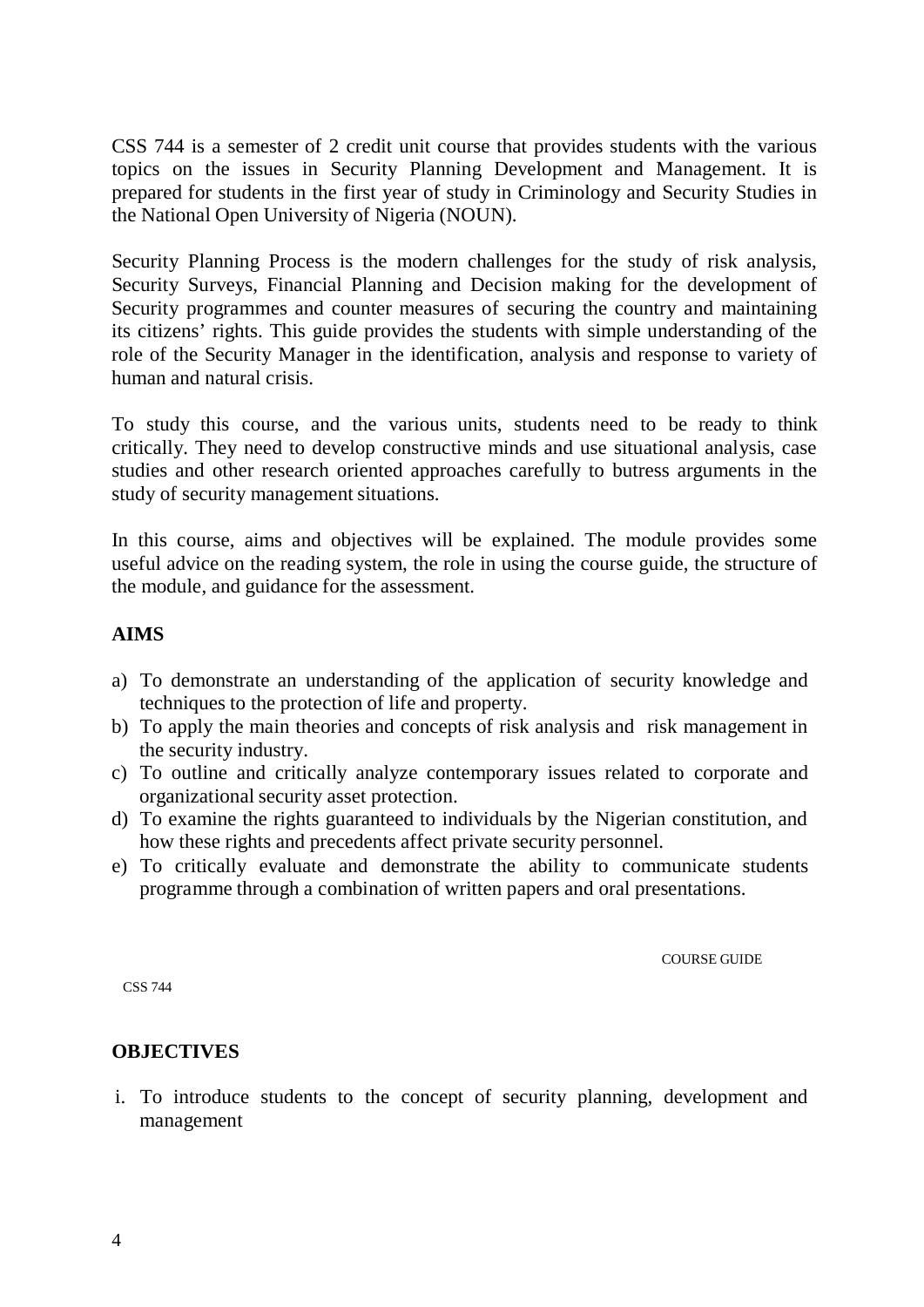- ii. To expose students to the various methods for security professionals including the security information technology criteria for purchase, installation and maintenance of computer and networking equipments including prevention of thefts of data.
- iii. To identify vulnerabilities in federal, state and local infrastructure.
- iv. To acquaint students to be conversant with routine management of security issues and principles of loss prevention and the needs for incident reaction.
- v. To teach students how to develop an appreciation of potential legal consequences, both criminal and civil of training and supervision of security management personnel.
- vi. To highlight the major pinpoints salient changes on how the nation and security management must prepare, respond, manage, and mitigate mega-terrorist incidents.

#### **WORKING THROUGH THIS COURSE**

To complete this Course, students are advised to check the study units, read the recommended books as well as other course materials provided by the NOUN. Each unit contains Self-Assessment Exercise (SAE) and Tutor Marked Assignments (TMAS) for assessment purposes. There will be a written examination at the end of the course. The course should take students about 14 weeks to complete. You will find all the components of the course listed below. Students need to allocate time to each unit to finish the course successfully.

#### **COURSE MATERIALS**

For this course, students will require the following materials:

- 1) The course guide;
- 2) Study units which are fifteen (15) in all;
- 3) Textbooks recommended at the end of the units;
- 4) Assignment file where all the unit assignments are kept;
- 5) Presentation schedule.

#### **STUDY UNITS**

There are fifteen (15) study units in this course broken into 3 modules of 5 units each. They are as follows:

CSS 744 COURSE GUIDE

#### **Module 1**

| Unit $1$ : | Introduction and general background           |
|------------|-----------------------------------------------|
| Unit $2$ : | Planning and Importance of Security Planning. |
| Unit $3$ : | <b>Company Business Interest</b>              |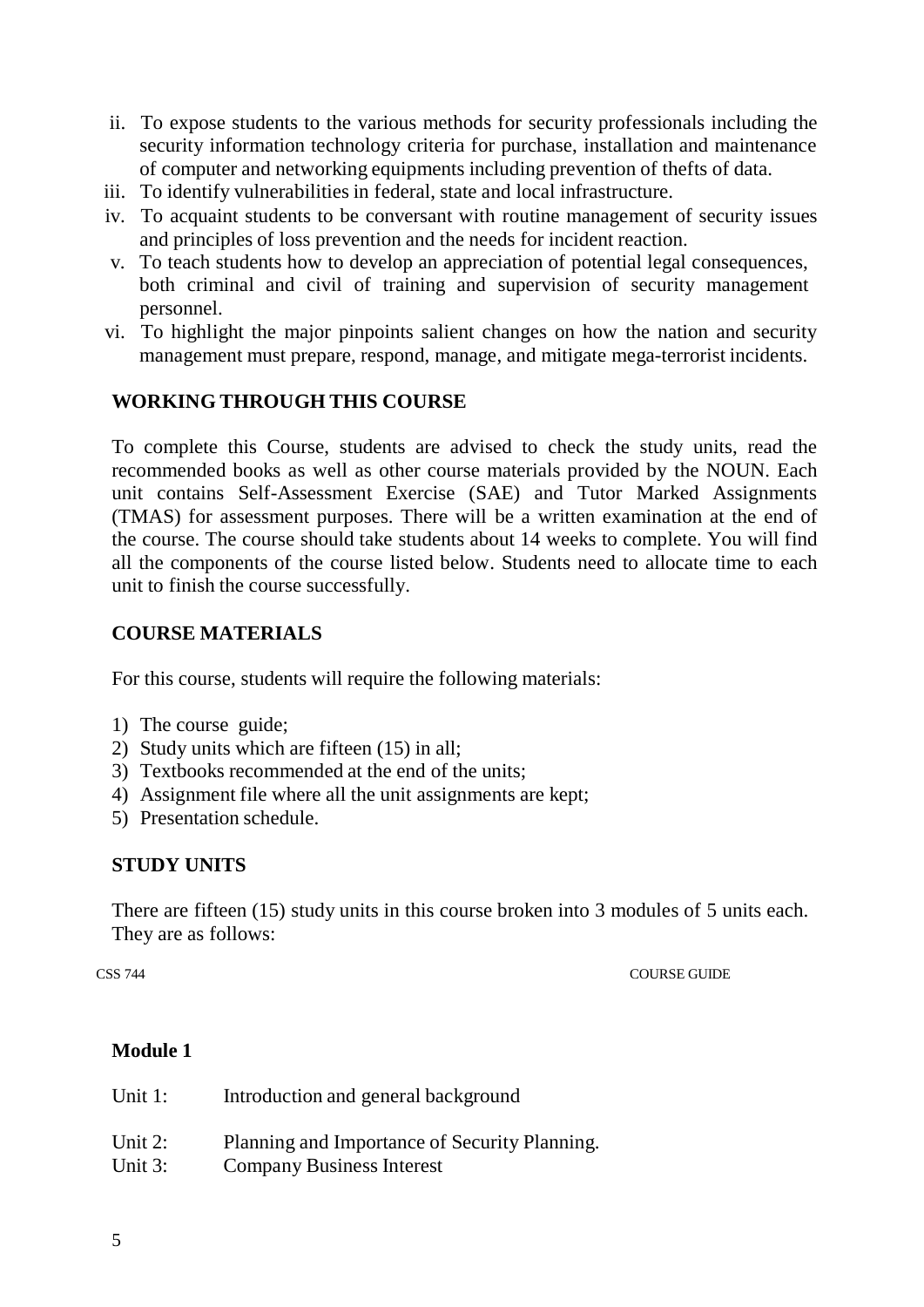| Unit $5$ :               | Thraw Decarny Operation in the Past.<br>Difference between Public and Private Security and their Relationship. |  |
|--------------------------|----------------------------------------------------------------------------------------------------------------|--|
| <b>Module 2:</b>         |                                                                                                                |  |
| Unit 1:<br>Unit 2:       | Design of Security Survey System<br>The State or National Interest.                                            |  |
| Unit 3:                  | Operational Duty for Security Staff, Supervisors and Management<br><b>Functions</b>                            |  |
| Unit $4$ :<br>Unit $5$ : | Patrol Procedures and Techniques.<br><b>Loss Prevention and Control</b>                                        |  |
| <b>Module 3</b>          |                                                                                                                |  |
| Unit 1:                  | Management Basic Principles of Management                                                                      |  |
| Unit 2:                  | Security Policy and Design                                                                                     |  |
| Unit 3:                  | <b>Evaluation of Protection Programme</b>                                                                      |  |

Unit 4: Administration and Documentation of Security Records and Reports.

Unit  $4$  Private Security Operation in the Past.

Unit 5: Samples of Security Procedures for Access Control at the Gate.

Each unit contains some exercise on the topic covered, and Students will be required to attempt the exercises. These will enable them evaluate their progress as well as reinforce what they have learned so far. The exercise, together with the tutor marked assignments will help students in achieving the stated learning objectives of the individual units and the course.

CSS 744 COURSE GUIDE

#### **TEXT BOOKS AND REFERENCES**

Students may wish to consult the references and other books suggested at the end of each unit to enhance their knowledge of the material. This will enhance their understanding of the material.

#### **ASSESSMENT**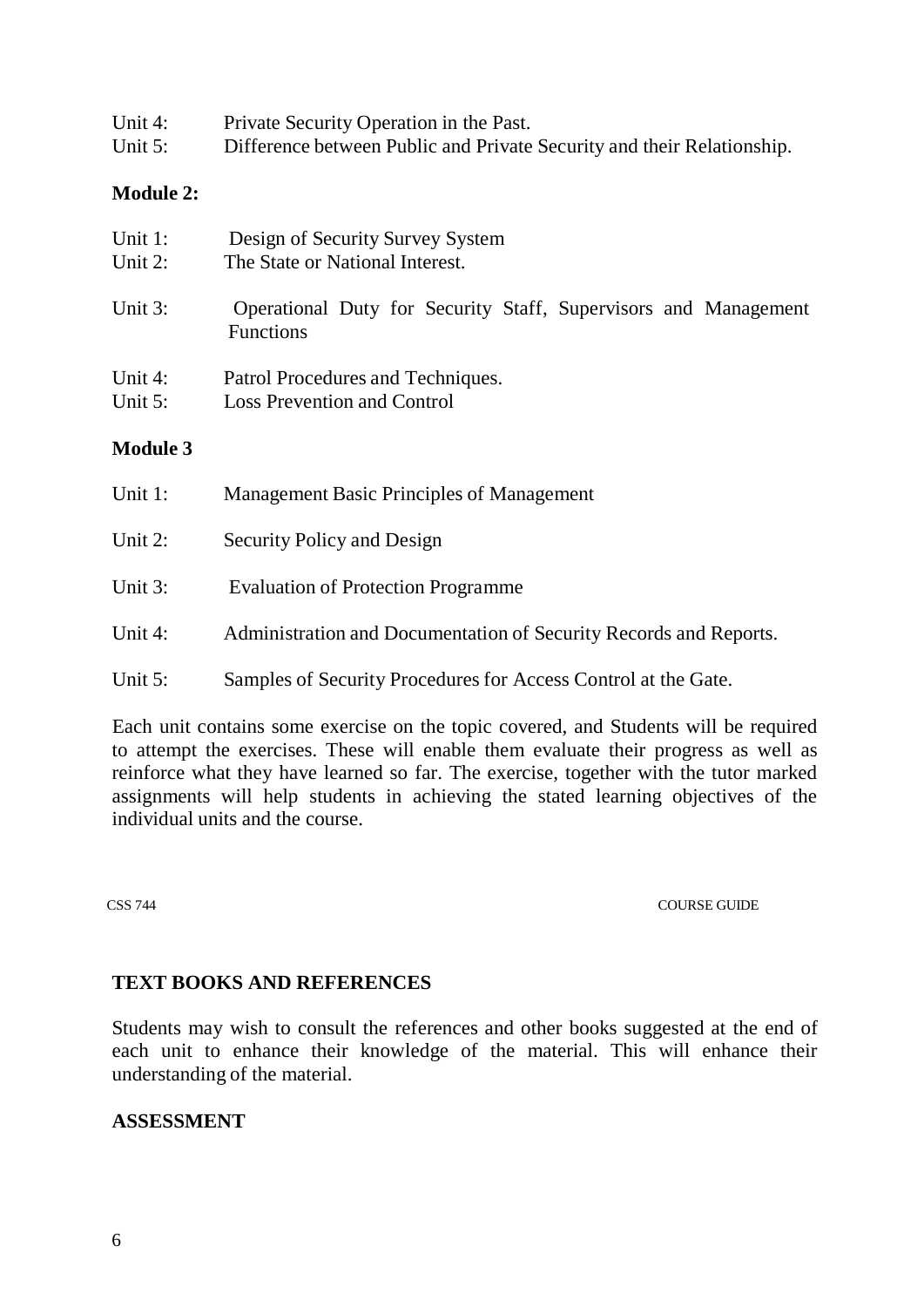Assessment for this course is in two parts. Such as the Tutor-Marked Assignments, and a written examination. Students will be required to apply the information and knowledge gained from this course in completing their assignments. Students must submit their assignments to their tutor in line with submission deadlines stated in the assignment file. The work that you submit to your Tutor-marked Assignment for assessment will count for 30% of your total score.

#### **TUTOR MARKED ASSIGNMENTS (TMAS)**

In this course, you will be required to study fifteen (15) units, and complete tutormarked assignment provided at the end of each unit.

The assignments carry 10% mark each. The best four of your assignments will constitute 30% of your final mark. At the end of the course, you will be required to write a final examination, which counts for 70% of your final mark.

The assignments for each unit in this course are contained in your assignment file. You may wish to consult other related materials apart from your course material to complete your assignments. When you complete each assignment, send it together with a tutor marked assignment (TMA) form to your Tutor. Ensure that each assignment reaches your tutor on or before the dead line stipulated in the assignment file. If, for any reason you are unable to complete your assignment in time, contact your tutor before the due date to discuss the possibility of an extension.

Note that extensions will not be granted after the due date for submission unless under exceptional circumstances.

#### **FINAL EXAMINATION AND GRADING**

The final examination for this course will be for two hours, and count for 70% of your cts tal<sub>4</sub> mark. The examination will consist of questions, which reformation in your course material, exercise, and tutor marked assignments. All aspects of the course will be examined. Use the time between the completion of the last unit, and examination rate to revise the entire course.

You may also find it useful to review your tutor marked assignments before the examination.

| <b>ASSESSMENT</b>        | <b>MARKS</b>                          |  |
|--------------------------|---------------------------------------|--|
| Assignments              | Four assignments, best three marks of |  |
|                          | four count at 30% of course marks     |  |
| <b>Final Examination</b> | 70% of total course mark              |  |
| <b>Total</b>             | 100% of course marks.                 |  |
| CAUDOR AURILIUM          |                                       |  |

#### **COURSE MARKING SCHEME**

**COURSE OVERVIEW**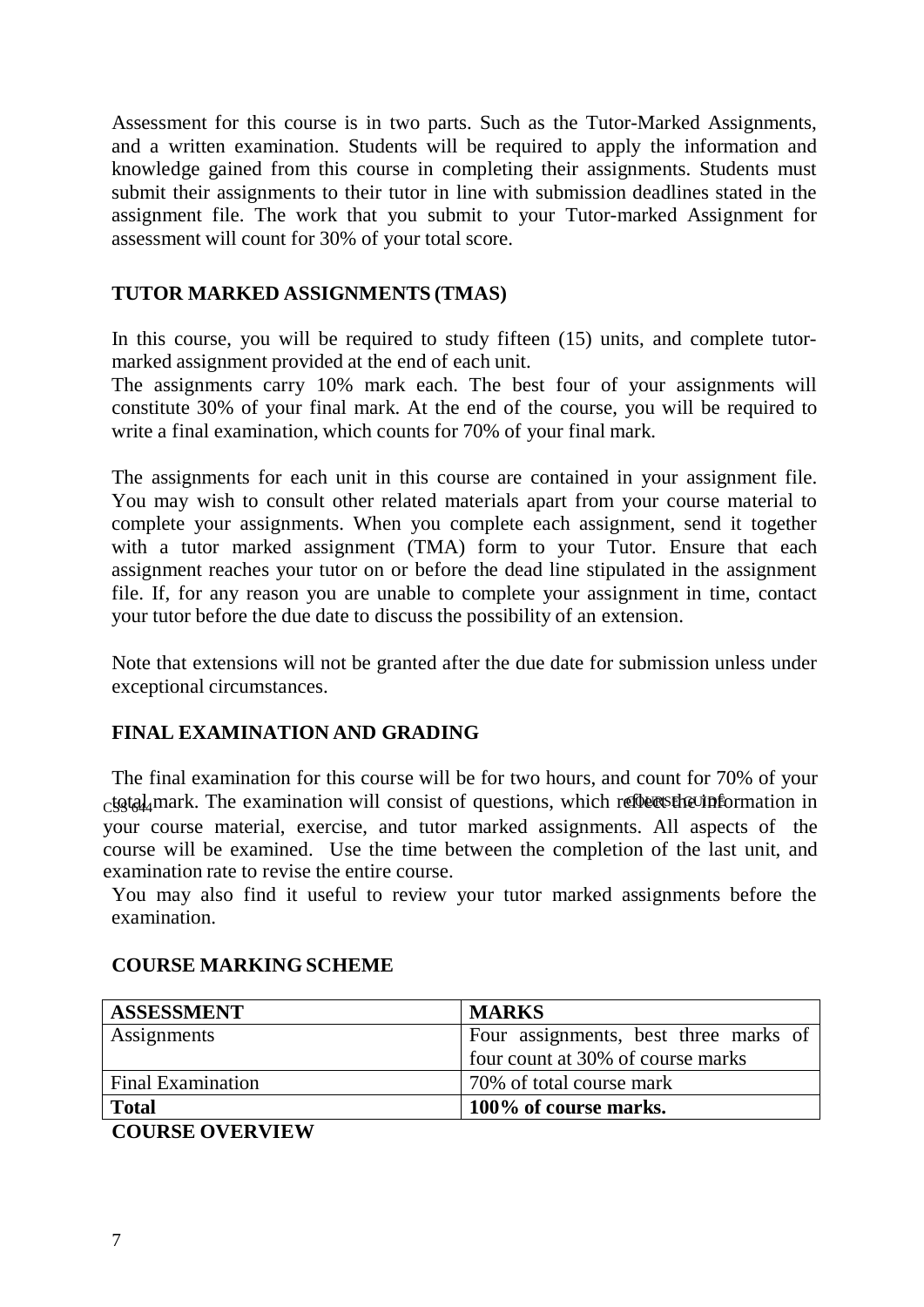Assignment file consists of all the details of the assignments you are required to submit to your tutor for marking. The marks obtained for these assignments will count towards the final mark you obtain for this course. More information on the assignments can be found in the assignment file.

| <b>Module</b>       | <b>Title of Work</b>                     | <b>Weeks Activity</b>   | <b>Assessment</b>     |
|---------------------|------------------------------------------|-------------------------|-----------------------|
| 1                   |                                          |                         | (End of Unit)         |
| Unit                | Introduction and General                 | week 1                  |                       |
| $\mathbf{1}$        | Background                               |                         |                       |
| $\overline{2}$      | Planning And Importance Of               | Week 2                  |                       |
|                     | Security planning                        |                         |                       |
| 3                   | <b>Company Business Interest</b>         | Week 3                  | Assignment 1          |
| $\overline{4}$      | Private Security Operation in the        | Week 4                  |                       |
|                     | Past                                     |                         |                       |
| 5                   | Difference between Public and            | Week 5                  |                       |
|                     | Private Security and their               |                         |                       |
|                     | Relationship                             |                         |                       |
|                     |                                          |                         |                       |
| <b>Module</b>       |                                          |                         |                       |
| $\mathbf{2}$        |                                          |                         |                       |
| Unit                |                                          |                         |                       |
| 1<br><b>CSS 744</b> | Design of Security Survey                | Week 6<br>$\mathcal{C}$ | <b>UASBigundent</b> 2 |
|                     | System                                   |                         |                       |
| $\overline{2}$      | The State Or National Interest           | Week 7                  |                       |
| 3                   | <b>Operational duty for Security</b>     | Week 8                  |                       |
|                     | Staff, Supervisors, and                  |                         |                       |
|                     | <b>Management Functions</b>              |                         |                       |
| $\overline{4}$      | Patrol Procedures and                    | Week 9                  |                       |
|                     | Techniques                               |                         |                       |
| 5                   | <b>Loss Prevention and Control</b>       | Week                    | 10                    |
|                     |                                          |                         |                       |
| <b>Module</b>       |                                          |                         |                       |
| 3                   |                                          |                         |                       |
| Unit                |                                          |                         |                       |
| 1                   | Management Basic Principles of   Week 11 |                         | Assignment 3          |
|                     | Management                               |                         |                       |
| $\overline{2}$      | Security Policy and Design               | Week 12                 |                       |
| 3                   | <b>Evaluation of Protection</b>          | Week 13                 |                       |
|                     | Programmes                               |                         |                       |
| $\overline{4}$      | Administration and                       | Week 14                 |                       |
|                     | Documentation of Security                |                         |                       |
|                     | <b>Records and Reports</b>               |                         |                       |
| 5                   | Samples of Security procedures           | Week 15                 | Assignment 4          |

#### **Course overview and Presentation Schedule**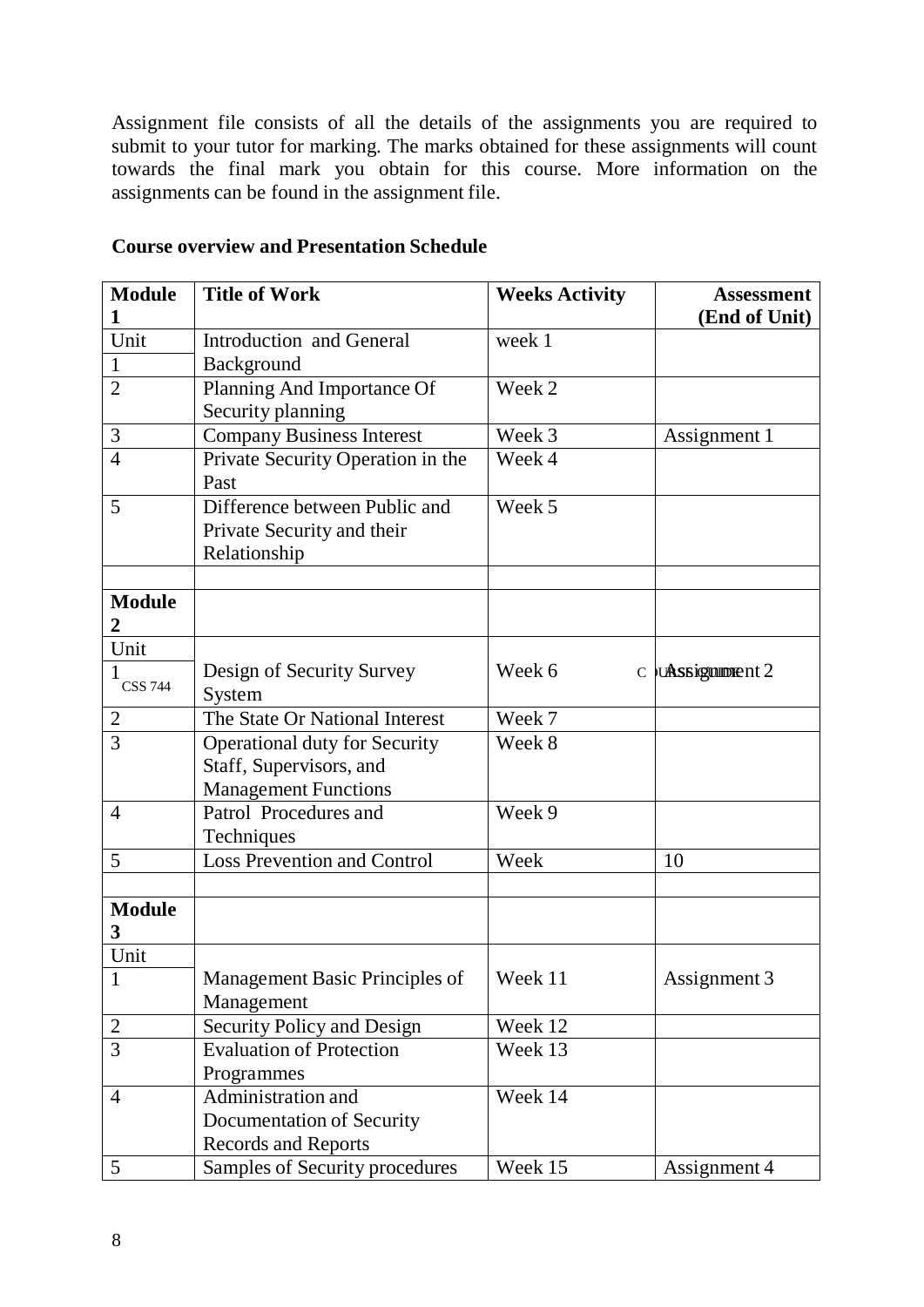| for Access Control at the gate |          |  |
|--------------------------------|----------|--|
| Revision                       | Week 16  |  |
| <b>Examinations</b>            | Week 17  |  |
| Total                          | 17 Weeks |  |

#### **HOW TO GET THE MOST FROM THIS COURSE**

In distance learning, your course material replaces the lecturer.

The course material has been designed in such a way that you can study on your own with little or no assistance at all. This allows you to work, and study at your place, and at a time and place that best suits you. Think of reading your course material in the same way as listening to the lecturer. However, you are advised to study with your course master in the same way a lecturer might give you some reading to do, the study units give you information on what to read, and these form your text materials. You are provided exercise to do at appropriate points, just as a lecturer might give you an in-class exercise.

must go back and check whether you have achieved the objectives. Just make this habit, it will improve your chances of passing the course significantly. Each of the study units follows a common format. The first items is an introduction to the of the unit, and how a particular unit is integrated with the other units and the course as a whole. Next to this, is a set of learning objectives. These objectives let you know what you are required to know by the time you have completed the unit. These learning objectives are meant to guide your study. The moment a unit is finished, you

The main body of the unit guides you through the required reading from other sources. This will usually be either from the reference books or from a reading section. The following is a practical strategy for working through the course. If you run into difficulties, telephone your tutor. Remember that your tutor's job is to help you when you need assistance, do not hesitate to call and ask your tutor for help or visit the study centre.

#### **Read this Course Guide thoroughly is your first assignment.**

- 1) Organize a study Schedule, Design a "Course Overview" to guide you through the course. Note the time you are expected to support on each unit and how the assignments relate to this unit. You need to gather all the information into one place, such as your diary or a wall calendar. Whatever method you choose to use, you should decide and write in your own dates and schedule of work for each unit.
- 2) Once you have created your own study schedule, do everything to be faithfully to it. The major reason students fail is that they get behind with their course work. If you get into difficulties with your schedule, please, let your tutor know before it is too late for help.
- 3) Turn to unit 1, and read the introduction and the objectives for the unit.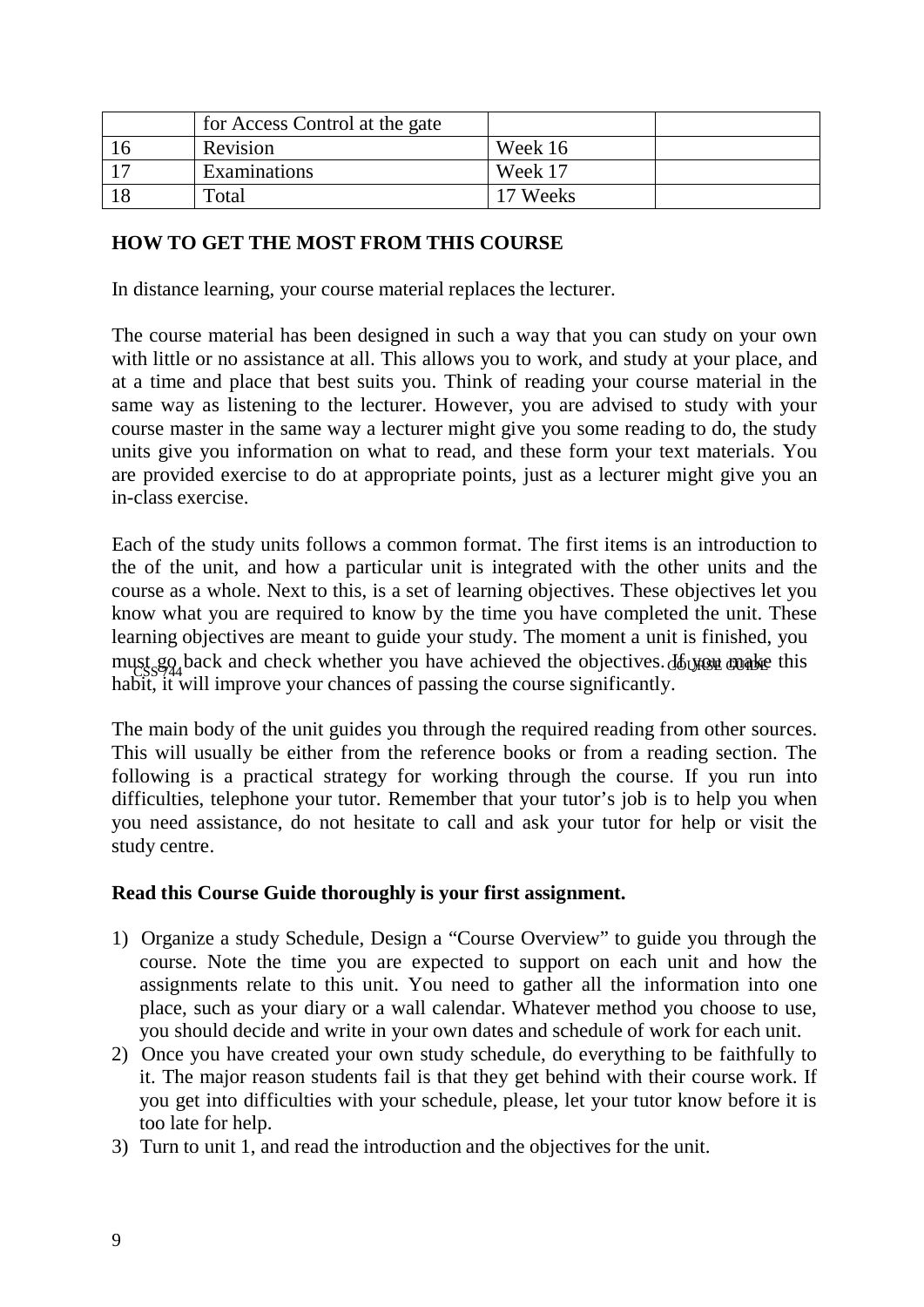- 4) Assemble the study materials. You will need the reference books in the unit you are studying at any point in time.
- 5) Work through the unit. As you work through the unit, you will know what sources to consult for further information.
- 6) Before the relevant due dates (about 4 weeks before due dates), access the Assignment file. Keep in mind that you will learn a lot by doing the assignment carefully, they have been designed to help you meet the objectives of the course and pass the examination. Submit all assignments not later than the due date.
- 7) Review the objectives for each study unit to confirm that you have achieved them. If you feel unsure about any of the objectives, review the study materials or consult your tutor.
- 8) When you are confident that you have achieved a unit's objectives, you can start on the next unit. Proceed unit by unit through the course and try to pace your study so that you keep your self on schedule.
- 9) When you have submitted an assignment to your tutor for marking, do not wait for marking before starting on the next unit. Keep to your schedule. When the Assignment is returned, pay particular attention to your tutor's comments, both on the tutor-marked assignment form and also the written comments on the ordinary assignments.
- 10)After completing the last unit, review the course and prepare yourself for the final examination. Check that you have achieved the unit objectives (listed at the beginning of each unit) and the course objectives (listed in the Course Guide)

COURSE GUIDE

CSS 744

#### **TUTORS AND TUTORIALS**

There are 15 hours of tutorials provided to support this course. Tutorials are for problem solving and they are optional. You need to get in touch with your tutor to arrange date and time for tutorials if needed. Your tutor will mark and comment on your assignments, keep a close watch on your progress and on any difficulties you might encounter and provide assistance to you during the course. You must submit your tutor-marked assignments to your tutor well before the due date (at least two working days are required). They will be marked by your tutor and returned to you as soon as possible.

Do not hesitate to contact your tutor by telephone, e-mail, or discussion board. The following might be circumstances in which you will find necessary contact your tutor if:

- ! You do not understand any part of the study units or the designed readings.<br>■ You have difficulties with the averaises
- <p>✓ You do not understand any part of the st</p>\n<p>✓ You have difficulties with the exercises.</p>\n<p>✓ You have a question or problem with a
- I You have difficulties with the exercises.<br>I You have a question or problem with an assignment, with your tutor's comments on an assignment or with the grading of an assignment.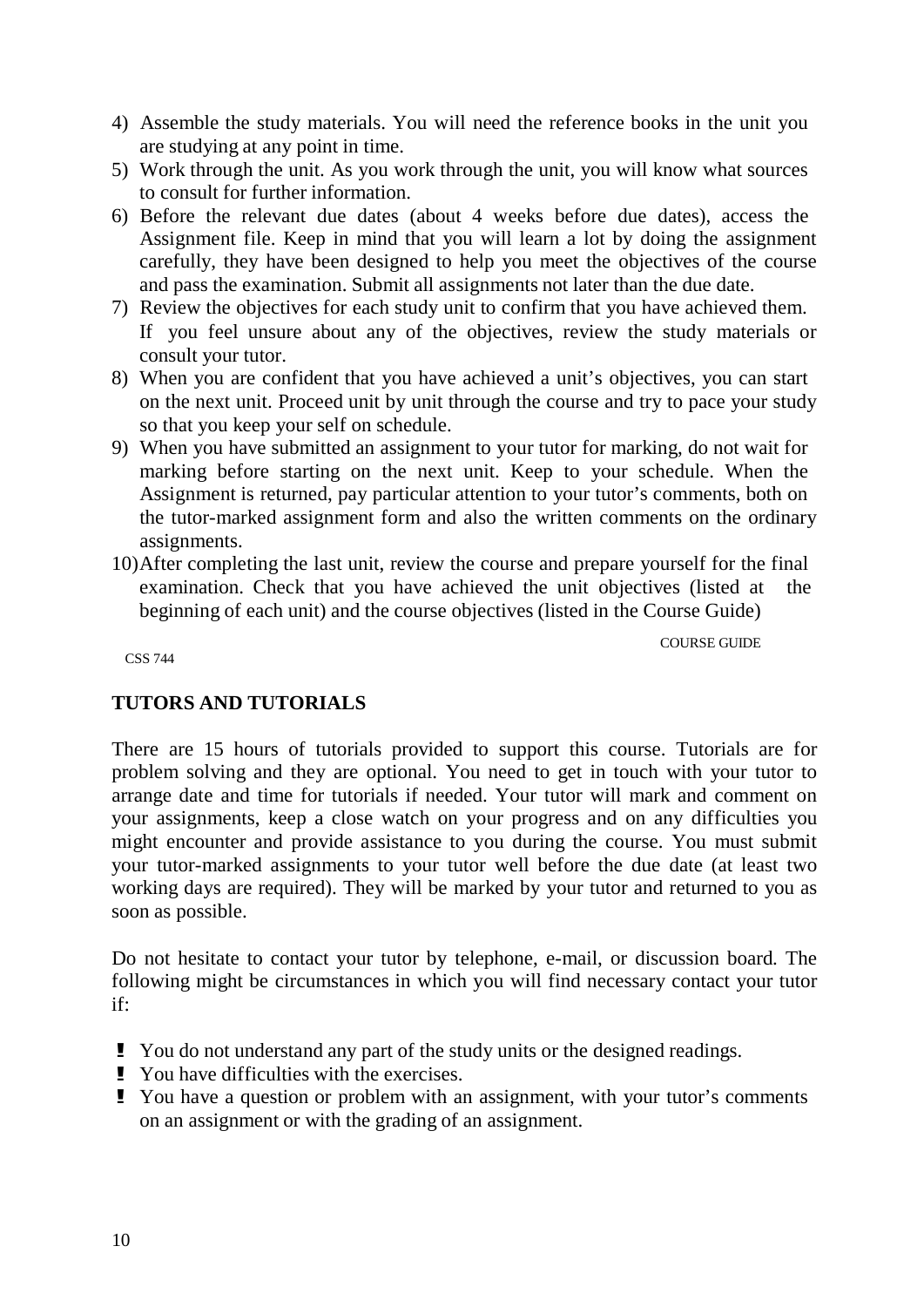To gain maximum benefits from this course tutorials, prepare a question list before attending them. You will learn quite a lot from participating in the discussions.

#### **SUMMARY**

The course guide has introduced you to what to expect in security planning, development and management. It examines the general background of Security Planning and importance of Security Planning, differences between public and private security and their relationship, operational duty for security staff supervisors and management functions, loss prevention and control.

The course also discusses the security policy and design, basic principles of management, administration and documentation of security records and reports and samples of security procedures for Access Control at the gate. Upon completion you should be equipped with the foundation for analyzing and researching security planning and security management issues.

We wish you success with the course and hope you will find it both engaging and practical.

#### **REFERENCES/FURTHER READING**

- Braimoh, A. (2001): The basic security knowledge and planning, U.S.A: New World Press.
- Charles, A. S. (1998). Effective Security Management, London: Butterworth Heinemann Books Ltd
- David, M (1989). Private Security Law Case Studies, London: Butterworth-Heinemann Book Ltd.
- Fisher, R. J. and Green, G. (1986). Introduction to Security Management and Planning, New York: Paeger Publishers.
- Haddow, B and Bullocks: Introduction to Homeland Security Response and Recovery, Tokyo: United Nations Press.
- Inbau, F. and Arnold, A. (1998). Protective Security Law. (second edition), London: Butterworth Heinemann Books Ltd.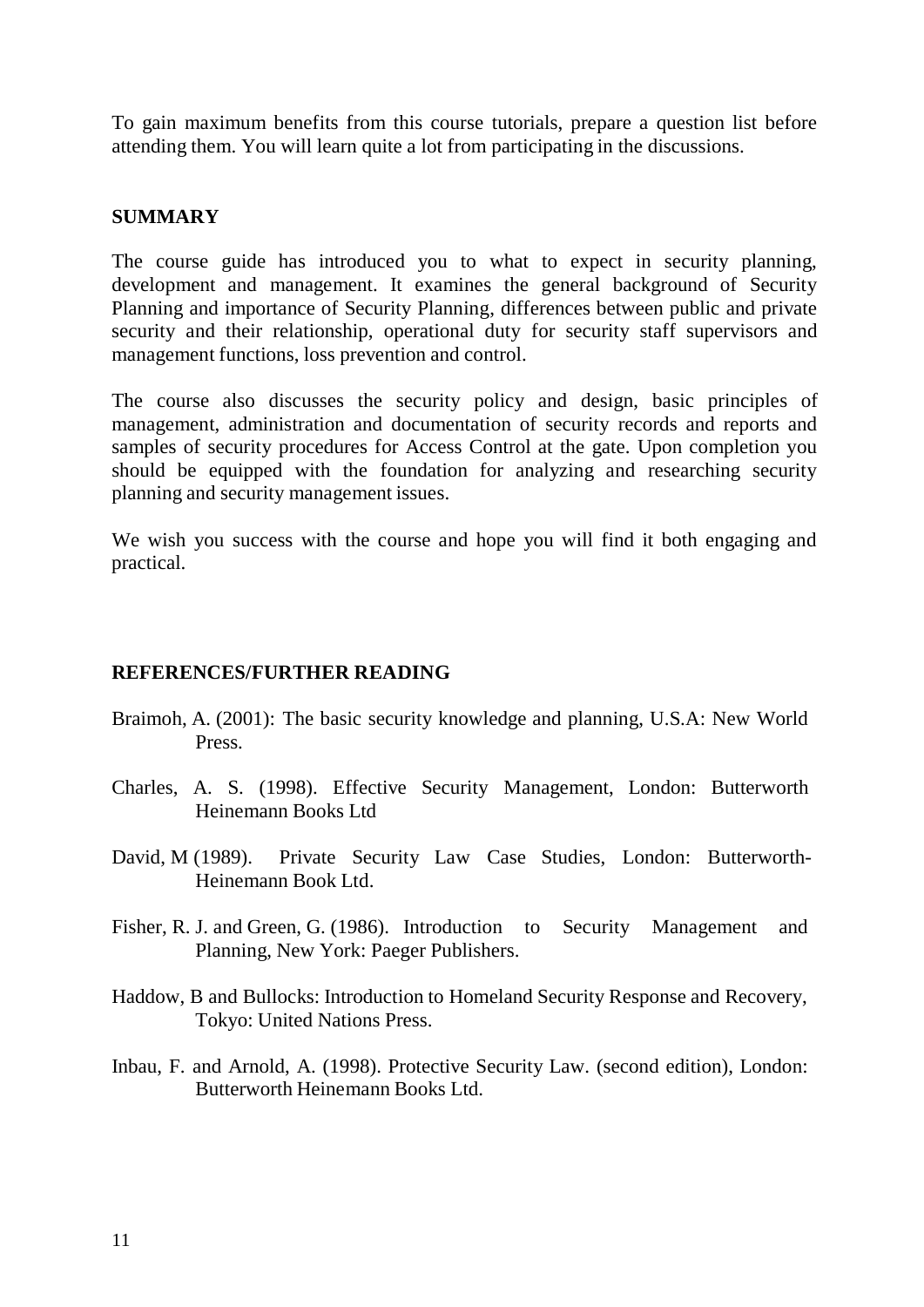# COURSE CODE: CSS 744

# COURSE TITLE: **Security Planning, Development and Management**

**Security Planning, Development and Management**

Course Writers/Developers Mr. darlington Ikpi

Course Coordinators Dr. Niyi Adegoke NOUN

Course Editor **Dr. Adeyinka Aderinto U.I** 

Programme Leader Dr. N.Nwabueze NOUN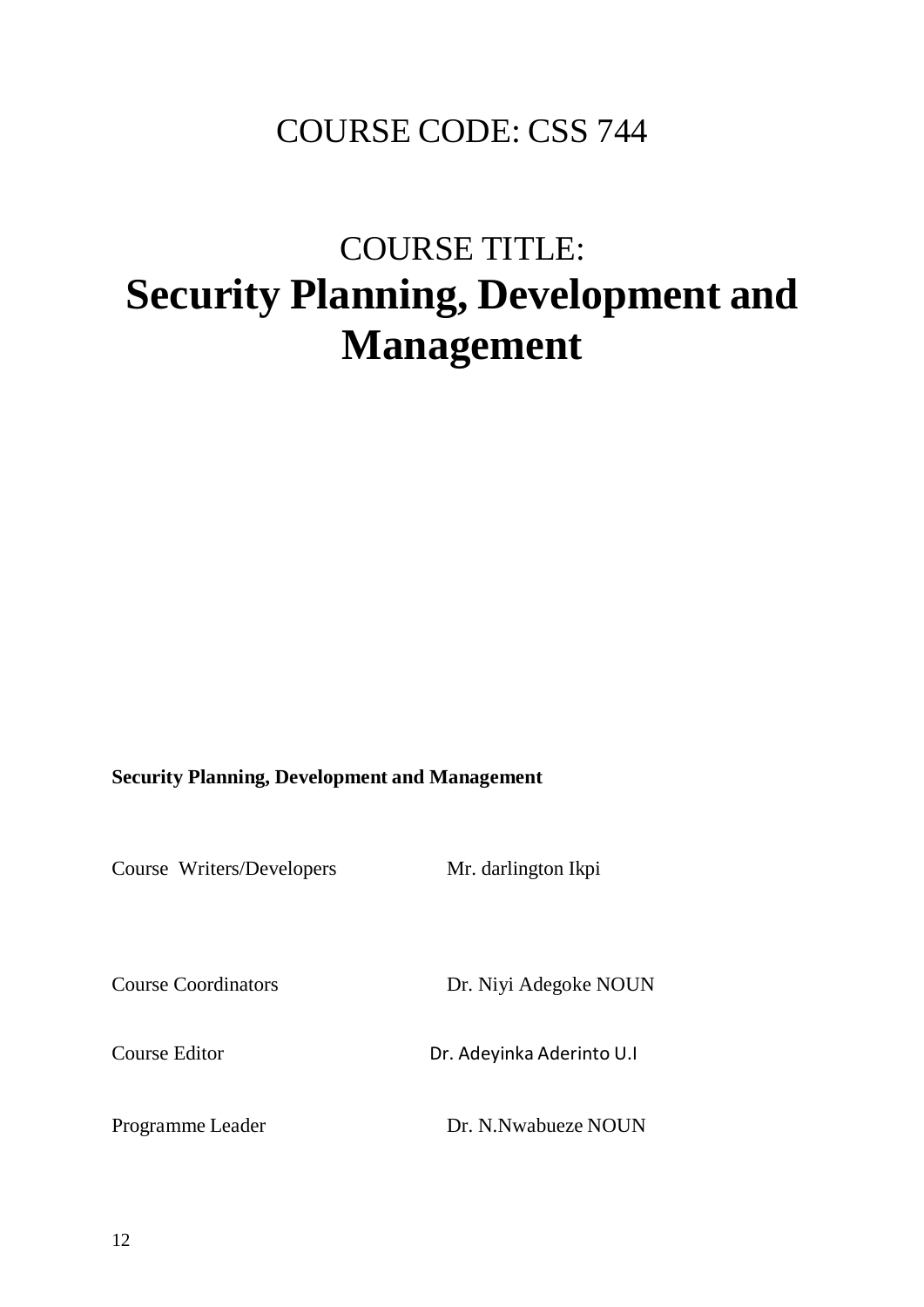# **MODULE 1**

- Unit 1 Introduction and General Background
- Unit 2 Planning and Importance of Security Planning
- Unit 3 Company Business Interest
- Unit 4 Private Security Operation in the past
- Unit 5 Difference between Public and Private Security and their relationship

# **UNIT 1 INTRODUCTION AND GENERAL BACKGROUND**

#### **CONTENTS**

- 1.0 Introduction
- 2.0 Objectives
- 3.0 Main Content
	- 3.1 Definition of Industrial Security
	- 3.1.1 Historical Background to Security Management
		- 3.1.2 The Industrial Revolution
	- 3.1.3 The Rise of the Industrial Security in Nigeria
- 3.2 Impact of Loss
- 3.3 Corporate Terrorism
- 4.0 Conclusion
- 5.0 Summary
- 6.0 Tutor-Marked Assignments
- 7.0 Reference/further readings

#### **1.0 INTRODUCTION.**

A way of understanding any subject is to know its definition, the history behind the concept, its nature, purpose and scope. To understand industrial security, we must define what it is and the definition should be in such a way as to make meaning clear to all.

#### **2.0 OBJECTIVES:**

By the end of the unit, you should be able to: understand that industrial security is a management responsibility. The setting up to a full time security department relieves management from the burden of having to prevent theft, pilferage, fire, fraud, waste, damage, or trespass and to bring to justice those who offend breach of security, otherwise, reduce profitability.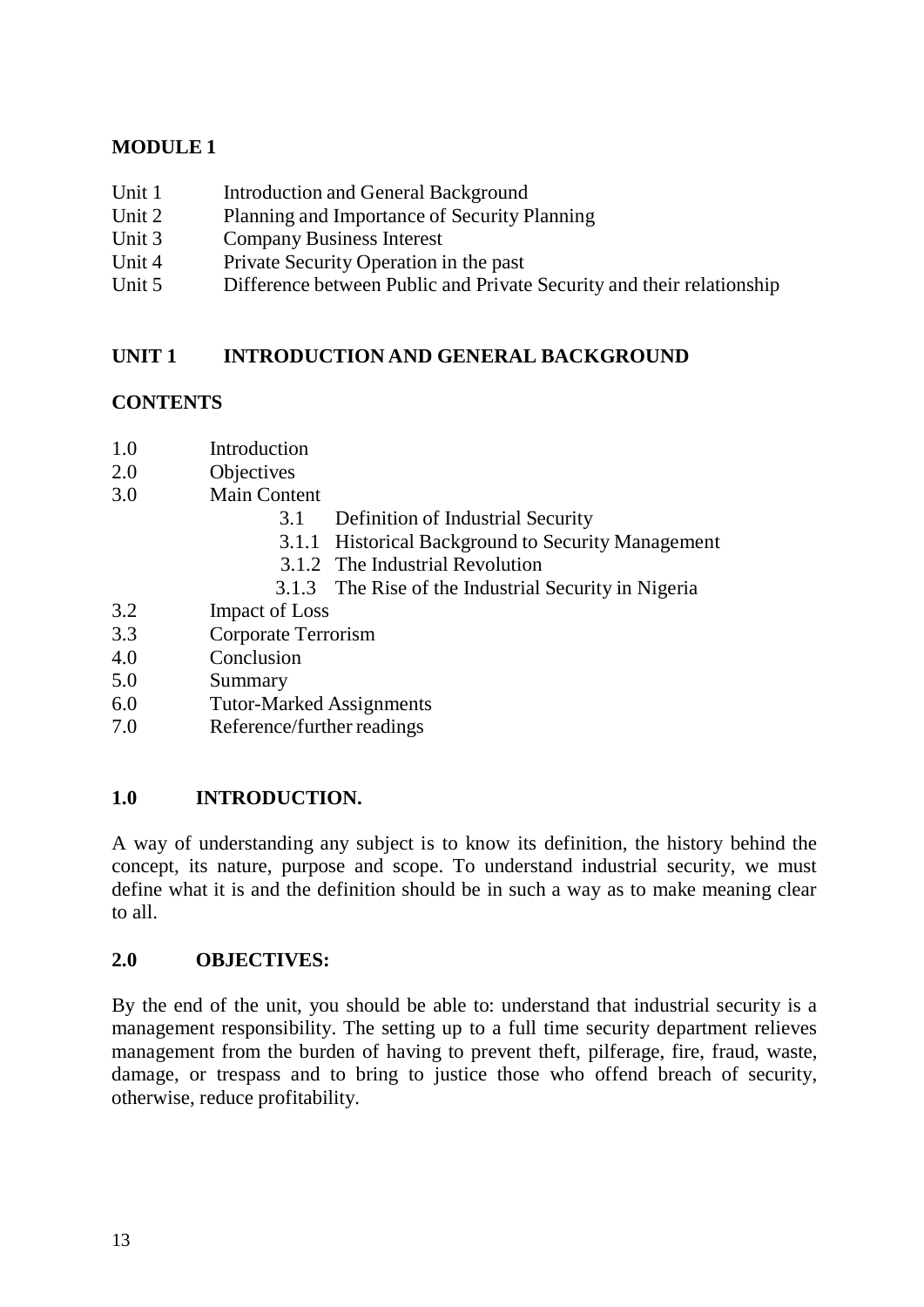#### **3.0 MAIN CONTENT.**

#### **3.1 Definition**

Industrial Security management can be defined from various perspectives depending on whom and what is actually involved. Generally, it is regarded as deliberate activities to satisfy the need to ensure the absence of danger and wary and to prevent unacceptable loss and danger to corporate assets (tangible and intangible), so as to enhance business profitability. In this sense, industrial security entails awareness, avoidance, planning, protection, preservation, alarm, deterrence and reaction.

#### **3.1.1 Historical background to security management.**

Although the systematic study of security management as a separate branch of human knowledge has a recent origin, the practice of security management is as old as human society.

The story of security dates back through thousands of years in human history when individuals, communities and groups recognized the threat, danger or peril around their lives and property and made efforts, individually and collectively to protect their lives and property. The philosophy of security is embedded an age-long ideology that was from creation and God sanctioned our lives by nature for protection. Adam was securing Garden of Eden before he misbehaved and was sent away by God.

The history of man is replete with activities which led to emergence of the idea that is now known as security management. Archeology has unearthed extensive accumulations of elaborate security achievements. The mammoth worlds of the ancient Babylon, the pyramids of Pharaohs, the Roman Empire, etc. rival the accomplishment of modern security management considering the state of technology.

The glory that was Rome must be credited in great part to superior activities; Roman region conquered an empire that in the  $2<sup>nd</sup>$  century of the Christian era comprehended the farthest past of the earth and the most civilized portion of mankind. 'These vast domains were linked together by an elaborate security network that reached from Rome into the other provinces.

#### **3.1.2 The Industrial Revolution**

A lot of history, economics and other business books have been filled with accounts of the technological innovations of the industrial revolution in Great Britain and United State of America. Little was know about the security management methods and techniques that helped to make that progress possible. It seems highly unlikely that they could have made the industrial progress of the  $19<sup>th</sup>$  century without a foundation of successful security management.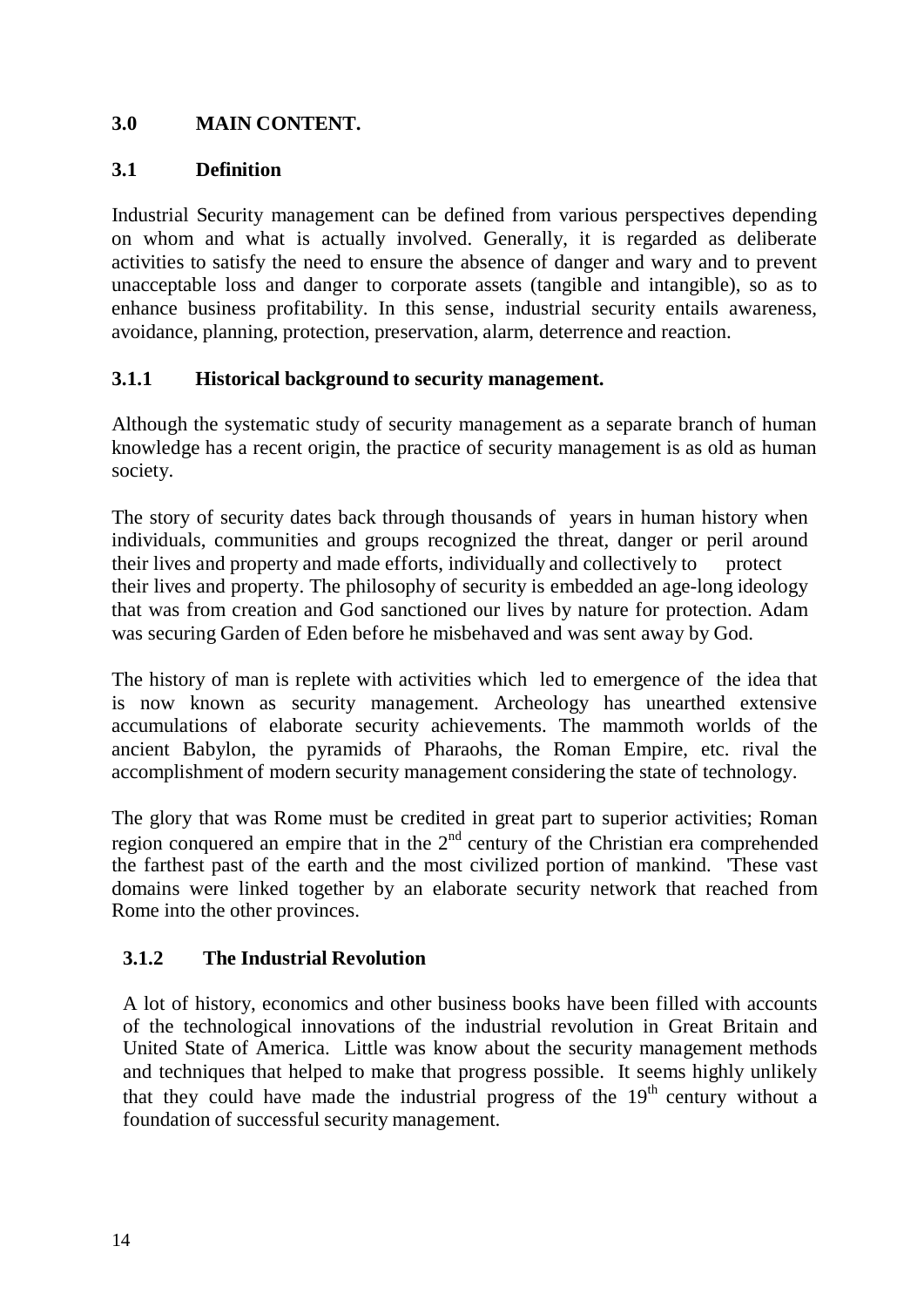The advent of the factory as the primary mode of production, and the tremendous rise in the volume of production of industrial revolution also created a need for large number of security managers.

The factory system may be distinguished from other modes of production in that workers, stocks of raw material and finished goods, machines and equipment, documents and other assets were concentrated in one building or group of buildings. It also brought centralized control of production between the employer and the employee.

The industrial revolution was a major contributory factor in the rapid development of the factory system, furnishing both the power and the machines for large-scale production, and large amount of capital were required to finance the factories.

Since the crafts worker lacked the resources to buy the machine or to compete with machines, he assumed the role of an employee and the bourgeois class who had the money to assume the role of employer. The relationship between the employer and the employee become impersonal.

As a result of the impersonal relationship between the employer and the employee, the latter felt that he was no longer an organic part of the organization and his interest in his job of the organization as a whole rested in its ability to pay him a wage with which he nurtured his body and soul.

The industrial revolution also made affluence possible caused in income disparity and displaced the crafts worker who cannot complete with machines. The new challenges, frustrations and temptation aggravated offences of physical need and criminality of affluence and, greed,

Another contributory factor is the capitalist system wherein the bulk of goods and services needed by society are created ' and distributed by private enterprise in search of profit with its essential attributes of materialism, private property, free enterprise, profit motive, self interest, competition and the price mechanism. People became preoccupied with material possession- the rich are respected for their wealth while the poor are disrespected for their poverty.

Consequently, most people want to become rich and be respected. Many people engaged in different types of activities, such as manufacturing, banking, office work, robbery, pilferage, kidnapping, assassination, dope selling, pimping, etc. in order to get rich.

#### **Self Assessment Exercise (SAE) 1**

Why did the relationship between the employer and the employee become impersonal?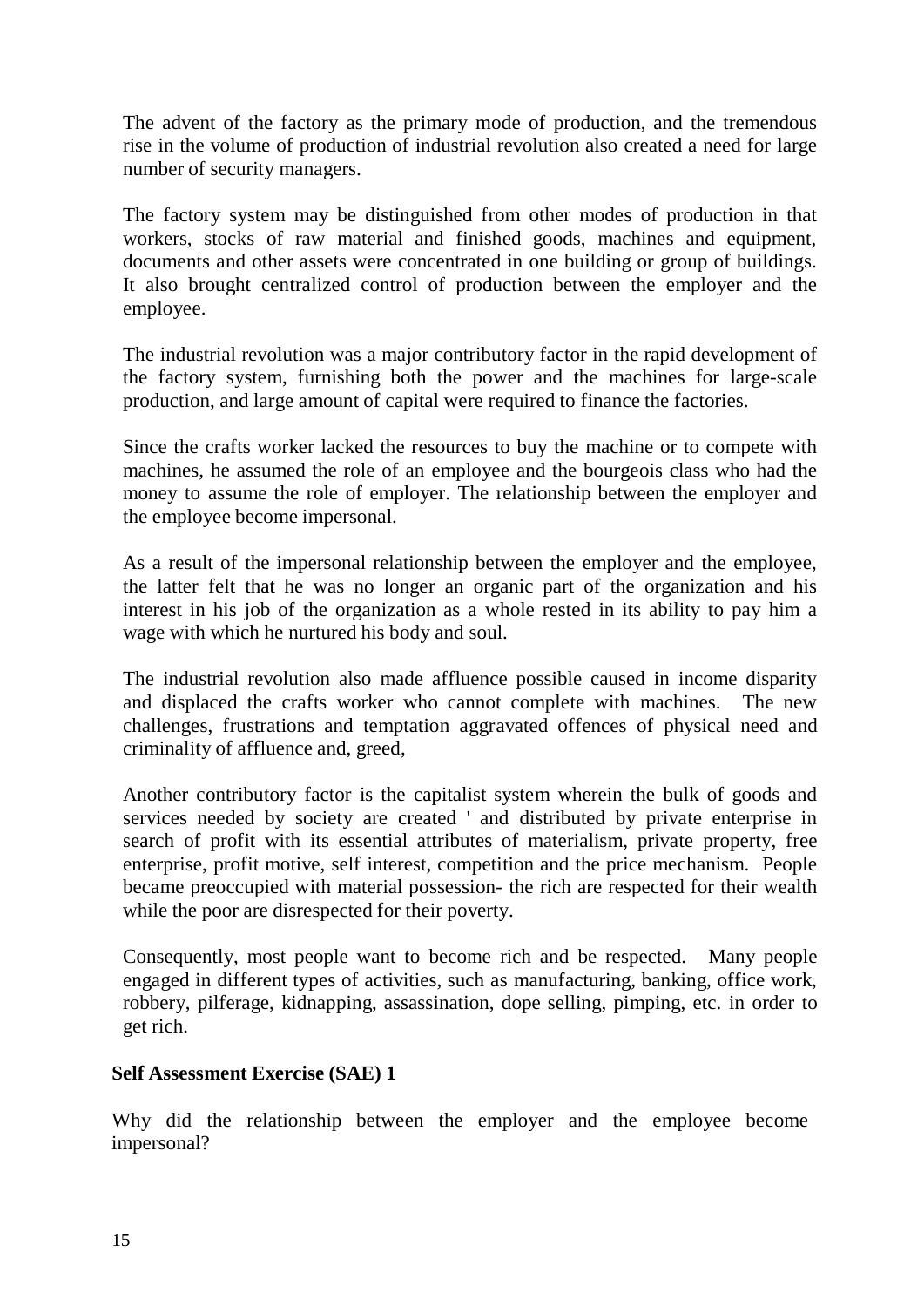#### **3.1.3 The Rise of the Industrial Security Class in Nigeria**

Some thirty years ago very little was known about the industrial security career in Nigeria. Only very few Government agencies and parastatals had security departments. They included the Central Bank of Nigeria, the Nigeria Security Printing and Minting Company, the Universities and in later years the Nigeria Ports Authority and the Nigeria Airport Authority. The security department of the Nigeria Port Authority did not last very long. It was dissolved for undisclosed reasons.

The only known security agency was the Nigeria Police, which are Government's sole legally constituted agency for crime prevention and law enforcement and the Armed Forces for safeguarding the security of the country from overt outside aggression.

As the economy of the country progressed, especially with the enactment of the Nigeria Enterprise Promotion Act of 1972 and 1977 (otherwise known as the Indigenization Degree), many business which were hitherto in the hands of foreign businessmen passed into the hands of Nigerians, and a sudden upsurge in government revenue from petroleum exploration, the economy becomes suddenly over liquid. The result of the excess liquidation was inflation.

Three major problems that immediately faced the emergent Nigerian entrepreneur include the problem of how to organize his newly acquired business to avoid disruption and possible collapse that the unplanned change in management may cause, how to cope with the run-away inflation which had badly eroded the purchasing power of the naira and how to contain the increasing offences of physical need and the criminality of greed from within and without the enterprise so as to enhance profitability. The worsened general economic conditions soon after the Nigerian civil war coupled with lack of necessary good, the realization of extreme sacrifice, and the spreading disappointment and discontent caused insecurity of life and property to rise threateningly.

The post ward period was characterized by increase in offenses of physical need, above all, theft, pilferage, fraud, falsehood, and so on perpetrated by demoralized youths, women and members of more educated class, Added to this was a frightening lack of necessary goods and also jobs, and finally a general shortage of money as well as increased number of orphaned and illegitimate children.

Under the above circumstances, it is not surprising that in the postwar era the Nigeria Police could not provide the much needed security cover to individuals and corporate organizations.

More so, as the growing affluence manifested itself in an increase of the criminality of greed, crime changed its forms of appearance and adapted itself to the emerging new technology and economic conditions. Wealthy individuals and corporate assets became more exposed to security risk. Companies continued to record colossal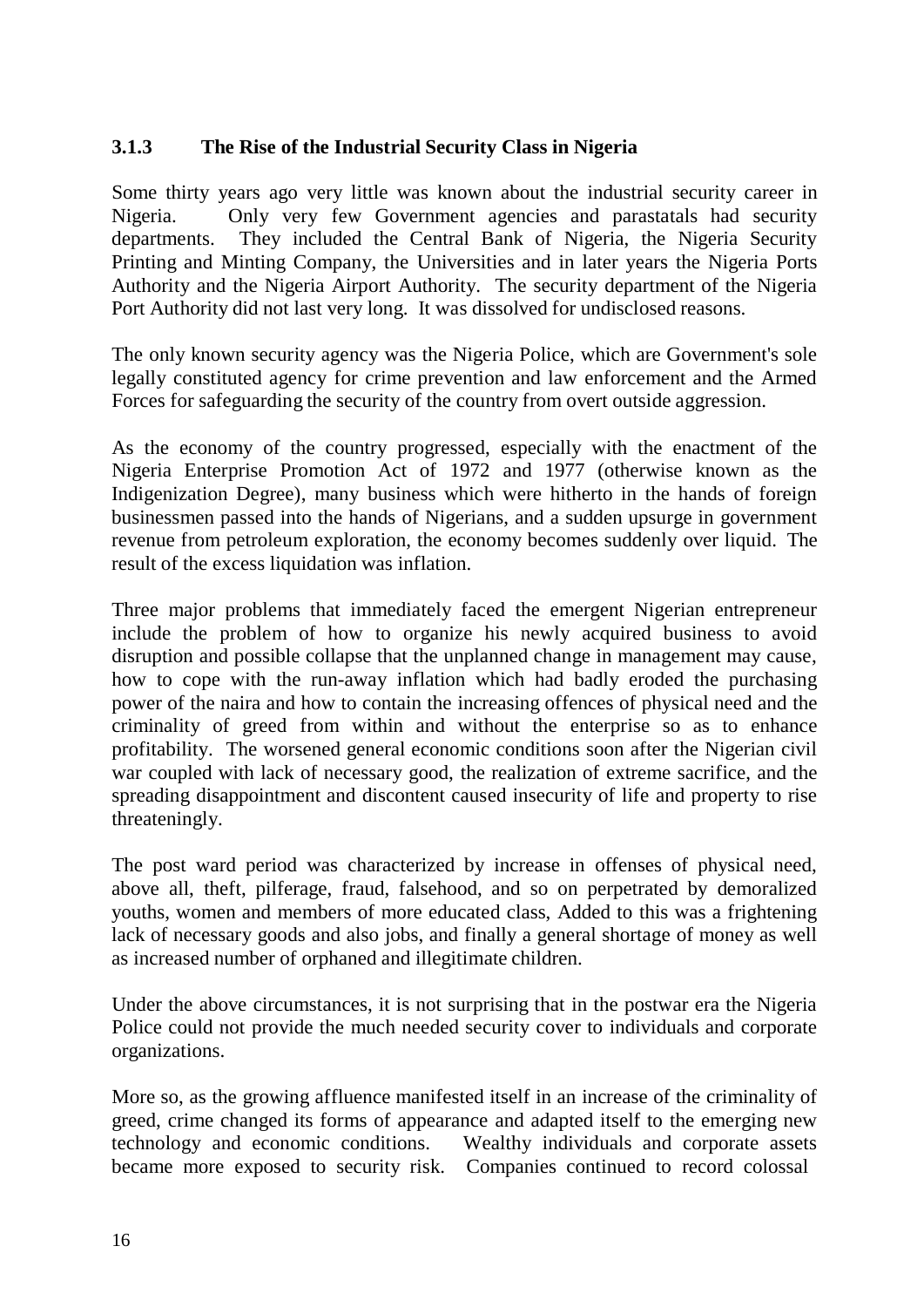increase in loss. The need for trained security experts tripled. But adequate manpower was not just available.

Ex -policemen and Ex-servicemen were not easy to return to the office for redeployment because work then was regarded as slavery job and they saw it as something that is confined to the gate or patrol.

At the end of the Civil War in 1970, many policemen and soldiers who were not reabsorbed into the Police Force and the Armed Forces were desirous of accepting the job of security. This marked a turning point, as the arrival of knowledgeable men in the industrial security scene / career made a world of difference. A new lease of life was injected into various aspects of industrial security.

Many organizations have full time security departments comprising well educated and trained personnel and with competitive salaries and remunerations like their counterparts in other profession, with the prospects of advancing to chief executive officers (CEOS) position. Industrial security is a profession worldwide today.

#### **3.2 Impact of Loss**

To further appreciate the importance of industrial security let us consider the impact of business loss on the consumer.

**Example 1:** XY Ltd. Produced 50,000 units of a product at N5.00 each. At the warehouse it was discovered that 10,000 units have been stolen. What effect will this theft have on cost and price assuming that a 20 percent return on investment is the profit expected, and XY Ltd incurred about N16, 000 as storage, transportation, selling and other expenses to sell the remaining goods. At what price must XY Ltd sell to make its 20 percent return on investment?

Cost & unit selling price:

| Without theft:<br>a <sub>z</sub>    |          |         |
|-------------------------------------|----------|---------|
| Production cost - 50,000 at N5 each |          | 250,000 |
| Excise Duty 10% of cost             | $=$      | 25,000  |
| All other expenses (40k per unit)   | $=$      | 20,000  |
|                                     | $\equiv$ | 295,000 |
| Add 20% profit margin               | $\equiv$ | 59,000  |
| Total cost-plus profit              | $\equiv$ | 354,000 |
| Unit selling price                  |          | N7.08   |

b. With theft: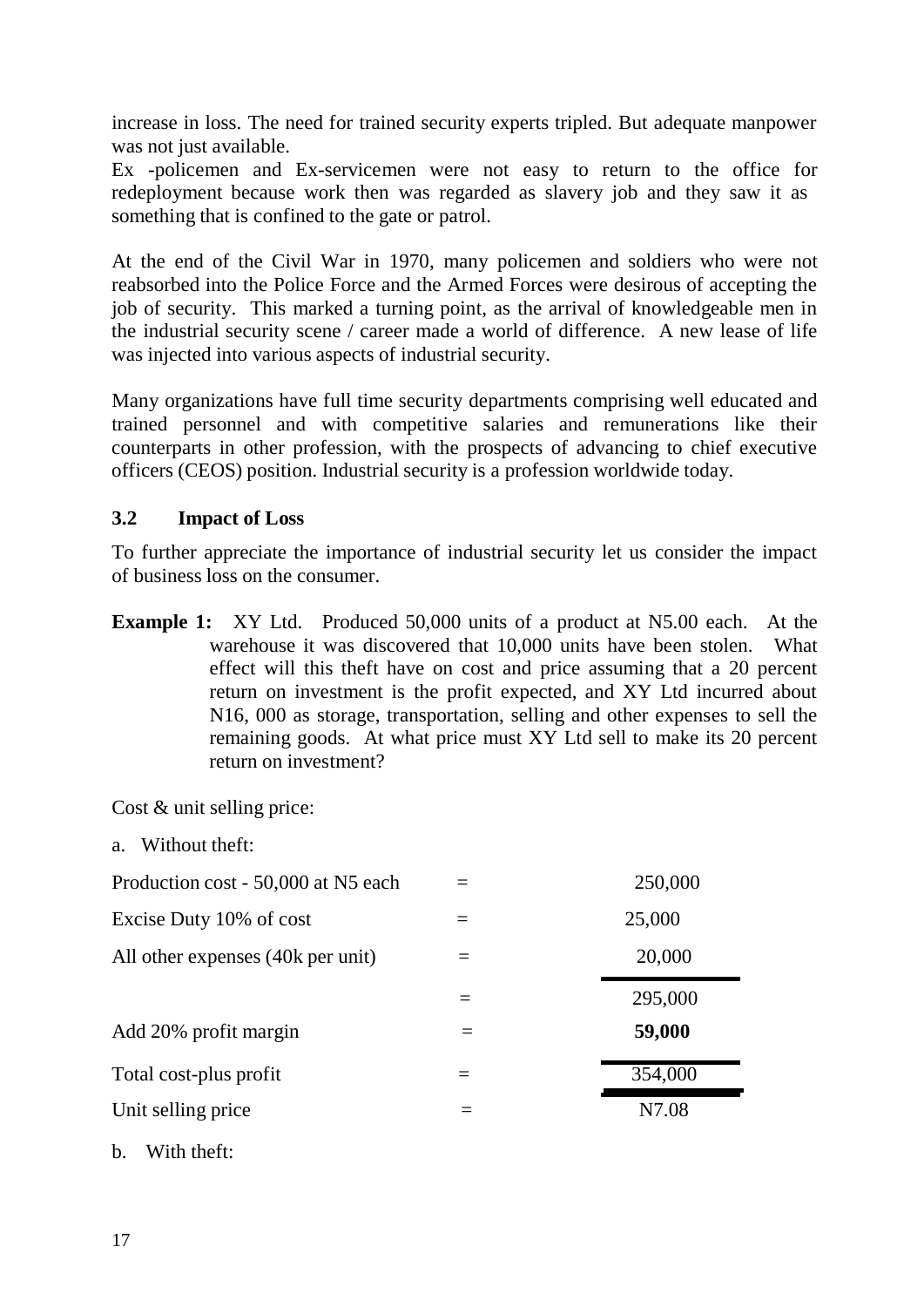| Production cost $(40,000 + 10,000)$ * |   | 250,000 |
|---------------------------------------|---|---------|
| Excise Duty 10% of N200, 000          |   | 20,000  |
| All other expenses                    | Ξ | 16,000  |
|                                       |   | 286,000 |
| Add 20% profit Margin                 |   | 57,200  |
| <b>Total Cost plus Profit</b>         |   | 343,200 |
| Unit Selling Price                    |   | N8.58   |

From the above, it can be seen that while each product ought to have been sold for N7.08 if there had been no theft-, with the theft, each had to be sold for N8.58 producing an increase of Nl.50 in unit selling price. In all, the consumers have to be dispossessed of N60, 000.00 because of this loss. The loss leads to inflation of consumer price- downsizing (where the producer absorbs all the cost increase occasioned by the loss)-, increased criminal activities, general insecurity etc.

In general, three possibilities exist:

- i The consumer pays for all the cost increase resulting from the loss.
- ii The consumer and producer share the cost increase resulting from the loss
- iii The producer absorbs all the cost increase resulting from the loss.

#### **Example 2:**

A cell phone was reported missing in the Administrative Department of ABC Nigeria Limited.

| <b>ACTION</b>                                        | <b>TIME</b>           | <b>COST</b> |
|------------------------------------------------------|-----------------------|-------------|
| Office staff stop work for 15 minutes to help search | 6 x 15 minutes        | N 150       |
| for the cell phone                                   |                       |             |
| Supervisor takes details from victim and reports     | $2 \times 15$ minutes | N 150       |
| incidents to security                                |                       |             |
| Security Department responds and takes statement     | 2 x 45 minutes        | N 150       |
| Security officer's report passed by Supervisor to    | $2 \times 1$ hour     | N 150       |
| security Manager to investigate                      |                       |             |
| <b>Exit Searches</b>                                 | $2 \times 1$ hour     | N 200       |
| Suspect apprehended, interviewed, supervisor and     | $3 \times 2$ hour     | N 600       |
| police called                                        |                       |             |
| <b>Total</b>                                         |                       | N 1,400     |

From the foregoing already N1**,** 400.00 has been lost in terms of time. An official investigation will then follow during which the Police will interrupt the work of the office to take witness statement. If the decision is taken to prosecute, witness will be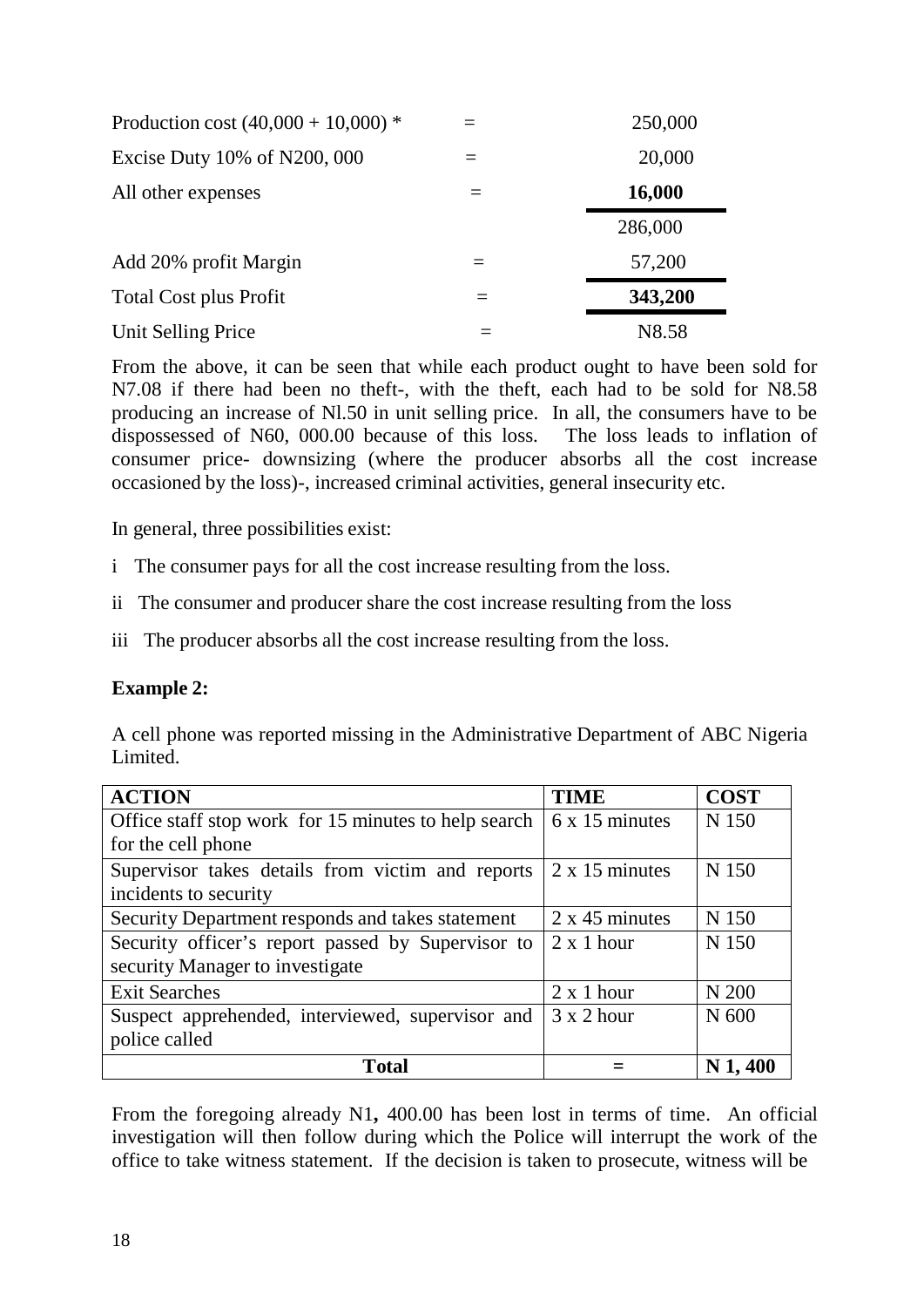required to attend court. The suspect if found guilty will be terminated. The total cost is likely to exceed the sum of N20 000.00 this is why insecurity prevention is better than detection

#### **Another Example:**

Micro Computer Services Ltd. is a one -stop supplier of IT services to local business, employing 15 staff. It supplies and installs computers and peripherals, provides web hosting services and provides back-up facilities for sensitive company data. The company is housed in a small multi-occupancy office building on the outskirts of Port Harcourt.

Last night, after work, a fire broke out in one of the computers. Fire alarms were activated and the fire service alerted, but by the time they had arrived, ten minutes later, the room in which the computer was housed was ablaze

It took fire fighter several hours to extinguish the fire. Initial estimates put the damages at N50, 000,000.00. The company does have insurance but the suite of offices has been extensively damaged and will be unusable for sometime.

The consequential losses resulting from such event could be catastrophic for the business, and are likely to include many of the following-

> Loss of operations (profit-generating activities) Loss of profits Investigation cost Salaries to staff not working Loss of customers Customers' losses Litigation Loss of credit worthiness Increase in insurance premiums

#### **Self Assessment Exercise (SAE) 2**

Discuss why insecurity prevention is better than detection

Insurance claim loss adjustment Rehiring of staff Retraining of staff Cost of temporary accommodation and equipment Replacement of fire equipment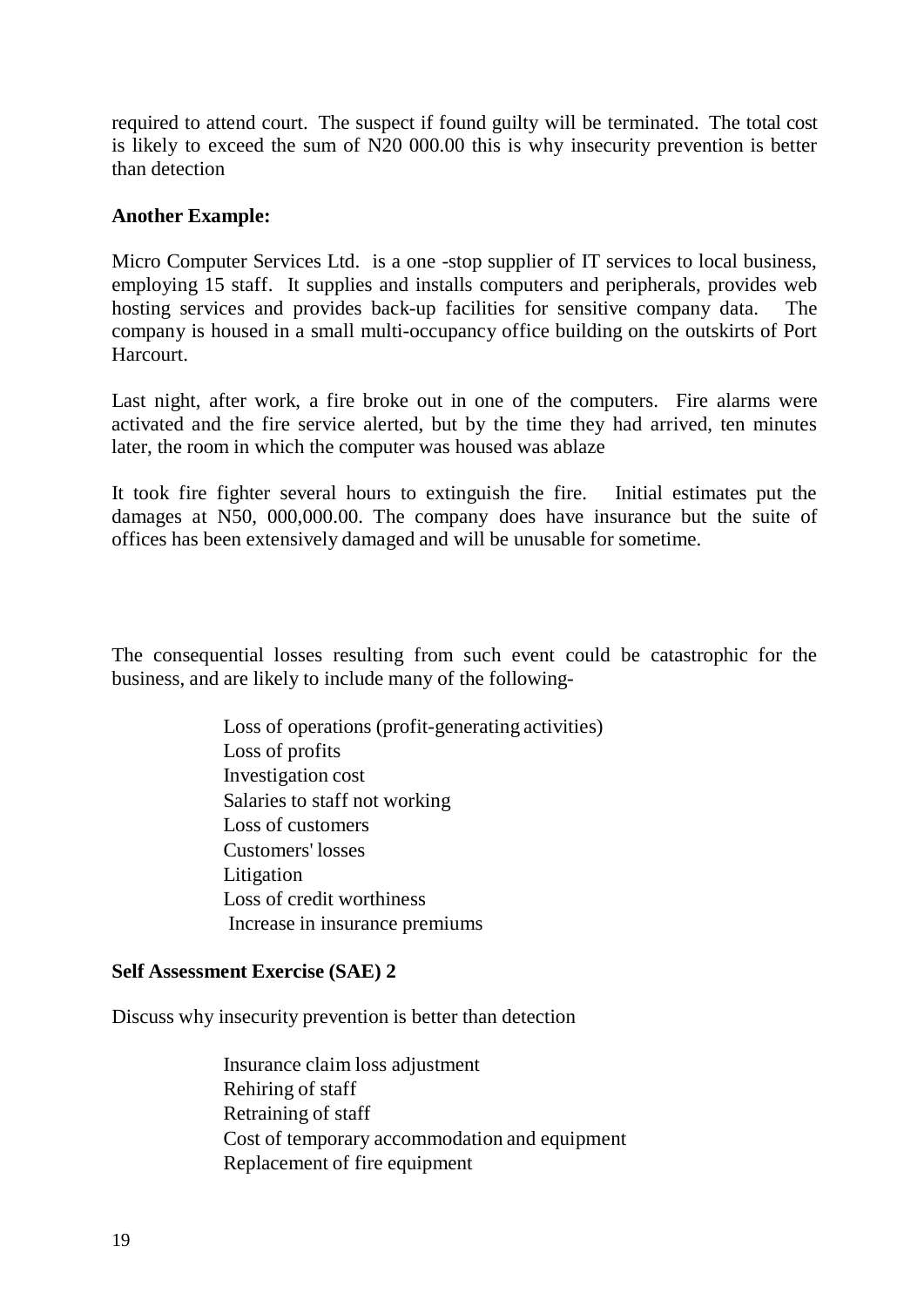Rebuilding and reprogramming of IT systems Recreation of data Collateral damage to neighbours Payment to distribution staff Preventative maintenance Re – cleaning Redecorating Restoration of communications Loss of image Perished raw materials Perished finished goods Loss of market share Advertising following back to normal Cash flow problems HSE inspections before resumption of activity Loss of suppliers if dependent Need to buy in services at higher price to support maintenance of market share.

#### **3.3 Corporate Terrorism**

Corporate terrorism is a breach of corporate security. It is a threat to corporate live and property. It also exposes the handicap and inefficiency of the company's intelligence security. The overwhelming temptation is to sweep the handicap and inefficiency under the rug or nail management on the cross of security incompetence. It is noteworthy that, intelligence security is within the realm of the security department's function. The security department must feed management with enough intelligence information. Perhaps, this may call for the creation of intelligence section within the security department. Some companies in Nigeria call this section 'spy'

The security network's red - alert message should help management to burst corporate terrorists and industrial espionage bid in the buds. A security manager that is worth his salt must initiate action for the collection, coordination and communication of intelligence information on the activities of violent and / or potential violent employees. He must develop a network with under cover operatives to cultivate information about sources of terrorist' gangs, and assemble, analyze, assess, and communicate security intelligence (about threats and or potential threats to the company's rights) to management.

The management may refuse to believe the intelligence information as did Director X when in mid - July 1999 the security manager radioed him of a planned invasion of the company's industrial area by youths from the community on Monday, August 9. He expressed surprise and regretted his -disbelief when the attack did take place on precisely the date the security manager predicted. More than 2,000 rioters from the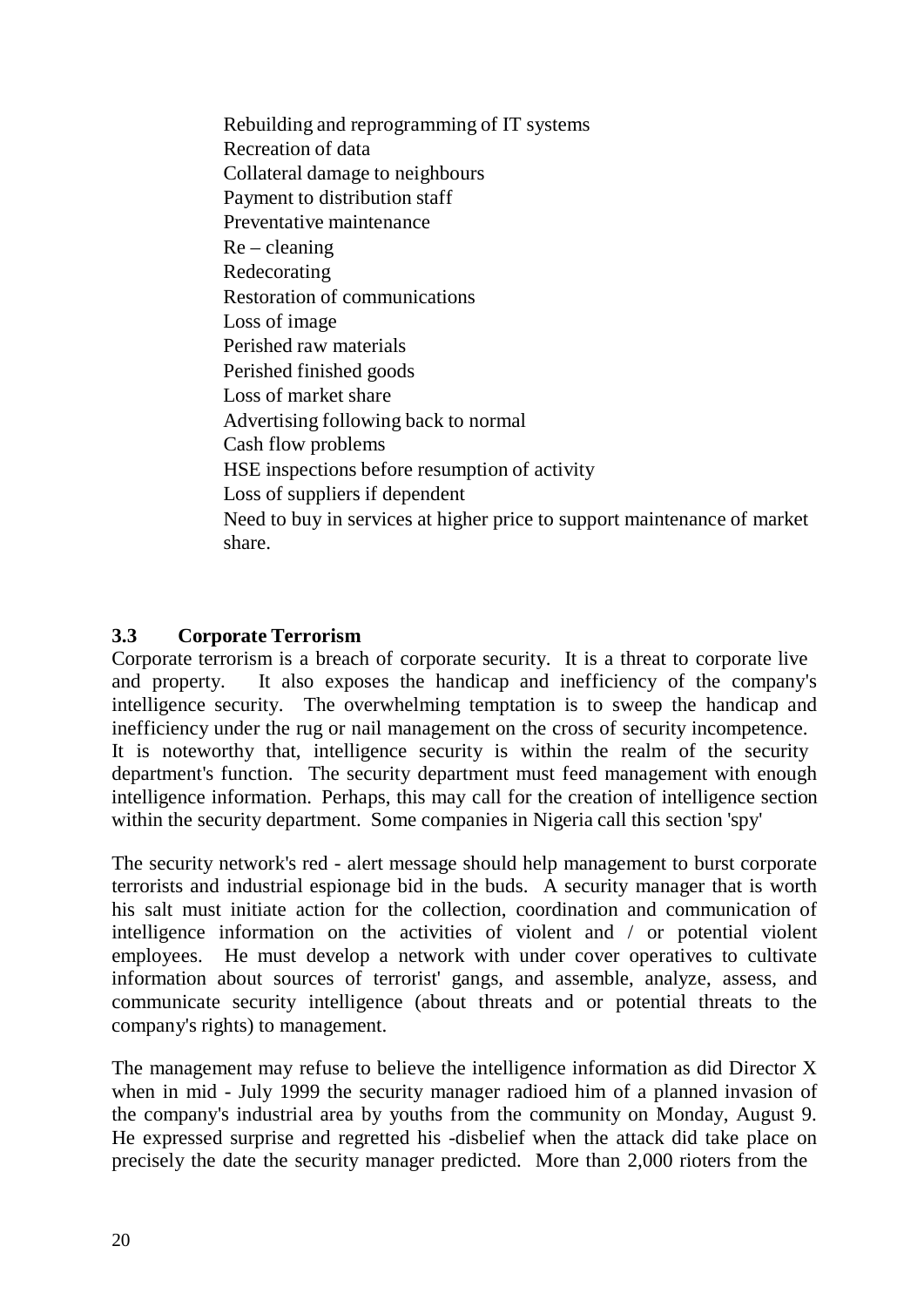community invaded the company premises, burning houses and looting company property.

The police were alerted. They arrived and in panic, the police shot into crowed resulting in the death of the rioters. This sparked off another round of destruction as the youths broke through the police barrier and headed down the police station, sacked and set it ablaze

On the other hand, the management may believe the intelligence information, as did Director A, when the company security intelligence confirmed planned hostage taking of its staff by youths from the Area. Director A immediately summoned the Director A immediately summoned the community representatives including elders, youth's leaders and women leaders for dialogue, government representative presiding. And an agreement was reached on ways of resolving the issues raised by the community. A replica of ugly situation was averted with understanding reached and cooperation guaranteed.

Information seen to be unimportant may soon develop that what was communicated was merely the tip of the iceberg. Hidden beneath the business environment lay a monstrous destructive force that could threatened to rip the bottom right out of the ship of commerce and industry.

# **4.0 CONCLUSION:**

In this unit, we highlighted the definitions and concepts of industrial security. We traced the history of security to the mammoth worlds of the ancient Babylon, the Pyramids of the Pharaohs, the Roman Empire etc. We also discussed the contribution of the industrial revolution to industrial security, the rise of industry security class in Nigeria and impacts of loss on the consumer, the company and the society at large.

#### **5.0 SUMMARY:**

In this unit we have come to know that industrial security is necessary to avoid ugly situation. The purpose of any business enterprises is to enhance profitability by providing safeguard against losses that would have been caused by waste, accident, error and crime, including under utilization of man-hours.

#### **6.0 TUTOR- MARKED ASSIGNMENT**

- 1. Define Industrial Security
- 2. Mention various factors that contributed to industrial revolution
- 3. Describe the three major problem of the rise of industrial security
- 4. Explain possibilities of reactive measures to impact of loss

# **7.0 REFERENCE / FURTHER READINGS**

Revolutionary Pressure in Africa (RPA). (1981). Political Economy of Africa.

Fisher, R.J. and Green, G. (1986): Introduction to Security Management and Planning, New York: Paeger Publishers..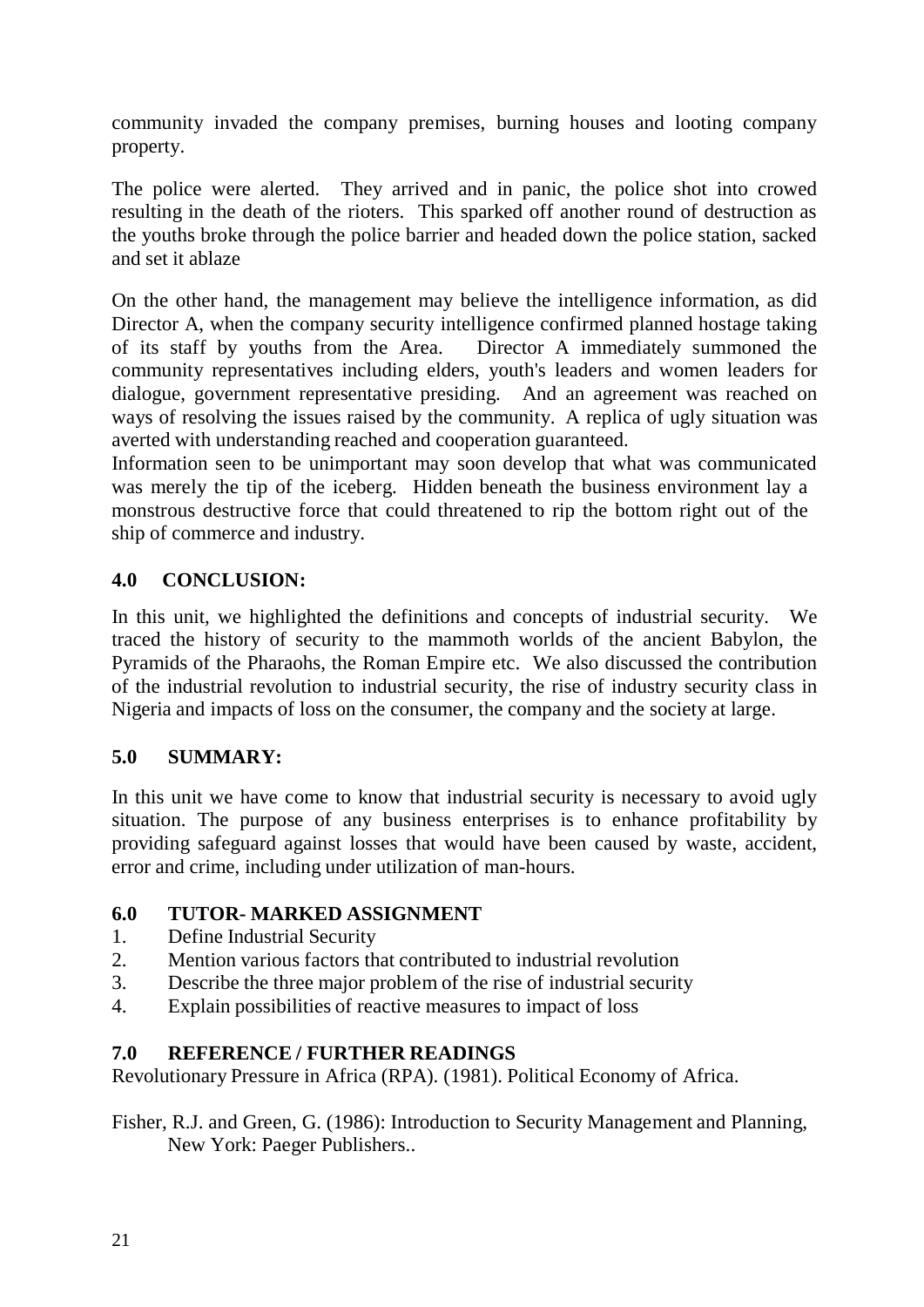Haddow, B. and Bullocks, H. (2000). Introduction to Homeland Security: Historic overview of the Terrorist Threat, (ed.) Tokyo: United Nations University Press.

# **UNIT 2 PLANNING AND IMPORTANCE OF SECURITY PLANNING**

#### **CONTENTS**

- 1.0 Introduction
- 2.0 Objectives
- 3.0 Main Content
	- 3.1 What is Security Planning?
		- 3.1.1 Importance of Security Planning
		- 3.1.2 Steps in the Planning Process<br>3.1.3 Establish goals
		- Establish goals
		- 3.1.4 Develop Forecasts
		- 3.1.5 Evaluation of Resources
- 3.2 Develop Alternatives
- 3.3 Tests for Consistency
- 3.4 Deciding on Plan
- 3.5 Implementation of the plan
- 3.6 Evaluation and Revision of Plan
- 4.0 Conclusion
- 5.0 Summary
- 6.0 Tutor-marked Assignments
- 7.0 Reference/Further Readings

#### **1.0 INTRODUCTION**

It is a common mistake to put the cart before the horse in security planning, that is, to create a department, hire personnel, and then look around for something to do, on the premises that crime is rising. Losses almost certainly, exist, and something therefore must be done about them.

#### **2.0 OBJECTIVES**

In reality, need comes first. A hazard must exist before it becomes practical to establish an organized effort to prevent or minimize it. The first step in security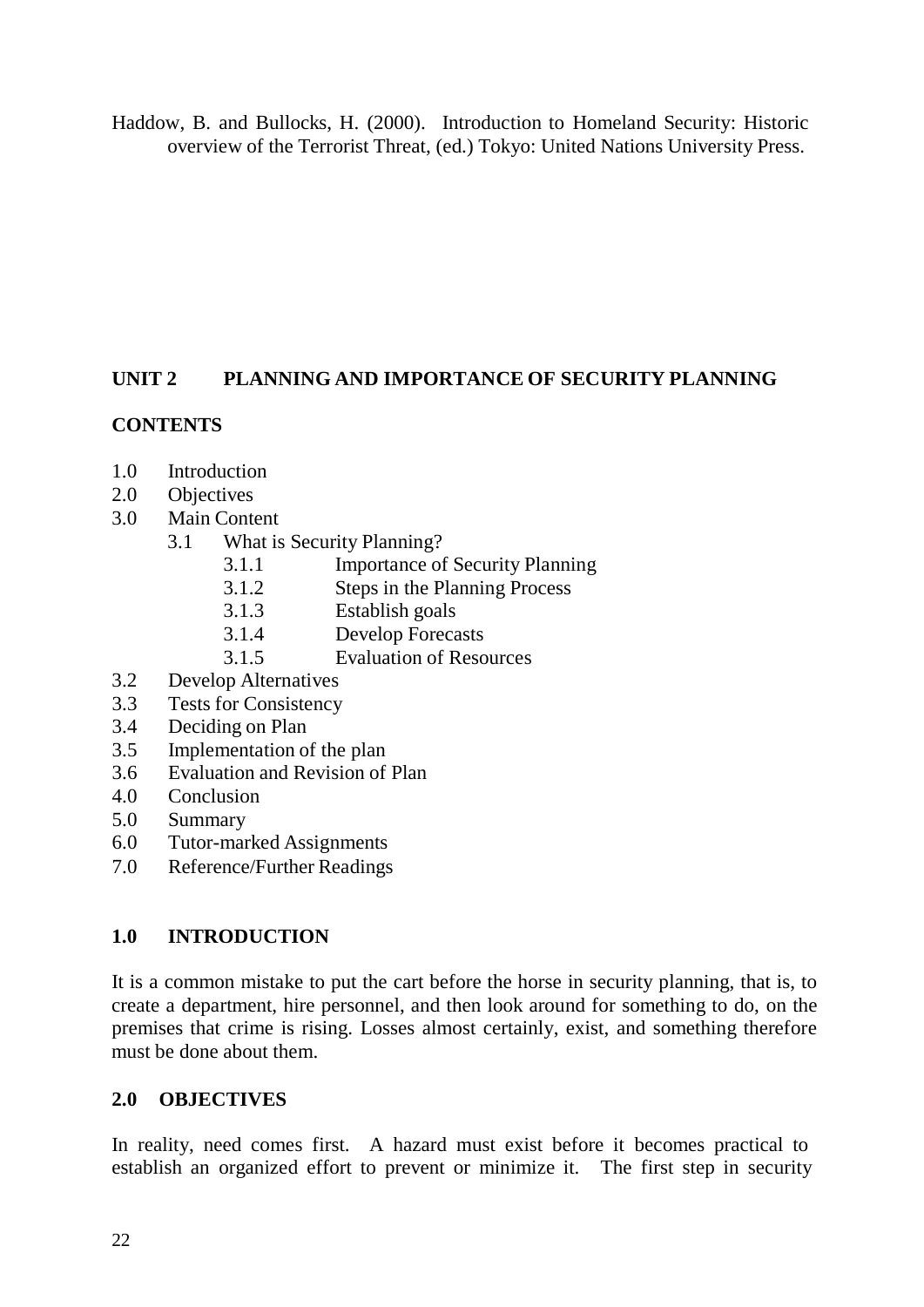planning is a detailed analysis of potential area of loss, their probability and their gravity in terms of corporate goals and objectives. Only then can the specific objectives of the security functions be defined.

#### **3.0 MAIN CONTENT**

#### **3.1 What is Security Planning?**

Security planning can be described as a process of establishing objectives, allocating resources within prescribed or authorized budgetary limitations, and determining what should be done, how it should be done, and how soon it should be set into operation. It is the security manager's responsibility to determine what the security objectives should be, what the goals in each area of objectives should be. He decides what has to be done. Reach the objective that is definition of ends and the determination of appropriate means of achieving the desired ends. He decides on who should do what; how it should be done; when to do it and where to do it. Consequently, this aspect of his job involves hard thinking since it is future oriented. Security planning, in the main, requires specificity and purposefulness. Most importantly, the process of planning involves establishment of standards (against which actual performance will be compared), thus, the importance of control to prevent deviation, developing rules, regulations and standard and standard operating procedures, developing the **road map**  which will help the security manager to decide for one or more specific course of action. For example, if a company's objective is higher profits and the widespread prevalence of employee theft is eating away those profits, a primary objective of the security function should be to reduce employee theft and thus contribute to the corporate objective of increased profits.

#### **Importance of Security Planning**

Security Planning must:

- a. Specify what is to be achieved
- b. Provide direction
- c. Help translate opportunity into selected course of action
- d. Enhance efficiency and effectiveness
- e. Help conserve valuable resource
- f. Provide for orderly change and continuity
- g. Enhance personnel morale
- h. Reduce crises in the company.

It is important to stress here that planning provides direction and a sense of purpose of the security. The point had earlier been made that security plans are loss prevention road maps. Through planning the loss prevention function keep adapted to its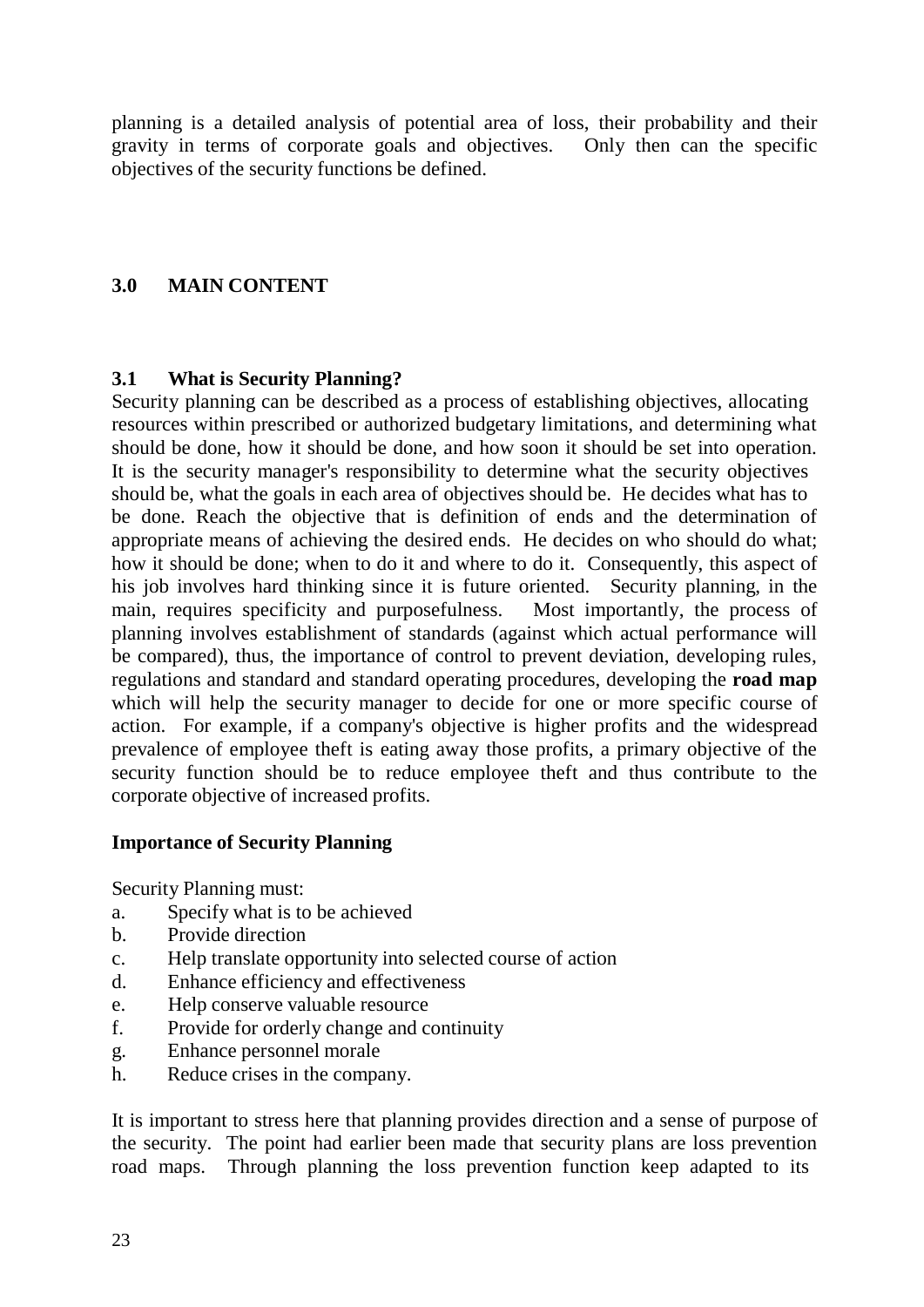dynamic environment. A good security plan must be able to reveal' potential threats. Even though security plan cannot completely eliminate the risk of loss, yet it can help identify potential threats and at least minimize loss. A good security plan should be able to specify what is to be achieved. This will be the basis upon which security performance will be measured and controlled.

#### **3.1.2 Steps in The Planning Process:**

The planning process involves several steps:

The definition of a company's central concept. What business is the company into; its product or service and the corporate competitive advantage (if any). In addition this definition will enhance the:

- ! Need to recognize causes not symptoms
- ! Need to know and understand how situations have arisen
- ! Need to recognize what the company should be and must do as basis for deciding alternative causes of action.

#### **3.1.3 Establish Goals**

There are goals the security function will pursue. The goals or objectives must be such that can be accomplished. This will provide the standard against which actual performance is measured and compared. The goals must be SMART: specific. performance is measured and compared. measurable, achievable, realistic and time bound.

#### **3.1.4 Develop Forecasts**

This is an estimate or prediction of the future status and patterns of crime. It is aimed at calculating or predicting days or seasons on which problems occur; targets for crime, profile of the type and incidence of crimes, patterns of crime and its **modus operandi**, and predictable shape or description of criminal assaults on company property-assists.

These are the premises upon which a security plan is built. Despite the shortcomings of forecasting yet it is generally more useful for security managers to consciously forecast and develop explicit planning assumptions. Risk analysis and security survey are pre-requisite to good security planning.

#### **3.1.5 Evaluation of Resources**

It is important to carefully assess fund availability, managerial and operating resources in order to determine what exactly is or is not feasible. Further, it is important here to analyze relevant facts such as: who will be affected by these problems? What will be their views and problems? Has someone else experienced this problem and where possibly could relevant information on the problem be obtained? Who can supply it? These are all relevant questions. They need answers too.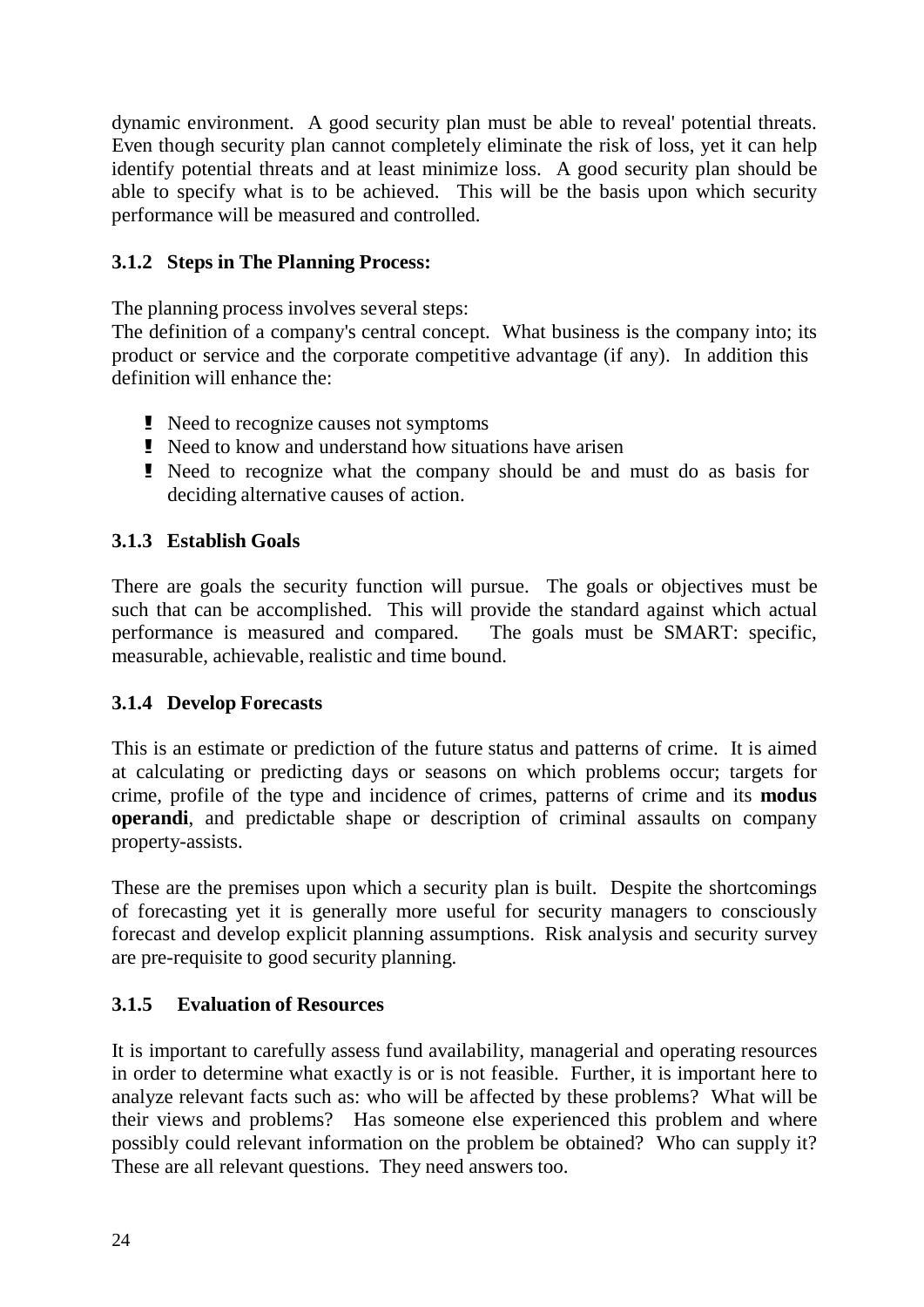#### **Self Assessment Exercise (SAE)**

Briefly analyze the importance of security planning.

#### **3.2 Develop Alternatives**

It is sure that several alternatives - individual courses of action that will allow for accomplishing of goals will surface after a planner must have made the necessary threat assessment and after the careful auditing of one's resources. What is important here is the existence of some choice- which is usually a prerequisite for effective decision -making.

#### **3.3 Tests for Consistency**

At this point various alternatives are compared with available resources, goals and central concept of the company. An important point here is that the security function must choose an alternative that is not only in line with the corporate goals and concept, but that which it can easily achieve.

#### **3.4 Deciding on Plan**

This is the stage when a choice is made from among the available alternatives. This is of vital importance because where a poor decision (of a very good plan) is made and thus a wrong "road" is taken - none but the luckiest survive when, and if, it happens. This is one good reason why it is important to analyze and weigh consequences of any security decision. Find out:

- ! What are likely obstacles to implementing the plan?
- <p>■ What are likely obstacles to implementing the pl</p>\n<p>■ How can the problems be avoided or overcome?</p>\n<p>■ What is a right of the left of the left of the right. The right is a right of the right of the right. The right is a right of the right. The right is a right of the right. The right is a right of the right. The right is a right of the right. The right is a right of the right. The right is a right of the right. The right is a right of the right. The right is a right of the right. The right is a right of the right. The right is a right of the right. The right is a right of the right. The right is a right of the right. The right is a right of the right. The right is a right of the right. The right is a right of the right. The right is a right of the right. The right is a right of the right. The right is a right of the right.
- How can the problems be avoided or overcome<br>■ Who is vital in the plan that need be consulted? **■** Who is vital in the plan that need be consulted?<br>■ What time is needed?
- 

#### **3.5 Implementation of the Plan**

Planning (no matter how effective) is not a guarantee of success. This is because success depends on the effective implementation of the plan. This requires all good skills learnt in organizing, investigating, etc. to ensure implementation of decision. Therefore, one needs to set up budget or schedule of actions, and then assign responsibilities to subordinates. It is important to check responsibilities and where necessary one should modify which is why, from the onset one's plan should be flexible.

#### **3.6 Evaluations and Revision of the Plan**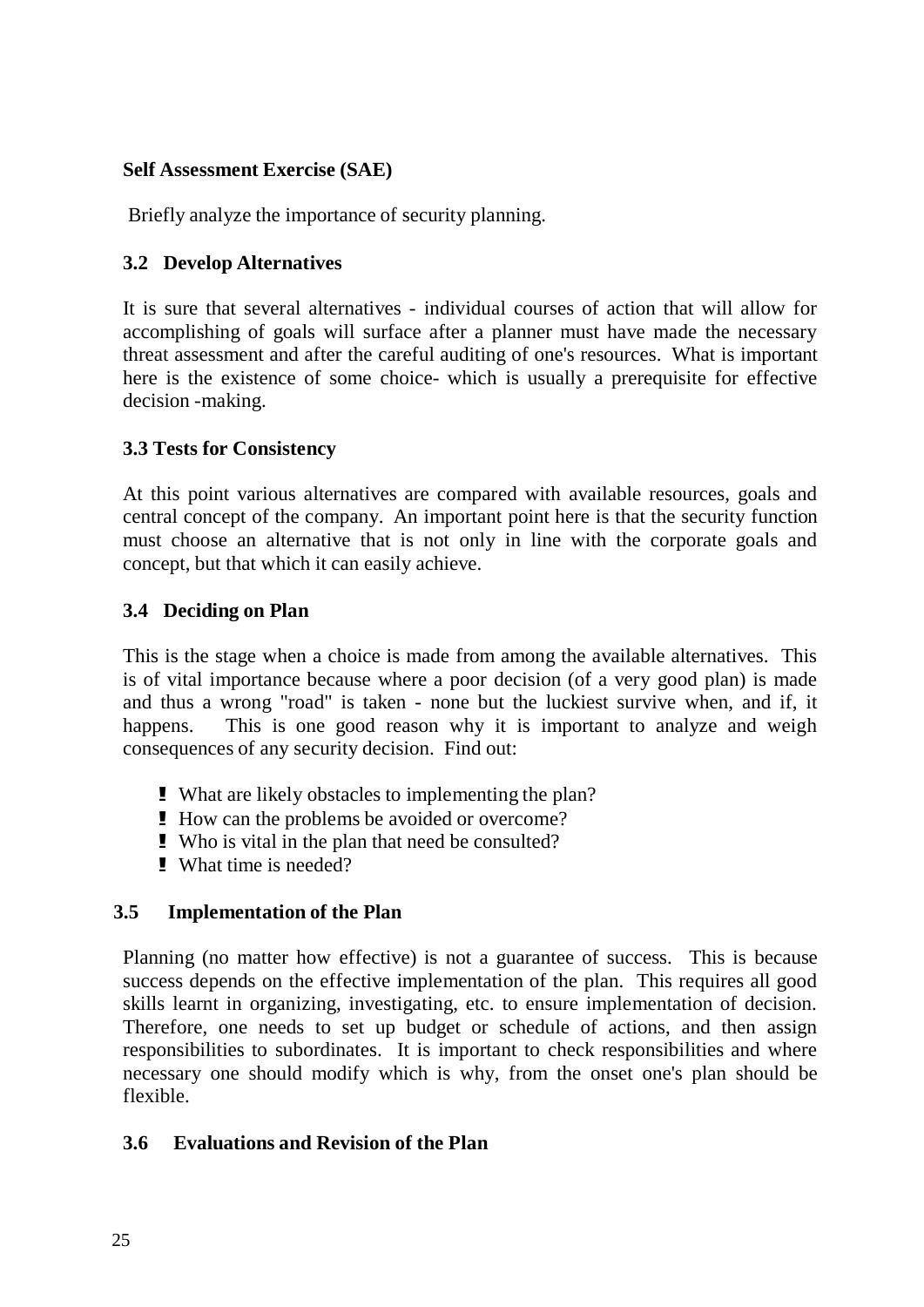At this stage security plans are periodically evaluated and modified to meet constant changes in the society or environment.

# **4.0 CONCLUSION**

Security planning, including risk analysis and security survey will result in a determination of the degree of security required in all areas of a company. Decisions must also be made as to the means by which such security can be most efficiently, effectively, and economically achieved. New policies and procedures may be ordered, and the size and deployment of security personnel will be determined. All of these factors must be balanced in the consideration of the protection of the company/facility to arrive at a formula providing the most protection at the least expense.

The essential elements of any security control system are:

- The essential elements of any security control system are:<br>
A predetermined standard (plan, goal, objective, policy, procedure etc.) I A predetermined standard (plan, goal, c<br>A measurement of actual performance.
- 
- I A measurement of actual performance.<br>
Comparison of the actual with standard. Results in a variance or a deviance; and<br>
Correction/revision (if necessary) **EXECUTE:** Comparison of the actual with star<br>Correction/revision (if necessary)
- 

Control must be instituted over procedures such as transportation, receiving and warehousing, inventory, cash handling, auditing, accounting, staffing and so forth. Since all of these functions are performed in other departments, the most efficient and effective method of implementing such controls is by the presentation of a control or accountability system to the department manager and allowing him to express his views and to make counter-suggestions. There is no reason to support that a totally satisfactory control procedure cannot be reached in this spirit of mutuality.

Only when such controls breakdown or prove to be inadequate should the security manager or his deputy step in to handle the matter directly. Loss preventive controls also cover all physical protection devices, including internal and external barriers of all kinds, alarm and surveillance systems, and communication systems. Identification and traffic patterns are other necessary controls. Identification implies the recognition of authorized versus unauthorized personnel, and traffic in this context includes all movement of personnel, visitors, vehicles, goods and materials

# **5.0 SUMMARY:**

It has been suggested that the following factors should be considered in setting up a company's security system: ! Corporate goals and objectives

- 
- **Example 19 Security system:**<br>
Corporate goals and objectives<br>
Cost effectiveness of technology/ basic security systems<br>
Final qualibility. Proceeding Cost effectivenes
- 
- <ul>\n<li>■ Cost effectiveness of technology/ basic security systems</li>\n<li>■ Fund availability</li>\n<li>■ System efficiency through impact of security personnel</li>\n<li>■ Performance monitoring</li>\n</ul>
- Performance monitoring.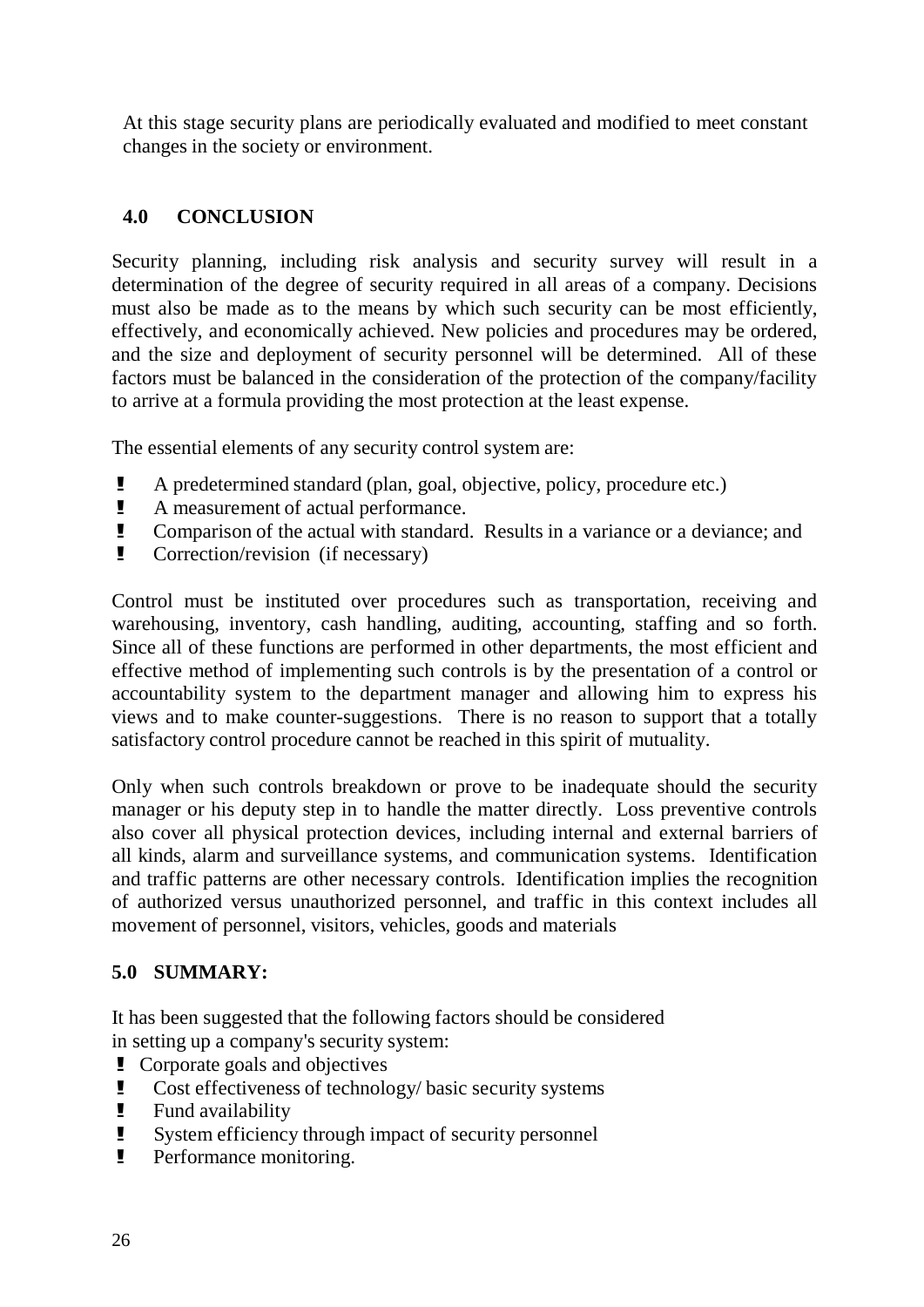#### **6.0 TUTOR – MARKED ASSIGNMENTS**

- 1. Analyze the relevannt facts in the course of Evaluating Resources.
- 2. What are the steps required for the security planning process?
- 3. Mention few Establishments of Security goals.

#### **7.0 REFERENCES FURTHER READINGS**

Braimoh, A. (2001). The basic of Security Knowledge, U.S.A.: New World Press.

Charles, A.S (1998): Effective Security Management. (Third Edition), London: Butterworth Heinemann Books Ltd.

#### **UNIT 3 COMPANY BUSINESS INTEREST**

#### **CONTENTS**

- **1.0** Introduction
- **2.0** Objectives
- **3.0** Main Contents
	- **3.1** What is Company
	- **3.1.1** The Concept of Company
	- **3.2** Forms and types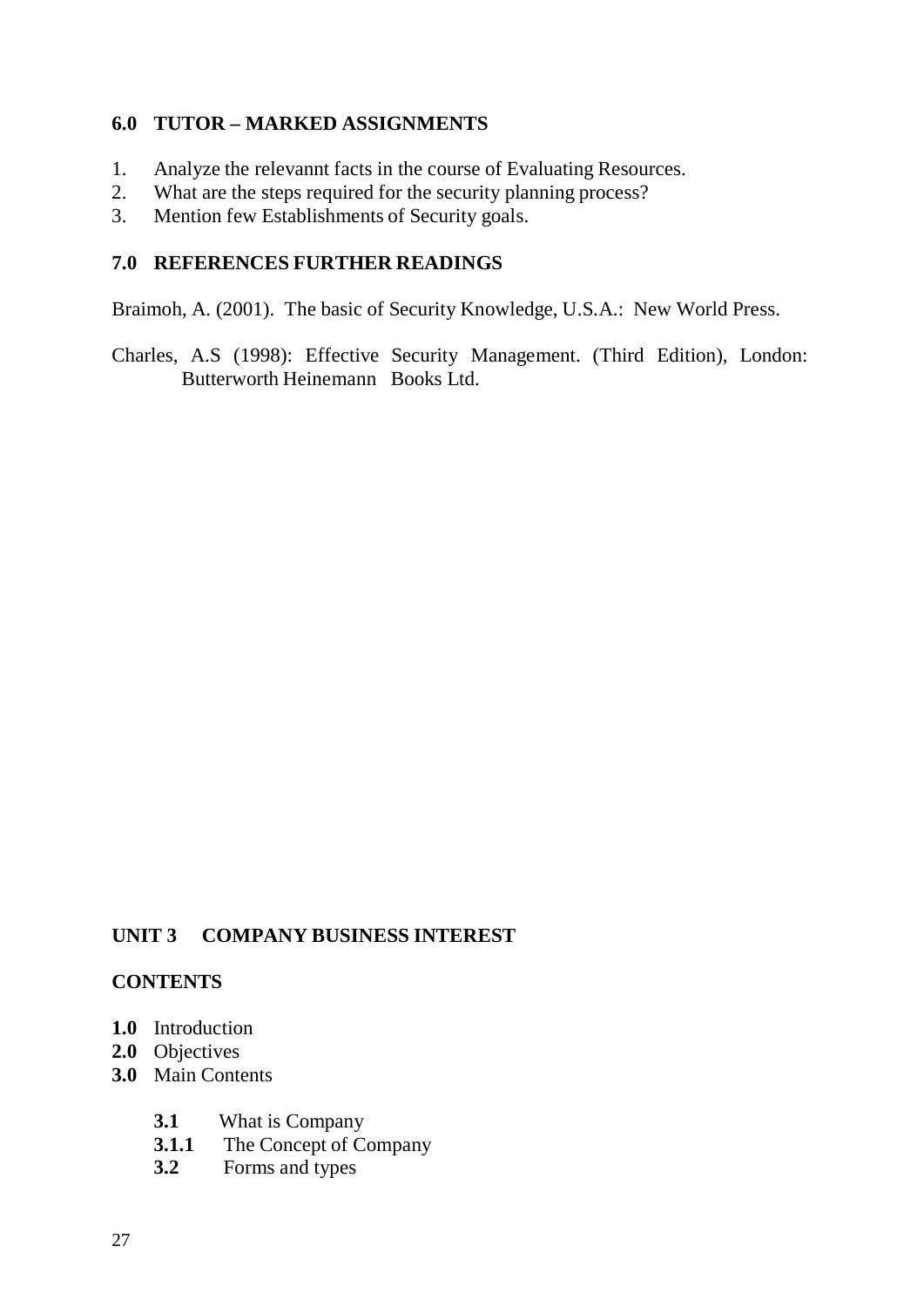- **3.2.1** Government
- **3.2.2** Security Agency
- **3.2.3** Citizenry<br>**3.2.4** Judiciary
- **3.2.4** Judiciary
- **3.3** Services and Specialties
	- **3.3.1** Proprietary Security Services
	- **3.3.2** Contract Security Services
	- **3.3.3** Security Consultancy
	- **3.3.4** Security Equipment Manufacture, Sales and Services
	- **3.3.5** The Roles of Security Industry
- **3.4** Problem of the Security Industry
	- **3.4.1** Environments
	- **3.4.2** Poor Quality and Quantity of Manpower
	- **3.4.3** Dearth of Modern Equipment Technology and Method
	- **3.4.4** Negative Work Attitudes
	- **3.4.5** Financial Constraints
	- **3.4.6** Bribery and Corruption
	- **3.4.7** Lack of Coordination
	- **3.4.8** Top Management Perception
	- **3.5** Types of Extent of Losses (Direct & Indirect)
	- **3.6** Causes of Loss
	- **3.7** Institutional or Organizational Factors
	- **3.8** Environmental / Social Factors
	- **3.9** Individual Factors
- **4.0** Conclusion
- **5.0** Summary
- **6.0** Tutor Marked Assignments
- **7.0** References / Further Readings

#### **1.0 INTRODUCTION**:

Before delving into the study of the business of security, it is important to describe a company, an entity which warrants industrial security.

We are all aware of the devastating effect of depression in Nigeria's economy. To leave the future of the surviving companies with little or no attention as to the security of their assets could be more devastating.

History attests to the major role companies play in the economic and social development of nations and. The prosperity of companies means the prosperity of the investing public. Company's assets remain the measure of its strength. A weak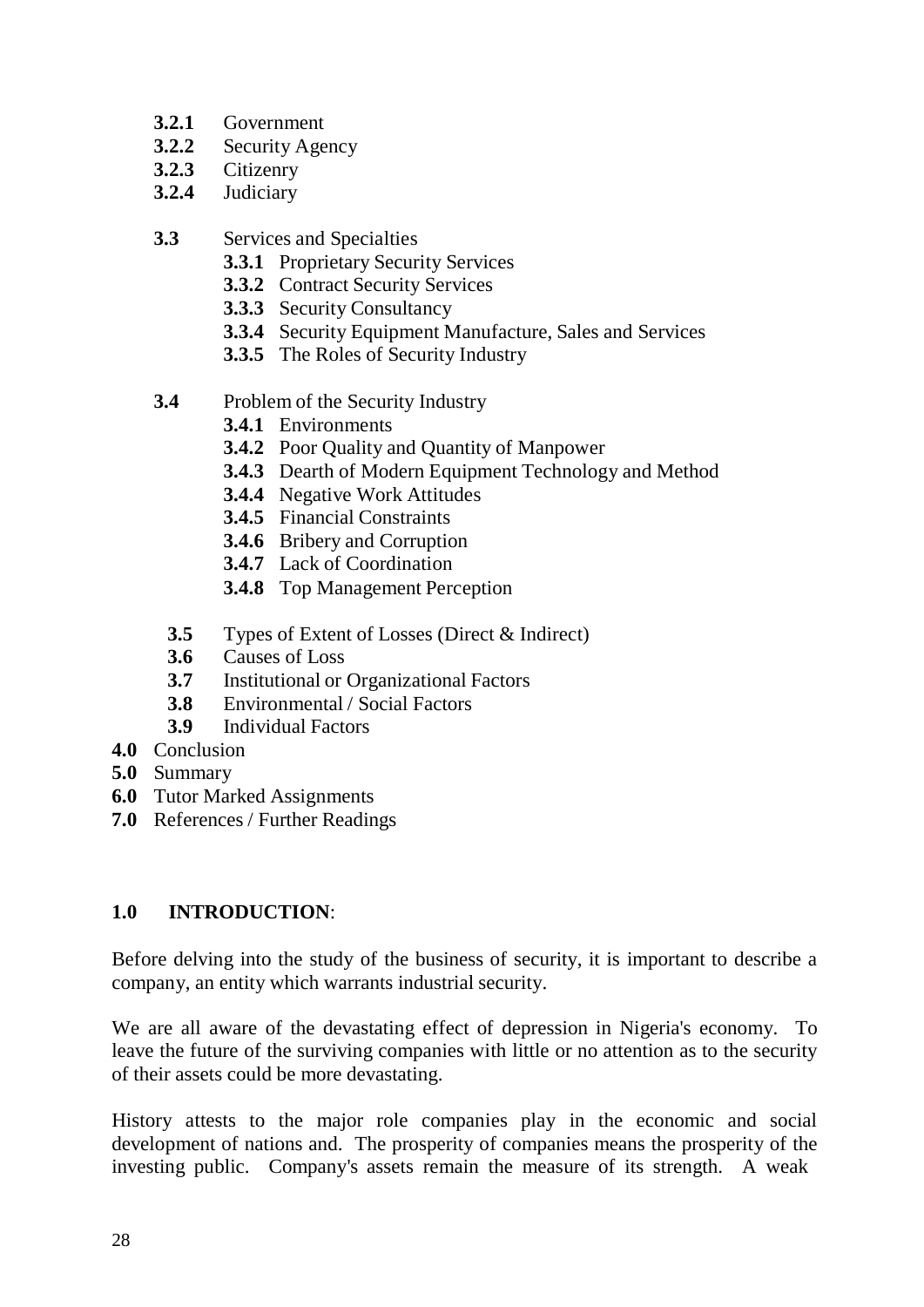resources base must affect a company's performance and the implementation of its objectives, goals and operational policies.

#### **2.0 OBJECTIVES**

This unit aims at achieving the following objectives.

- a. The rights to carry out its activities as defined in its constitution.
- b. The rights to acquire and hold property in its name for the purpose of its business (es).
- c. The rights to sue and be sued.
- d. The rights not to be discriminated against etc.
- e. The rights to protest its assets. (Section 289-293, of criminal code Act. CAP 77 LFN 1990)

#### **3.0 MAIN CONTENT**

#### **3.1 What is Company?**

Company means persons associating for economic gains and profits. The legal frameworks for company matters in Nigeria are detailed in the Companies and Allied Matter Decree No. 1 of 1990. Registered companies are legally recognized as corporate persons who can acquire assets and hold properties in their own names.

As do natural persons, companies as corporate citizens are entitled to security of their asset. As an artificial person in the eye of the law, an incorporated company is entitled to all the rights, which are available to natural persons of full legal capacity.

#### **3.1.1 The Concept of Company**

The foregoing shows that the law places collateral responsibilities in the form of certain obligation and duties to companies. These include the duties to respect and promote human rights and fundamental freedom in all spheres of their activities, observe all laws and orders made by the State for peace and order, discharge tax and other financial responsibilities and duties including social responsibilities under the national, environmental standard with particular reference to land, water, air, noise level, hazardous substance and public health etc. Companies like natural persons are entitled under the law to all rights and protection of the general laws with reference to its assets, be it real, personnel tangible or intangible, including patent, goodwill, etc.

#### **Forms and Types**

An increasing number of people, organizations, agencies and interest groups are more concerned with the security industry. They are no longer content with taking a back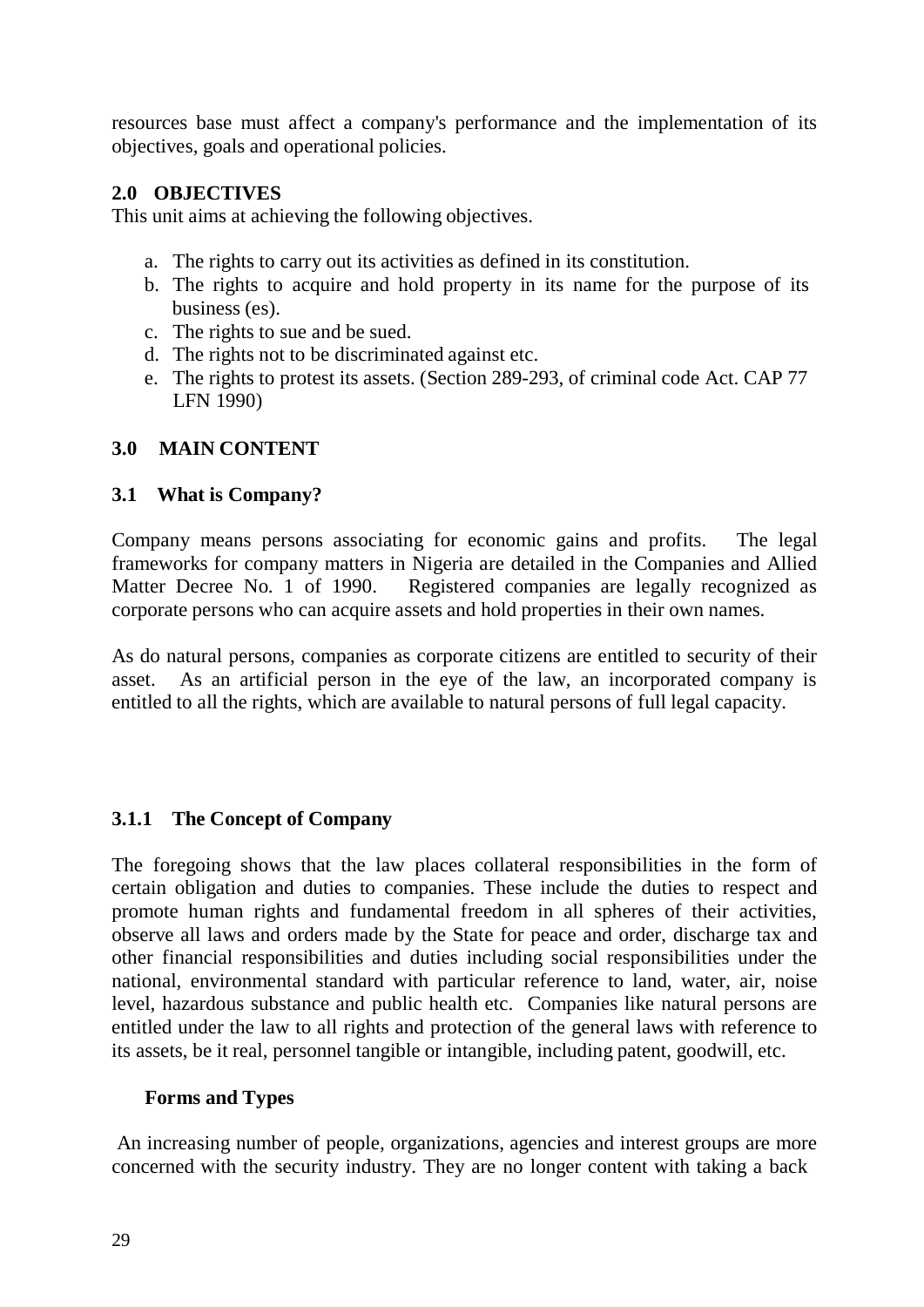seat when matters concerning the security industry come into focus these increased concern and public participation are largely due to the general awareness resulting from the impact produced by the sector on the national economy and people.

In the provision of security services, there are four key players. These are the Government, Security Agencies, Citizenry and Judiciary.

#### **3.2.1 Government**

The chapter two of the 1999 Constitution states clearly that the objective of Government (at all levels) is the security of lives and property of citizens and their welfare. Company is one of the citizens.

#### **3.2.2 Security Agencies**

These include the Nigerian Police, Armed Forces, Fire Service, Prison service, Customs, Immigration, and other law enforcement agencies and private security companies who provide additional security services.

#### **3.2.3 Citizenry**

It is the responsibility of the citizens to assist Government and Security by providing relevant information, and tip-off, for effective protection of lives and property.

#### **3.2.4 Judiciary**

These include the Customary Courts, District Courts, Magistrates Courts, High Courts, Court of Appeal and Supreme Court. Each of these should be explained briefly.

#### **Self Assessment Exercise (SAE) 1**

Explain the four key players of Security Industry

#### **3.3 Services and specialties**

The security industry could be broadly divided into two: the public and private security organizations that provide protective and safe measures for a continuously expanding landscape of potential vulnerabilities.

The industry operators in Nigeria include the police, Armed Forces, Prison Services, Customs, Immigration, other law enforcement agencies and private security companies with supporting and complimentary roles.

#### **3.3.1 Proprietary Security Services**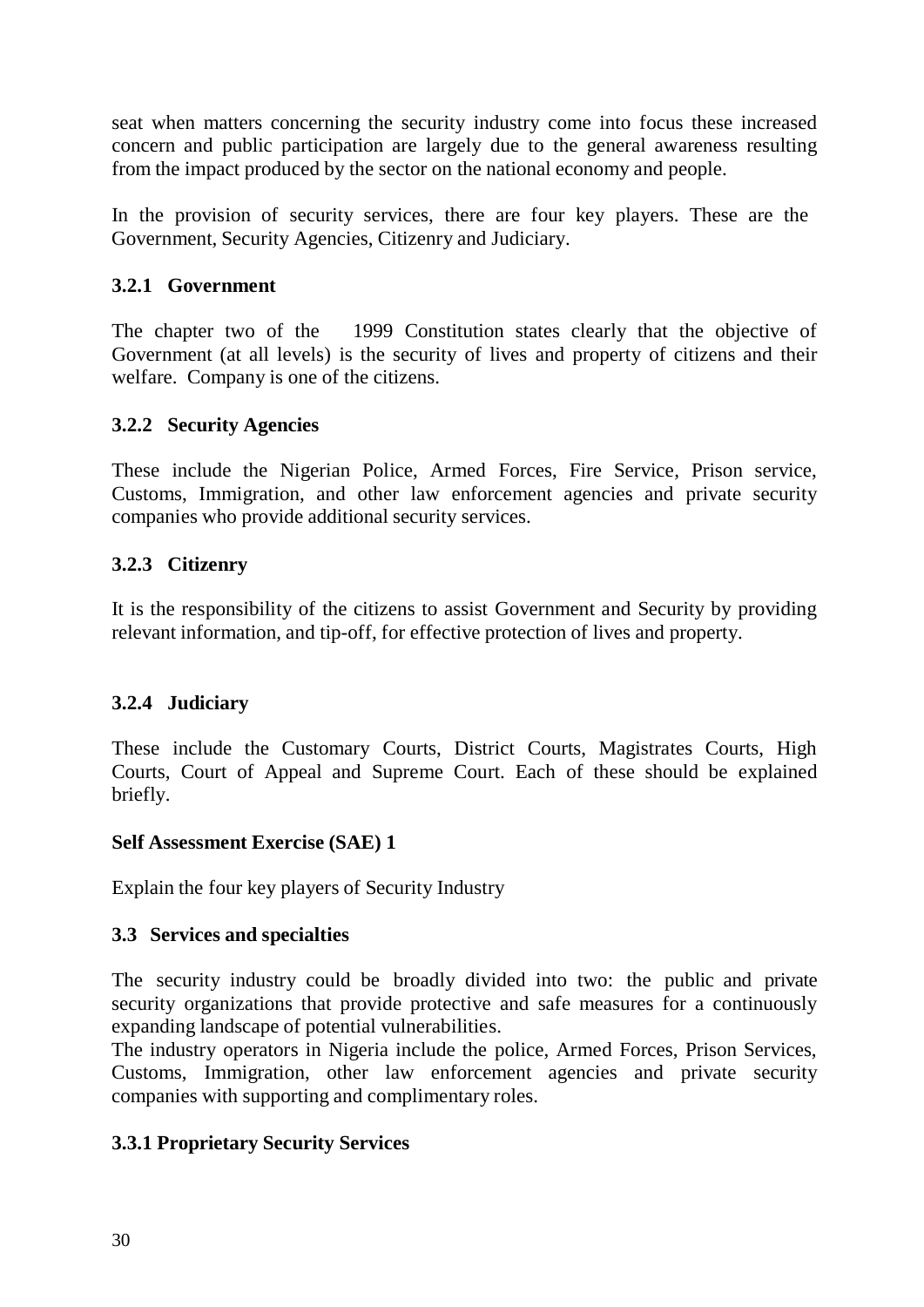The security departments of most public and private companies are manned by professional industrial security managers and operatives. The company tells the employee what to do and how to do it. Their job is done as part of the company and not just for the company. More so, they are treated as employees of the company.

### **3.3.2 Contract Security Services**

Means the supply of security manpower, security Equipment, etc. to individuals, companies, institutions, and establishments as and when required for protection of lives and property and prevention of loss on contract or hire basis.

#### **3.3.3 Security Consultancy**

Many organizations make use of the security consultants, provides specialized security consultancy services and advice, professional security education, security system audits, design /engineering of security, fire prevention, and executive protection, etc. Working alone or in partnership for professional fees.

# **3.3.3 Security Equipment Manufacture, Sales and Services**

This is the manufacture, wholesale, distribution, installation, etc. of security equipment and gadgets ranging from burglar and alarm system- safe- intelligence self defense mechanism CCTV movement detectors devices for preventing and detecting intrusion, of premises, interference with property- and fire and smoke detectors; bomb and metal detectors etc.

These opportunity can further be categorized according to specially as follows: Guard security, security consulting, executive protection, security Architecture and design, workplace Violence, Background Investigation, Academic programmes, Antiterrorism, Engineering Security, Computer Security, coupon fraud, Emergency/Disaster Management, Employee Theft, Facility, Management, Fire prevention, Human Resources, Information Security, Security system Audits, Law Enforcement Management, Liability/Legal Aspects of Security, Office/Multi-Residence Buildings, Physical Security/Access control, safety management, sales/services of security Equipment, Security/Criminal Justice Education, security force management, security personnel, investigation and polygraph, detective, white collar crime, Alarm dealer security service, etc. The professional industrial security practitioner is to apply intelligently the systems, which are available to him to cope with the increasing challenges of the complex dynamic  $21<sup>st</sup>$  century technology and the high expectations from the management and workforce.

# **3.3.4 The Roles of Industrial Security**

The role of industrial security includes:-

1. The prevention of loss of company assets crime.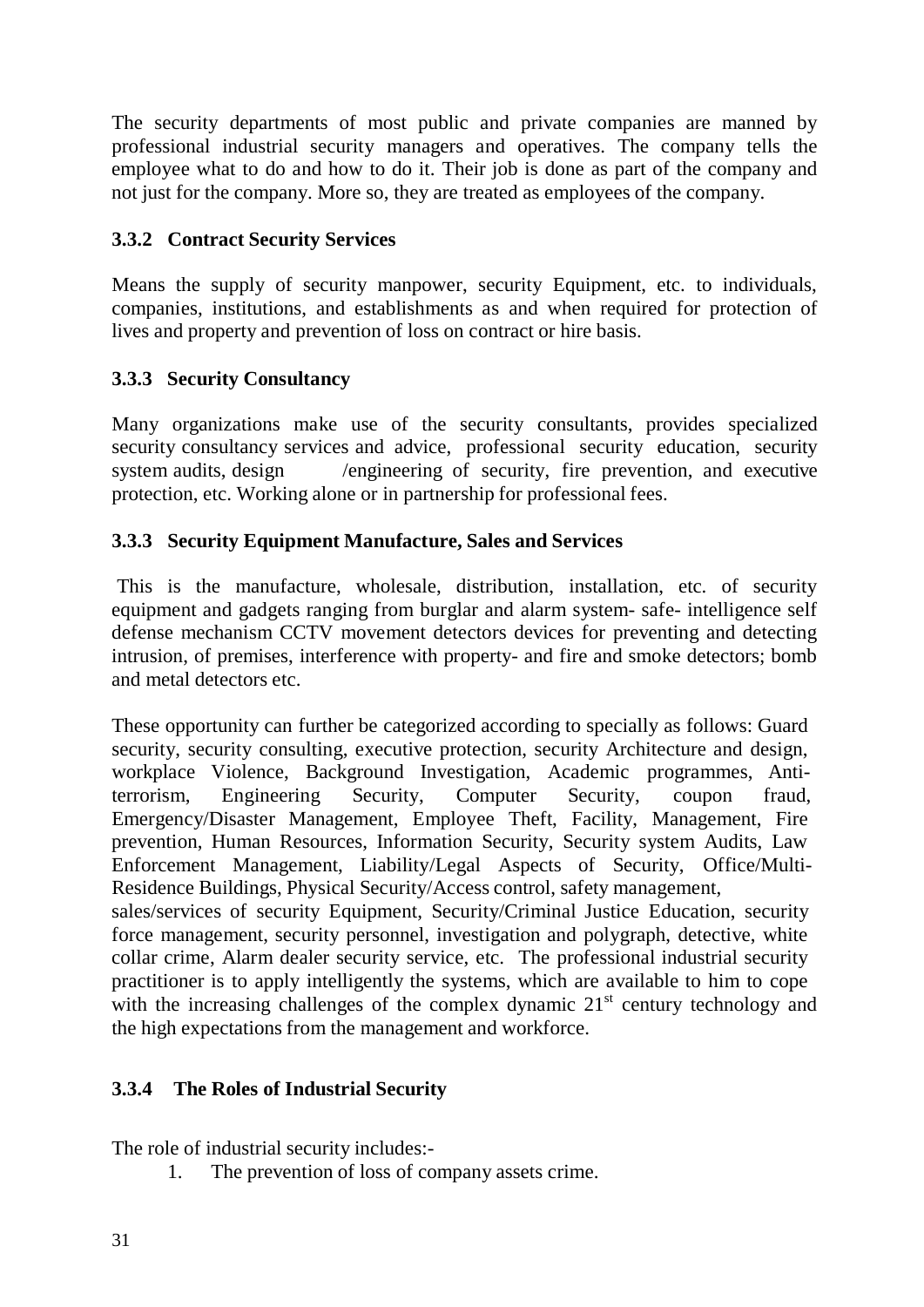- *2.* The protection of company assets from fire, fraud, damage and trespass.
- 3. The preservation of company rules and regulations.
- 4. The maintenance of company prestige at all times.
- 5. The protection of company personnel from fire, accident and other hazards.
- 6. The detection of offenders if crime is committed.

### **3.4. Problem of the Security Industry**

There are many problems militating against industrial security in Nigeria. These include-.

# **3.4.1 Environments**

The constraints against industrial security starts from the environment, which are not enabling. The socioeconomic and political climate has not encouraged industrial security. Inclusive is widespread security unconscious less.

# **3.4.2 Poor Quality and Quantity of Manpower**

Lack of trained and experienced manpower is a major hindrance to industrial security in Nigeria. Well-qualified security personnel are generally in short, supply taking the country as a whole-, but it is believed that though many establishments have such capable security staff, their talents are hindered or diluted by a combination of other related forces, prominent of which is the limited education, professional training and experience.

#### **3.4.3 Dearth of Modern Equipment, Technology and Methods**

In these days of rapidly evolving technology, instantaneous communication and dynamic methods, the Nigerian industrial security manager lacks the necessary equipment, technology and methods for the prevention of security incidents. Delay in technical innovations, ignorance of existing alternatives is all manifestations of inexperience and no-knowledgeable top management.

# **3.4.4 Negative Work Attitudes**

The ghost of "White man's work": is still hunting many Nigerians. Often this is accentuated by ethnic patronage and tribalism and the results are quite detrimental to the company. "White man's work" makes it possible for one to be indolent without immediate retribution, for discipline to be remote and circuitous, for tenure and promotion to be unaffected by efficiency and productivities.

Work attitudes cover not only personal operational efficiency but also general security ethics such as attitude to members of the public, sense of personal responsibility over equipment, sense of attachment to the company itself and willingness to make sacrifices in order to promote its interests.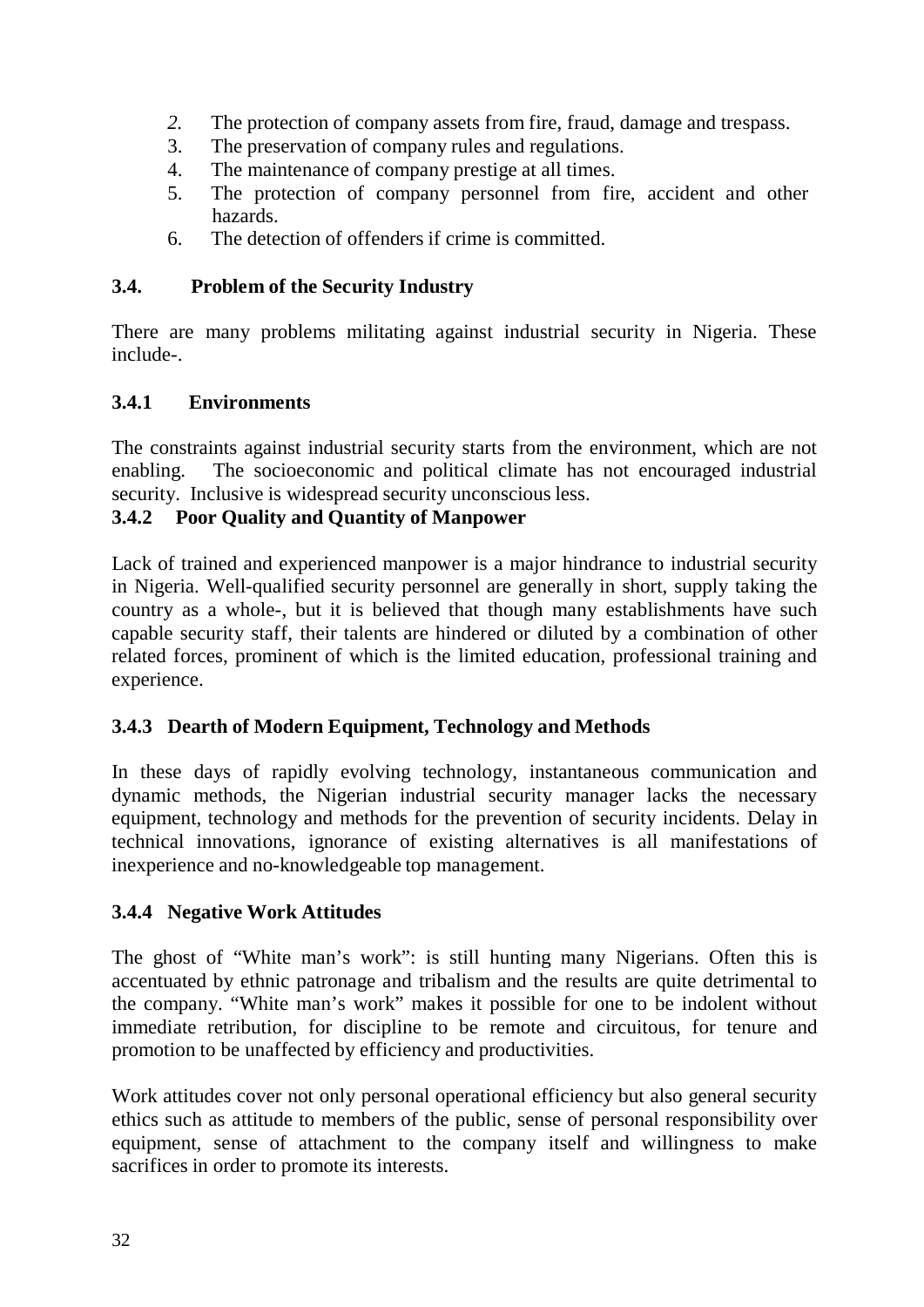It also involves a phenomenon, which makes people to be more loyal and more attached to a group than to the company. This is where decisions and exercise of authority deliberately favors one person or group of persons at the expense of the others. **A** situation where the zeal and ability of a security manager or supervisor is thwarted when his subordinate are hostile and conspire against him causing him either to Compromise or to be removed if their conspiracy reaches top management.

The other manifestation is where a security manager has to connive at the misdeeds of his kith and kin. Both cases are capable of frustrating any level of ability if the collusions are not uprooted quickly and completely.

#### **3.4.5 Financial Constraints**

The security department of most companies suffers inadequate budgetary allocation. Insufficient or lack of finance is one of the major problems facing security department of most companies. Everything depends on finance. Whatever you do must, at the end of the day, translate into monetary terms. Nothing works without adequate financing.

# **3.4.6 Bribery and Corruption**

Otherwise known as the "Nigerian factor" Is a cog in the wheel of the prevention of security incidents in Nigeria. As long as personnel who are prone to bribery and corruption operate the security system it will be difficult to attain optimum results operationally. Man is an important factor in the prevention of security incidents. He initiates actions, manipulates the tools and makes decisions.

#### **3.4.7 Lack of Coordination**

Improper coordination of activities spelt doom or any security system. On a more routine level, efficient coordination should handle the company's security personnel in such a way that optimum services will be extracted from it. Balance in overall sectional work force, proper structuring of work schedule and loads. Prompt and effective system of discipline, regularity of wage payments, regularity of and fairness in staff co-ordination's techniques still not attained in many companies. As a result, attitudes to work and overall performance are adversely affected.

It has been argued that practical incentives in the form of bonus, special promotions, prizes, etc, should be freely applied to staff so as to create the desire for excellence and. better service. But one could also argue that the same objective would be attained by judicious combination of effective discipline, better education and training for security personnel.

Lack of formation data banks, on crime and criminals' activities, or other vital information about people and places for instant reference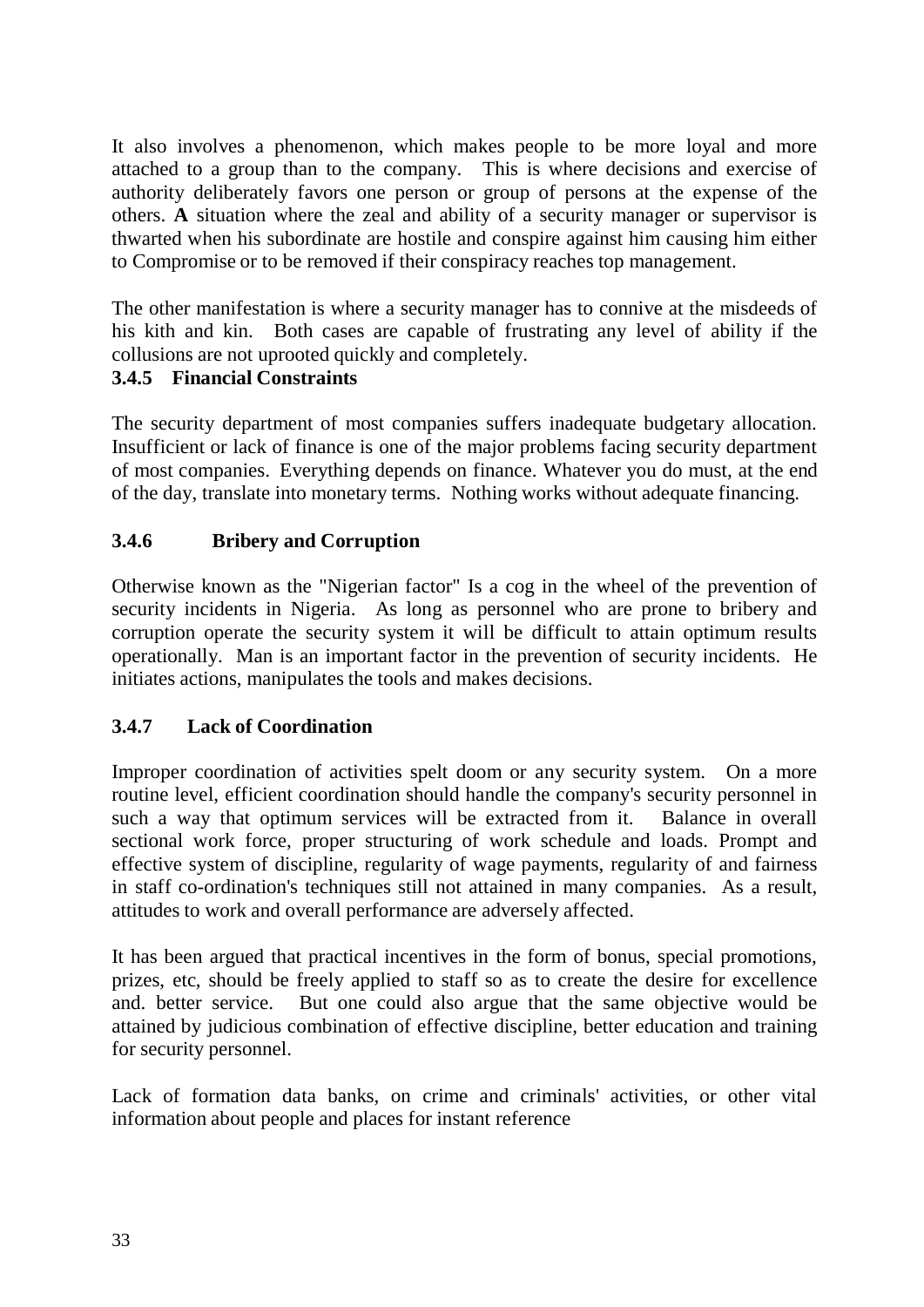No meaningful effort has been made in Nigeria to integrate the public and private security systems. There exist no institutional arrangements for exchange of information between the two systems or for dealing with security problems- no common operational formula, etc. thus dualism still feature in the security set up. As a result of these, the security system is ineffective in the country.

#### **Self Assessment Exercise (SAE) 2**

How useful are the roles of Industrial Security today?

#### **3.4.8 Top Management Perception**

Perception means the process by which individuals assess information from the environment, organize it and make out meaning from it. A company's point of view determines its security policies. If a company's point of view gives priority to fire prevention, then the security manager they appoint will be probably an ex-fireman who knows very little or nothing about crime and crime Prevention. If safety takes precedence over security boardroom discussion, they will appoint a full-time safety manager probably with engineering qualification who, must be trained as to site patrol, access control, fire precaution arrangements etc, and His main interest will center on safe working of plants and will require deputies to take charge of crime and fire aspects of his job content. If the top managements prefer crime prevention and control, they will appoint a full time industrial security manager who will also be asked to take responsibilities of fire prevention, safety welfare matter.

#### **3.5. Types of Extent of Losses (Direct / Indirect)**

For our purpose, means an action or 'Instance of failing to keep, maintain or use organization asset. It involves to take away from an organization or person, to deprive, to dispossess, to waste, to ruin or to destroy assets. It could be man-made or environmentally caused.

Losses fall into two broad classes' direct loss and indirect loss. These require definition.

Direct losses are losses that can be directly identified with specific security incident as in the case of Jesse oil spill of October 1998 in which the PPMC/NNPC incurred a loss of thousands of naira that resulted from pipeline failure. These include the cost of about 30,000 barrels of crude oil spilled into ecosystem the cost of replacing the damaged pipeline and the cost of environmental clean-up.

Indirect losses, on the other hand are losses that cannot be directly identified with specific security incident. They are induced by direct losses and are not easily quantifiable. They are impacts of the direct loss on the nation and its peoples. E.g. the Jesses oil spill of October, 1998 induced fires destroyed over 1,000 human lives, arable lands, viable economic crops, swamps and creeks with their teeming sea lives,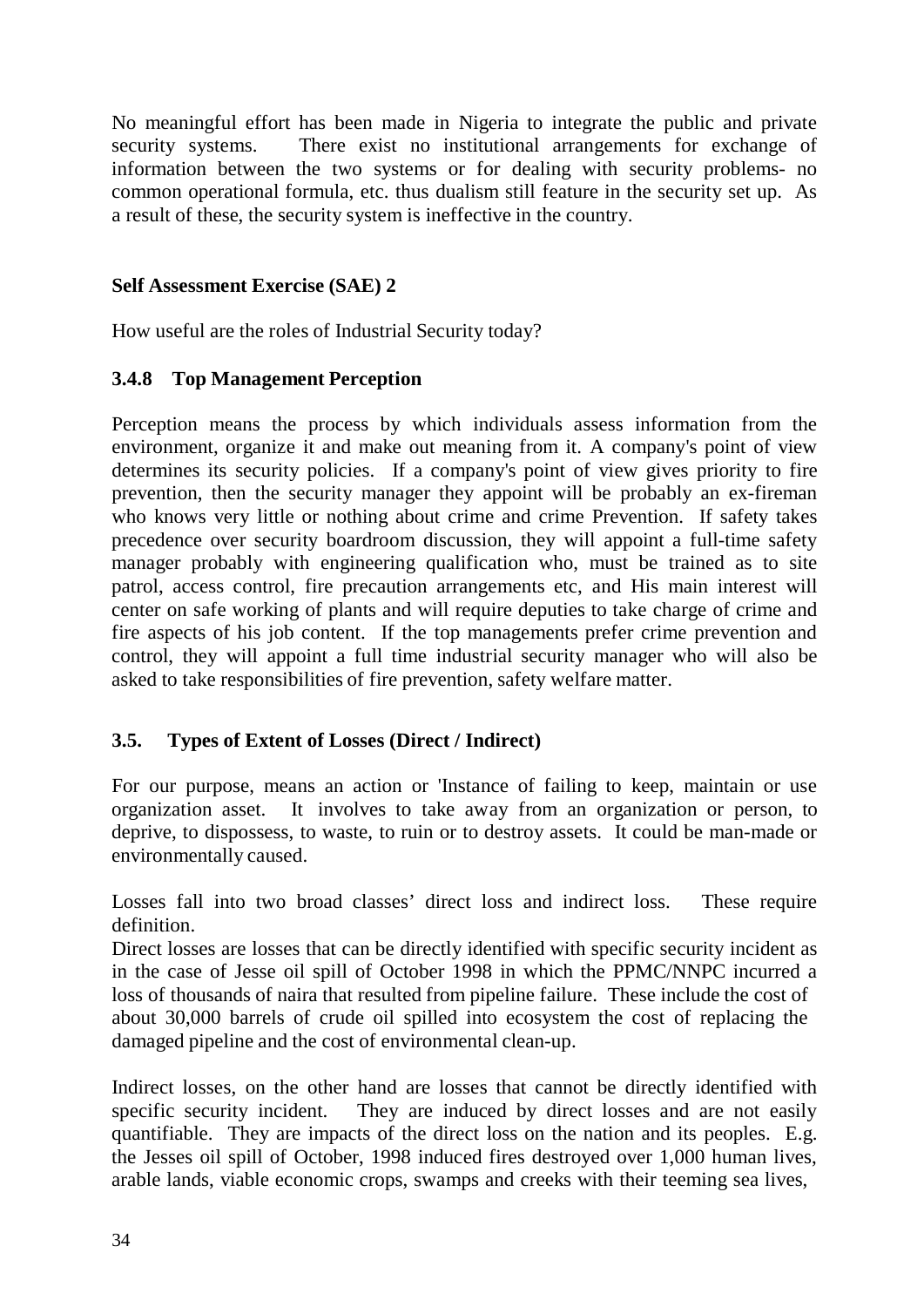vegetation, fishing ponds, homes and the general degradation of natural habits, human infertility, health and other social problems and so on. These losses (direct and indirect) are devastating when considered in term of cost in time, cost in money and cost in all other resources.

#### **3.6. Causes of Loss**

Generally losses are caused or occasioned by various factors. These include-

#### **3.6. Institutional or Organizational Factors**

These could be explained by.

- 1 Inadequate security control whereby the system of security instituted is not effective or the security department is not well established with qualified personnel and clear terms of reference and authority and responsibility. The security may also be improperly designed and any improvement suggested may not have been implemented. There could also be poor management.
	- 2. Lack of organizational rotation of security operatives, especially those in sensitive areas like store, cash office, gate etc.
	- 3. Non-involvement of external security consultants. Security is so complex a subject that it may be wise to seek external expert advice occasionally.
	- 4. Heavy volume of work for security operatives (where there are few security operatives manning beats)
	- 5. Large span of control and hence making co-ordination difficult.
	- 6. Lack of proper security over premises, offices, materials documents, information, cash and even staff.
	- 7. Inexperience among security operatives and lack of control.
	- 8. Poor hygiene-motivation factor arrangements 'due to inadequate organizational infrastructure, security equipment and so on.
	- 9. Redundancy, allowed among employees and hence the creation of frustration.

#### **3.8. Environmental / Social Factors**

These Include:

1 Lack of corporate culture against crime whereby unnecessary competition for the acquisition of wealth exists. Morality is ignored. There is unquestioning attitude of people toward sources of wealth of other people and there is the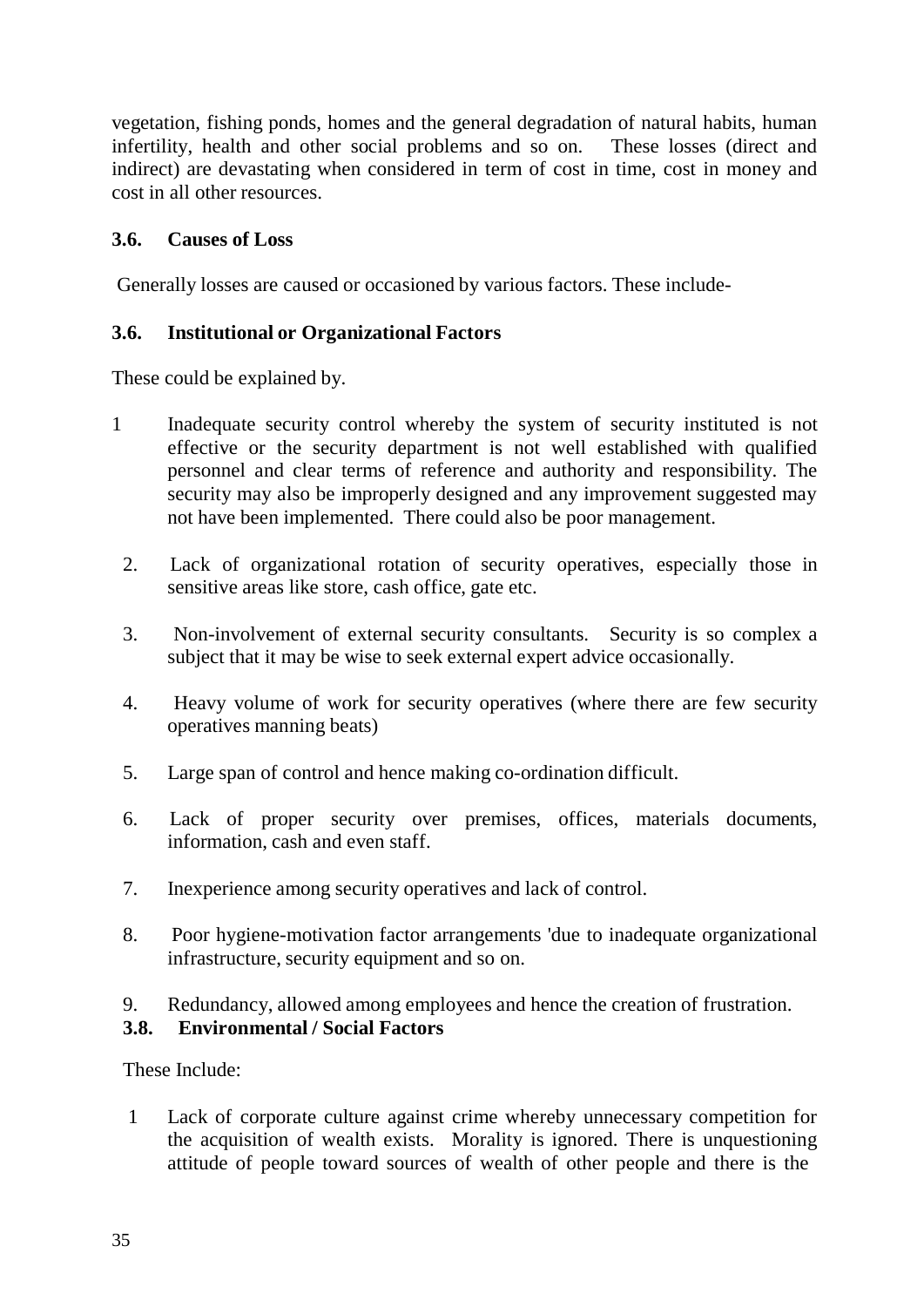habit of not reporting theft, fraud, pilferage, murder and other criminal cases even when its committal is evident.

- 2. Socio-economic conditions like the extended family system which leads to primordial pursuits, poverty and unemployment.
- 3. Slow prosecution of cases including theft, fraud, pilfer, murder and other criminal cases.
- 4. Lack of heavy punishment meted out to offenders (with only dismissal as the usual punishment for extreme cases).

#### **3.9 Individual Factors**

These consist of:-

- 1 Refusal to set good example in virtuous living whereby honesty is protected as the best policy.
- 2. Lack of assessment of situations based on individual precepts rather than bad wagon tendencies.

#### **4.0 CONCLUSION:**

Improved environment, better education, professional training and development contributes socially to the growth of security business while improved infrastructure like modern communication and crime combating facilities, electronic security devices coupled with purposeful motivation could help the security department to perform better thereby enhancing the profitability of the company.

#### **5.0 SUMMARY.**

We have explained the importance of business security and the company business with all the rights through its organs or Agencies for gains and profits.

We further discussed the opportunities of public and private security Agencies, their roles, environmental and social factors, problems of the security industry including the extent of direct and indirect losses in the security industry. The basic facts of security business and the practice measures have also been exclaimed.

#### **6.0 TUTOR MARKED ASSIGNMENTS**

- 1. Mention two career opportunities in the security industry
- 2. Explain three problems militating against industrial security in Nigeria
- 3. What do you understand by the term "Losses fall into broad classes"?

#### **7.0 REFERENCES/FURTHER READINGS**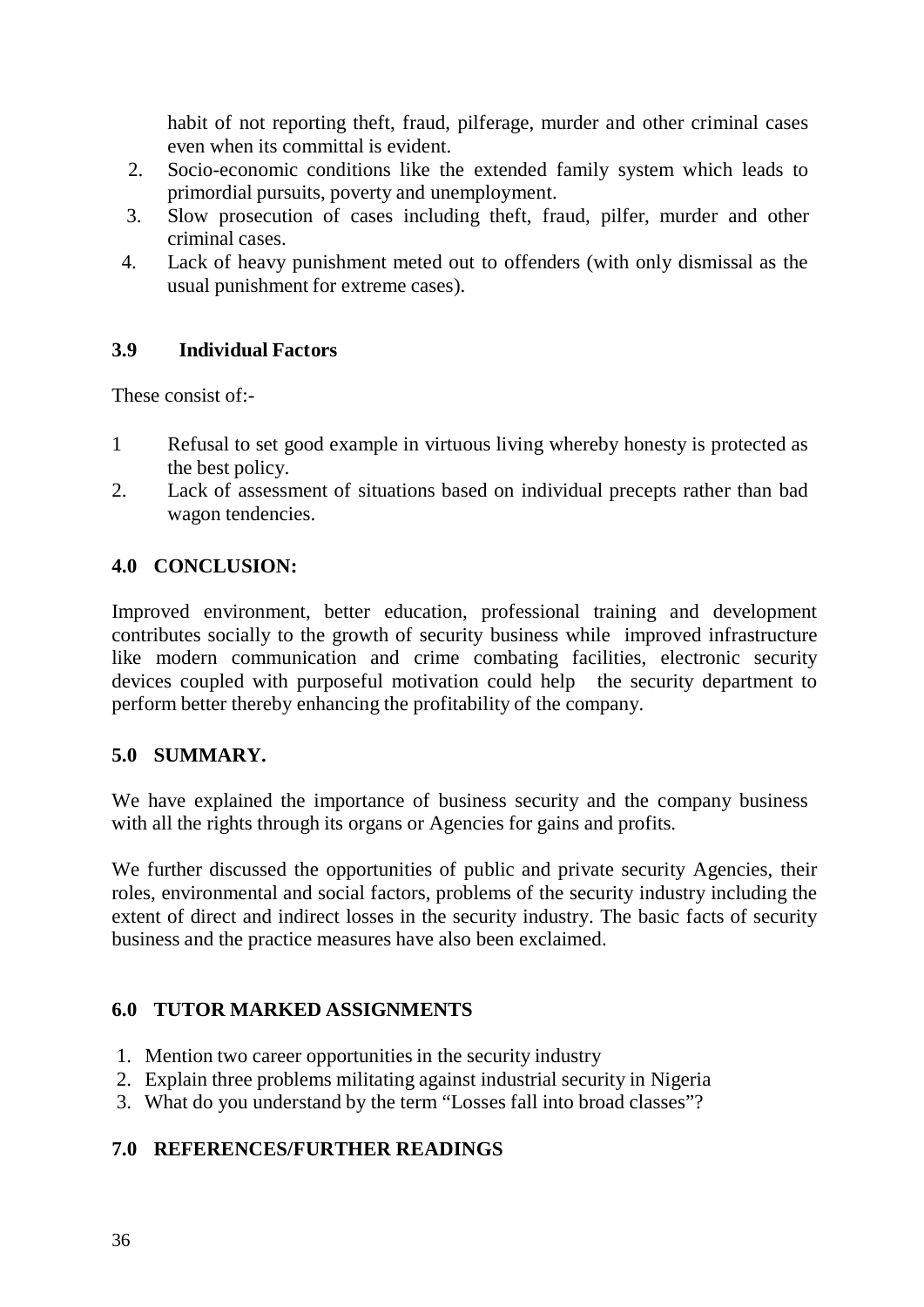- Alla, O. (1997). Security and Safety: Setting up Industrial Security Business, Lagos: Spectrum Books Ltd.
- Ekhomu, O. (2004): The role industrial security provides in era of work place violence and security, shell club Port Harcourt: Shell Club Security Journals.

Vroom, H.V. (1984). Work and Motivation. New York: John Wiley and sons.

#### **UNIT 4 PRIVATE SECURITY OPERATION IN THE PAST**

#### **CONTENTS**

- **1.0** Introduction
- **2.0** Objectives
- **3.0** Main Content
- **3.1** Private Protection of Lives and Property
- **3.2** Government Protection of Lives and Property
- **4.0** Conclusion
- **5.0** Summary
- **6.0** Tutor Marked Assignment<br>**7.0** References / Further Reading
- **7.0** References / Further Readings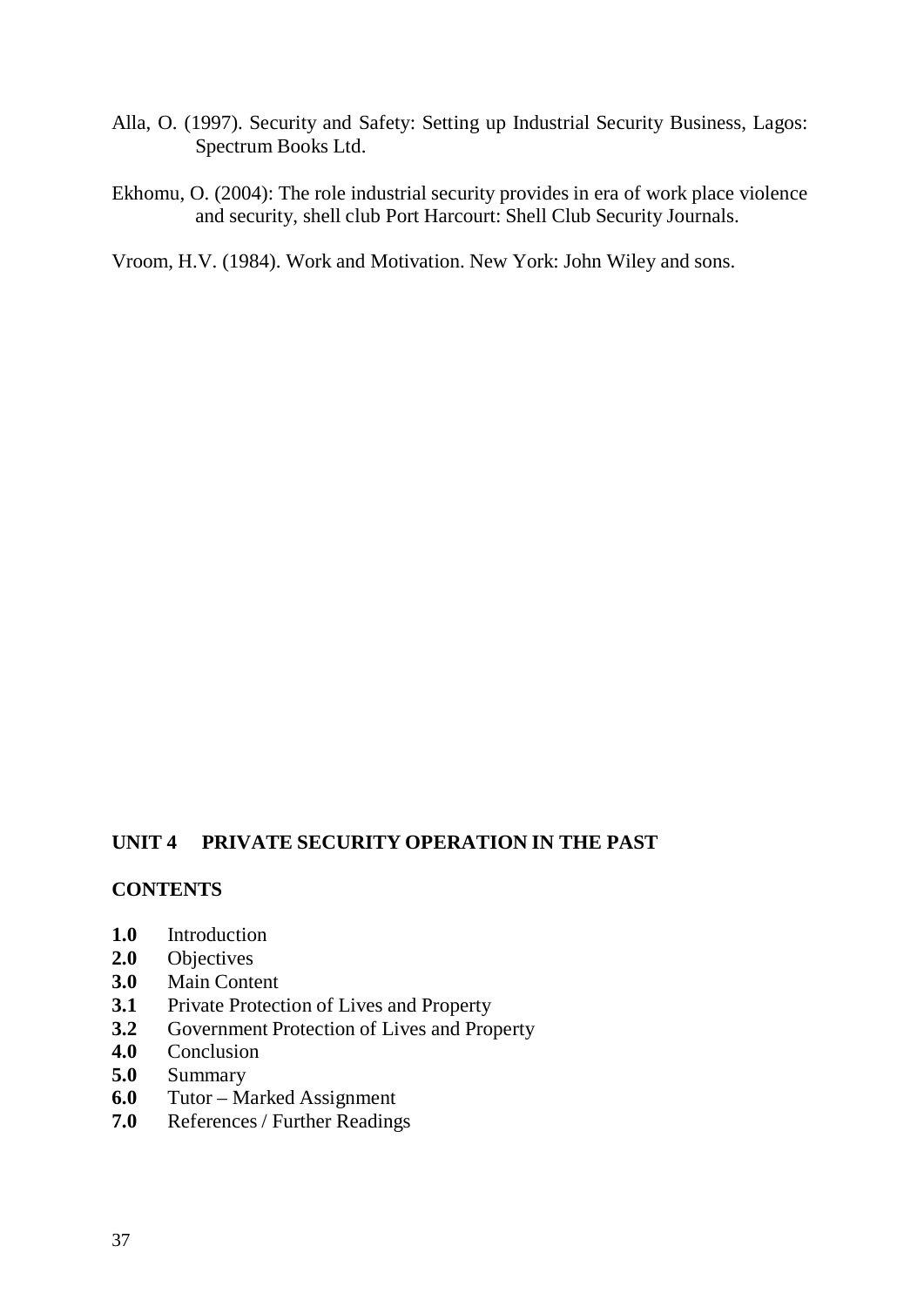# **1.0 INTRODUCTION**

'There are two great preoccupations in the lives of people and organizations. The first is that people make great efforts to acquire wealth and live for an eternity. The second is their great efforts to secure them. With such drives, we have notice efforts around town for the sake of security for lives and property.

# **2.0 OBJECTIVES**

It is believed that by the end of this unit, you will come to know:

The importance of two great preoccupations in the lives of people and organization.

The regulations of security industry

The private protection of lives and property

The government protection of lives and property.

### **3.0 MAIN CONTENT**

### **3.1 Private Protection of Lives and Property**

Private arrangements are made such as burglary alarms, barricaded doors and windows, and even the acquisition of firearms. Other joint efforts are made as people arrange for neighborhood watches, e.g., vigilantes. There has been a clamour for state police force. Of recent Nigeria has witnessed an emergence of militant groups such as the Bakassi Boys, the Odua People's Congress etc in order to douse the rising scale of crime and spate of violence across the country? These increased concern and public participation are largely due to the general awareness resulting from the impact produced by the security sector on the national economy and the people.

### **3.2 Government Protection of Lives and Property**

Government, also seeing the security of lives and property of its citizens as its responsibility had instituted agencies for protection and security: the chief reason for the existence of the Armed Force, The Nigeria Police and so on.

### **Self Assessment Exercise (SAE)**

People make great efforts to acquire wealth and live for an eternity and their great efforts to secure them. Do you agree?

### **4.0 CONCLUSION**

Security in the live and property of people includes private security and government security. And other joint efforts are made as people arrange for neighborhood watches such as vigilantes. These increased concern and public participation are largely due to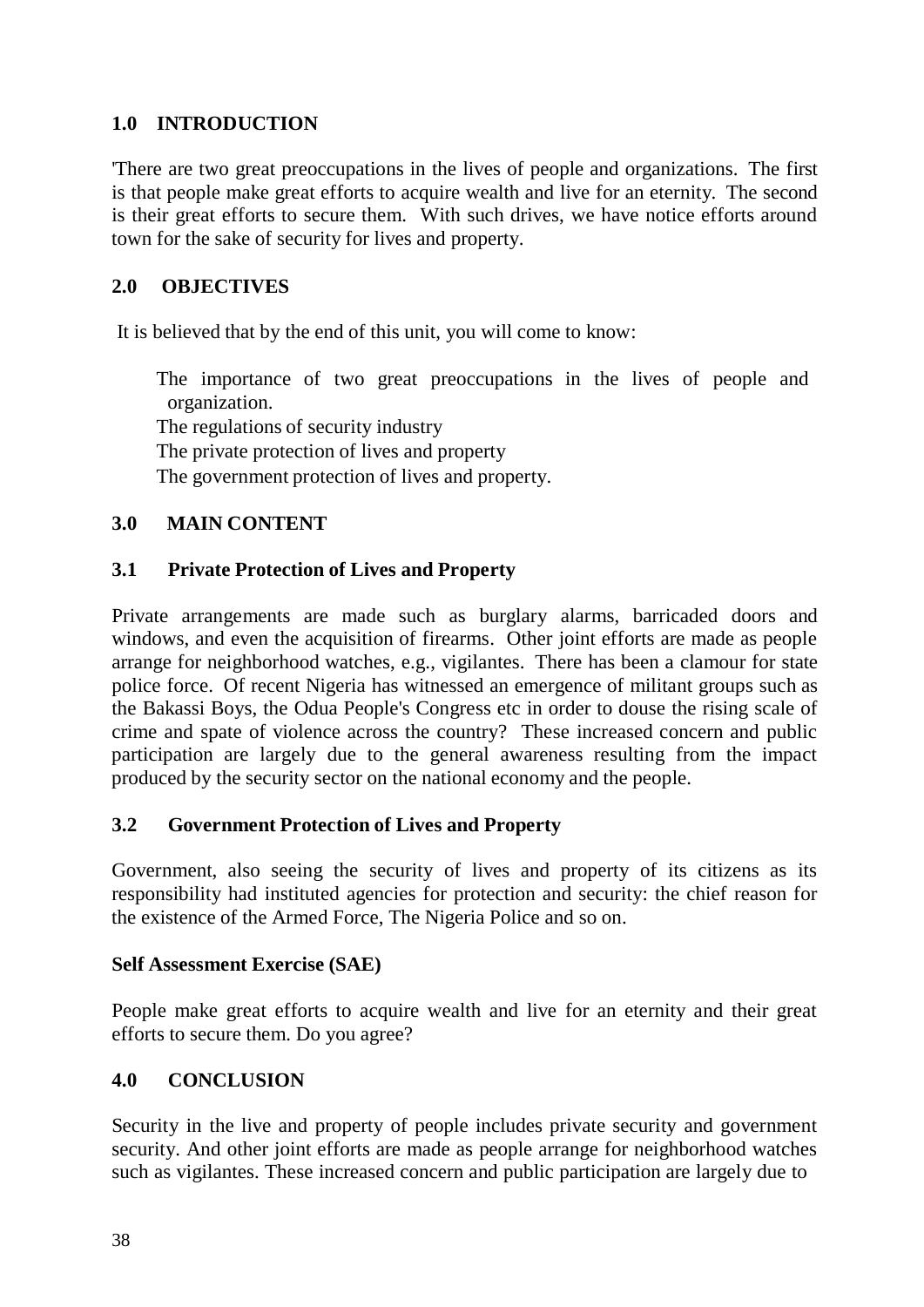the general awareness resulting from the impact produced on the security sector on the National economy and the people.

# **5.0 SUMMARY**

In the unit, you should be able to analyze that security development entails opportunity for securing people's lives and property in Nigeria.

Also, we have noticed efforts of security Agencies in preventing the rising scale of crime and violence across the country. It is obvious that both spiritually and physically security cannot be eradicated because it is part and parcel of human life.

# **6.0 TUTOR MARKED ASSIGNMENT**

- 1. State why private security is productive than the Government security.
- 2. Mention two great preoccupations in the lives of people and organization.

# **7.0 REFERENCES/FURTHER READINGS**.

Acha, K.(2003). Security manual, Port Harcourt: Sakeche, Publishers

# **UNIT 5 DIFFERENCE BETWEEN PUBLIC AND PRIVATE SECURITY AND THEIR RELATIONSHIP**

# **CONTENTS**

- 1.0 Introduction
- 2.0 Objectives
- 3.0 Main Content
	- 3.1 Loss Prevention and Activities
	- 3.1.1 The Judges Rules and Laws
	- 3.1.2 Characteristics of Private and Public Security
	- 3.1.3 Comparisons of Public and Private Security Systems
	- 3.1.4 Duties of Public and Private Security
	- 3.1.5 Legal Powers of Operations
	- 3.2 Constitutional and Responsibilities
	- 3.3 Loss Prevention and Profit
	- 3.4 Access of Information
	- 3.5 Training and Experience
- 4.0 Conclusion
- 5.0 Summary
- 6.0 Tutor Marked Assignment
- 7.0 References / Further Readings

# **1.0 INTRODUCTION**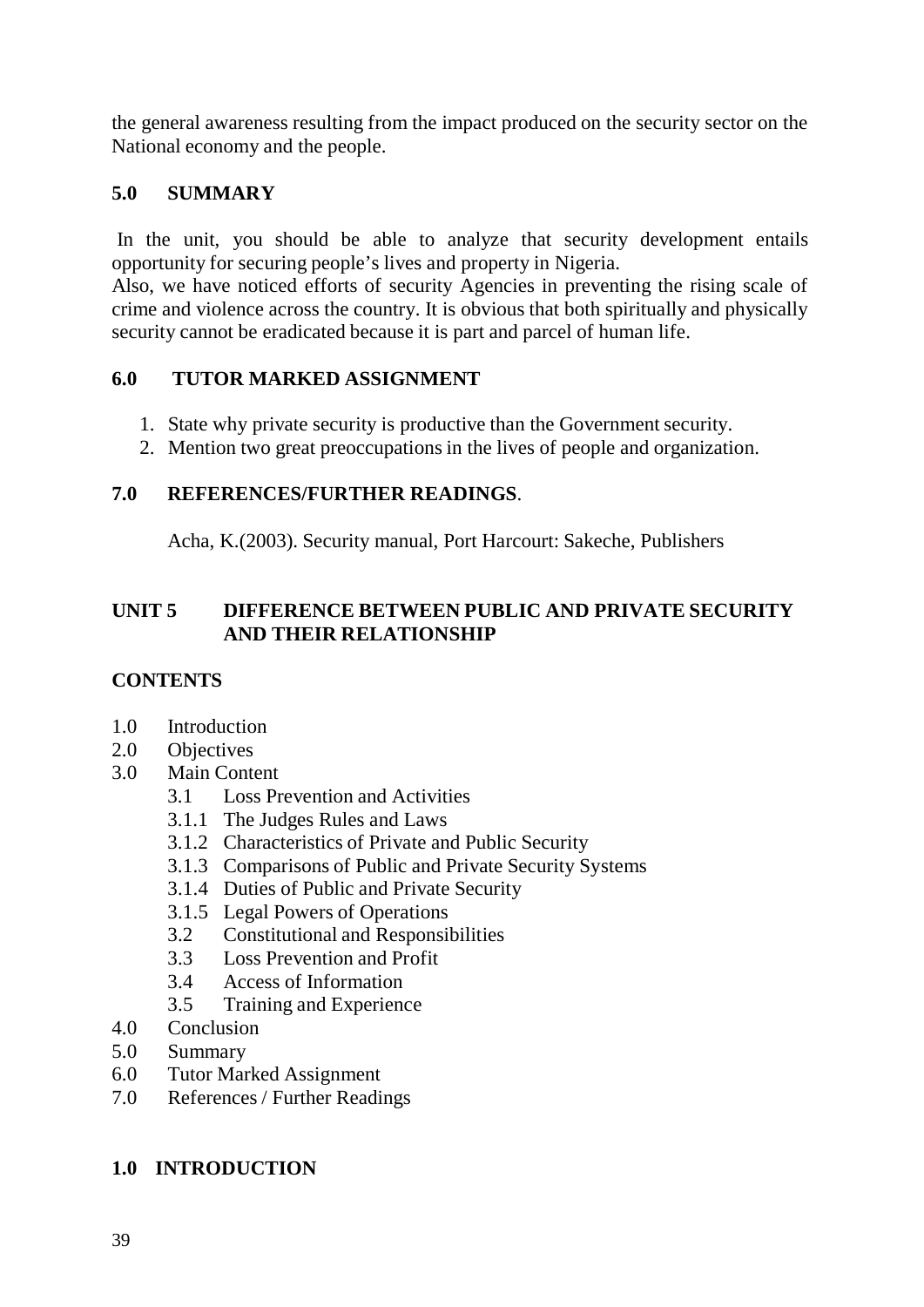Generally, the National Security Council is the body charged with the responsibility of advising the president on matters relating to public security including matters relating to any organization or agency established by law for ensuring the security of the nation and its people.

# **OBJECTIVES**

# **Purpose/Limitation**

For our purpose, in the Public Sector Security. We will focus on the Nigeria Police which is government's sole agency saddled with the duties of providing security to the citizens. Both the Nigeria Police and the Private Security (which provide additional security to individuals and corporate bodies) are vital organs in the security of lives and property and ensuring peace and tranquility within the system (nation) and the subsystem (companies and other organizations).. Their organization, equipment, discipline, tactics, mobility, training, communication, management, command, control and logistic arrangements are all designed primarily to enable them engage in macrosecurity respectively.

### **3.0 MAIN CONTENT**

# **Loss Prevention and Activities**

Under Private Security, most firms are privately owned and managed while the public security refers to security (loss prevention activities) that are undertaken by state or by agencies of the state. The Pahek Security Service, DOUGLAS Veteran Security Limited, PAVILION Security Holding Limited, etc. all come under the term Private Security while agencies like the Armed Forces, the Nigeria Police, the Fire Service, Immigration, Customs, Nigeria Security and Civil Defense Corps, etc. come under the term 'Public Security' or the 'Public Sector Security'.

### **3.1.1 The Judges Rules and Laws**

Under Private Security, everybody is free to engage in whatever security activity he pleases but subject to the Private Guards Companies Degree 33 of 1986 and other laws imposed by the state in the public interest-, he is perfectly free to follow his inclinations and to use his judgment and initiative at his own risk. He can decide for himself what part he will play on the security stage.

# **3.1.2 Characteristics of Private / Public Security**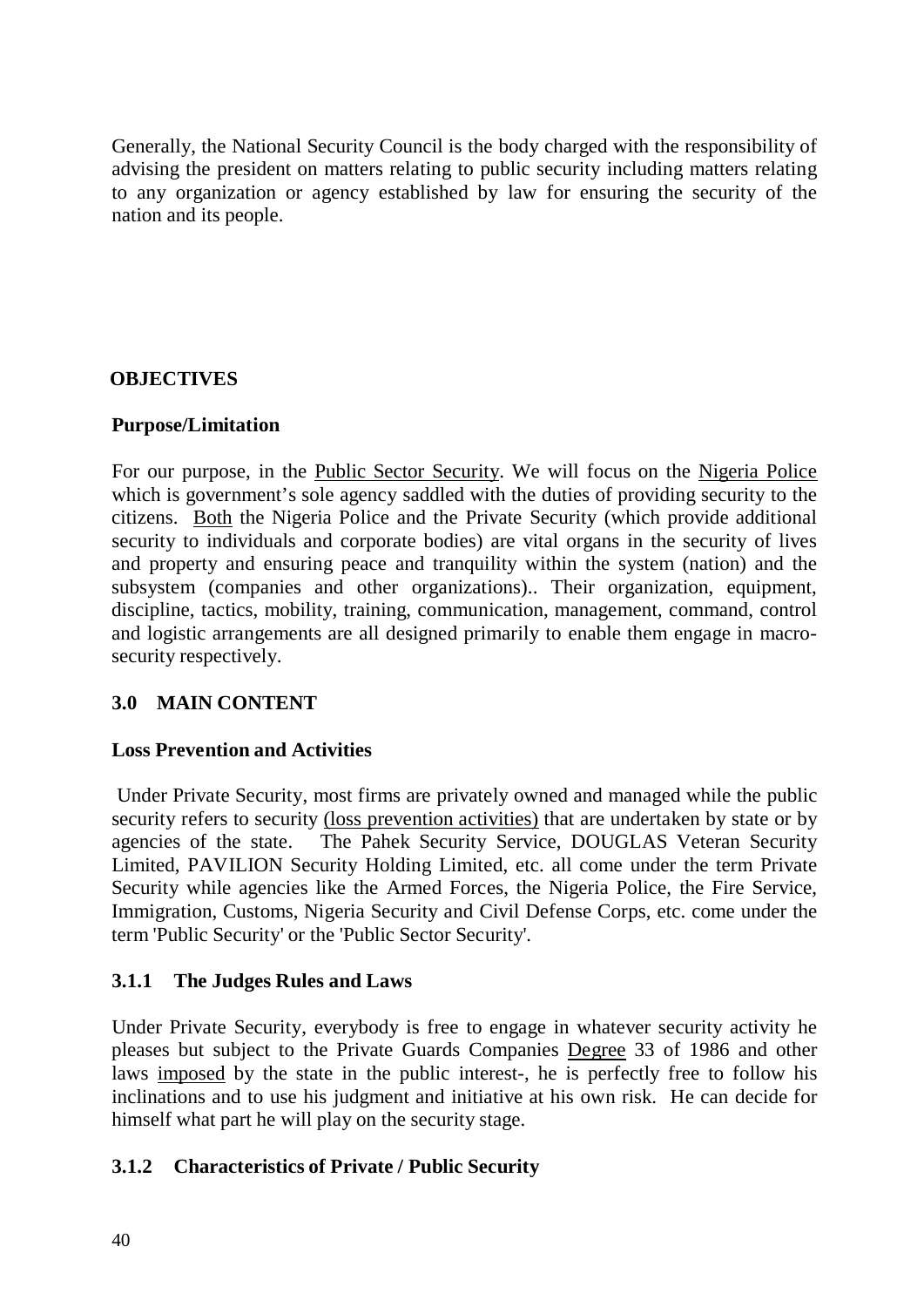Private Security is characterized by competition. Firms compete with one another in sale of similar security products or service. The public security is invariable a monopoly.

# **3.1.3 Comparisons of Public and Private System in Loss Prevention**

The Nigeria Police is a public institution established by the Nigeria police Act CAP 154 of 1943 for general crime prevention and law enforcement while the Private Security firms are private companies required by law to be registered with the corporate Affairs Commission and obtain an approval License from the Ministry of Internal Affairs.

### **3.1.4 Duties (Public / Private)**

The Nigeria Police is "employed for the Prevention and detection of crime, the apprehension of offenders, the preservation of law and order, the protection of property and the due enforcement of all laws and regulations with which they are directly charged, and shall perform such military duties within and without Nigeria as may be required of them by, or under the authority of this or any other Act" (The Nigeria Police Act CAP 154 part 11 Section 4). While the Private Security are employed to "Perform the services of Watching, Guarding, Patrolling or Carrying of money for the purpose of providing protection against crime".

### **Self Assessment Exercise (SAE)**

Differentiate between the authority of the law that empowered the public and private security firms to operate.

# **3.1.5 Legal Powers of Operations**

The Nigeria Police has special powers and are backed by the full force of law within which they operate. The Private Security normally has no special legal powers. He is a civilian, a citizen and enjoys the same rights and observes the same obligations under the law of sections 12, 13, 14, of Criminal Procedure Act as a citizen in respect of arrest and disposal of offenders, detention, prosecution, indictment, investigation etc.

# **3.2 Constitutional/'Responsibilities**

The Nigeria Police is a body answerably to the President through the Inspector-General of Police. The Nigeria Police Council and Police Service Commission are constitutional bodies responsible for the organization, administration and general supervision of the Nigeria police force and all matters relating thereto. (See Section on Regulation of Security Industry for details). The private security is ruled by several management policies on security. The company policy forms the source from which all security actions evolve. More so, the private security presently lack control, monitoring and supervision in Nigeria. As such, the Immigration has attempted to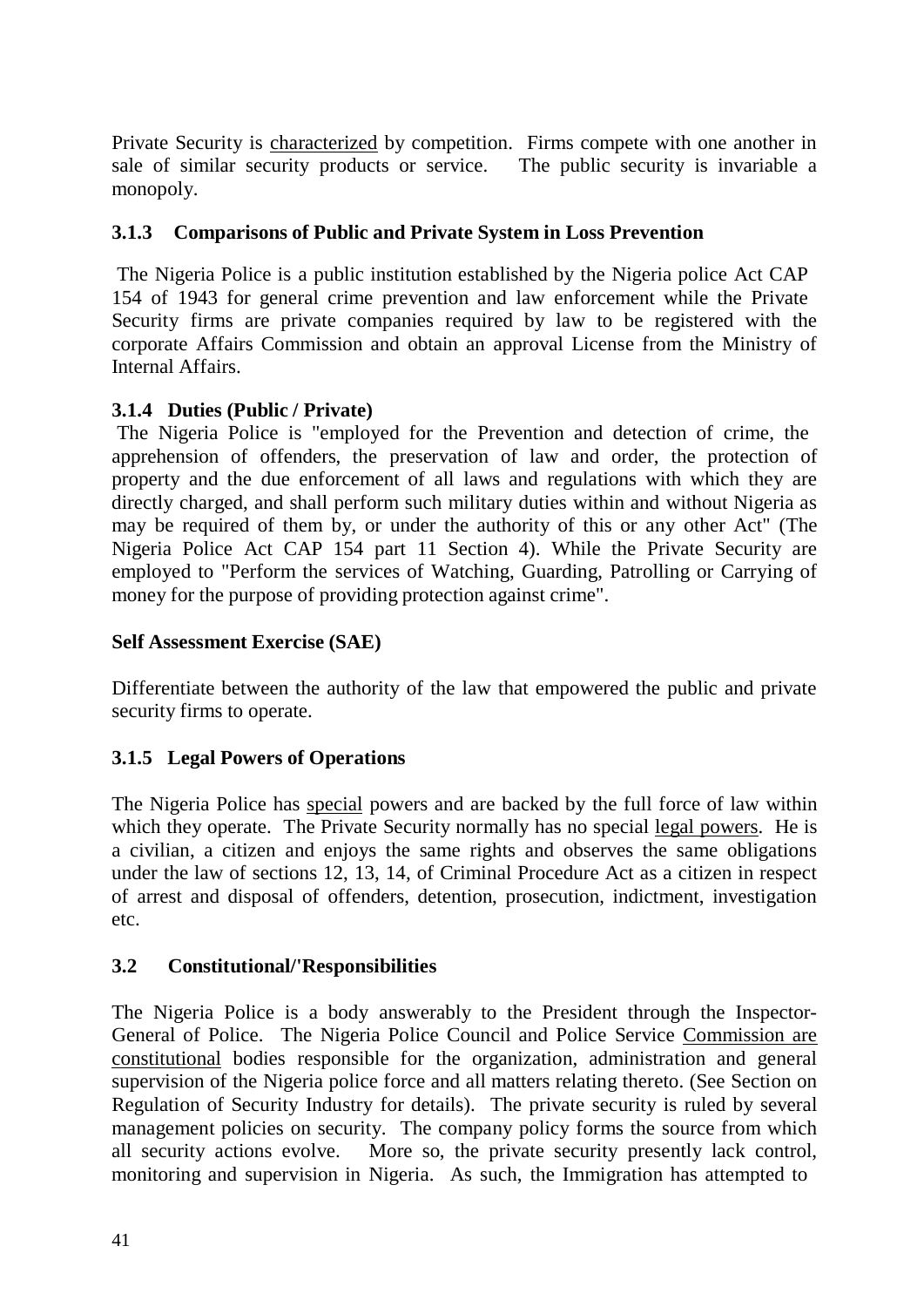monitor them to ensure that no foreign expert is involvement in the business of security and where there is partnership to see that the person's involvement is not detrimental to the security of the country. The Nigerian Security and civil defense corps have also attempted to monitor and supervise the private security guards companies all to no avail because they lack the required legal powers. The Nigeria Professional Security Association is in the process of gaining the necessary legal powers to regulate, monitor, supervise and discipline private security.

# **3.2 Loss Prevention / Profit**

The dominant motive of the private security company is profit. The Private Security Company is driven by economic gains and profit maximization and this makes his decisions turn mostly on considerations of loss or gain. A profitable business thrives and grows. A losing business sickens and dies. So profits become the driving forces that moves and guides him. On the other hand, a distinguishing feature of the public security is that unlike the private security, the profit motive is not stressed or dominant. Services are provided free of charge or are heavily subsidized. Service and welfare remain the driving forces that move and guides them.

### **3.3Access of Information**

The Nigerian Police, with its nationwide network and spread have access to information than do the private security. However, the widespread opinion now is that the private security in the employ of companies has unbelievable minded persons. The reason for this is not difficult to discern. The private security officers are civilians, the live with the civilian population and interact well with them. The criminals and the criminally minded do not see them as dangerous coupled with the fact that they do usually links with the Police.

The Nigerian Police do not reckon with them and so people easily divulge information before them. The neighbourhood also sees them as harmless.

# **3.5 Training and experience**

The Nigerian Police has well-trained, well-motivated and physically fit personnel compared in some private security outfits in Nigeria that are noting more than collections of the unemployed who do not know anything about **ABC** of security, not to talk of private security. They are weak in standards, the personnel lack training, are not well-motivated and are physically unit by all standard

# **4.0. CONCLUSION**

In this unit, we have learned that without legal powers and special powers from the Authority of the Law both public and private security organization will not performed. The constitutional bodies like the Nigeria Professional Security Association (N.P.S.A) are also responsible for the security operations in the process of gaining the necessary legal powers to regulate, monitor, supervise and discipline private security.

# **5.0 SUMMARY**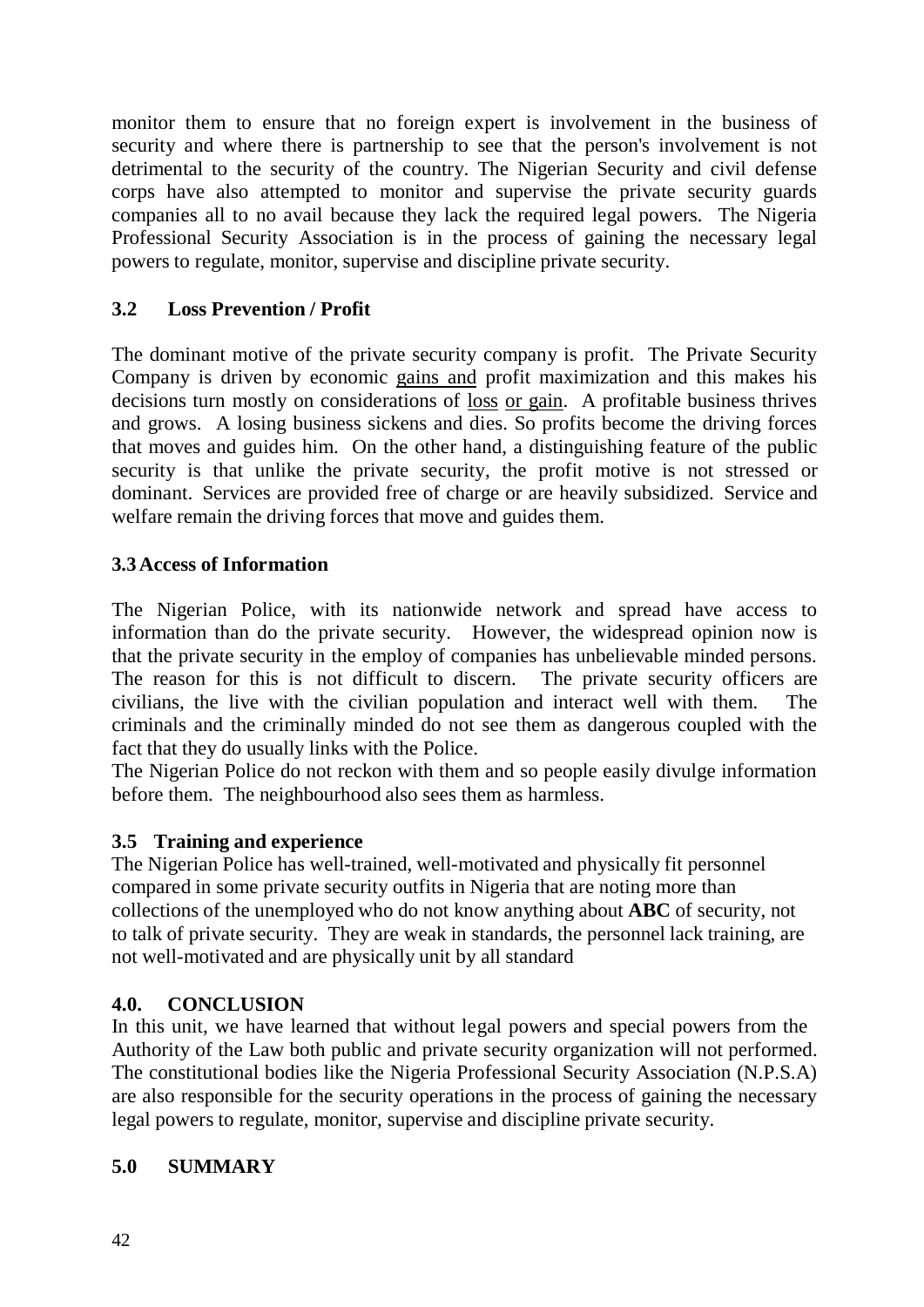From the classical to human relations, protection, crime prevention and detection approaches to this study are towards the limitation, characteristics and comparisons of proactive measures system in the profit motive which is not stressed or dominant on the private security while public security is stressful and non profitable.

### **6.0 TUTOR-MARKED ASSIGNMENTS.**

- 1) In this modern society, private security is variables while the public security is invariable a monopoly "Do you agree or not"?
- 2) Does the law sections 12, 13, 14 of Criminal Procedure Act (CPA) a legal power or a right as a Citizen to empower the private security to arrest any offender and prosecute after proper investigation?
- 3) What roles does Nigeria Professional Security Association play in the Private Security Organization

### **7.0 REFERENCE/FURTHER READINGS**

Girigiri, B. (2001). Industrial Relations in Nigeria, Port Harcourt: Belppl Publishers

Charles, P.N. (1991). Private Security and the Investment Process (second edition), New York: Butterworth Heinemann Books Ltd.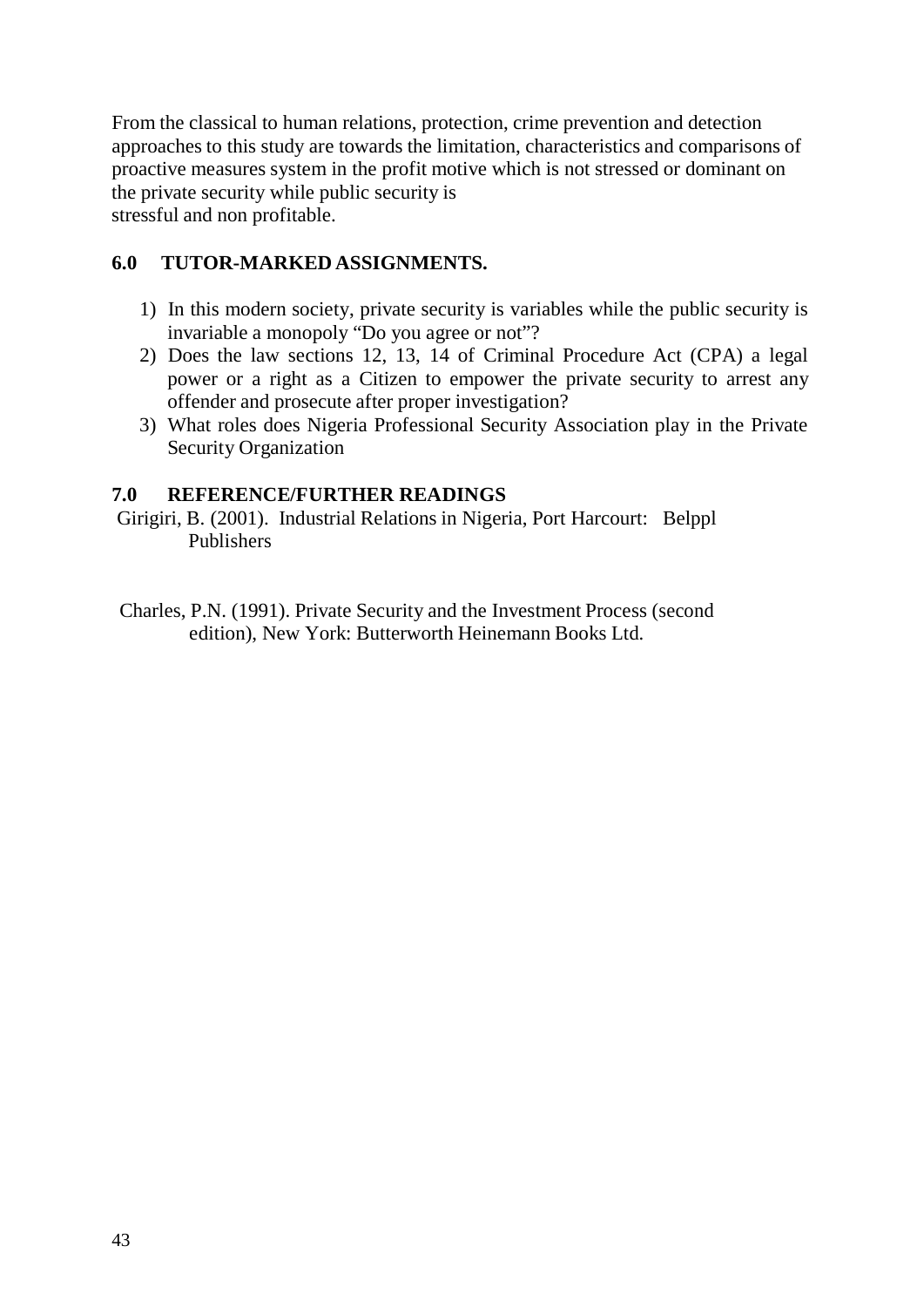# **MODULE 2**

Unit 1 Design of Security Survey System Unit 2 The State or National Interest Unit 3 Operational duty for security staff, supervisors and management functions Unit 4 Patrol procedures and techniques Unit 5 Loss prevention and control

# **UNIT 1 DESIGN OF SECURITY SURVEY SYSTEM**

### **CONTENTS**

- 1.0 Introduction
- 2.0 Objectives
- 3.0 Main Content
	- 3.1 Definition of Security Survey
	- 3.1.1 Top Management Involvement
	- 3.1.2 Conducting Security Survey
	- 3.1.3 Evaluation of Loss Prevention Programme
	- 3.1.4 Determining and Maintaining Standard
	- 3.2 Survey Report
	- 3.3 Periodic Security Survey
	- 3.4 Maintaining Security Files
	- 3.5 The Use of Security Files
- 4.0 Conclusion
- 5.0 Summary
- 6.0 Tutor-Marked Assignment
- 7.0 References/Further Readings

# **1.0 INTRODUCTION**

The goal of risk management cannot be achieved without reducing through a total management commitment the number of incident that lead to losses. Before any risk can be eliminated or reduced, it must be identified. Security survey is the most valuable management tool in the process of risk analysis which proceeds from threat assessment (identifying risk) to threat evaluation (determining the criticality and cost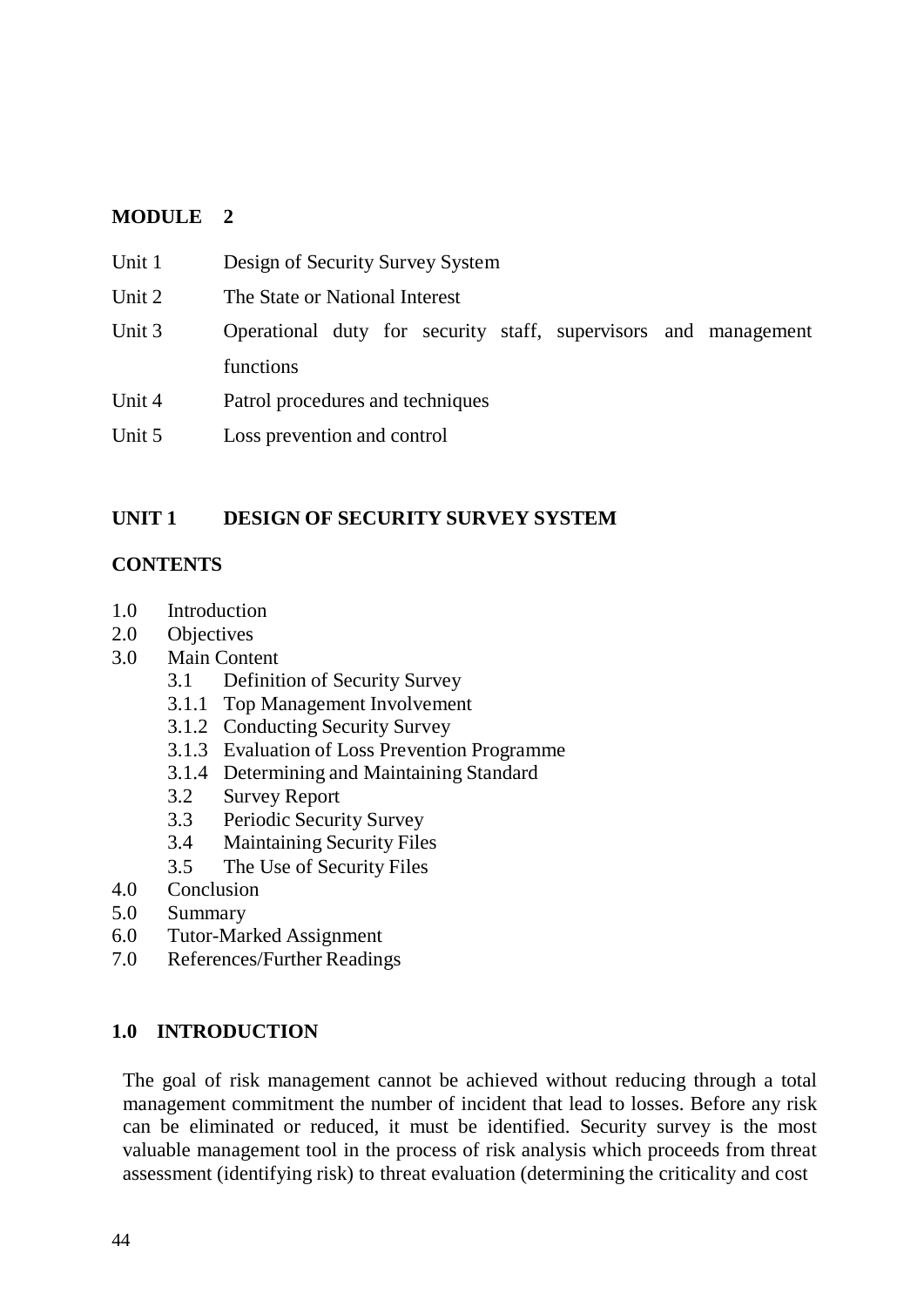of that risk) to the selection of security countermeasures designed to contain or prevent that risk.

# **2.0 OBJECTIVES**

Security survey or examination has as its overall objectives the analysis of a facility to:

- (a) Determine the existing state of its security.
- (b) Locate weakness in its defense
- (c) Determine the degree of protection required
- (d) Recommend/establish a total security programme

# **3.0 MAIN CONTENT**

### **3.1 Definition of Security Survey**

Security survey can be defined as a critical, on-site examination and analysis of an industrial plant, business, home, or public or private institution to ascertain the present security status, to identify deficiencies or excesses, to determine the protection needed, and to make recommendationsto improve the overall security.

### **3.1.1 Top Management Involvement**

In order to ensure that adequate funds for the undertaking are available and to guarantee the cooperation of all personnel in the facility, the motivation setting the security survey in motion should come from top management. Since a thorough security survey will require an examination of procedures and routines in regular operation as well as an inspection of the physical plant and its environs, management's interest in the project is of the highest priority.

# **3.1.2 Conducting Security Survey**

The security survey may be conducted by staff security personnel or by qualified security specialists employed for this purpose. Some experts suggest that outside security people could approach the job with more objectivity and would have less of a tendency to take certain areas or practices for granted, thus providing more complete appraisal of existing conditions.

Irrespectively of who conducts the survey, it is important that they have training in the field and that they have achieved a high level of ability. It is also important that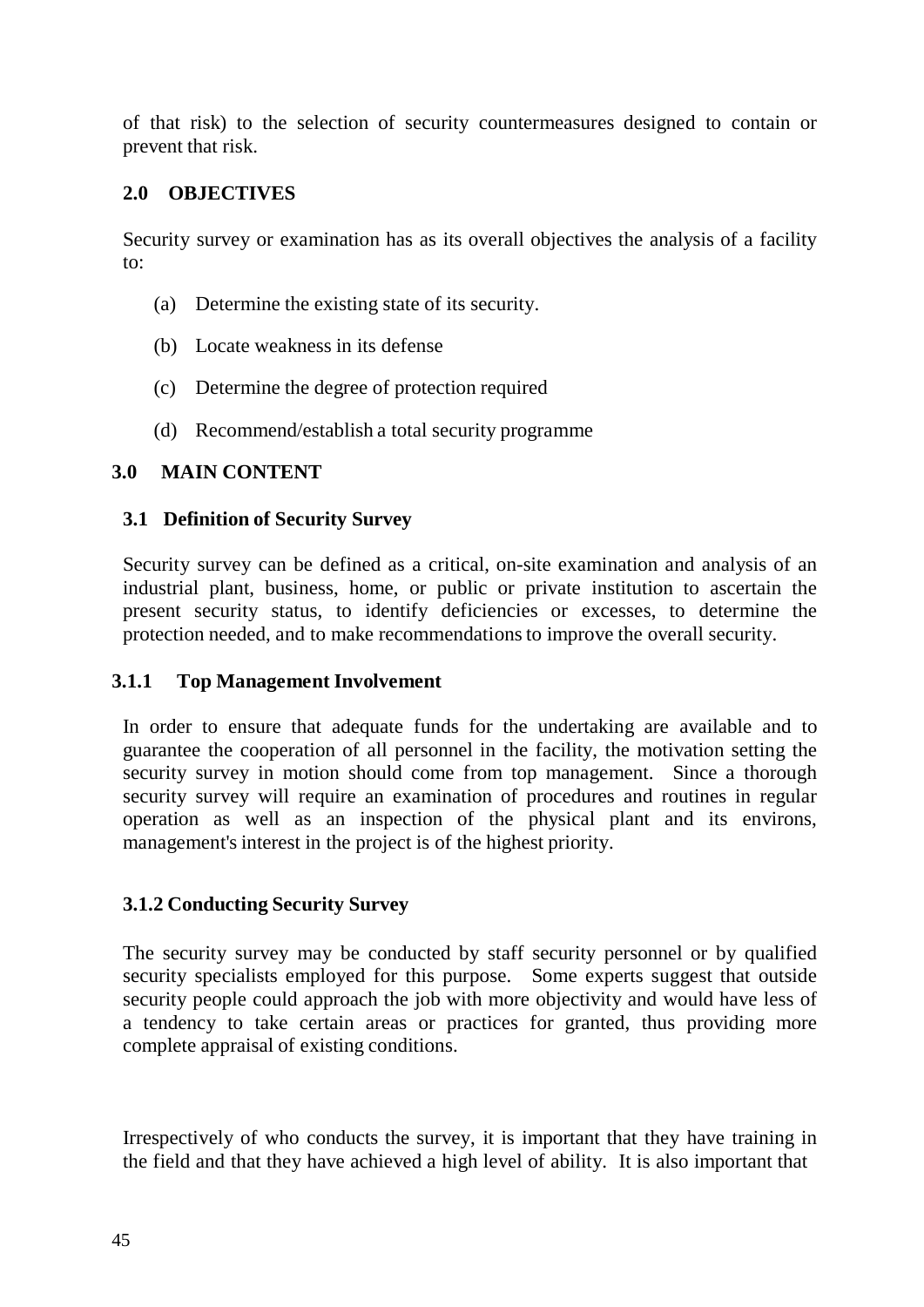at least some members of the security survey team be totally familiar with the facility and its operation.

Without such familiarity it would be difficult to formulate the security survey plan, and the security survey itself must be planned in advance in order to make the best use of personnel and in order to study the operation in every phase. **Self Assessment Exercise (S A E)**

What steps can you take before any risk can be eliminated or reduced?

# **3.1.3 Evaluation Of Loss Prevention Programme**

Security Survey planning involves developing an overall strategy for the expected conduct and scope of the examination. The nature, extent, and timing, of planning vary with the size, complexity and knowledge of the business or facility. In planning the examination, previous studies and recommendations should be considered. These should be studied for any information they may offer-.

Secondly, include a check-list or security survey programme made up by the survey, team in preparation for actual inspection. This list or programme will serve as a guide and a reminder of areas that must be examined and, once drawn, should be followed systematically. In the event that some area or procedure has been omitted in the preparation of the original checklist, it should be included in the inspection and its disposition noted in the evaluation and recommendation.

Security Survey planning requires a preparation of a survey programme or check list which is asset of written instructions to be followed by the security personnel or by qualified security specialists during the study. The security survey programme or check-list should be spelt out in detail and should show the procedures that are necessary to accomplish the study objectives.

### **3.1.4 Determining and Maintaining Standard**

Since no two companies are alike (not even those in the same business) no check-list exists that could universally apply for every survey purposes.

# **3.2 Survey Report**

The survey must document the full scope of its examination. Thereafter a report should be prepared indicating those areas which are weak in security and recommending those measures which might reasonably bring the security of the organization Lip to acceptable standard. On the basis of the status as described in the survey, and considering the recommendations made, the security plan and procedures can now be drawn up to do the following: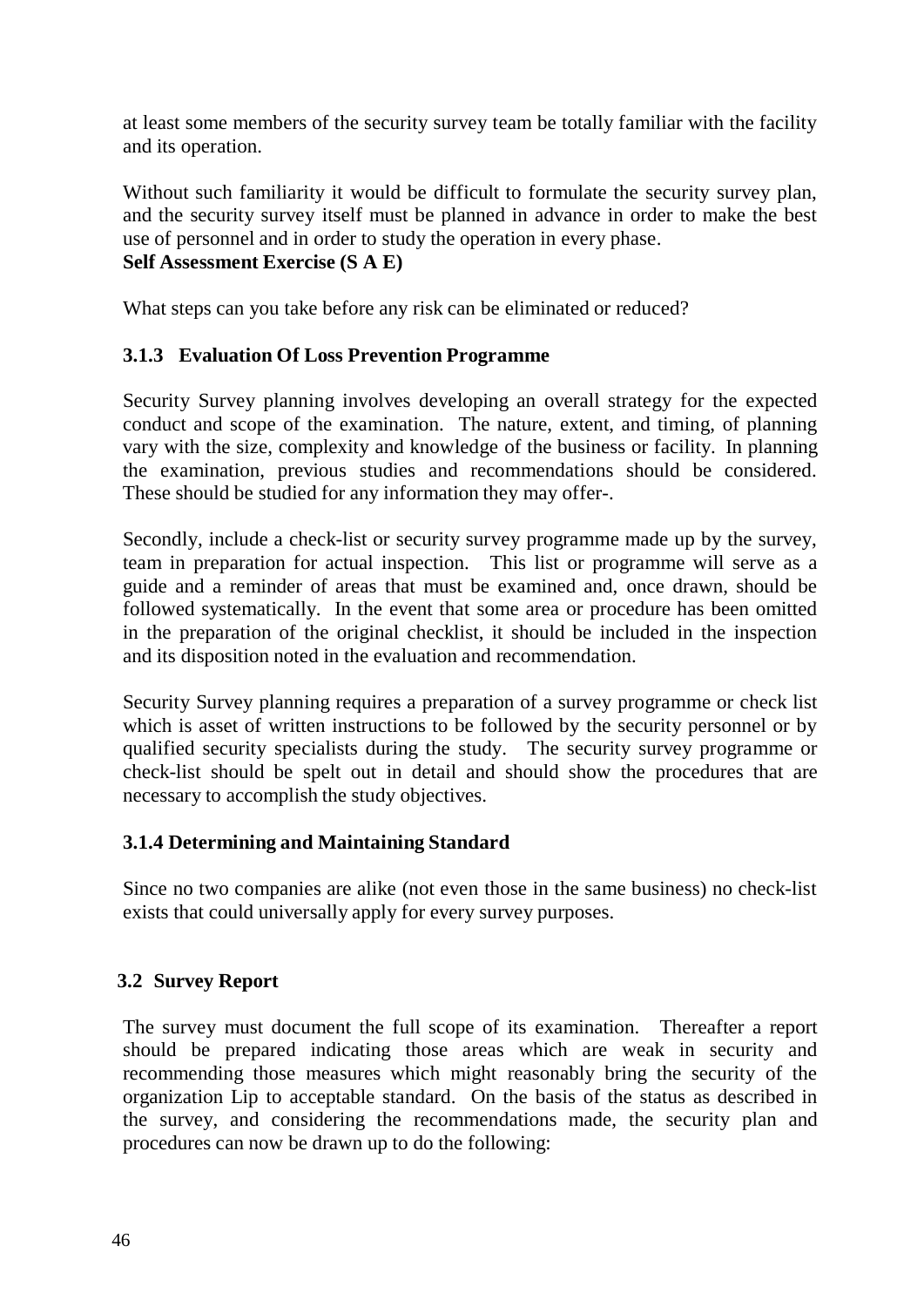- o Protect against internal and external theft, etc.
- o Develop access control procedures designed to protect the facility perimeter as well as computer facilities located internally
- o Establish lock and key control procedures
- o Design, supervise, and review installations of anti-intrusion detection
- o systems
- o Establish an executive protection programme for corporate personnel here and abroad to deal with extortion and kidnap problems
- o Provide control over the movement and identification of employees, customers and visitors on company property
- o Review the selection, training and development of security personnel, proprietary or contract
- o Assist in the establishment of emergency and disaster plans and guidelines
- o Identify the internal resources available and needed for the establishment of an effective security programme
- o Develop and present instructional seminars for management in all of the above areas.

Certain circumstances warrant compromises. The sitting of the company or the area involved, for instance, may make the ideal security programme of full coverage of all contingencies too costly to be practical. In such cases the plan must be reexamined to find the best approach to achieve acceptable security standards within those limitations. Let it be understood that the security manager will rarely get all of what he wants to do the job. As in every department, he must find hardware within the framework of the possible result. Where he is denied extra personnel, he must find hardware that will help to replace them. Where his request for more coverage by CCTV is turned down, he must develop inspection procedures or barriers that may serve a similar purpose. If at any point, he feels that he has been cut to a point where the stated objective cannot be achieved, he is obliged to communicate that opinion to management, who will then determine whether to diminish their original objective or authorize more money. It is important that security manager exhaust every alternative method of coverage before he goes to management with an opinion that requires this kind of decision.

### **3.3 Periodic Security Survey**

After the security plan has been formulated, it is essential that the survey process be continued. For a security plan to be effective, it must be dynamic. It must change regularly in various details to accommodate changing circumstances in a given company. Only regular inspections can provide a feel for the needs of the operation, and only periodic surveys can provide a basis for the ongoing evaluation of the security status of the company. Exposures and vulnerability change constantly; what may appear to be minor alteration in operational routines may have a profound effect on the security of the entire organization.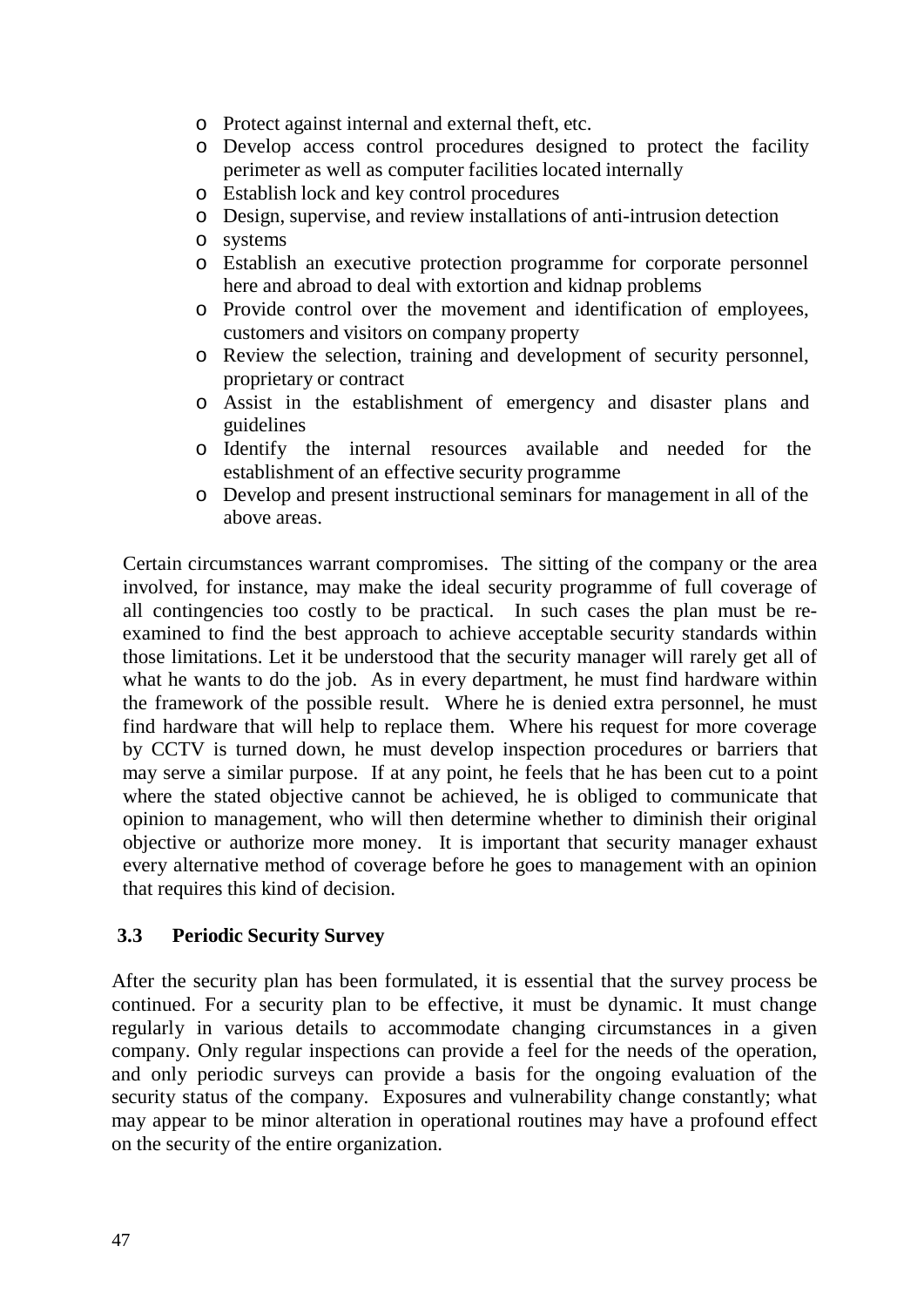### **3.4 Maintaining Security Files**

The survey and its resultant report are valuable in the building of security files. This evaluation reveals a detailed current profile of the company's regular activities. Such a file enables the security department to operate with increased effectiveness, but it should, by inspections and regular surveys be kept current.

The data base could be augmented by texts, periodicals, official papers and relevant articles in the general press related to security matters. Special attention should also be paid to subjects of local significance. Although national crime statistics are significant and help to build familiarity with a complex Subject, local conditions have a more immediate import to the security of the company.

### **3.5 The use of Security Files**

As these security files are enlarged they will become increasingly useful to the security operation. Patterns may emerge; seasons may become significant, economic conditions may predict events to be alert to.

- (a) Certain days or seasons may emerge as those on which problems occur.
- (b) Targets for crime may become evident as more data is amassed. This may enable the security manager to reassign priorities.
- (c) A profile of the type and incidence of crimes (if possible even the criminal himself) may emerge.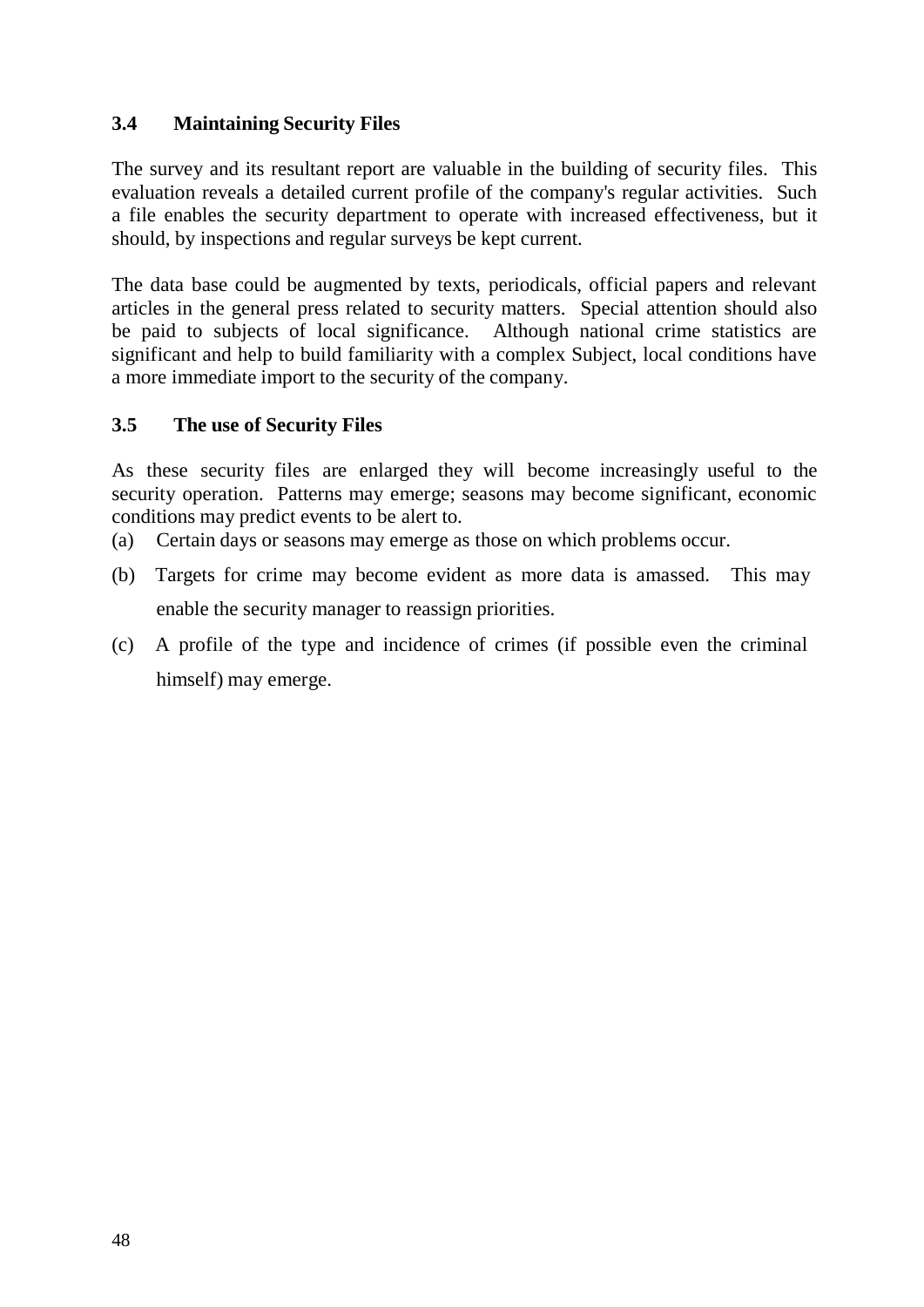- (d) Patterns of crime and its modus operandi on payday or holiday or weekends may become evident.
- (e) Criminal assaults on company property may take a definable or predictable shape or description, again enabling the security manager to better shape his countermeasures.

The careful collection and use of data concerning crime in a given company can be an invaluable tool for the conscientious security manager. It can add an important dimension to his regular re - examination of the status of crime in his company

# **4.0 CONCLUSION**

Security Survey planning involves a lot of commitment, timing of planning vary with size, knowledge complexity. Another process is to require a preparation of survey programme which is asset of written instructions to be followed by the security personnel. However, without familiarity with the operation and its facility it would be difficult to formulate the security survey plan and the survey system itself must be planned in advance for the successful operation.

### **5.0 SUMMARY**

In this unit, we study security survey which is the most valuable management tool in the process of risk analysis, evaluation of loss prevention programme, Determining and Maintaining standard and the problems of security survey check-list should be considered in making recommendations and evaluation to improve the overall security.

### **6.0 TUTOR-MARKED ASSIGNMENTS**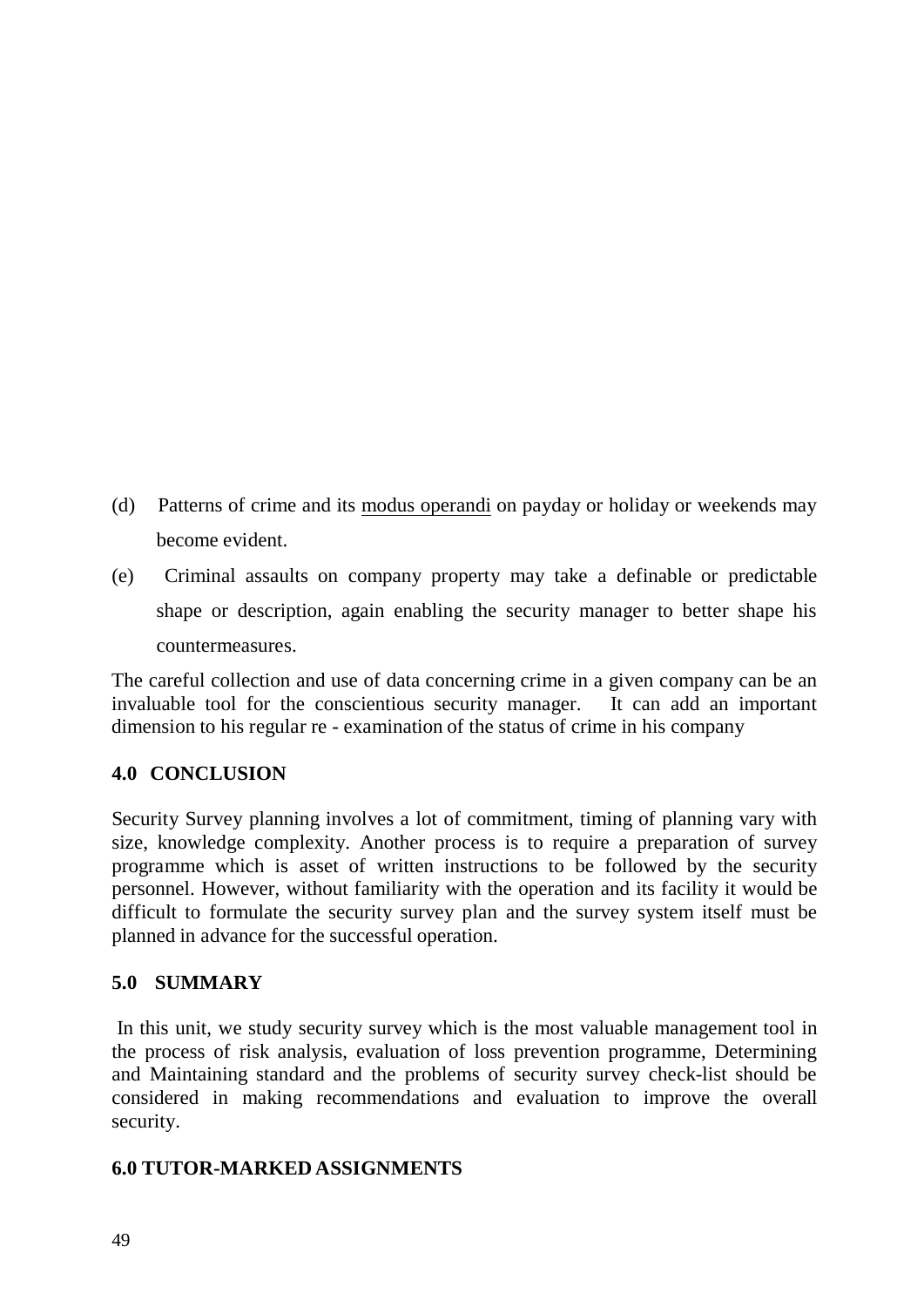- 1. Define security survey system.
- 2. Why is it necessary to conduct security survey?
- 3. What are the procedures that could be necessary to accomplish the study objectives of Evaluation of loss prevention programme?

#### **7.0 REFERENCES/FURTHER READINGS**

Okiro, M.M. (2004).An Address Delivered during Tackling the Challenges of Law Enforcements in Nigeria, Port Harcourt: Shell Club.

Braimoh, A. (2001) The basic of Security Knowledge, U.S.A.: New World Press.

#### **UNIT 2 THE STATE OR NATIONAL INTEREST**

#### **CONTENTS**

- 1.0 Introduction
- 2.0 Objectives
- 3.0 Main Contents
	- 3.1 National Security Council Responsibilities
		- 3.1.1 Compositions of the Executives members
		- 3.1.2 Nigeria Police Council
		- 3.1.3 The Administrative Functions
		- 3.1.4 Police Service Commission
		- 3.1.5 The Private Security Organizations
	- 3.2 Duties of Private Security Company
		- 3.2.1 Requirements of Private Security Guards Company
		- 3.2.2 Ineligibility to Own Security Guard Company in Nigerian
		- 3.2.3 Prohibited Activities and Offences
		- 3.2.4 Punishment Under the Private Guards Security Companies
	- 3.3 Deployments and Control of Supernumerary Police Offices
	- 3.4 Process of Appointment of Supernumerary Police Officers
- 4.0 Conclusion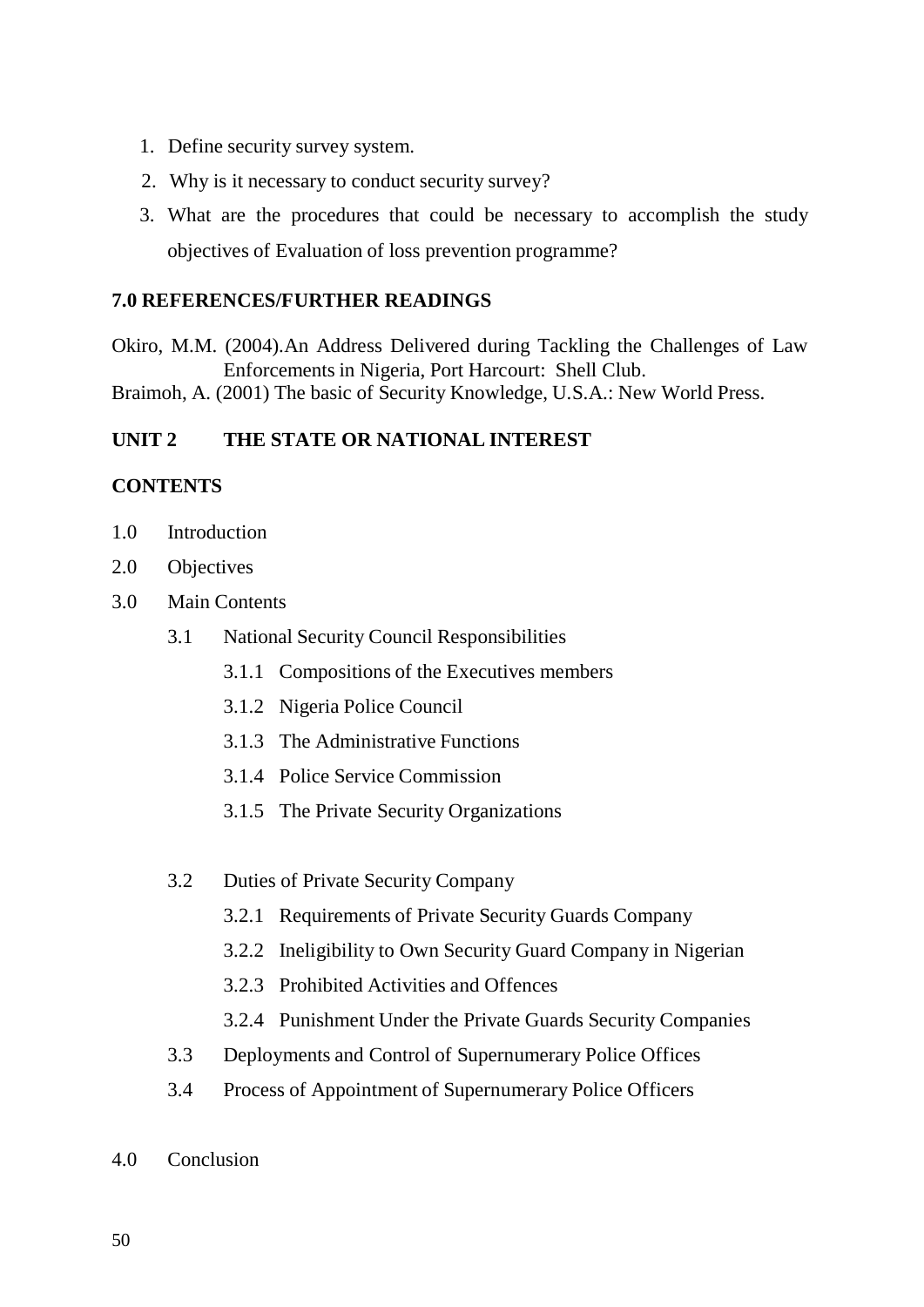- 5.0 Summary
- 6.0 Tutor Marked Assignments
- 7.0 References / Further Readings

### **1.0 INTRODUCTION**

This Unit Module 2 will focus on the overview of Principles and issues in Security Management. It is also further examined the challenges embodied in various aspects of security such as Personnel, facility and information; principles of crime prevention and control and the protection of assets respectively. You are also been employed to use the situational analysis, case studies and other research-oriented approaches.

#### **2.0 OBJECTIVES:**

By the end of this unit, you must:

- (a) Be familiar with the principles and control of the regulations in the security Management.
- (b) Be able to understand the composition of the National Security Council.
- (c) Be able to understand how the Nigeria Police Council functions with the responsibilities of Police Service Commission.
- (d) Be informed about the legitimacy and requirements of private Security and to own Security Guard Company.

### **3.0 MAIN CONTENT:**

### **3.1 National Security Council Responsibilities**

The National Security Council is a constitutional body responsible for advising the president on matters relating to public security, including matters relating to any organization or agency, established by law for ensuring the security of the nation (life and property).

### **3.1.1 Compositions of the Executives Members**

The National Council comprises the following members:-

- a. The President who is the chairman
- b. The vice-President who is the Deputy-Chairman
- c. The Chief of Defense Staff.
- d. The Minister of internal-Affairs.
- e. The Minister of Foreign-Affairs
- f.The National Security Adviser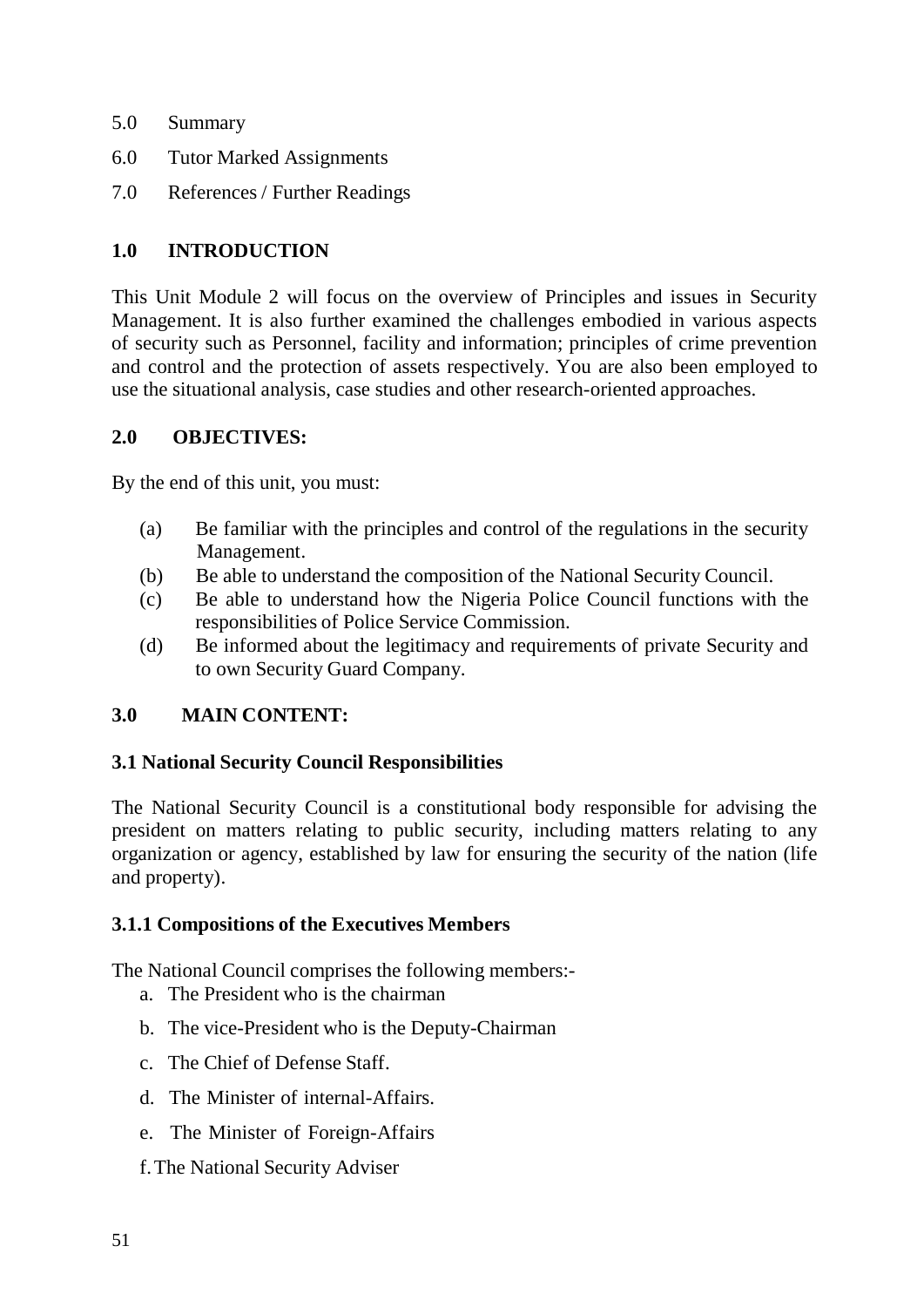- g. The Inspector-General of Police. and
- h. Such other persons as the President may in his discretion appoint.

### **3.1.2 Nigeria Police Council**

- a. The Nigeria Police Council comprises the following members-.
- b. The President who is the Chairman
- c. The Government of each state Of the Federation
- d. The Chairman of the Police Service Commission, and
- e. The Inspector-General of Police

#### **3.1.3 The Functions of the Nigeria Police Council Include**

- i. The organization and administration of the Nigeria Police Force and all other matters relating thereto (not being matters relating to the use and operational control of the force or the appointment, disciplinary control and dismissal of members of the force).
- ii. The general supervision of the Nigeria Police Force, and
- iii. Advising the President on the appointment of the inspector-General of Police.

### **3.1.4 Police Service Commission**

The Police service Commission comprises the following members:

- a. A Chairman and
- b. Such number of other persons not less than seven but not more than nine, as may be prescribed by the act of the National Assembly.

#### **The Commission is responsible for**

- i. Appointment of persons to office (other than the office of the Inspector-General of police) in the Nigeria Police Force, and
- ii. Dismissal and exercise of disciplinary control over persons holding any office referred to above.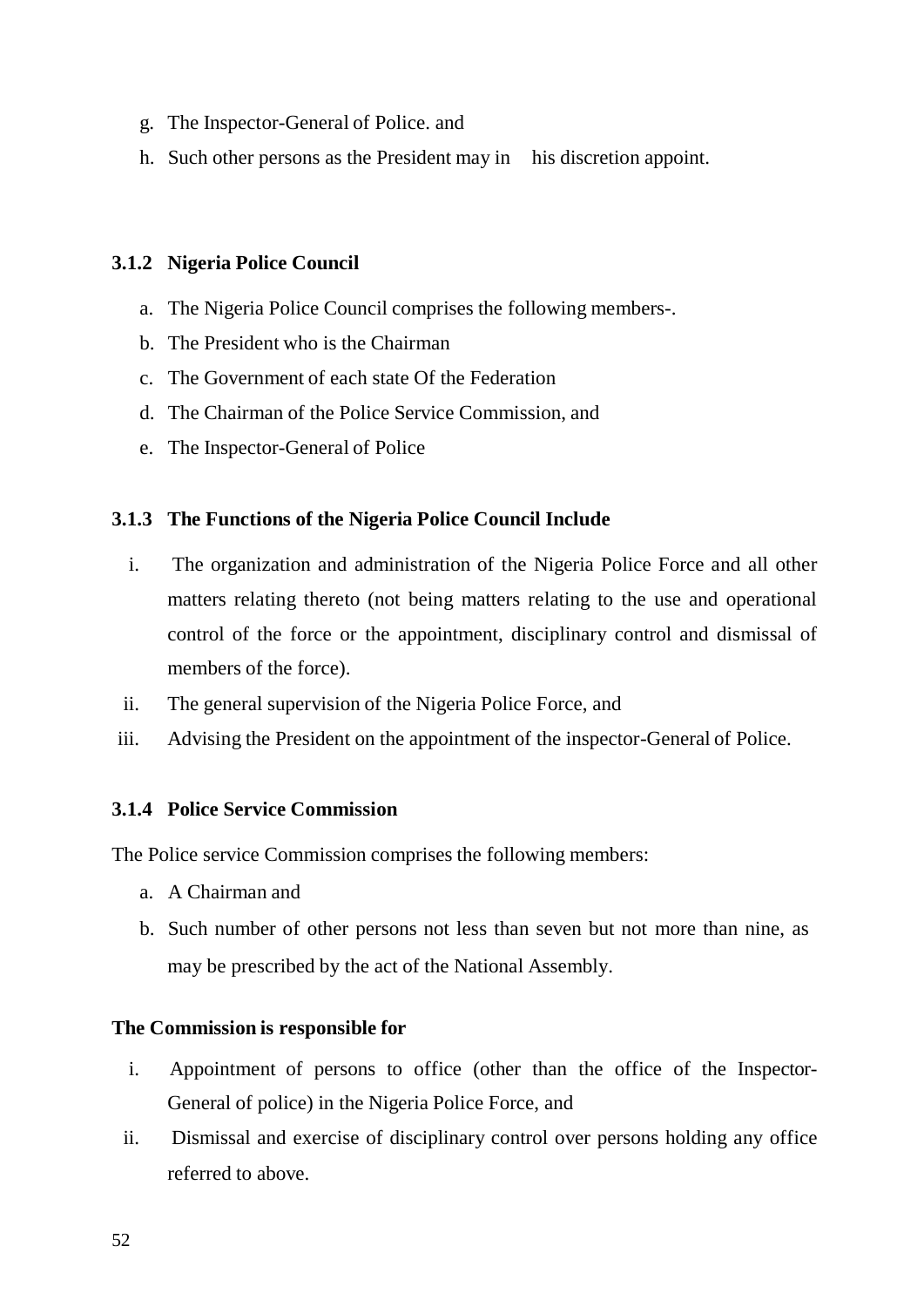iii. According to the Nigeria Police Act CAP 359 Laws of Nigeria Section 10 (i). the president may give to the Inspector-General such directions with respect to the maintaining and security of public safety and public order (security) as it may consider necessary and the Inspector-General shall company with those directions or cause them to be complied with.

### **3.1.5 The Private Security-Organizations:**

In their book, "introduction to security management and planning" Fisher and Green (1986) noted, "Citizens fear of crime and awareness that criminal justice resources alone cannot effectively control crime has led to a growing use of individual and corporate protective measure, including private security products and services, and neighborhood based crime prevention. Law enforcement resources have stabilized and in some cases declined.

This mandates greater cooperation with the private security resources to jointly forge a partnership on an equal basis for crime prevention and reduction. Law enforcement can still afford to continue isolating and in some cases ignoring this important resources and technology may be the one viable option left to control crime in our communities. These views of Messrs Fisher and green were well noted that security in its entirety can hardly be provided by public organizations alone. The Government is aware of this and decided to enact the **private Guards Companies' Decree No. 33 of 1986** for the purpose of providing for and regulating the conducts of private guards operators.

#### **Self Assessment Exercise (SAE) 1**

State the composition of Nigeria Police Council.

### **3.2 Duties of Private Security Company**

Security guard companies are empowered to perform the service of watching, Guarding, Patrolling or Carrying of money for the purpose of providing protection against crime.

### **3.2.1 Requirement of Private Security Guards Company**

The requirements/procedure for setting up private security companies are,

- a. Register the company with the corporate-Affairs commission.
- b. Apply to the Minister of Internal Affairs for duplicate copy of the license may

be given to you if the original got loss or is defaced.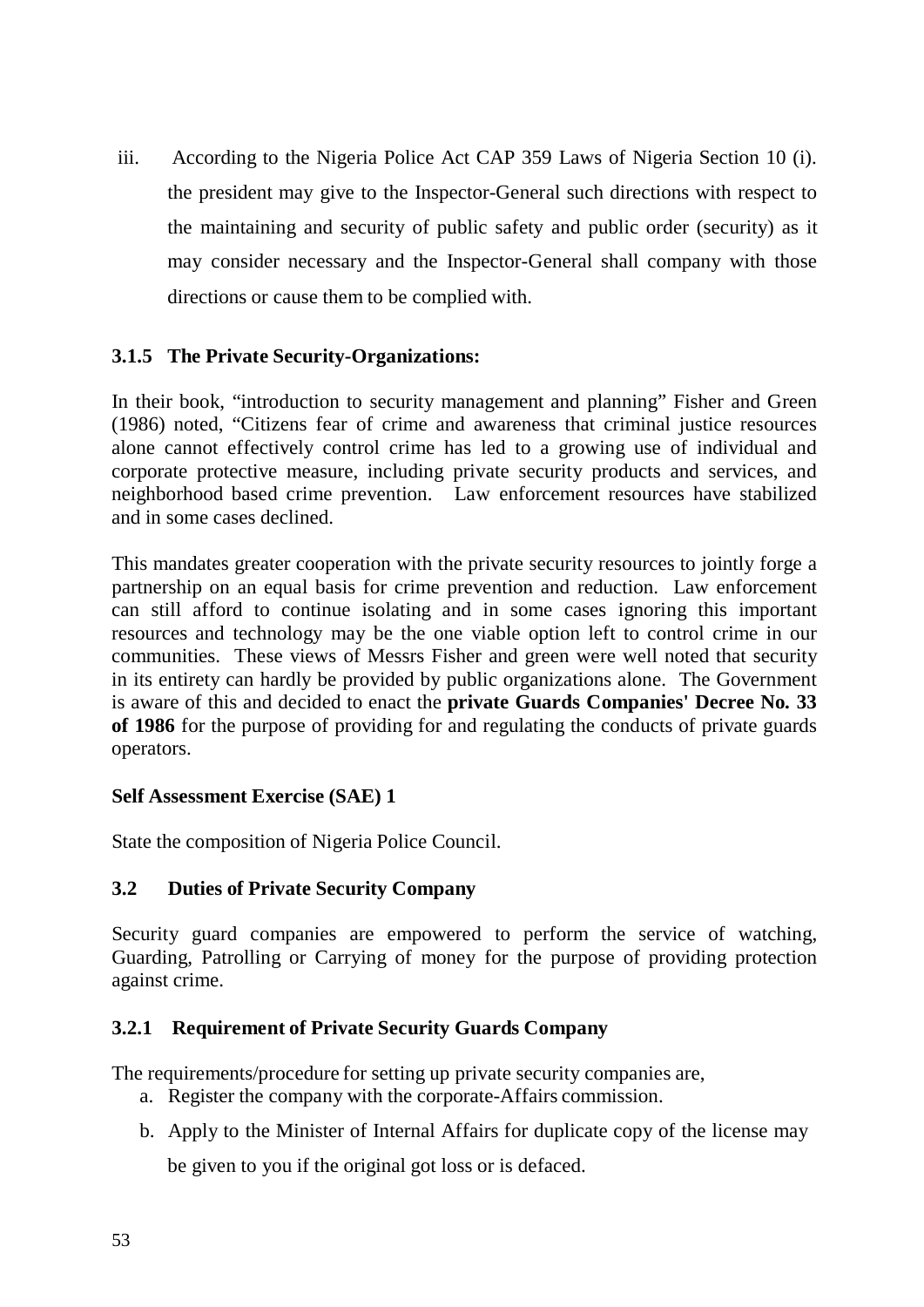- c. Company to be wholly owned by Nigerians
- d. Application for license must contain form A.
- e. If dogs or other animals are to be employed, all existing regulations related to animal health and certification must be complied with.
- f. The license, which shall specify the number of offices, branch or other, places of business which the company is permitted to maintain, shall be valid for two years.
- g. On the day of registration the company shall notify the licensing authority with the addresses (not P.O. Box) of all its branches in Nigeria. Any change in address must be communicated to the licensing authority within 14 days of such change. None compliance with (1) will make the company and every liable to a fine of N500.00.
- h. License must be displayed in a conspicuous place in the office (company office). Photocopies could be used in the branches.
- i. All employees must be approved by the minister of internal affairs, Application for approval form C. Approval form D. Identity Card to be issued to the employee by the security company. The employee should carry the 'I.D. Card when on duty and produce it for inspection when asked by a Police Officer or other whom he may be dealing with. It is subject to renewal.
- j. The Minister must first approve the training syllabus and instruction note meant for employee of the company.
- k. Uniform, Cap, Badge, accoutrement -or other identification marks (to be used) have to be approved for usage by the Minister.

#### **3.2.2 Ineligibility to Own Security Guard Company in Nigeria.**

Any person may be ineligible to own security guards Company in Nigeria if-.

- a. Convicted of criminal offence in Penal code, Criminal code, Firearms Act, Explosive Act or Robbery/Fire arms Decree.
- b. Convicted of offence involving fraud, theft or breach of trust in Nigeria or else where.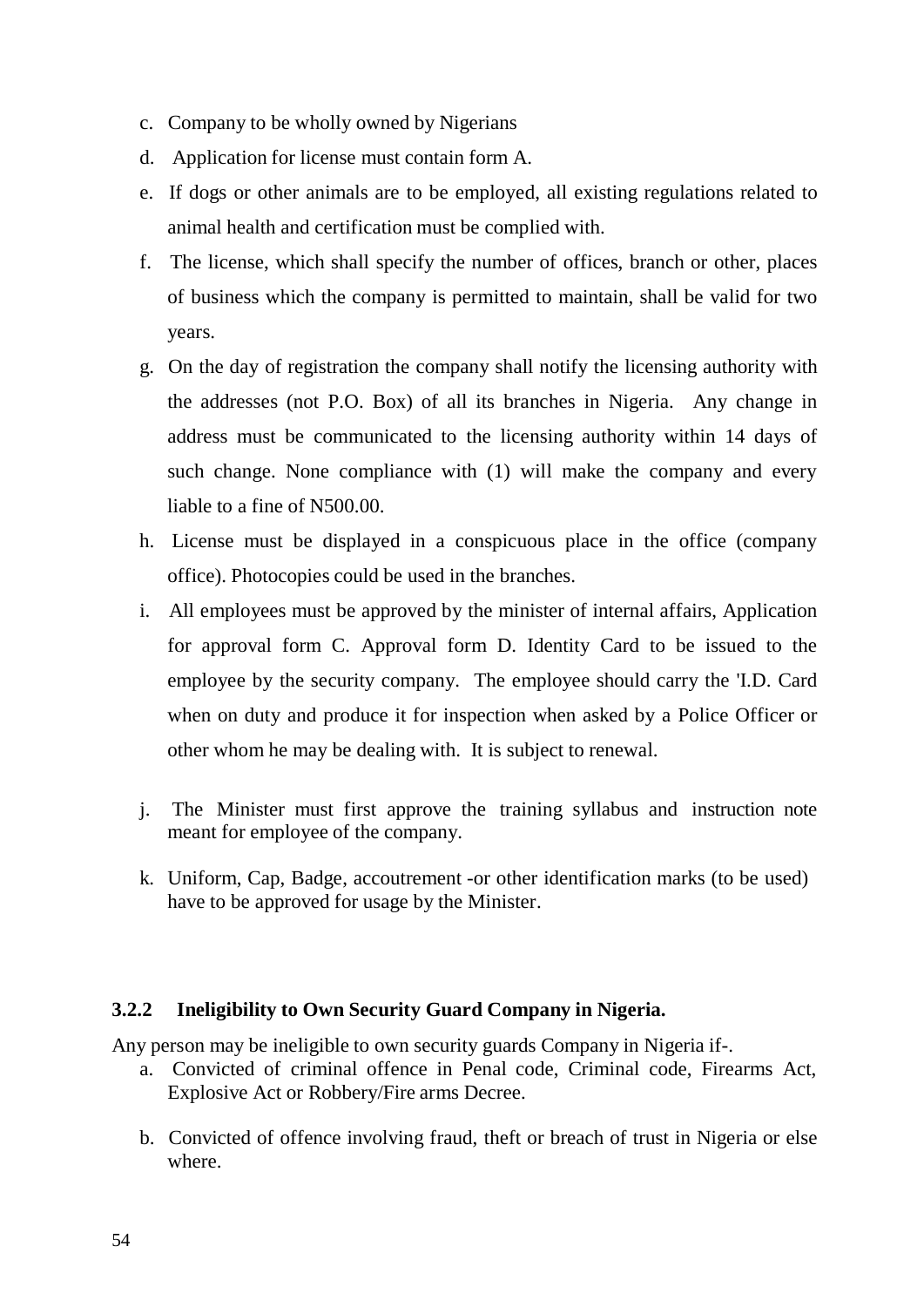- C. Dismissed, discharged or removed on disciplinary grounds from the Police, Arm Forces of the Federation, Prison Service, Special constabulary, Fire service, customs or any similar law enforcement agency in Nigeria or elsewhere.
- d. Who is not a citizen of Nigeria?

#### **3.2.3 Prohibited Activities/Offences**

A private security guards company/staff

- a. Should not act as a debt collector or advertise itself as carrying out such services.
- b. Should not act as a member of the police force or perform the duties of a police officer or any other law enforcement agent.
- c. Should not refer to itself, as -Private Detective" or hold himself out in any manner as a private detective.
- d. Should not illegally divulge information received in the course of his duty.
- e. Any person who:
- i. Give false information during application for license;
- ii. Act as an employee of company without license;
- iii. Fail to carry I. D. Card or produce it on demand;
- iv. Wears, carries, or bear any of the articles mentioned above which he is not authorized to carry or wear"
- v. Bears or possesses any bureau or ammunition.
- vi. Supplies or offer to supply any bureau, ammunition, tear gas or similar manufactured weapons-, or
- vii. Collects, or offers or attempts to collect or directly or indirectly engage in the business of collecting debts or claims of any land are guilty of an offence:
	- a. Advertisement on Radio, TV, Newspaper about his services other than advertisement for recruitment of staff without specifying the name and address of the company.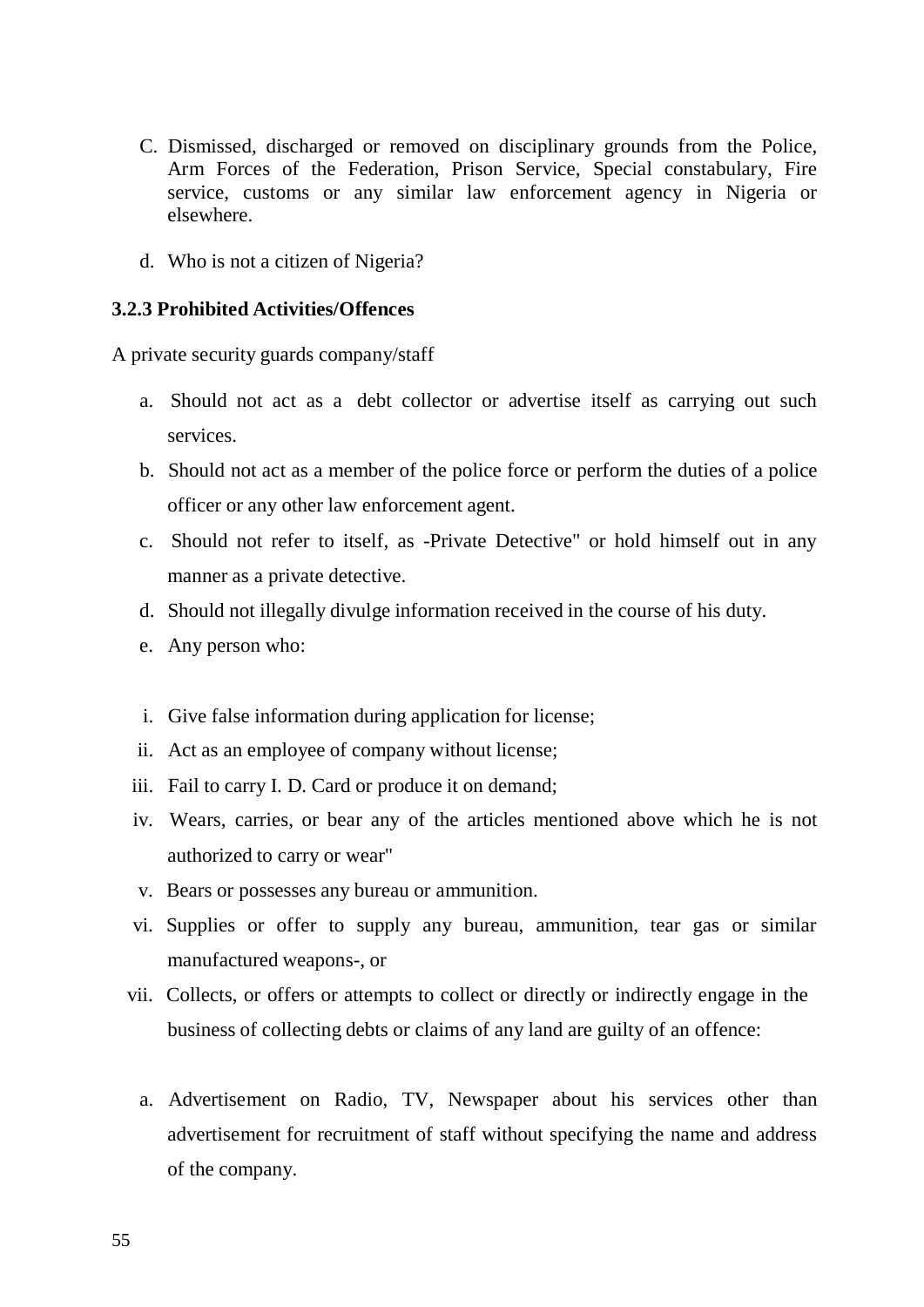- b. Company or staff who sells, disposes of or delivers, let out, hires or rent its license, approval or I. D. Card to another person or permit any person to use the license, approval or I.D. Card
- c. Unlawfully entering any premises.
- d. Falsely or otherwise make any person to enter in to a contract with him.
- e. Employment of person, refused approval by the Ministry.

### **3.2.4 Punishment under the Private Guards Security Companies Decree:**

Apart from the offences relating to firearm, for which the person shall be punished as prescribed under the Firearms Act or any other relevant enactment, individuals will be liable to a fine of N400.00 or 12 months imprisonment or both, while company (corporate or not ) are liable to a fine of not less than **N** 5000.00.

- i. The following persons
- a. Every Director, Manager, Secretary or other similar officer of the corporate body.

Every partner or officer of the firm-,

- c. Every person concerned in the management of the affairs of the association- or
- d. Every person purporting to act in any such capacity as afore-said, in any corporate body, firm or association, shall severally be guilty of that offence and liable to be prosecuted and punished as if he had himself committed the offence in an individual capacity-, unless he prove that the act took place without his knowledge, consent or connivance.
	- ii. Company or staff who sells, disposes of or delivers, let out, hires or rent its license, approval or I.D Card to another or permit any person to use his license approval or I.D Card.
	- iii. Unlawful entering any premises.
	- iv. Falsely or otherwise make any person to enter into a contract with him.
	- v.Employment of person refused approval by the Ministry.
	- vi. The license of the company can also be revoked where the company contravenes any provisions of the Decree,

### **3.3. Deployments and Control of Supernumerary Police Officer**

This refers to a police officer appointed following an application by any person (including Public or Private Organization) who desires to avail himself of the services of one or more police officer for the protection of property owned or controlled by him. Examples of supernumerary police include shell police, Elf police, Agip police, Nafcon police, etc.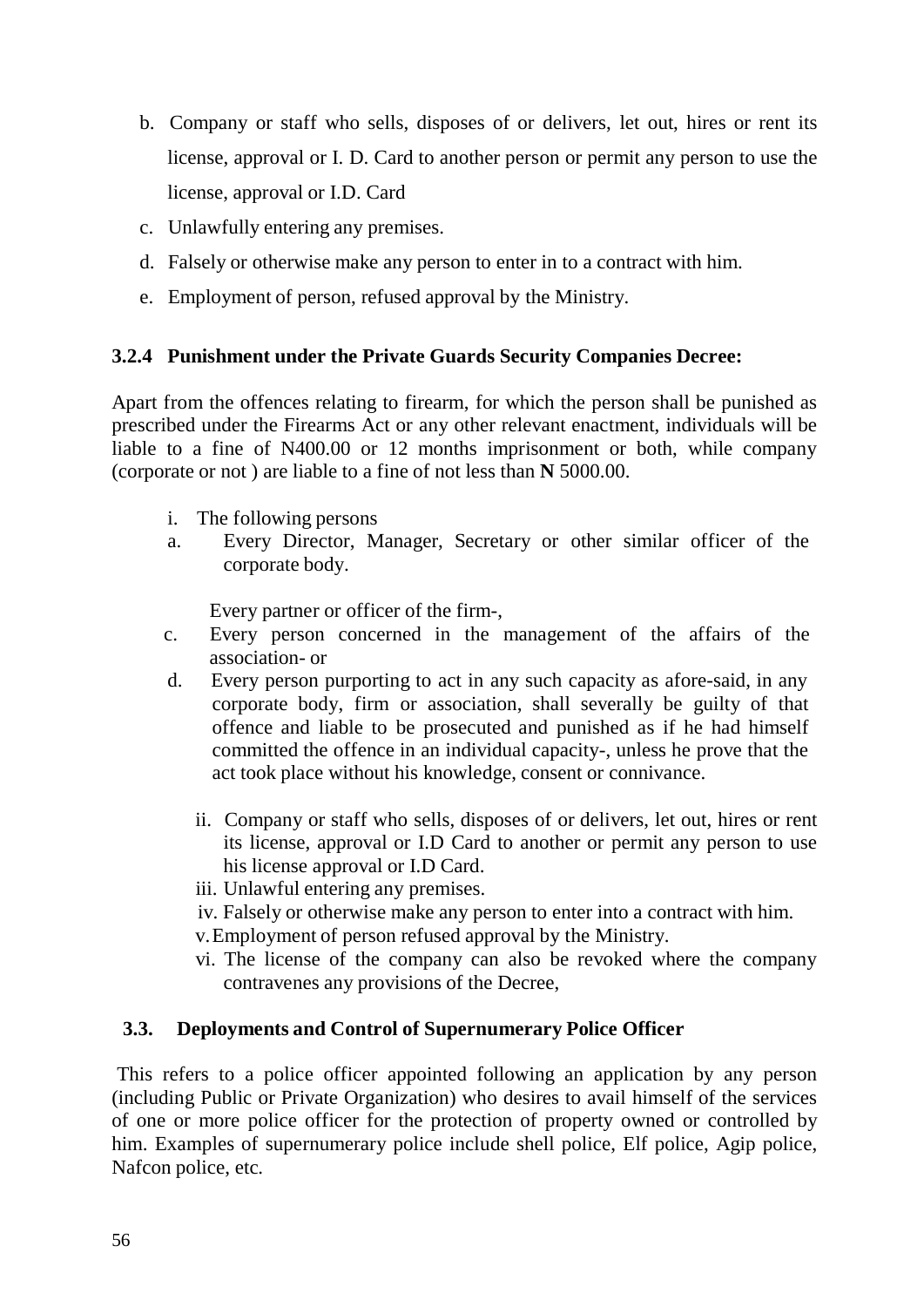### **3.4 Process of Appointment of Supernumerary Police Officer:**

- a. A formal application to the Inspector of Police stating the nature and situation of the property in question and giving such other particulars as the inspector General of Police may require.
- b. The Inspector General with the approval of the President directs the appropriate authority to appoint as supernumerary police officer in the force such number of persons as in the Inspector general of think requisite for the protection of the property to which the application relates if satisfied.
- c The President authorizes the appropriate authority to appoint persons as supernumerary police officer in the force under and in supernumerary police officers in the force under and in accordance with authorization.
- d Every authorization shall be in writing and shall specify the police area to which it relates and the maximum num6er of supernumerary police officers who may be appointed under that authorization.
- e Every supernumerary police officer appointed under an authorization. Shall be appointed in respect of the area of the police division command in which the property he is to protect is situated.
	- f Shall be employed exclusively on duties connected with the protection of that property, or the administration or maintenance of those premises
	- g Shall in the police area in respect of which he is appointed, but not elsewhere, have powers and privileges and immunities of a police officer.
	- h Subject to the restriction imposed by paragraph (iii) above and not provisions of section 22 of the Nigeria Police.

#### **Self Assessment Exercise (SAE) 2**

Mention the reasons why you cannot own private security company.

- i Act CAP 359, shall be member of the force for all purpose and shall accordingly be subject to the provisions of this Act 'and in particular to the provisions to discipline.
- j Where any supernumerary police officer is appointed, it is the responsibility of the person (or organization) availing himself of the services of that officer to pay.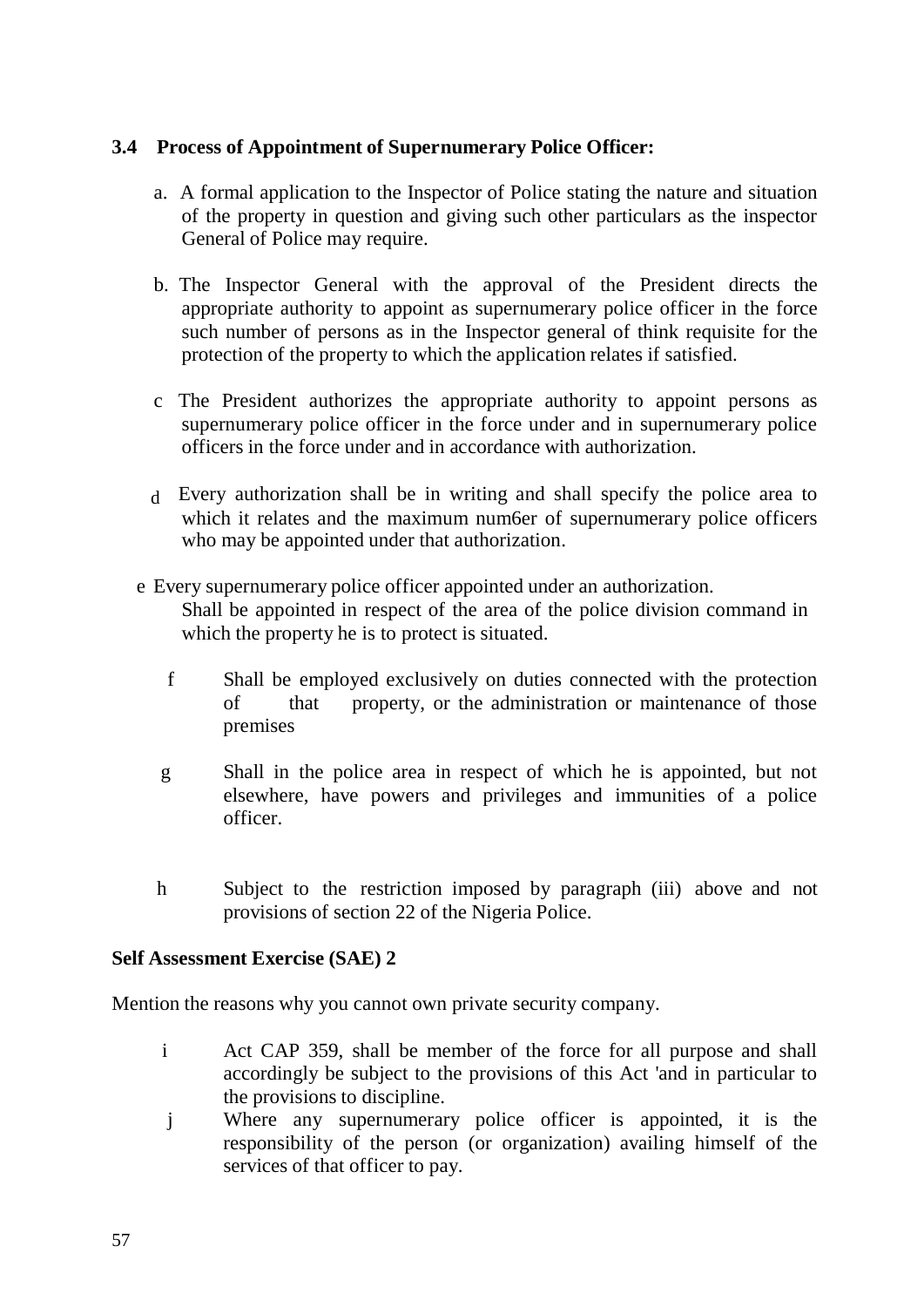- k The full cost of the officer's uniform.
- l The officer's salaries and such additional amounts as the Inspector General may direct to be paid in respect of the maintenance of the officer.

### **4.0 CONCLUSION**

The Nigeria Police Force as the constitutional body set up by the State to provide internal security in crime prevention has been discharging its responsibility with increasing challenges. Several factors have been put forward for the steady rise in criminal activities.

Recently, the general economic depression has worsened the situation Nigerians fear of crime and awareness that criminal justice resources alone cannot effectively control crime has led to a growing use of individual and corporate protective measure, including private security products and services, and neighborhood based crime prevention. It is not gainsaying that Nigeria law enforcement resource have stabilized and in some cases

declined. This mandates greater co-operation with the private security resources to jointly forge a partnership on an equal basis for crime prevention and reduction. Nigeria law enforcement can ill afford to continue isolating and, in some cases, ignoring this important resources.

### **5.0 SUMMARY**

The creative use of private security human resources and technology is one viable option left to control crime in Nigeria' Public establishment alone can hardly provide the security of society in its entirety. The Federal Government of Nigeria is aware of this and decided to enact the -Private Guards Companies Acts" of December 15, 1986 for the purpose of providing for and regulating the conduct of private security practitioners. This chapter discussed all the essential aspects of the private security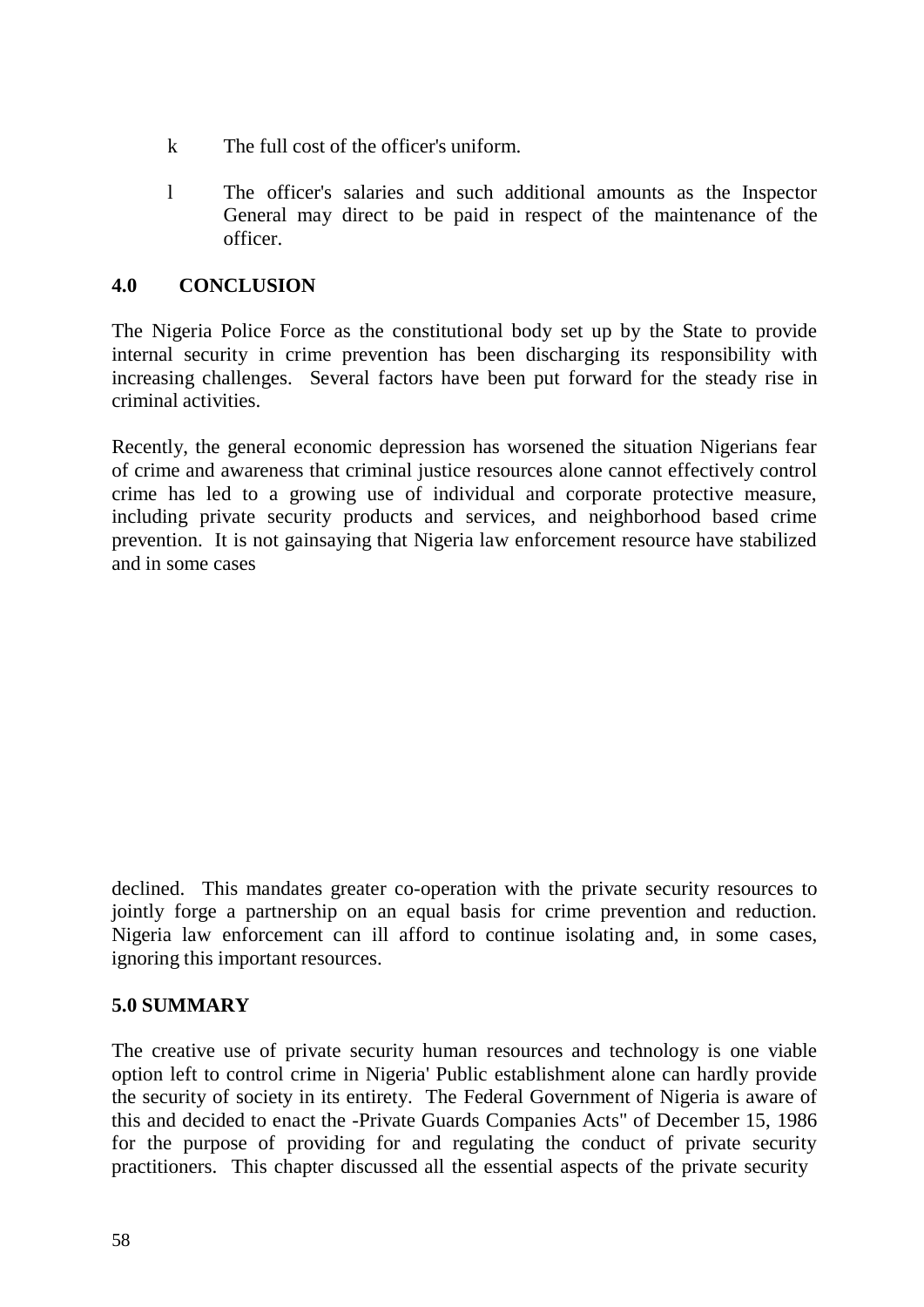Guard Companies Decree No. 33 of 1986 and institutions charged with the responsibility of regulating organizations responsible for protection of lives and property.

### **6.0 TUTOR-MARKED ASIGNMENTS**

- 1. State the composition of National Security Council.
- 2. Why should Private Security Company be part of escortion of money and protecting crime?
- 3. What is the meaning of the followings:-
- $(i)$  NSC  $(ii)$  NPF  $(iii)$  SPY

#### **7.0 REFERENCES/ FURTHER READINGS**

- Momodu, B. (2001) The Basic of Security Knowledge and Planning, Lagos: Olucity Press Ltd.
- Hill, G.W.L and Pickering, J.P (1986): Divisionalization, Decentralization and Performance of large United Kingdom Companies: Journal of Management Studies (JMS), Nigeria Police Regulations, Law books and Police Acts Manuals.

### **UNIT 3 OPERATIONAL DUTY FOR SECURITY STAFF, SUPERVISORS AND MANAGEMENT FUCNTIONS**

### **CONTENTS**

- 1.0 Introduction
- 2.0 Objectives
- 3.0 Main Content
	- 3.1 Proforma Schedule of Duty for Security staff
	- 3.2 Proforma Schedule of Duty for Supervisory Staff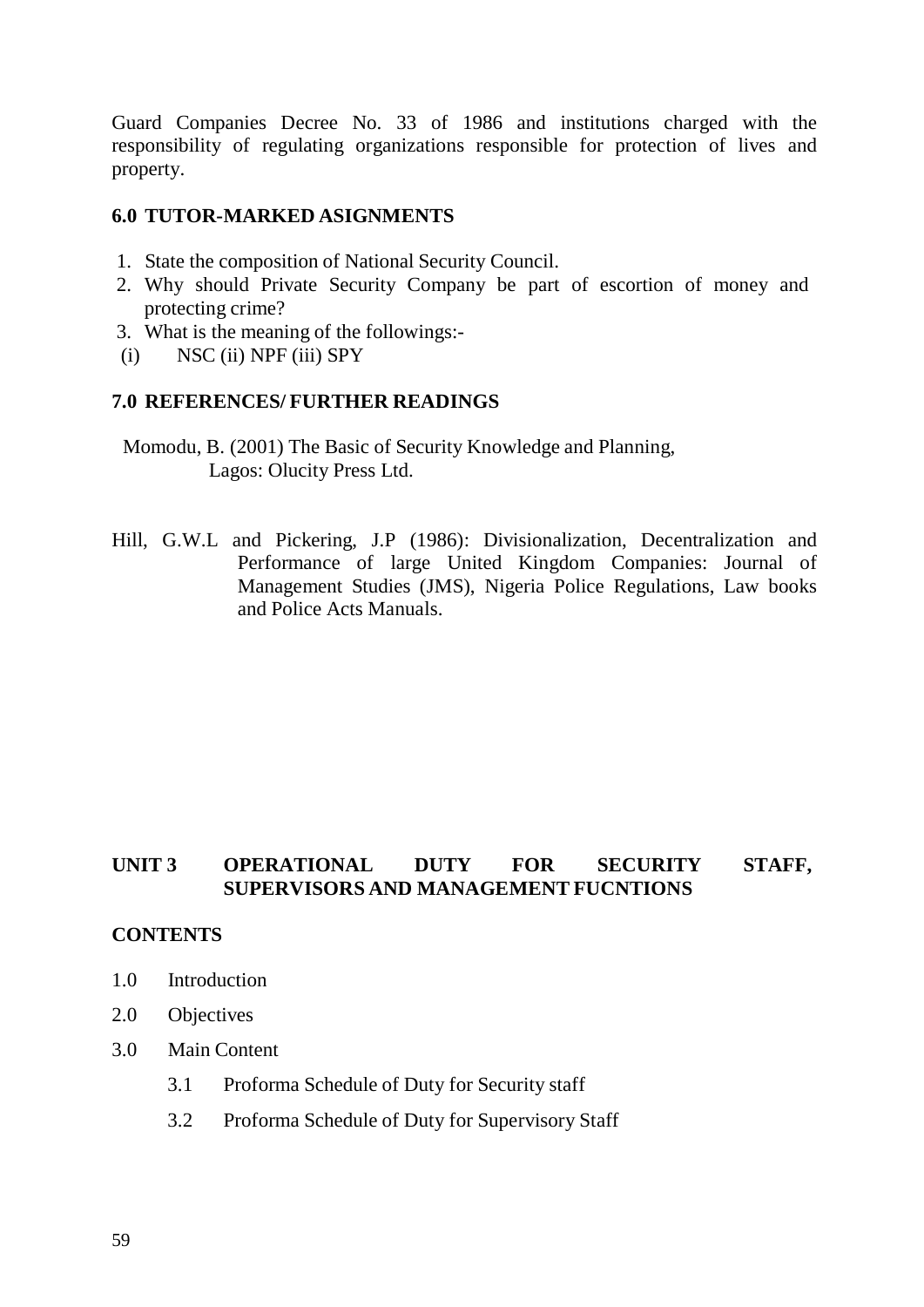- 3.3 Structural Organization Chart of Industrial Security Management Department
- 3.4 Academic Research for Security Knowledge
- 3.5 Knowledge of Security
- 3.6 Training and Functions of the Security Manager
- 3.7 Qualities of Industrial Security Manager
- 4.0 Conclusion
- 5.0 Summary
- 6.0 Tutor-Marked Assignments
- 7.0 References Further Readings

# **1.0 INTRODUCTION**

It is customary for every industrial or commercial firm to write out schedule of duty for security staff in the enterprise. This is to enable both the employer and employee acquaint themselves properly with the nature of the job at stake and the demanding conditions surrounding it. Such arrangement should be necessary in every security department.

# **2.0 OBJECTIVES**

- 1. It stretches the employee mentally by allocating demanding responsibilities in his schedule of duty which he should learn and grow by it day by day.
- 2. It eliminates the tendency of over-supervision and over-management by asking for too much exploitation for operational errors and mistakes committed by security staff.
- 3. Security staff needs considerable help apart from training to cope with the daily grind of his duty. The role of schedule of duty could reasonably offer such help.
- 4. It enables the guard to learn as much as possible about his duties and know daily how he keeps in constant touch with operational realities.
- 5. Schedule of duty will make the security staff know management's 'Policy towards security responsibilities as demanded of him and the general rules through which they apply it in practice.

# **MAIN CONTENT**

# **Proforma Schedule of Duty for Security Staff**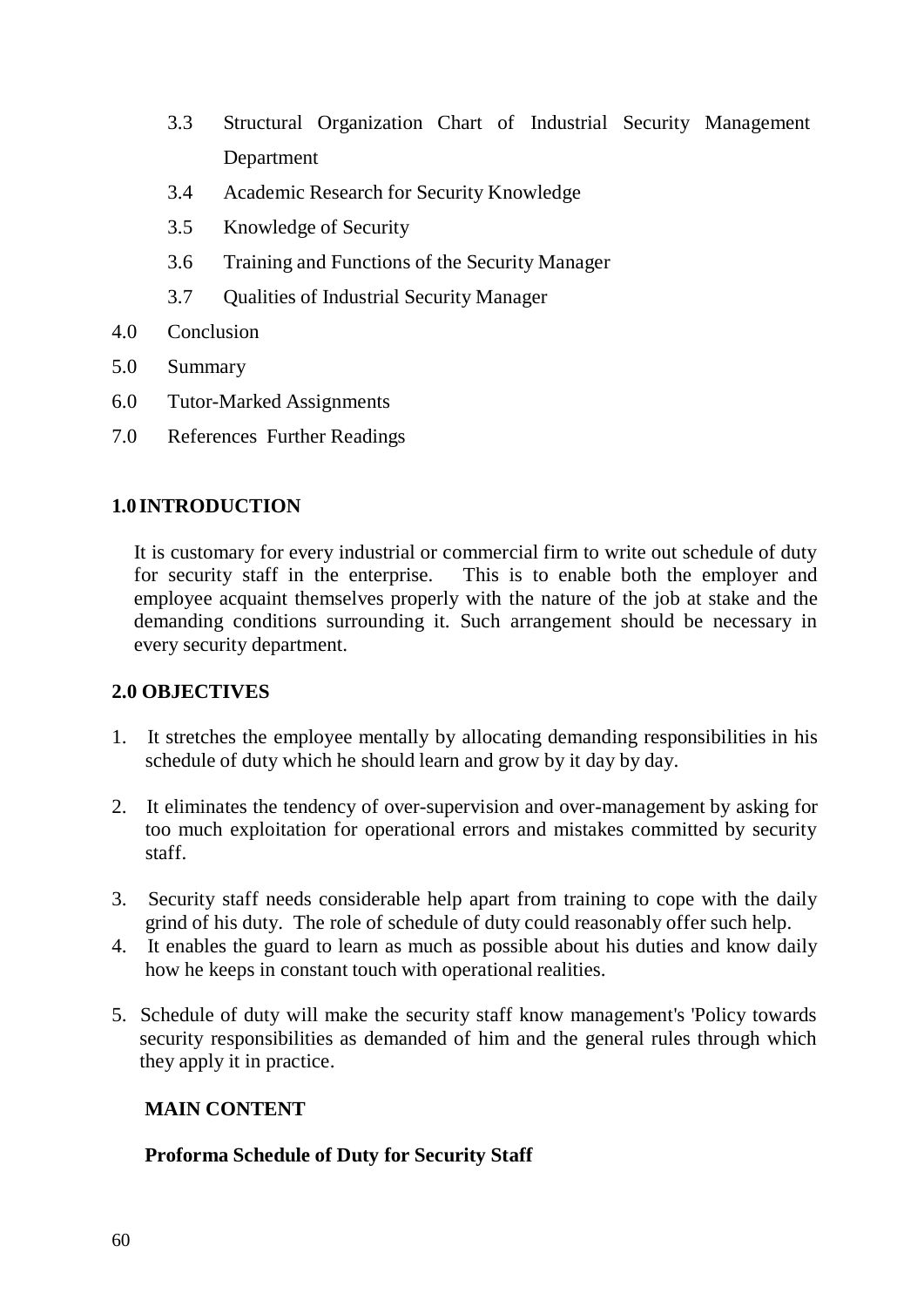The following schedule of duty is prepared for security operatives and they should be encouraged to constantly read and practicalise it. It reads as follows.

- 1. You are expected, as a matter of necessity, to receive, read, memorized, and practicalise your schedule of responsibility as long as you are in the service of security organization.
- 2. You are to ensure the protection of properties of the company at all times against theft or malicious damages, be it committed by employees or an intruder.
- 3. You are to ensure that all the regulation s of the company affecting the security of its property is properly carried out without ambiguity, contempt or sentiments.
- 4. You are to ensure the protection of the company's inventories, information, cash, equipments, materials, building and its contents against damage by fire, flood, bad weather condition, or insects.
- 5. You are to pay attention at all times to electrical installation water systems, steam turbines, gas cylinders, fuel tanks, and pipes to detect breakdown of the systems, leakages, wastage, sparks, overheating at all times and take immediate action necessary in the interest of safety and security to stop or salvage it.
- 6. You are to ensure that all fire- fighting equipments are serviced, refilled and fully operational and remain in the designated areas for immediate accessibility in times of emergency.
- 7. You are ensuring to the prevention of authorized vehicles or persons from gaining access or entry into the premises especially when such entry will pose threat to the security of life and property.
- 8. You are to ensure that no employee, visitor, contractor, ex-staff, vendor etc. leaves the premises in an irregular manner.
- 9. You are to ensure that all visitors are courteously received assisted, appropriately directed in a manner which reflect the company's credited. And equally record the details of such visits as may required by security protocols.
- 10. You are to take part fully or partially in recording all company vehicles leaving or coming into the premises empty or loaded to collect or deliver goods and check such goods and demand the gate pass as mandate by security protocols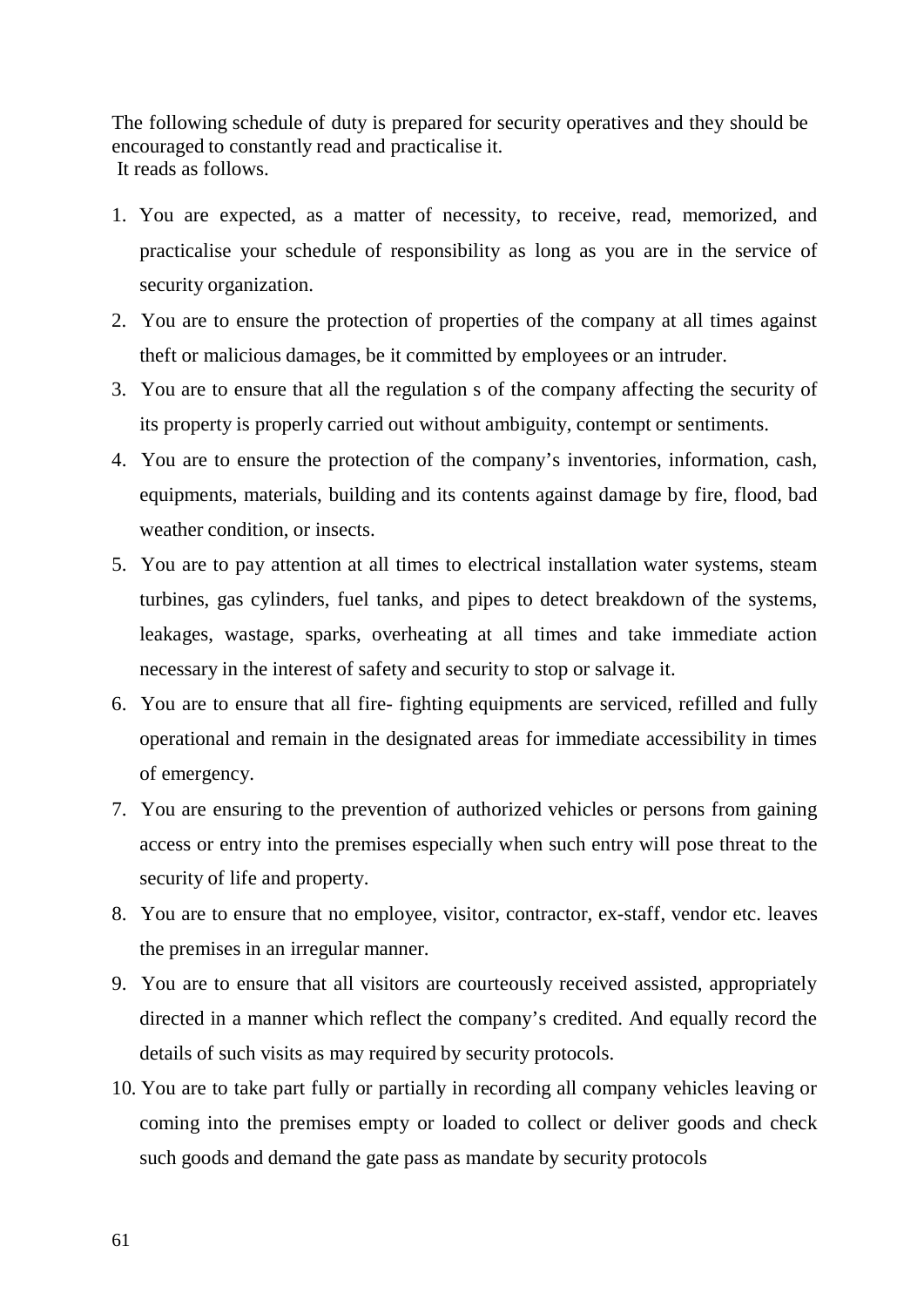- 11. You are to ensure that no tool, equipment, vehicle or inventory leaves the premises on weekends, Sundays and holiday periods without an official permit from the company of whose property you are protecting. No argument or threat should bend you to allow the passage of such properties in the absence of the official permits.
- 12. You are to regulate the movements of trafficking within the premises of the company and equally organize and control the appropriate parking of vehicles while in the company's premises.
- 13. You are to respond to radio or telephone calls and ensure that important messages are recorded and passed to the intended recipient with speed and efficiency.
- 14. You are to accept, act upon, or pass any message received from the company drivers, officers, clients, other companies, the Police, fire service, NITEL, NEPA, CUSTOM and law enforcement agencies of vital security importance to the company especially emergency matters during quiet weekend or holiday periods.
- 15. you are to accept and check the weight-tickets handed down by the drivers of loaded vehicles leaving the company/stores/warehouses and ensure that the figures recorded thereon do not reveal weights in excess of the permitted load, and equally take the necessary action of notifying your officer/supervisor and the central dispatch depot or the company dispatch office when contravention is detached.
- 16. You are to accept, record and pass with speed any call of precautionary nature from the police, company officers, your colleagues in other locations, or any other source adjudged to be legal and reliable to your nearest security coordinator, security officer or supervisor for immediate action.
- 17. You are to respond at anytime to the operation of alarm system or an intruder both in day and night by putting into immediate effects the prearranged security plans and techniques to control such eventualities.
- 18. You are to ensure all duties are performed in uniforms with your ID card permanently hanged on your chest or the front pocket of your shirt wherever you are in the company's premises.
- 19. You are to ensure all equipments, working tools and uniforms are kept to take instructions from damage and abuse.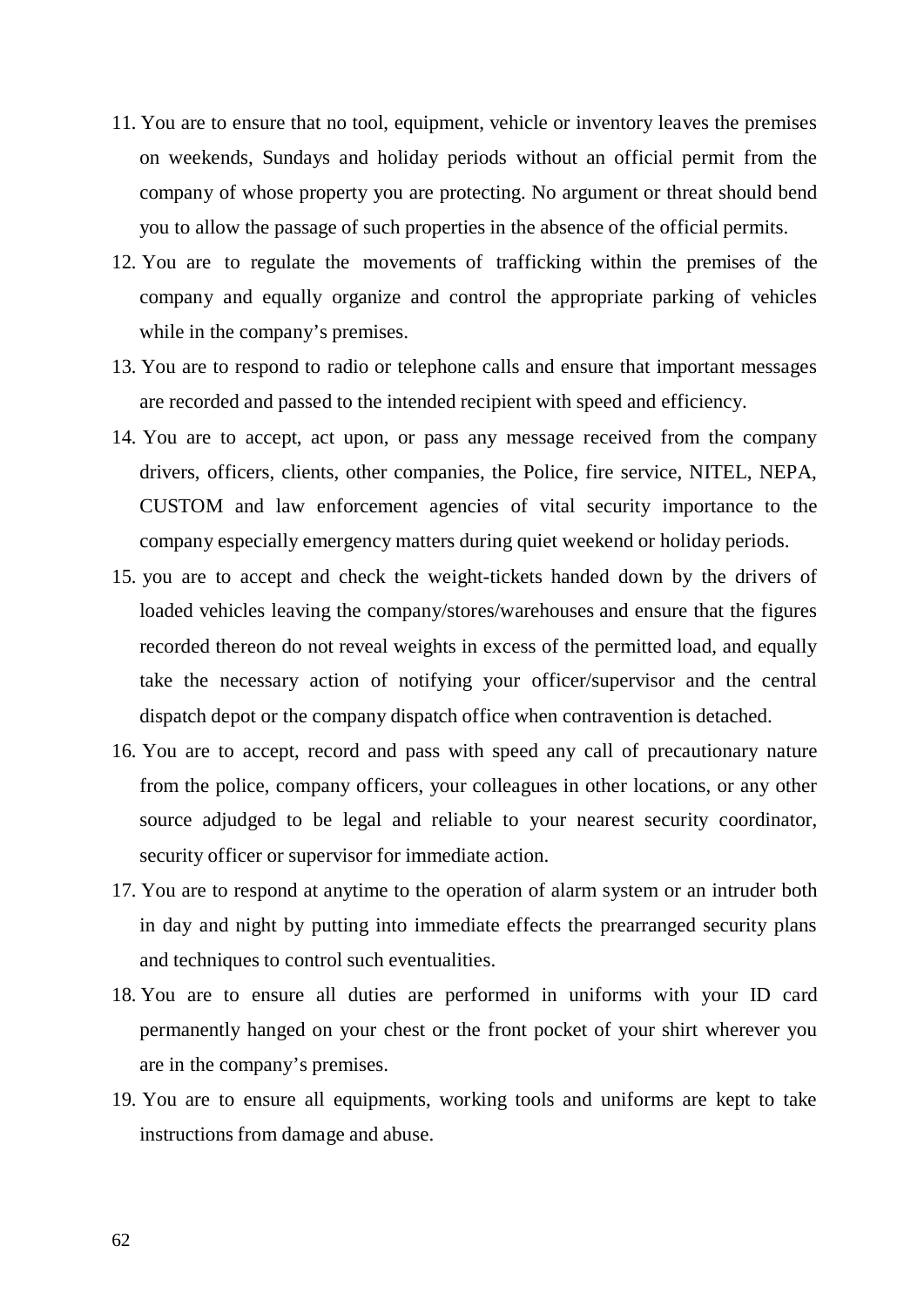- 20. You are to take instructions from your superiors and you can equally offer advice or suggestions of vital security importance when doing so will best serve the interest of the company.
- 21. All instructions on security matters given to you by your superiors from time to time are confidential and shall not be discussed or communicated to anyone outside the department or company.
- 22. You are strictly expected and directed to keep yourself informed of all instructions affecting your duty and of any amendment (s) that may be made in respect of changing operational policies and procedures in the company as may be directed or redirected by the management.
- 23. You are expected through practice, training, seminars and workshop, to make yourself more proficient in all matters of security operations.
- 24. You will be required from time to attend internal or external training or courses to improve your proficiency.
- 25. All additions and amendments in this schedule of duty will only be made in writing and by the management of this company.
- 26. The basic duty requirements contained in this schedule of duty shall be diligently conducted in a manner consistent with the requirements therein unless in situations demanding special measures or techniques where you will be required to use your experience or discretion.
- 27. The conditions of employment shall apply to you and your colleagues within the same rank profile.
- 28. Discipline is the backbone of any security operations. You are strictly instructed to be disciplined and respect all the statues affecting your official responsibilities and equally avoid irresponsible behaviour capable of discrediting your image or the image of the company.
- 29. You are strictly expected to keep yourself neat and fit at all times of your official appearance on duty.
- 30. You will, from time to time, be expected to take decision affecting life and property. You are therefore strictly advised to use tact and intelligence and do not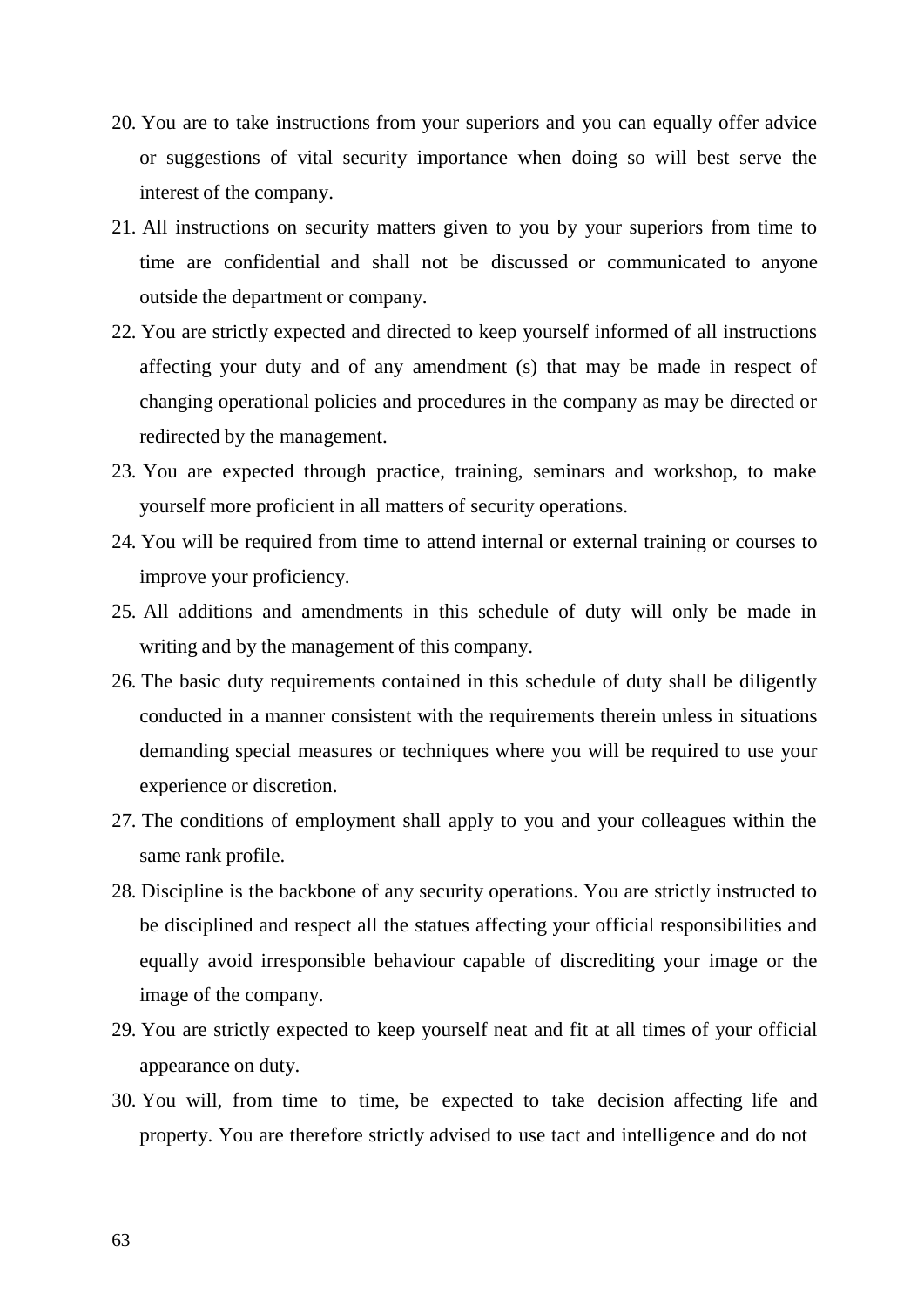do anything capable of jeopardizing security of life, property or good industrial relations.

- 31. You will respond promptly to any call by your superior officers to perform overtime wherever situations demand.
- 32. You will learn and acquaint yourself with the inconveniences of working alone in the night and not entertain the fears of personal danger which you cannot avoid by either hiding or running away.
- 33. You will acclimatize yourself to wearing your symbolic uniform which will make you stand out and attract questions to which you will be expected to know the answers.
- 34. You will from time to time, come under the instances of extreme provocation, and you will in such circumstances, have to control your temper.
- 35. Always remember that in security practices, the first impression is very important. Therefore always dress smartly, neatly, move briskly and respond to questions intelligently and confidently.
- 36.Whenever you are in doubt anything ask your superiors.
- 37. Do not conceive mutiny or conspiracy to cause disharmony to the company. Report secretly and discretely such plots whenever it comes to your hearing. However, do not engage in rumour-mongering, gossiping or blackmail in order to be noticed elevated.

### **Proforma Schedule of Duty for Supervisory Staff**

This schedule of duty is meant to acquaint superiors on what to do in their areas of responsibilities. Supervisors should then be encouraged to read and memorize them. They are as follows:

- 1. You, as a supervisor, must uphold a high standard of competence, good conduct, cleanliness, respectable appearance and integrity in a manner which reflects the best credit of the company.
- 2. You are to supervise and ensure that no guard neglects his duty by sleeping, fallout, absenteeism, late-coming, unreasonable delay or failures to carry out his tasks, conducting personal affairs during working hours, refusing to render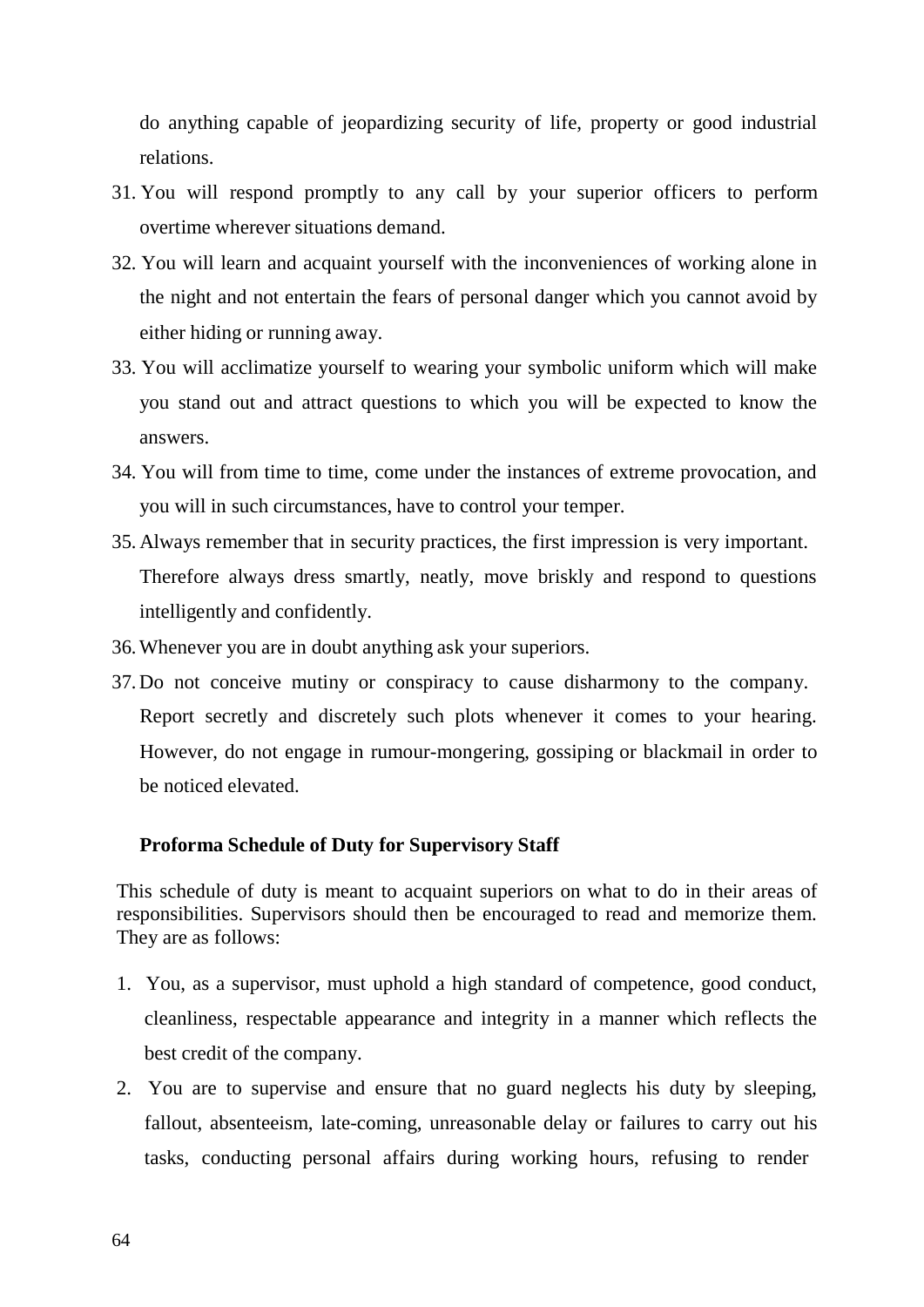assistance or cooperate in the conducts of security operations during working hours.

- 3. You are to ensure that no disorderly conduct, use of abusive language, quarrel, intimidation, harassment or any disruptive activities which directly or indirectly interfere with the normal and efficient security operations.
- 4. You are to ensure that no member of the guard-force team under your supervision possess, sell or consume intoxicants, drugs, or any substance capable of intoxicating while on duty on the beat location.
- 5. You are to ensure all guard-force under your supervision maintain a high level of loyalty, honesty, dedication, patience, reliability, respect and discipline in their daily activities in the beat location.
- 6. You are to supervise and inspect all access areas and pontential. penetrating points i.e. fence gates, windows, parameter walls and locks to detect vulnerabilities that can easily be used by intruders
- 7. You are to ensure stability by seeing that all Instructions are carefully studied, understood and considered before issuing them.
- 8. You are to preserve balance by ensuring a proper economy of efforts and resources to all allocated tasks within the job parameter without ambiguity or confusion.
- 9. All reports should be clearly, concisely and conscientiously written with efficiency.
- 10. You are to guard against and -discourage sycophancy, redundancy, gossiping, double deception, misdemeanour and laziness during security operations in the beat location.
- 11. You are to ensure that daily working orders, post orders, general orders statement and standing orders are clearly defined and stipulated for everyone to understand.
- 12 You are to ensure that flexible working arrangements are clearly studied and disseminated so that no tasks fall between two jobs at the same time or clash of personality is recorded.
- 13. You can delegate power, responsibility or task at lower, medium or higher grade in absolute trust and confidence so that you have sufficient time to tackle other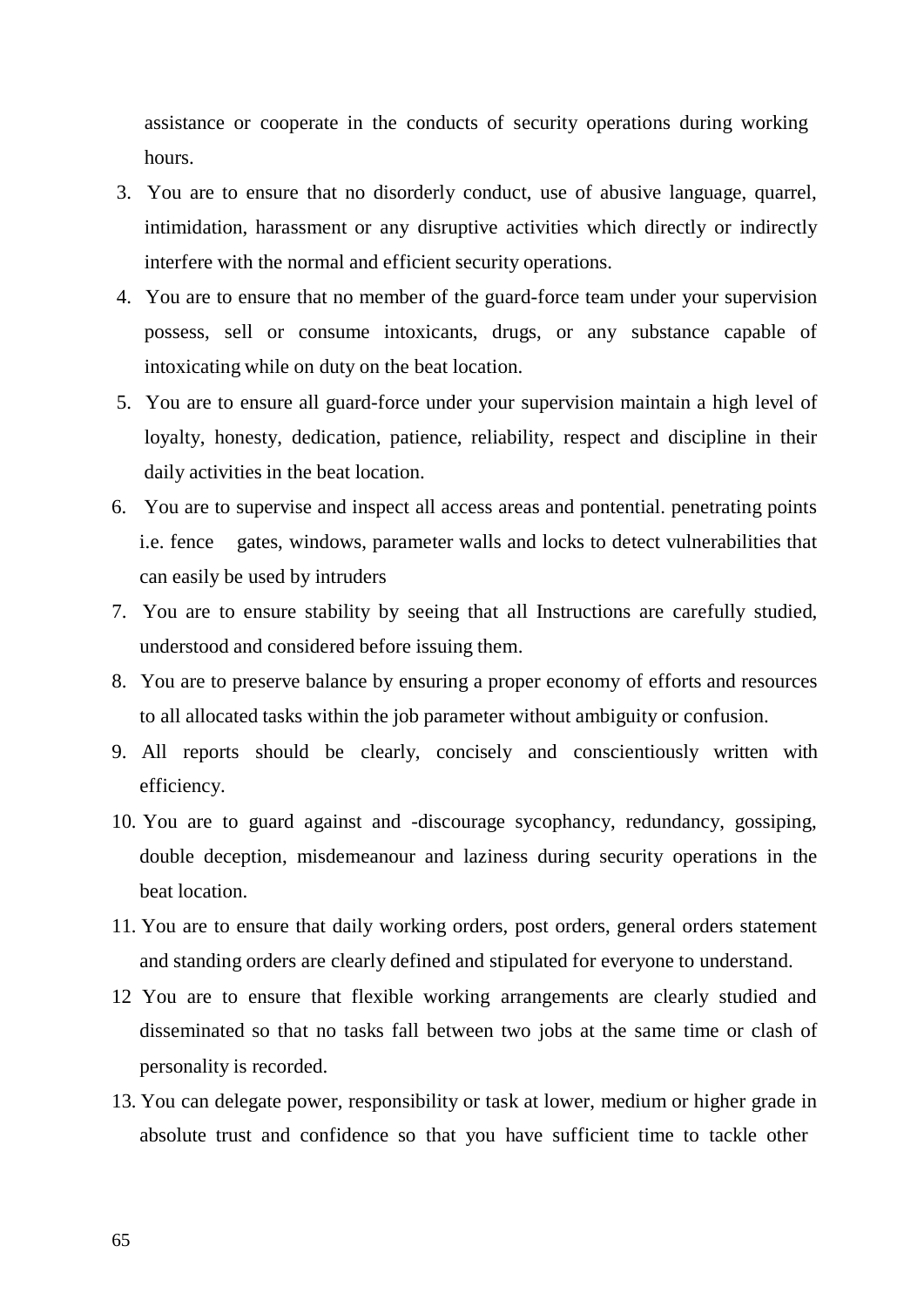problems. However, that shall not be a guarantee for you to dodge your responsibility or become a boss.

- 14. You are to ensure that while delegating duties and responsibility, the individual's capability is used as a yard stick for delegating such task and responsibilities.
- 15. You shall closely monitor the guard-force in your locations according to their degree of skills, degree of discipline, degree of concentration, ability to work on conditions surrounding the job, degree of neatness, ability to work with less or no supervision, pleasing personality

to customers and visitors, degree of tolerance, degree of patience, degree of courage, and degree of mental and manual efforts.

- 16.You shall as a supervisor, develop a community of interests between the individual guard in the team and the company as a whole.
- 17. You shall, as a supervisor, make the individual on the team to feel the success of the team is his own success and the failure of the team his own failure.
- I8. You shall equally ensure that the team in which you belong realizes its Potentialities as a whole and each individual recognizes the part to play within the team as an integral whole.
- 19. You shall daily supervise all safety systems and equipments and ensure that the daily Precautionary measures are taken.
- 20. You shall properly induct, instruct, guide, assist and supervise new guard-force members in your locations until they develop enough experience and good working knowledge to fit in the company's operational standard,
- 21. You are to ensure that the duties and the security of the beat locations are duly handed over to the incoming team before leaving the premises.
- 22. You are to ensure proper record-keeping of documents, information, correspondents and matters relating to the routine security operations in our beat location.
- 23. During the visit of any of the company's executive, you shall ensure that extra security measures are taken in and around vulnerable points of strategic security significance until the departure of the executive.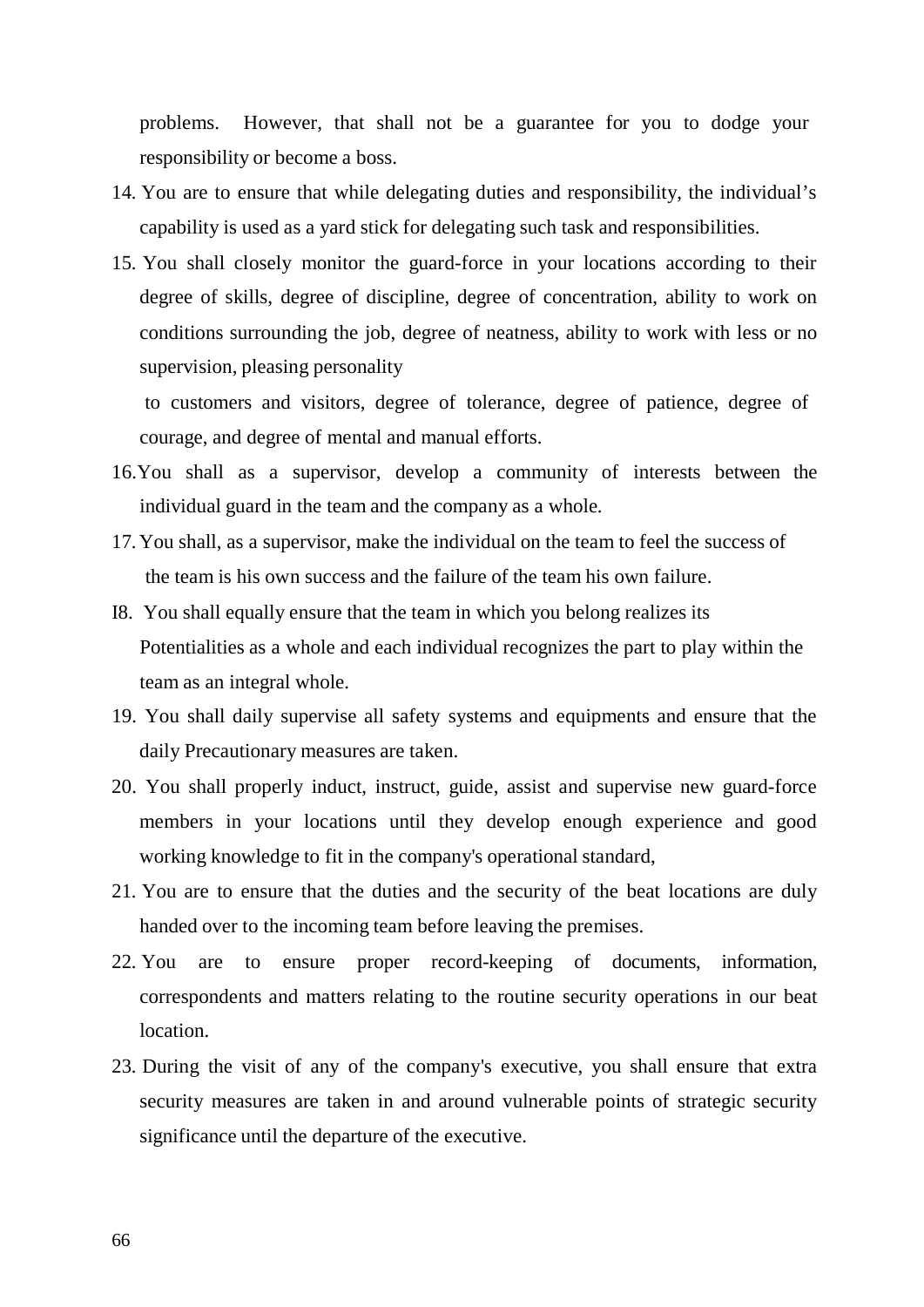- 24. You shall maintain absolute degree of fairness, justice, high sense of logical reasoning while arbitrating between parties in beat location.
- 25. You shaft be a leader, not a boss, and prepare to lead by example by showing charismatic abilities, greater dexterity, wise counsel and offering to do first what ought to be done by all
- 26.You shall learn to speak confidently, gently, respectably and courteously to both your superiors and subordinates and remember only animals bark and shout.
- 27. All instructions on security matters given to you by your superiors from time to time are confidential matters and shall not be discussed or communicated to anyone outside the security department or the company.
- 28. You are expected to keep yourself informed of all instructions affecting your duty and of any amendment(s) that may be made in respect of changing operational policies and procedures in the company as may be directed or redirected by the management.
- 29.You are expected, through practice, training, seminars and workshops to make yourself more proficient in all matters of security operations.
- 30. You will be required from time to time to attend internal or external training or courses to improve your proficiency.
- 31*.* All additions and amendments in this schedule of duty will be made in writing by the management of this company.
- 32. The basic duty requirements contained in this schedule of duty shall be diligently conducted in a manner consistent with the requirements therein unless in situations demanding extra measures or techniques where you will be required to use your experience or professional expertise.
- 33. The conditions of employment apply to you and your colleagues within the same rank profile.

#### **Self Assessment Exercise (SAE) 1**

Ineffective supervisory control can breach the security operations. "Is it true"?

### **1. Structural Organization Chart of Industrial Security Management Department**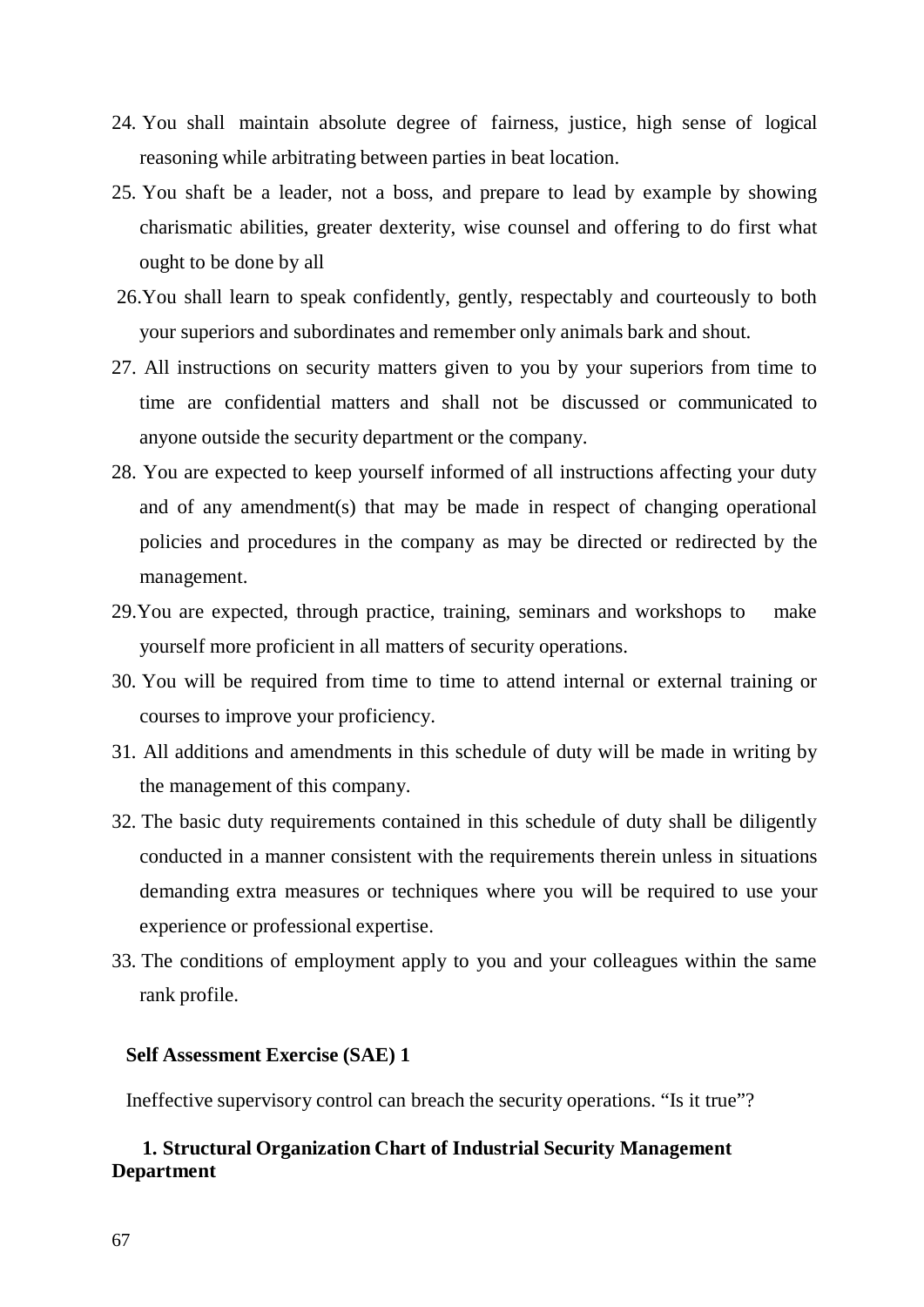Generally, there is no uniform structure of industrial security management department as his differs from business to business, chain to command and his relationship to other office executives. But in practice the following illustration can be deduced.

# **ORGANIZATION CHART OF INDUSTRIAL SECURITY DEPARTMENT**



Representative Subordinated/Supervisors/Operatives **Academic Research for Security Knowledge**

This involves technical theory, knowledge of the law, company rules and regulations, theoretical routine to be followed in any giving circumstances, alternative lines of action open, knowledge of equipment, its use, advantages and disadvantages and systems which are 'table in one circumstance but useless in another.

### **Knowledge of Security**

This includes, knowing how to apply and that technical theory. The understanding of security problems and the measure/methods to employ them in solving problems. The way to handle people and situation, and understanding of the practical approach, which obtains results calmly and efficiently without embarrassment to the company or worsen industrial relations. Without a deep and purpose study of the theory and practice-of industrial security, a security officer cannot get his knowledge of security right and that sound. Practical works is only possible against sound theoretical background.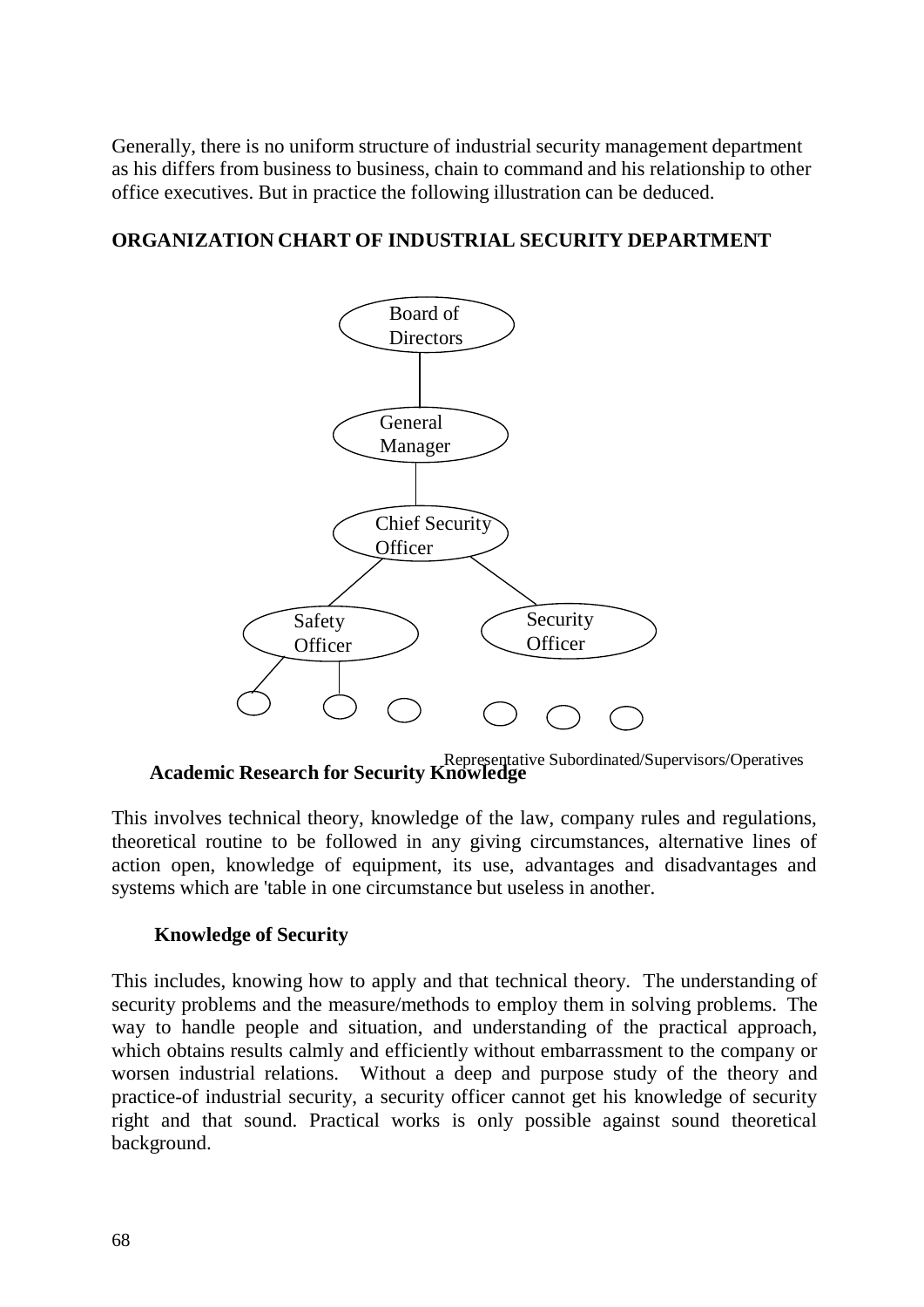### **Training Functions of the Security Manager.**

In order to ensure maximum co-operation and co - ordination of translation common policy of the department into a programme of action for the survival and growth of the undertaking the security manager must:

- 1 Provide his employees with information necessary for a clear understanding of matter that directly affect them so as to secure and maintain their interest, develop loyalty and imbibe in them a sense of participation and responsibility.
- 2. Adopt- regular training programmes for efficiency and professional growth, selfdevelopment and advancement
- 3. Establish an equitable basis of work allocation and impartial disciplinary rules will create confidence and raise level of moral.
- 4. Provide a sympathetic outlet for grievance so as to prevent frustration and avoid atmosphere of discord.
- 5. Introduce rational and enlightened policy of retirement welfare scheme to create a feeling of security of tenure.
- 6. Establish scheme for consultation within and outside the department so as to provide a means of exchanging information and viewpoints that will foster a sense of group harmony.
- 7. Formulate security principles and policies for effective result. Which must abide towards co-ordination of activities to achieve corporate goals objectives?

In addition to the above, the security manager must:

- a. Organize the systematic supervision and patrolling of all boundary fences of the factory, storage areas, offices and buildings to censure the safekeeping of company assets.
- b*.* Make recommendations to management on all matters concerning security of company plant, buildings, /materials, personnel, and visitors. etc. that needs improvement. He will have similar responsibility in connection with property of any company employee (but where there is no legal liability on the company for such matters) only on an advisory capacity to help the individuals without obligation.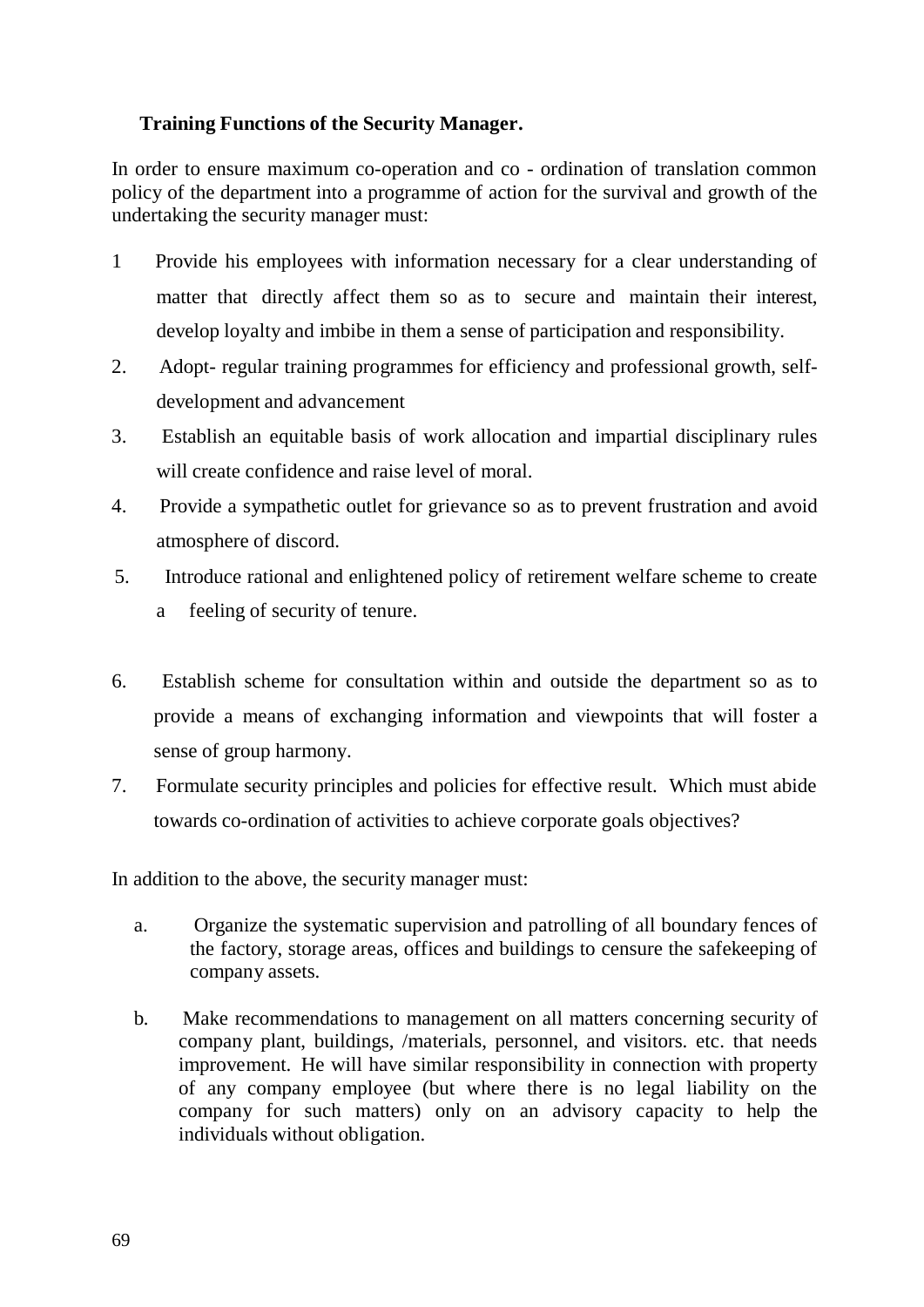- c. Be responsible for the recruitment and the day-to-day administration of the security department/office, issue instructions on various aspects of security duties and ensure the maintenance of a suitable standards of efficiency, and commitments. He must also take steps to provide them with facilities to participate in a period first-aid and security training to keep their abilities in the field to the factory level in consistence with the Factors Act CAP. 66 and factories Decree No. 16 1987.
- d. Ensure that security staff are fully conversant with the operation of all equipment company, that such equipment are fully and adequately maintained, that satisfactory liaison is created and maintained at fire occurring at occurring in the fully investigated and reported upon.
- e. Organize duties at all gatehouse to ensure that company's rules and regulations relating to entry and exit of employees, contractors, visitors and vehicles belonging to the company and other parties are observed. This will include the discretionary to search persons and vehicles.
- f. Cause such book's to be kept in the gatehouse as, are necessary to ensure permanent record of commercial and private vehicle in and out of the premises with notation of purpose or load. He will also cause a day-to-day daily to be kept for reference purposes and such other records, as he deems essential for the efficient functioning of the security department.
- 9. Responsible for the guarding of wages after receipt from the bank and during distribution to employees.
- h. Prepare annual estimate of expenditure to be incurred on the upkeep of the security staff/department installations and equipment for inclusion in the annual budget.
- i. Keep in touch with development in mechanical, Electronic and other aids to security by maintaining contact with persons in parallel position in other companies and professional associations through training and sharing experience in prevention of crime and the detection of offenders-, the ability to train, organize and supervise the duties of security staff is required.
- j. The aims of setting up of security department are prevention, protection and preservation, Effectiveness of the security department in carrying out these objectives depends on two factors namely: co-operation of the workforce and banking of the management.
- k. The moment the workers realize that the company's security policy safeguarding their interest in the first place by protecting them and their working environment, they would co-operate.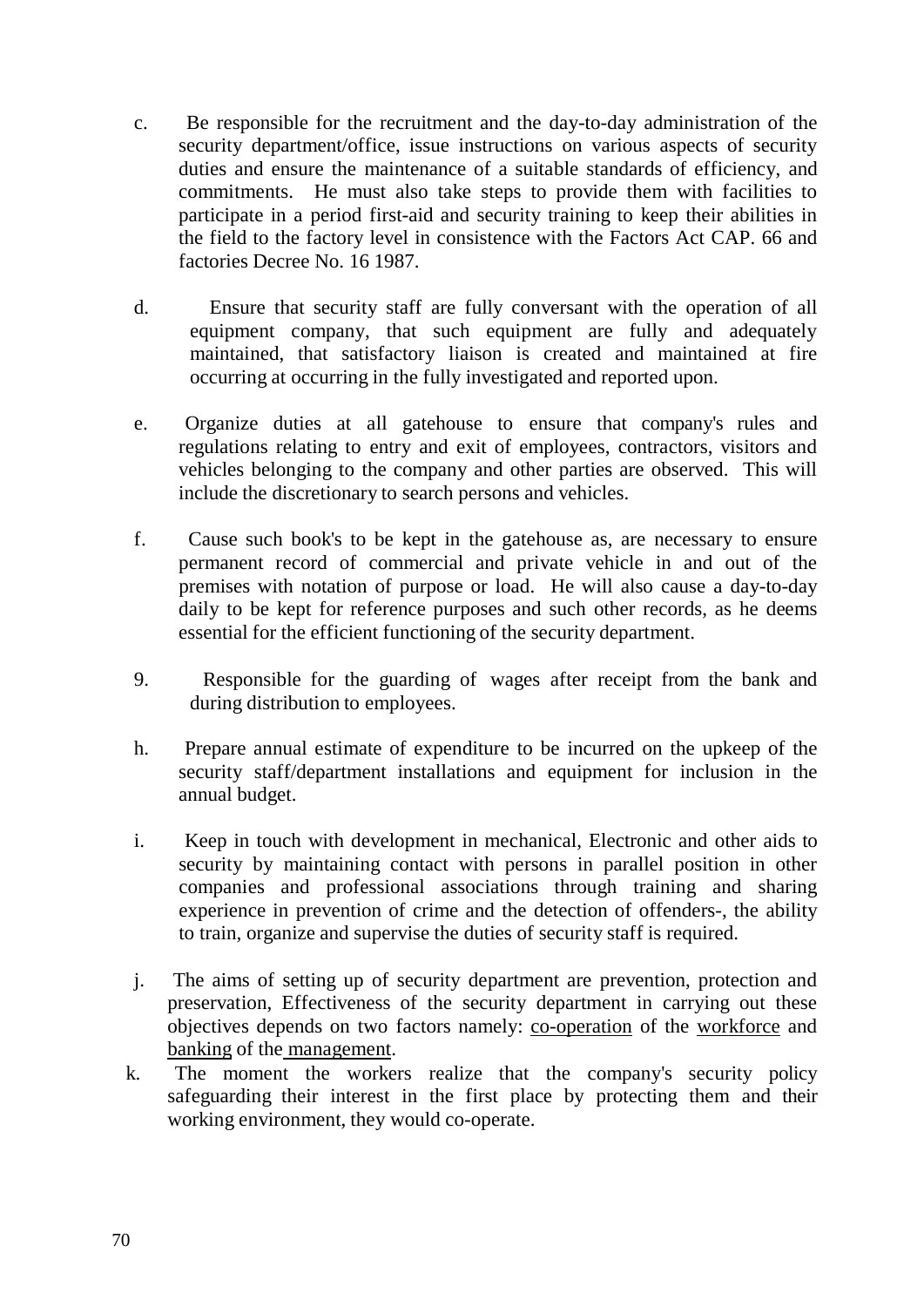- 1. There must be a written standing order, which spell out the bounds of security authority, which is the company's directive to the security department and by which the company must stand absolutely,
- M. The chain of command, naming the individual managers to whom the security department should report must be clearly spelled out. And, on no ground must anyone alter or vary any of the routine instructions without the consent of the management.

### **3.7 Qualities of Industrial Security Manager**

Below are some qualities of an industrial security manager:-

- a) Be bound by code of ethics or conduct of security practitioners.
- b) Possess relevant credentials. The components of credentials are- education, experience and or membership of a professional body like the Nigerian Professional Security Association, Nigeria Institute of Industrial Security, The America society for Industrial Security, etc. He must keep himself abreast of new ideals and new literature in hid field. He should constantly be re-educating himself. He should endeavour to expand his own horizons.
- c) Be a well-informed business executive, and must posses five additional important characteristics:
	- i. He should be constantly alert to possibility of error on the part of others. He should always check and crosscheck thoroughly.
	- ii. He should anticipate problems. He should be able to foresee, avoid and prepare for problems before they occur. He should posses the necessary experience and foresight.
	- iii. He must be action-oriented He should be fast in studying problems, situations, and quickly make move to tackle them.
	- iv. He must be able to take decisions with confidence.
	- v. He must be able to finish a job within a given deadline.

### **Self Assessment Exercise (SAE) 2**

Examine the two objectives factors of effective security department

# **4.0 CONCLUSION**

This unit has briefly created the awareness of the basic security knowledge and Academic research. You are also expected to understand that the broad equipments of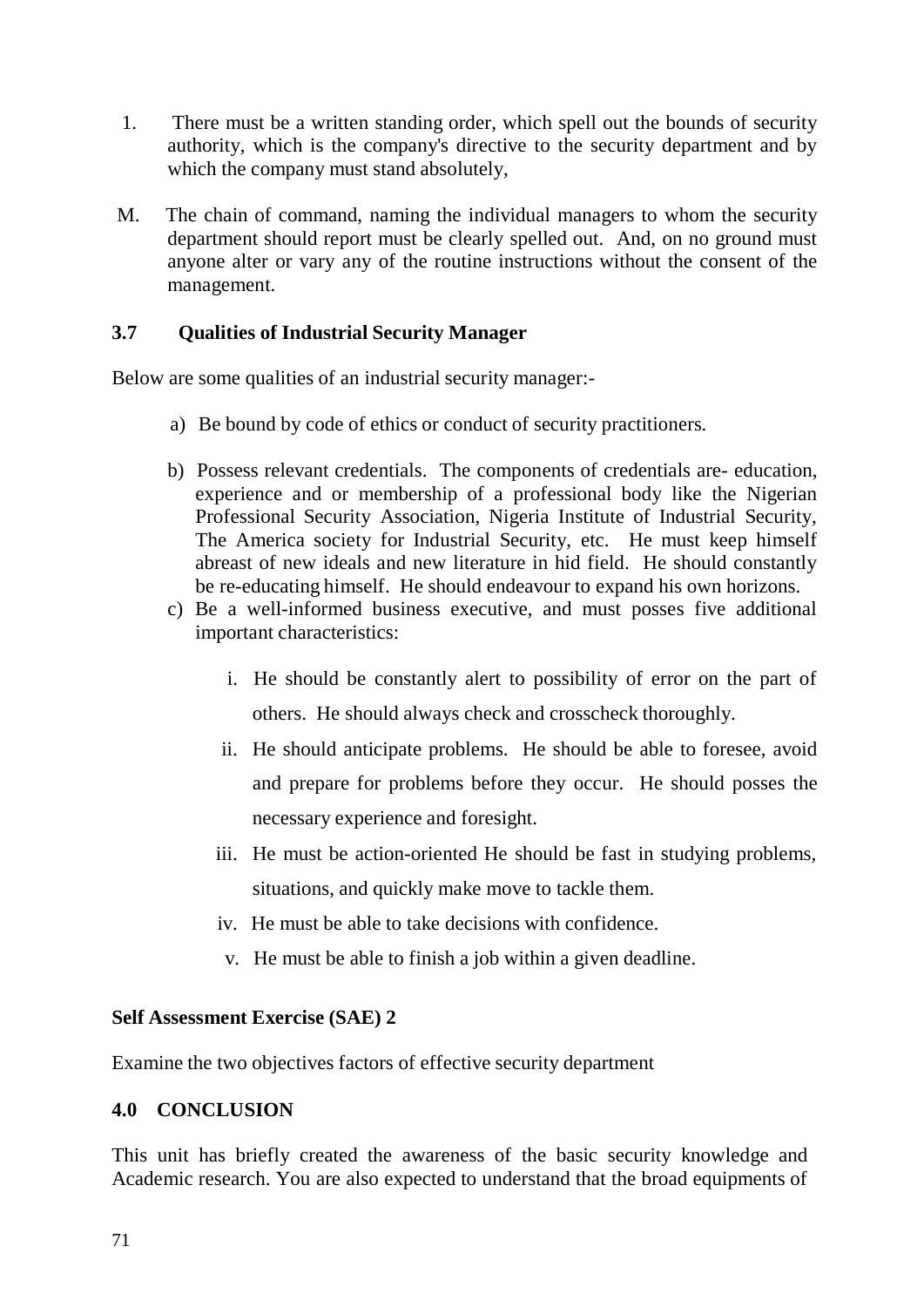supervisory staff and security managers are too diverse to be adequately enumerated. However the fundamental aspect of security surrounding the functions of security manager, supervisory staff and security staff is to ensure compliances into programme of actions for survival and growth of the security department is adequately operational.

### **5.0 SUMMARY**

It is interestingly that all standards are set and there is constant flow of operational information and a regular check on performance against operating result which provide room for quick response and adjustments.

### **6.0 TUTOR-MARKED ASSIGNMENT**

- 1. State five duties of security staff.
- 2. State ten responsibilities of security supervisor.
- 3. Illustrate the organization chart of industrial security department
- 4. differentiate security knowledge and knowledge of security
- 5. Discuss some qualities of industrial security manager

# **7.0 REFERENCE/FURTHER READINGS.**

- Momodu, B. (2001). The Basic Security Knowledge and Planning, Lagos: Olucity Press Ltd.
- Charles, A.S. (1998). Effective Security Management, London: Butterworth Heinemann Books Ltd.

Umar, S. (1997) Security Operations Guard Force, Lagos: Jo-Sekyson Publishers.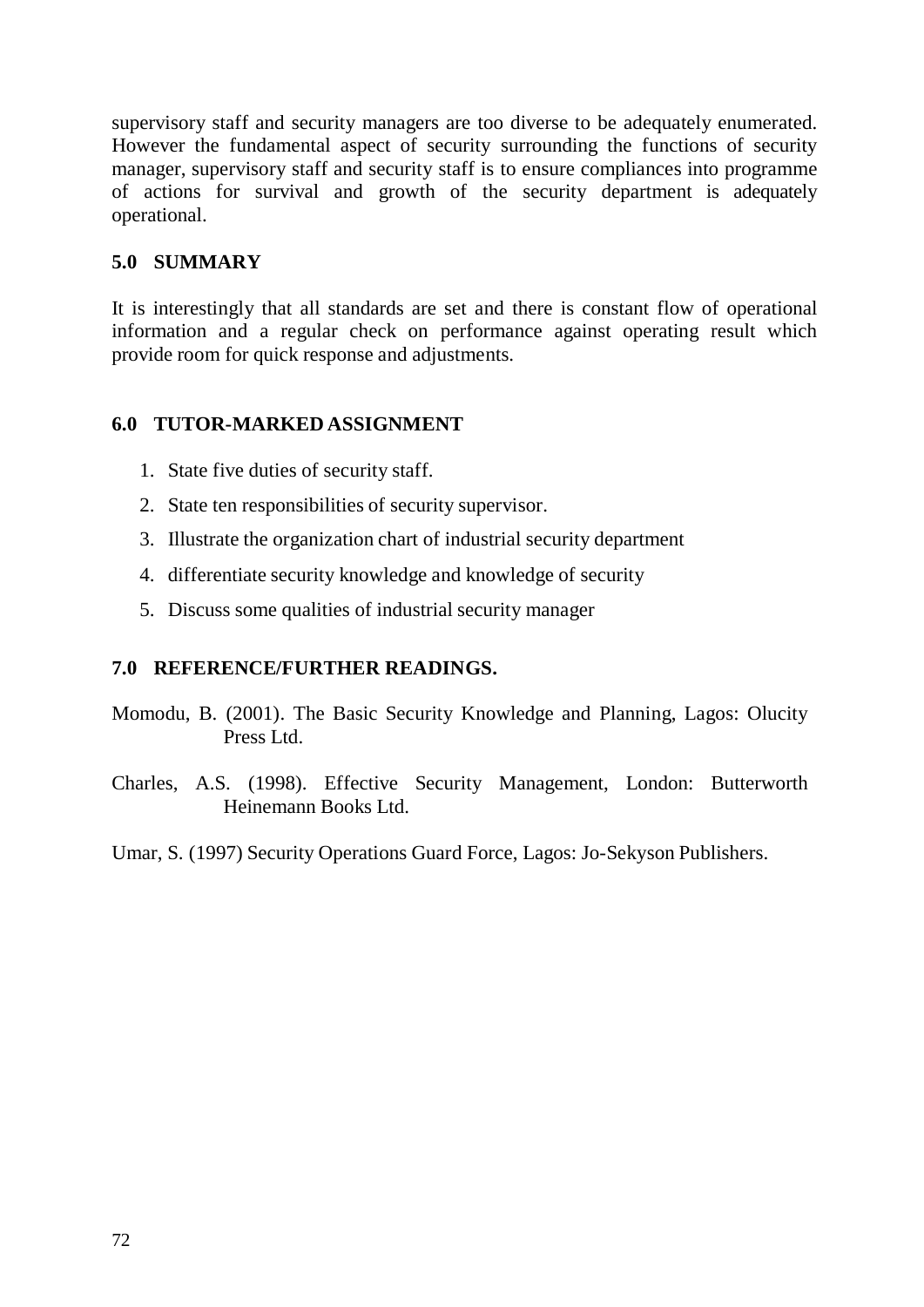# **UNIT 4 PATROL PROCEDURES AND TECHNIQUES**

# **CONTENTS**

- 1.0 Introduction
- 2.0 Objectives
- 3.0 Main Content
	- 3.1 Security Patrol Duties and Responsibilities
		- 3.1.1 Patrol System
		- 3.1.2 Fixed Route System
		- 3.1.3 Semi-Discretionary System
		- 3.1.4 Aberdeen Patrol System
		- 3.1.5 Follow-Up System
		- 3.1.6 Fifa System
- 3.2 Rules for Patrolling Beat
- 3.3 Types of Patrol
- 3.4 Day Patrol
- 3.5 Duties during Day Patrol
- 3.6 Night Patrol
- 3.7 Duties during Night patrol
- 3.8 Dog Patrol
- 3.9 Guard Dog
- 3.10 Radio Patrol
- 4.0 Conclusion
- 5.0 Summary
- 6.0 Tutor-marked Assignments
- 7.0 References/Further Readings

# **1.0 INTRODUCTION**

Patrol may be defined as the act of watching, protecting or safeguarding a facility by moving continually around and through it. It involves walking or, riding a given route to observe the condition of the facility. The perimeter is an important patrol, as are warehouse areas, or open yard storage areas.

# **2.0 OBJECTIVES**

This unit aims at achieving the following objectives:-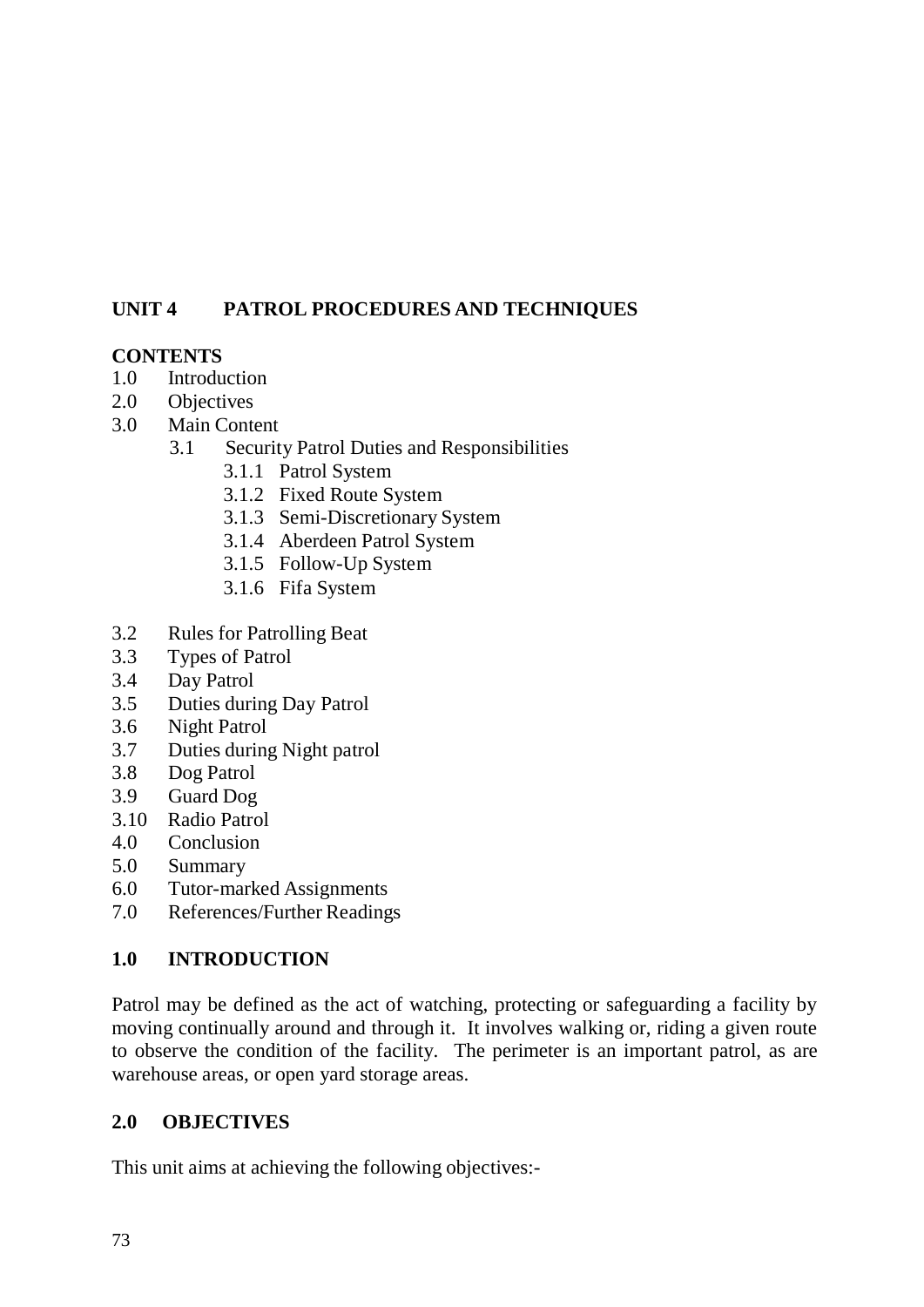- To detect and prevent fire outbreaks
- To detect and prevent Criminal intrusion
- To ensure Company rules and regarding safety and Security are observed.
- To prevent automobile and industrial accidents of the premises.
- To detect and prevent damage and wastage to Company properties.
- To identify and rectify vulnerable prints round the premises.
- To detect and prevent illegal disposition of subversive materials near sensitive areas

# **3.0 MAIN CONTENTS**

# **3.1 Security Patrol Duties and Responsibility**

The following duties and responsibilities are very crucial to every successful Patrol man:-

- a. Ensure that the area is secure from intrusion and all gates and other entrances as prescribed are closed and locked. Interior spaces must be checked to see that all doors, windows, skylights and vents are locked and secure against intrusion as well as possible damage from the weather.
- b. Turn-off lights, fans, heaters and other electrical equipments when its operation is not indicated.
- c. Check for unusual conditions, including accumulations of trash or refuse, blocking of the fire exits, access to fire-fighting equipment, etc. Any such conditions if not immediately correctable, must be reported immediately.
- d. Check for unusual sounds and investigate their source. Such sounds might indicate attempted entry, the movement of unauthorized personnel, the malfunctioning of machinery, or any other potentially disruptive problem.
- e. Check any unusual odours and report them immediately, if the source is not readily discovered. Such odours frequently indicate leakage or fire.
- f. Check for damage to doors, tracks or weight guards. In cases where doors have been held open by wedges, tiebacks or other devices. These should be removed and their presence reported at the end of the tour of duty
- g. Check for running water in all areas, including wash rooms
- i. Check whether all processes in the area of the patrol are operating as prescribed.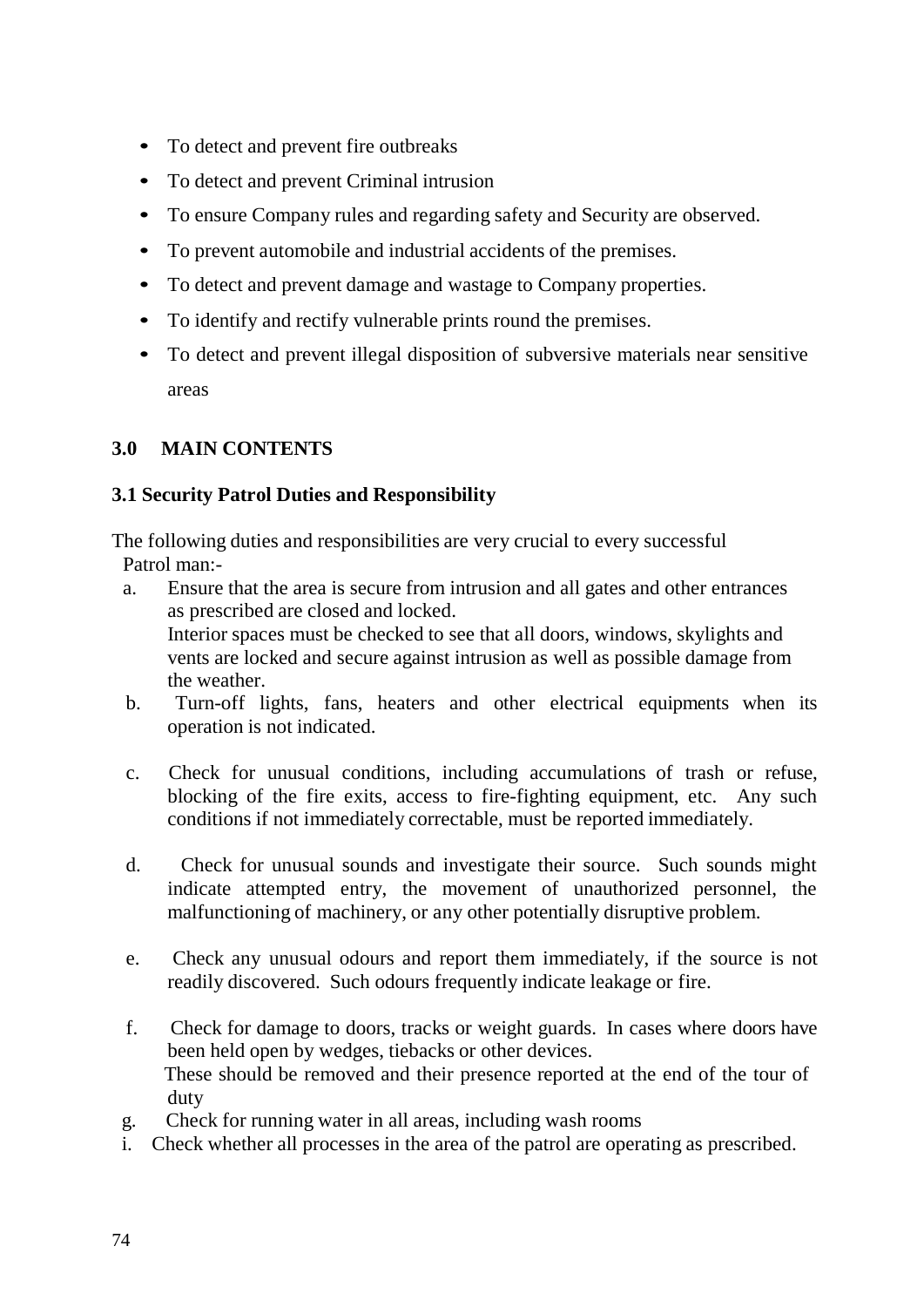- j. Check the storage of all highly flammable substances such as fuel, kerosene, volatile cleaning fluids, etc., to assure that they are properly covered and properly secured against ignition.
	- k. Check for cigarette or cigar butts. Report the presence of such butts in no smoking areas.
	- l. Report the discovery of damage or any hazardous conditions, whether or not they can be corrected.
	- m. Exercise responsibility control over watchman and fire alarm keys and keys to those spaces as may be issued.
	- n. Report all conditions which are the result of violations of security or safety policy. Repeated violations of such policies will require investigation and correction.

#### **Patrol System**

There are several systems of organizing effective patrol. These include:

### **Fixed Route System**

This is the system whereby a security operative is detailed to patrol along a given route and to be at a definite place at a definite time.

#### **3.1.3 Semi-Discretionary System**

This patrol system allows the security operative to be in a certain place, at certain time but other than that he patrols the place at his own discretion and is not tied to a definite route,

#### **3.1.4 Aberdeen Patrol System**

This system is normally adopted where and when the area or premises of the establishment is very large and there is shortage of manpower. The available staffs are usually conveyed in patrol van to a part of the area where they disembark and patrol for between 30 minutes and 1 hour, and are later taken to another part of the area to do the same thing continually like that until the duty hours are over.

#### **3.1.5 Follow-Up System**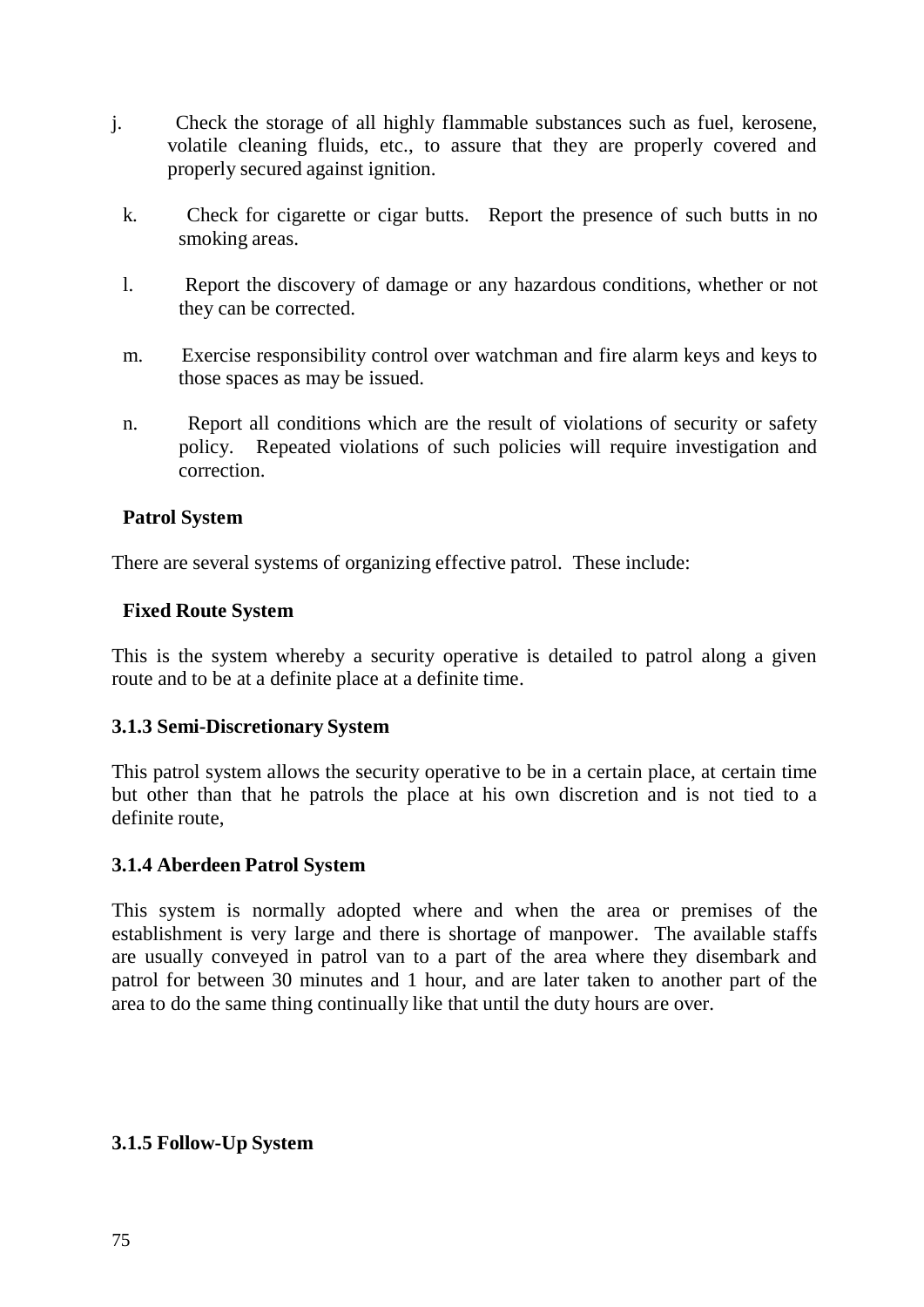This system is brought into use when the area is of moderate size and there is shortage of manpower. The available staffs are made to patrol at distance of 100 meters apart of each other around the area continuously until the expiration of the duty hours.

# **3.1.6 For Information and Further Action Fifa System**

This system applies to warehouse only. In this situation two security guards are put in a place. Each guard at diagonal end of the building where they would maintain vigilance for the duration of their duty.



### **Self Assessment Exercise (SAE)**

Why is it necessary for a security guard to patrol his beat?

# **3.2 Rules for Patrolling Beat**

The following rules are pertinent for beat patrolling:

- a. Ensure neatness and be neatly turned out
- b. Impress the workers and members of the public with your bearing and alertness.
- c. Never patrol in a hurry unless necessary.
- d. Patrol at a speed of about 3 kilometers per hour.
- e. Pay particular attention to property left without deterrence (closed property).
- f*.* Be polite when dealing with people.
- g. Be extra vigilant in the early hours of the morning 2 to 4 a.m.

Do not ideal away, gossip, sit or lie down or sleep while on patrol duty.

- i. Give special care to the aged and children.
- j. Pay careful attention to all properties and protection of lives.
- k. Do not leave your tour unless you are properly relieved.

# **3.3 Types of Patrol**

There are broadly four types of patrols namely:

- a. Day patrol
- b. Night Patrol
- c. Dog Patrol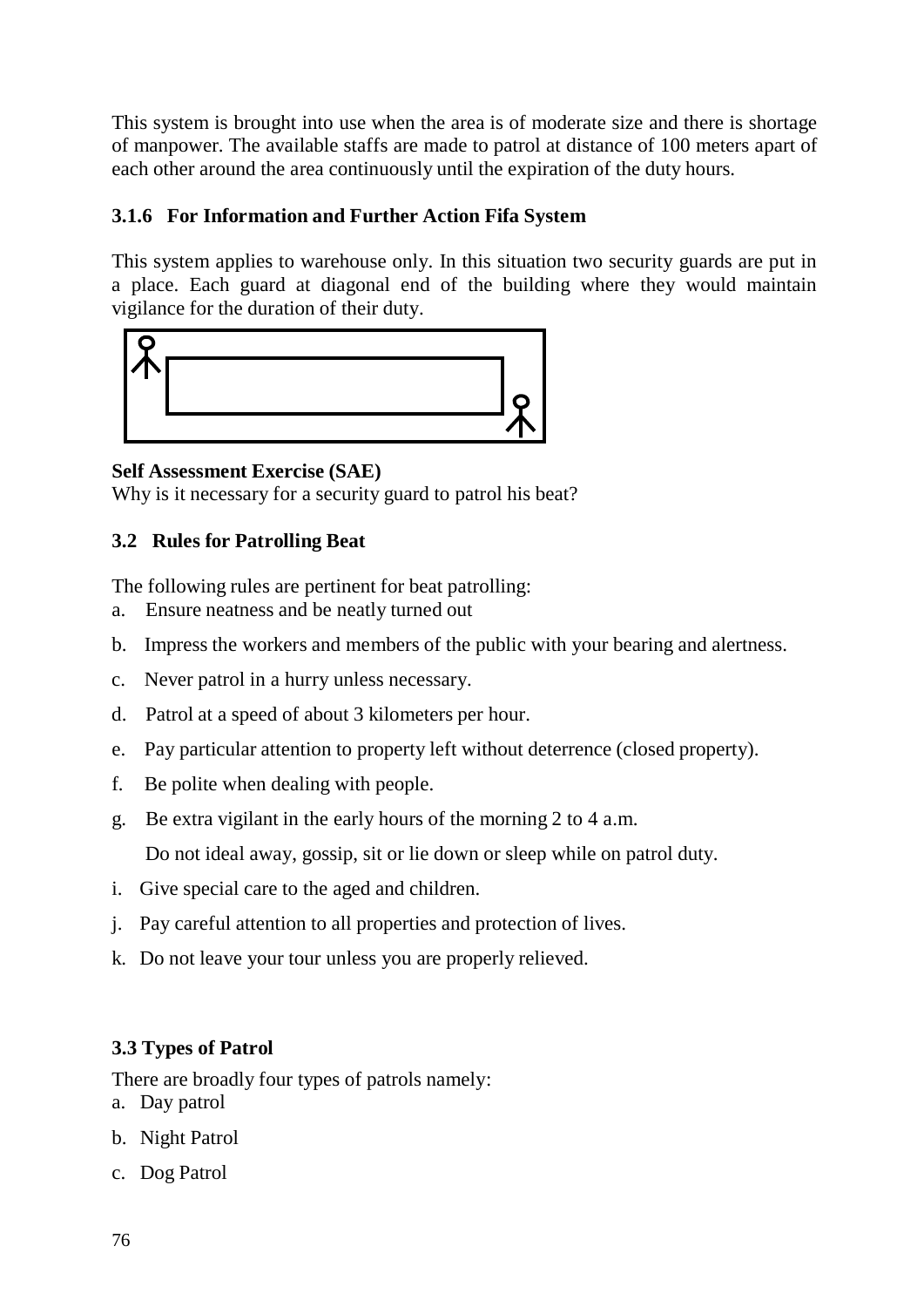#### d. Radio Patrol

#### **3.3 Day Patrol**

As the name implies, this is patrol undertaken during day time,

#### **3.5 Duties during Day Patrol**

- a. The patrolman must have knowledge of the business concern, how its products are made, which are vulnerable areas and who works in what departments or section.
- b. The patrolman politely uses friendly words here, a nod and a smile there, a short consultation with a supervisor and a briefing on the site from the security chief
- c. The patrolman uses his personality to create confidence for himself, to invite confidence from others, and to sell security as a service to the company and its employees.
- d. The patrolman takes a look at the fire appliances and the First-Aid Boxes to see whether they have been used and replace empty or half to their normal place.
- e. It is the practice in some companies to allocate the appliances in a particular section of the premises to each day patrol guard as his special responsibility so that each patrol guard develops a sense of pride to ensure that when required in emergency, he or his department or shift is not going to be found wanting.
- f. The patrolman warns visiting drivers about exceeding the speed limits and to point out to them that the limit is not the order from the security department but the wishes of the workforce in the interest of safety.
- g. Extending patrols to employees' car park is good security practice, because it exhibits a security interest in the welfare of the employees and can have beneficial effects when keys left in cars are removed and kept for security reasons. Or when a telephone call is made to the driver that his lights are on or that he has got a flat tyre.
- h. Employees car parks are also a target of outside thieves. They should be deterred by regular uniform patrol to car park.

#### **3.6 Night Patrol**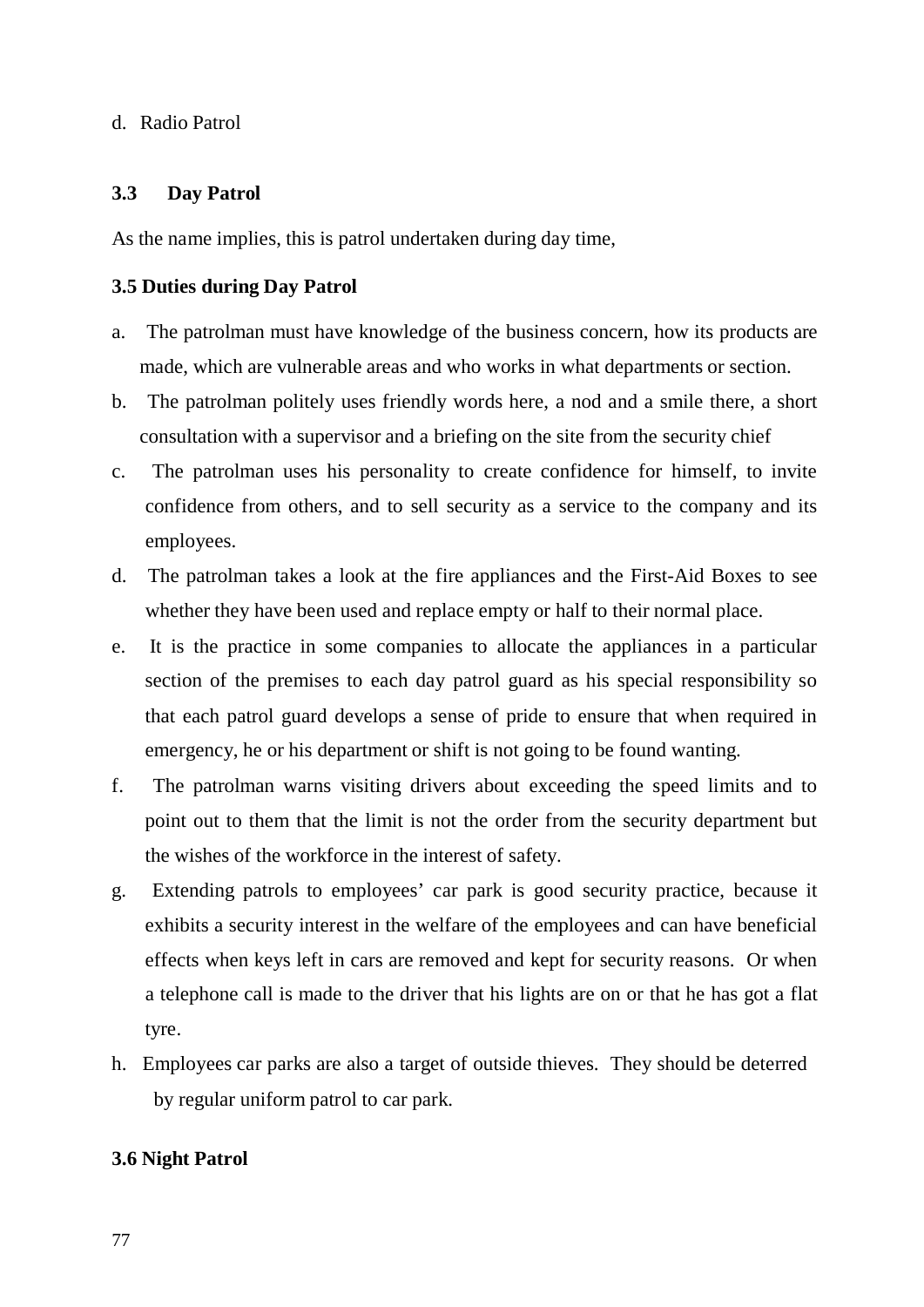This is somewhat more relaxed period but is known to be of more responsibility because it is during the night time that the company's trust in security guards integrity, sense of duty and conscientiousness come into reality.

### **3.7 Duties during Night Patrol**

- a. The Patrolman now works alone in vast empty building and amidst silent machinery; sing his sense of sight, hearing and smelling to their fullest extent to seek out possible intruders, dangers and defects.
- b. The Patrolman decides in the circumstances whether there should be more light over and above the lorry parked at the other end or not, whether all the lights in the office block should be on or off now that the cleaners have all gone.
- c. The Patrolman checks if cleaners have left the fire on when they made tea during working hours. He listens to running water that may have been left behind by unsuspecting cleaners and messengers.
- d. The Patrolman must suspect any car parked near the premises: Sometimes a couple could stay there to discuss. It could mean, I surveillance, activity by a suspected armed robbery gang. Get the car number and other descriptions.
- e. No company property should be removed by night unless on special instructions by the management or during an emergency. No member of staff should be allowed into the premises at night except on special permission or during an emergency. In an emergency or special permission the patrol security guard must follow the person into his office and possibly open and lock the office.
- f. The Patrolman should use the service of the walkie-talkie to transmit messages to the other side of the premises.
- g. The Patrolman should be particularly careful during night hours. Any unusual sound may represent the break-in of the warehouse. Do not take things for granted.
- h. Sleeping is dangerous. If you are awake and alert, you stand the chance of running for you dear life and go onto raise alarm in a safe place. This may be to deter more armed robbers.

#### **3.8 Dog Patrol**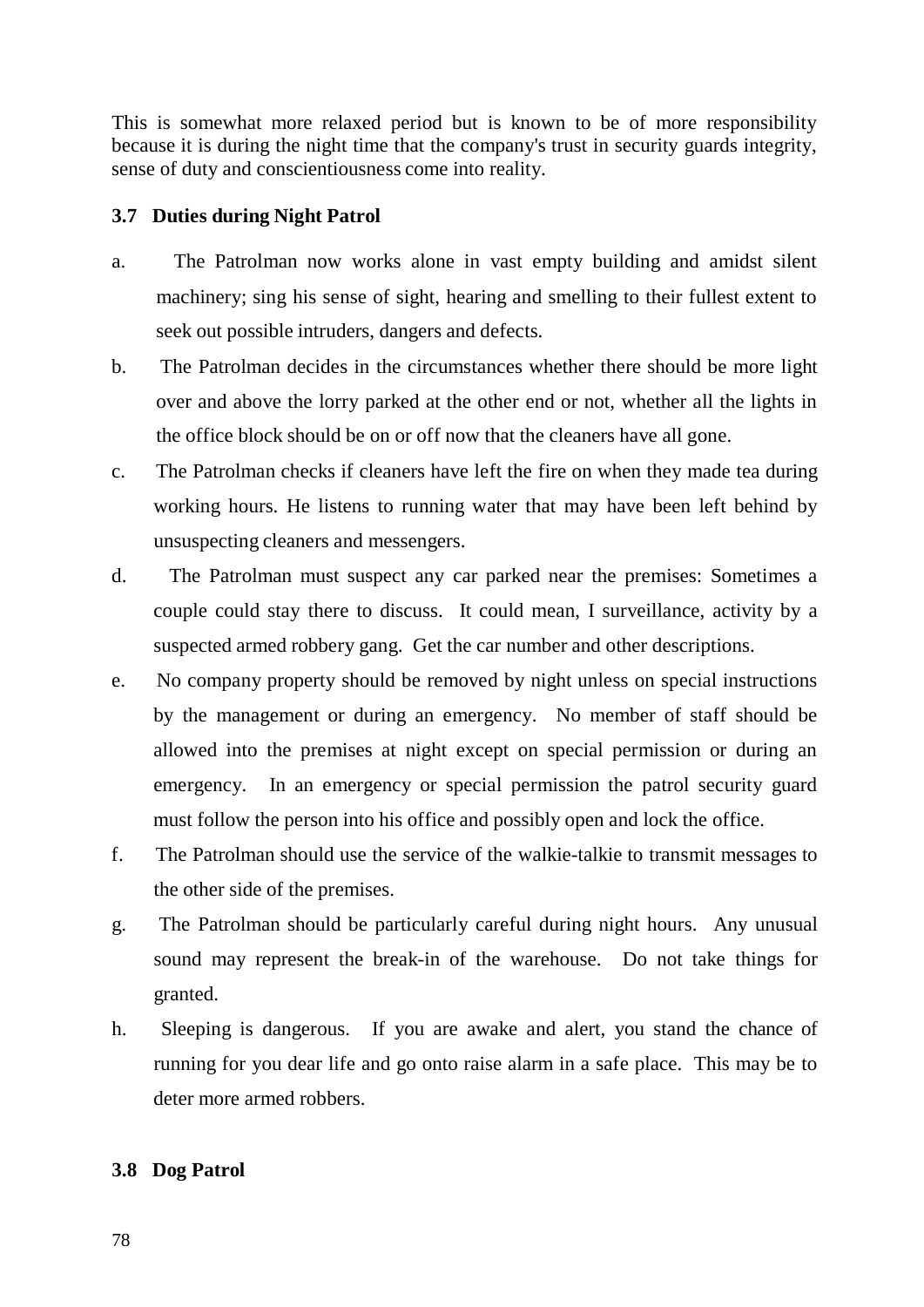Dog patrol is very effective only when the dog and the handler train together and they are very familiar with each other. Dog could see, perceive odours and so they are sometimes more effective than the handler, especially at night. Dogs make patrolling more thorough, as one will discover a lot of security breaches with the dog. The handler must not repeatedly call the names of his dog at the beat or while on perimeter patrol.

# **3.9 Guard Dog**

Dogs commonly used for security are the rottweiler, Doberman pinscher, bullmastiff, German shepherd, boxer and the American pitball terrier. Among these, the most popularly used is the German shepherd, also known as the Alsatian. The Alsatian has hunting and guarding in its genes and it dates back to world War one when the Germans used the dog to help rule the Third Reich. For solely security purposes, rottweilers are the best because of their body size, jaws and their aggressive nature.

Dogs are a different range of security altogether and there is different kinds of canines that are trained just to fish out hoodlums.

Guard dogs need special care and attention. Canines are carnivores but living amongst human beings has enabled them become slightly omnivorous. Training them to obey instructions and to attack intruders can revive the hunter's instinct in dogs.

All persons and organizations who provide dogs for security purposes for hire or reward should:

- a. Keep a register readily available for all dogs in which details of each dog are recorded.
- b. Keep a log book for all hiring which should include the names of the dogs and handlers.
- c. Be adequately insured against all claims.
- The following conditions must also prevail for an effective usage of dogs for patrol purposes.
- i. No dog should be used for security purposes unless it is fully and properly trained to such a standard.
- ii. Dogs should be kept in a healthy condition, property kenneled, fed and watered.
- iii. Every dog should be given close supervision at all times. (Preferable accompanied by a suitably trained handler).
- iv. Unless under the immediate control of the handler, dogs should be used only on premises or areas that are reasonably proof against escape and unauthorized entry.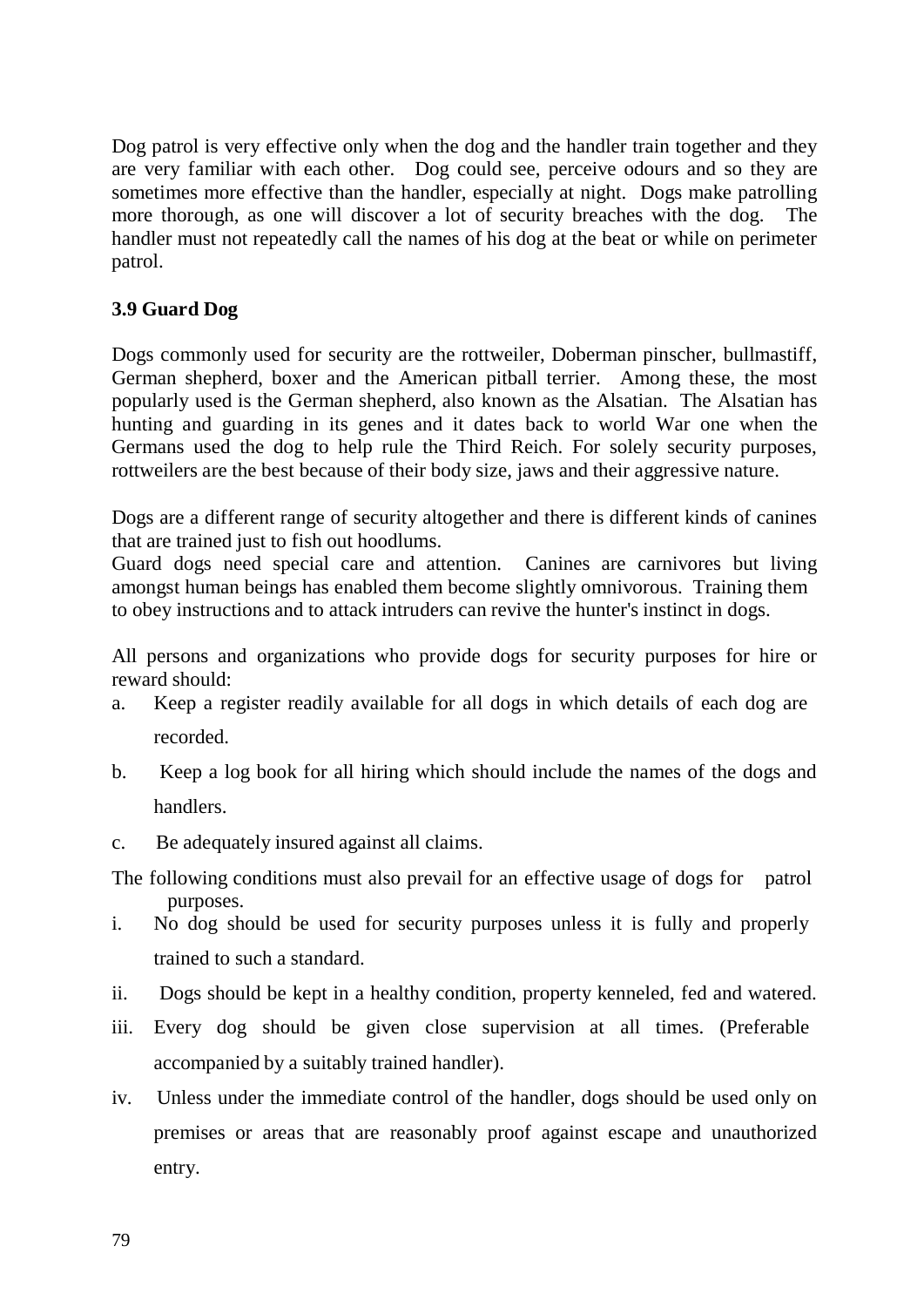- v. Docs should be transported only in vehicle which afford adequate protection against escape or injury to the dog.
- vi. Dogs should be in a compartment, separated from the driver.
- vii. Warning notices should be displayed where dogs are being used for guarding purposes.
- viii. Do not use or permit the use of a guard dog at any premises unless a trained handler who is capable of controlling the dog is present at the premises and the dog is under his control at all times, while it is being so used, except where it is secured so that it is not at liberty to go freely about the premises.
- ix. The handler of a guard dog should keep the dog under his control at all times while it is being used as a guard dog at any premises except.
- a. While another handler has control over the dog.
- b. While the dog is secured, so it is not at liberty to go freely about the premises.
- c. No one should use or pen-nit the use of a guard dog at any premises unless a notice containing a warning that a guard dog is present is clearly exhibited at each entrance to the premises.

# **3.10 Radio Patrol**

Today, the patrolman has the exposure to several equipment. One of these is the two way walkie-talkie electronic Patrol Radio. The benefits to be derived from this equipment include:

- a) It provides for a Patrolman to maintain contact with his colleagues in all site locations, and under conditions. He is no longer alone on patrol and therefore has the courage and feeling of security to go into situation which he would not attempt, but for his radio link.
- b) The patrolman can call up assistance without leaving the spot upon which he makes that decision. This may be a fire or accident, incident and observation or confrontation with intruders and/or suspects. It could be incident in which he is already injured or in personal danger; or it could be that he has come up on an unusual object demands investigation as a possible explosive device.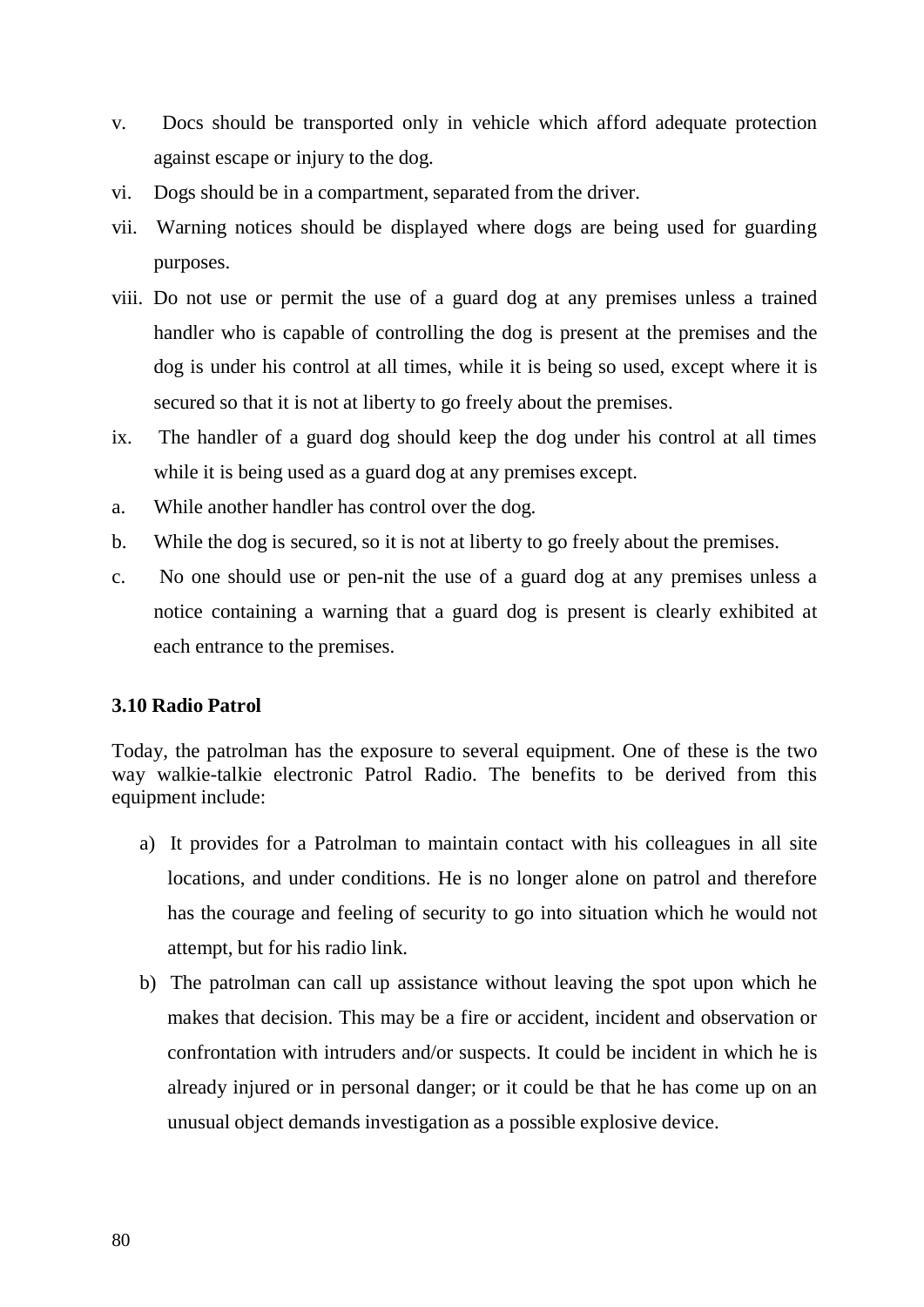- c) It provides for the Patrolman to seek advice and guidance from a more experienced colleague or from his superior or manager. It is more efficient to take instructions on the spot through radio telephone than to expend time on a long tail back to the security office to obtain instructions.
- d) The radio provides for a supervisor or a manager to direct the movement of his patrolman to meet changing situations and to deal with incidents.

#### **4.0 CONCLUSION**

We have tried to discuss one of the most important aspects of security functions and responsibilities area is patrol only. It is therefore very vital for security operations to acquaint themselves with the meaning, importance and method of carrying out patrol duties for effective's detection, prevention of Criminal activities and other offences against the coy interest.

#### **5.0 SUMMARY**

By the end of this unit students should be able to think that Security personnel on patrol must take their tours on routes or in areas assigned by the supervisor in charge. They must be fully aware of all policies and procedures governing their tour as well as those that govern the area patrolled. They must be alerted to secure the facility against any potential threat and keep marauders and itinerant thieves from reducing the profit margin of the company.

#### **6.0 TUTOR-MARKED ASSESSMENT**

- **1.** Discuss the six routes systems of patrol
- **2.** Explain why night patrol is more sensitive than day patrol.
- **3.** List the four types of Patrol.

# **7.0 REFERENCES/FURTHER READINGS**

Alla, O. (1997). Security and Safety. Setting up Industrial Security Business, Lagos: Spectrum Books Ltd.

Umar, S. (1997). Achieving Guard force efficiently, Lagos: Jo-Sekyson Publishers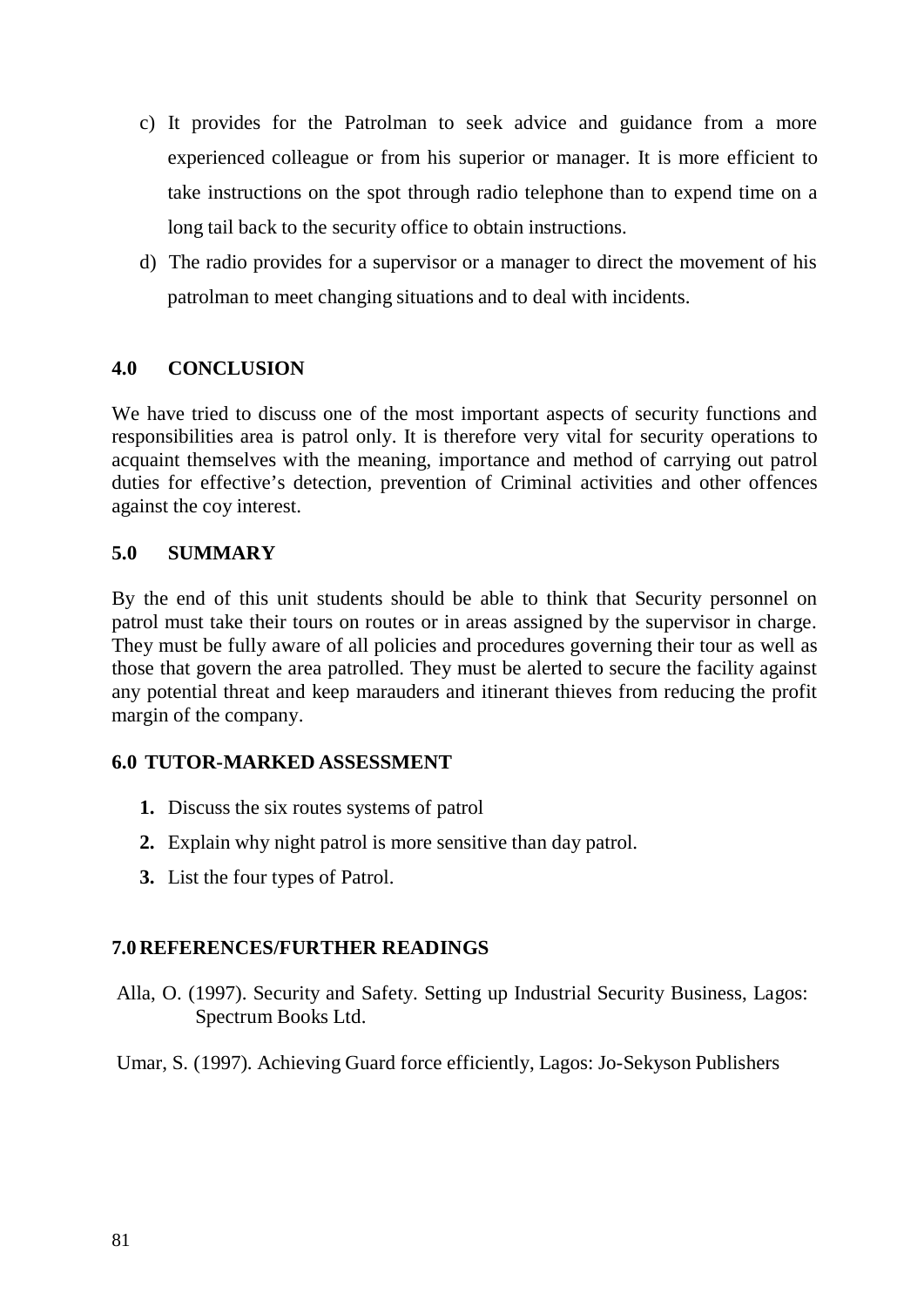# **UNIT 5 LOSS PREVENTION AND CONTROL**

#### **CONTENTS:**

- 1.0 Introduction
- 2.0 Objectives
- 3.0 Main Content
	- 3.1 Selection of Counter Measures
		- 3.1.1 Procedural Controls
		- 3.1.2 Hardware
		- 3.1.3 Electronics
		- 3.1.4 Personnel
- 3.2 Personal Movement Control
	- 3.2.1 Protective Barrier
	- 3.2.2 Protective Lighting
	- 3.2.3 Intrusion Detection System
	- 3.3.4 Lock and key System
	- 3.2.5 Security Forces
	- 3.2.6 Security Control Post
	- 3.2.7 Security Education
- 3.3 Hints on Security in Office
- 3.4 Hints on Security at Home
- 3.5 Hints on Security Outside Home (Public)
- 4.0 Conclusion
- 5.0 Summary
- 6.0 Tutor-Marked Assignments
- 7.0 References/Further Readings

# **1.0 INTRODUCTION**

Every business enterprise or company is exposed to loss directly or indirectly and the total of this loss is what determines the growth prosperity or decadence of the company.

Remember also, nobody for whatever reason imaginable will like to operate business at a loss no matter how tolerant and sympathetic the proprietor is. But surprisingly enough, very few companies are seriously concerned with loss prevention and control efforts around their business which is part and parcel of security countermeasures

#### **2.0 OBJECTIVES**

This unit aims at achieving the following objectives: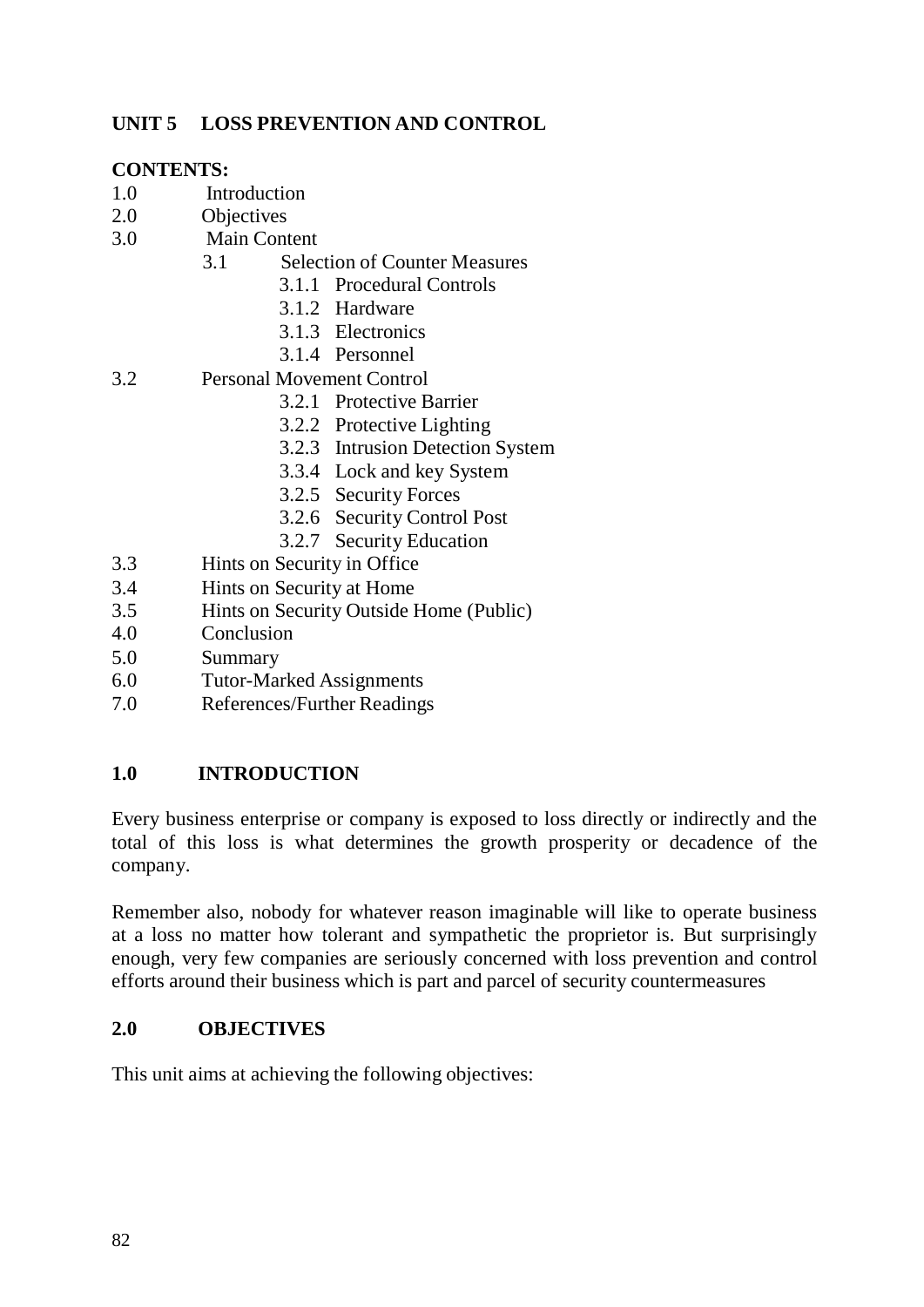- **a)** To expose you to law employee should be thoroughly and well trained security force should be support with reasonable security policies which will encourage them to work without fear, favour or animosity.
- **b)** To help you to investigate suspicious or reported occurrence with depth and seriousness.
- **c)** To assist you to incorporate search clause in the employees letter of appointment to avoid confusion when the need arises for searching.
- **d)** To help you to use the techniques of under cover investigation to detect any inconsistency, conspiracy or collaboration likely to occur around any business enterprise.
- **e)** To expose you to demonstration the use of security equipments to detect and apprehend criminals i.e. Alarm, CCTV system etc.
- **f)** To make you to be sure that perimeter fence, access points and gates or entrance are also property manned by competent security force.
- **g)** To assist you ensure that doors, windows, locks and keys are not broken and left to the advantage of an intruders or internal criminals.
- **h)** To help you try the use of Alarm on vulnerable and unprotected points.
- **i)** To assist you avoid employing local things or youth gangs into company employment or security department.
- **j)** To make you rotate security staff regularly to deter any undue familiarization with the internal employees.
- **k)** To expose you consider very carefully the employment of two or more members of the same family in the same area where goods can easily be removed or hidden inside trash.
- **l)** To educate you on vehicles carrying trash are not parked near valuables or stores.
- **m)** You should equally ensure that the vehicle is supervised by a security staff until it leaves the premises.

#### **3.0 MAIN CONTENT**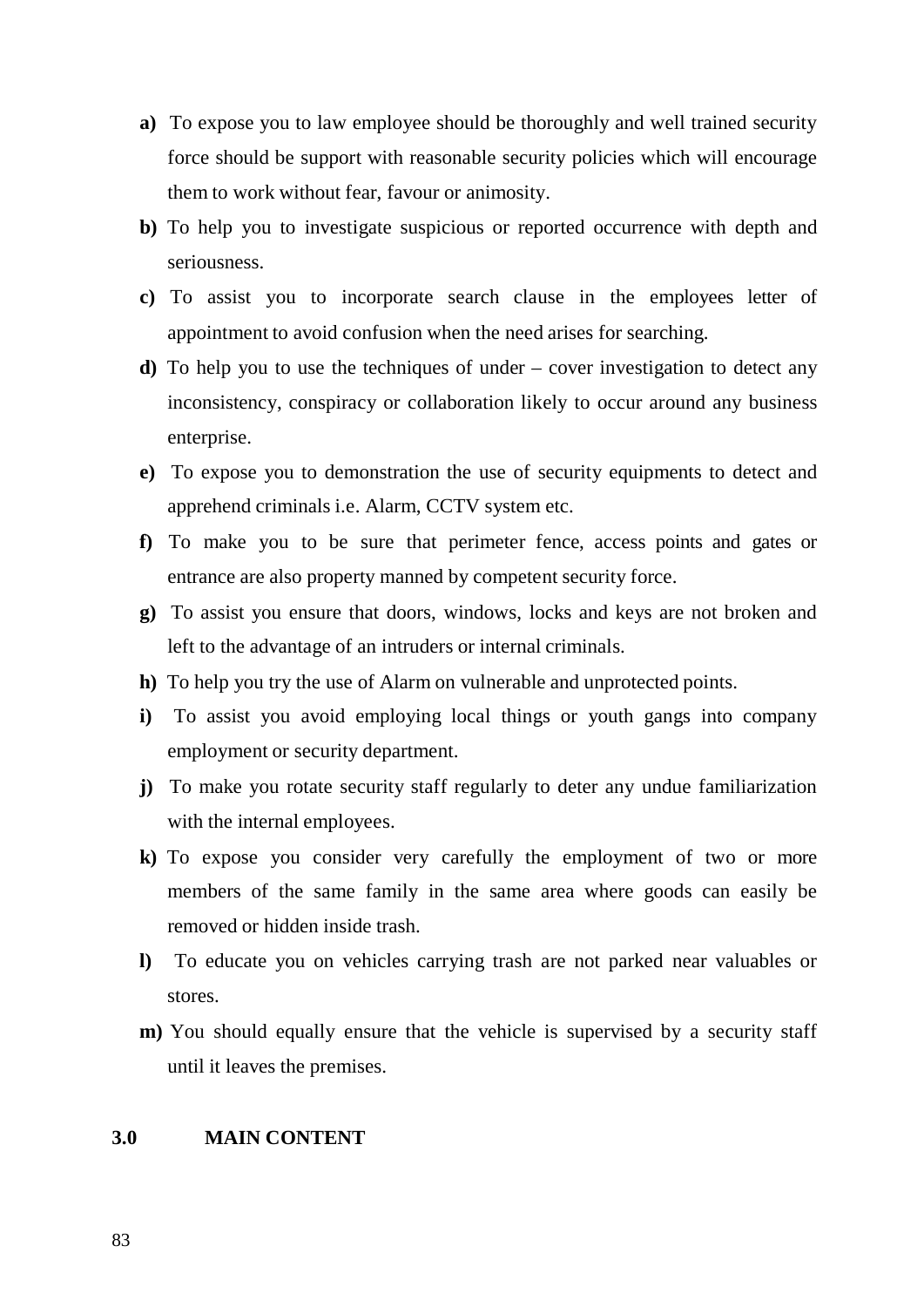### **3.1 Selection of Countermeasures**

There are four possible cures or countermeasures for every risk:

- Procedural controls
- Hardware (fences, gates, locks, keys, barricades etc)
- Electronic systems (access controls, alarms, CCTV, etc)
- Personnel

One of the important ongoing responsibilities of the security Director or manager will be to evaluate, select, and recommend appropriate deterrents for each significant risk from these four categories of countermeasures.

# **3.1.1 Procedural Control**

Policy tells us what we must do, whereas a procedure tells us how we are going to do it. Procedural controls are intended to define how any activity is to be carried out in such a way as to prevent or expose any violation of policy (and attendant potential for loss).

This method is often the least expensive since it is often easy and involves little or no additional expense to establish a controlled procedure as an uncontrolled one.

# **3.1.2 Hardware**

Many loss risks can be significantly reduced by the relatively simple application of some form of hardware, from a padlock on the company's gasoline pump to a perimeter fence with adequate lighting. Hardware is most common in the average person's defensive strategy in his private life. Lockable suitcases, chains and locks to protect bicycles, bars or decorative screens on residence windows, front door peepholes, night latches, outdoor lighting-all, of these constitute hardware. In the business environment such physical protective measures may become more sophisticated, progressing to security containers (safes, lockable file cabinets, and vaults) and other equipment or devices. Still hardware is the second least, expensive among the four basic countermeasures.

In modern applications, security hardware is often combined with electronics; for example, a truck gate monitored by closed-circuit television (CCTV) that is electronically (and remotely) controlled, 01a fence whose protection as a physical barrier is supplemented by an intrusion alarm.

# **3.1.3 Electronics**

In addition to CCTV, electronic countermeasures include such devices as automated access control systems and the whole spectrum of alarms. These include intrusion alarms, motion detecting alarms, sound or vibration alarms, smoke detectors, heat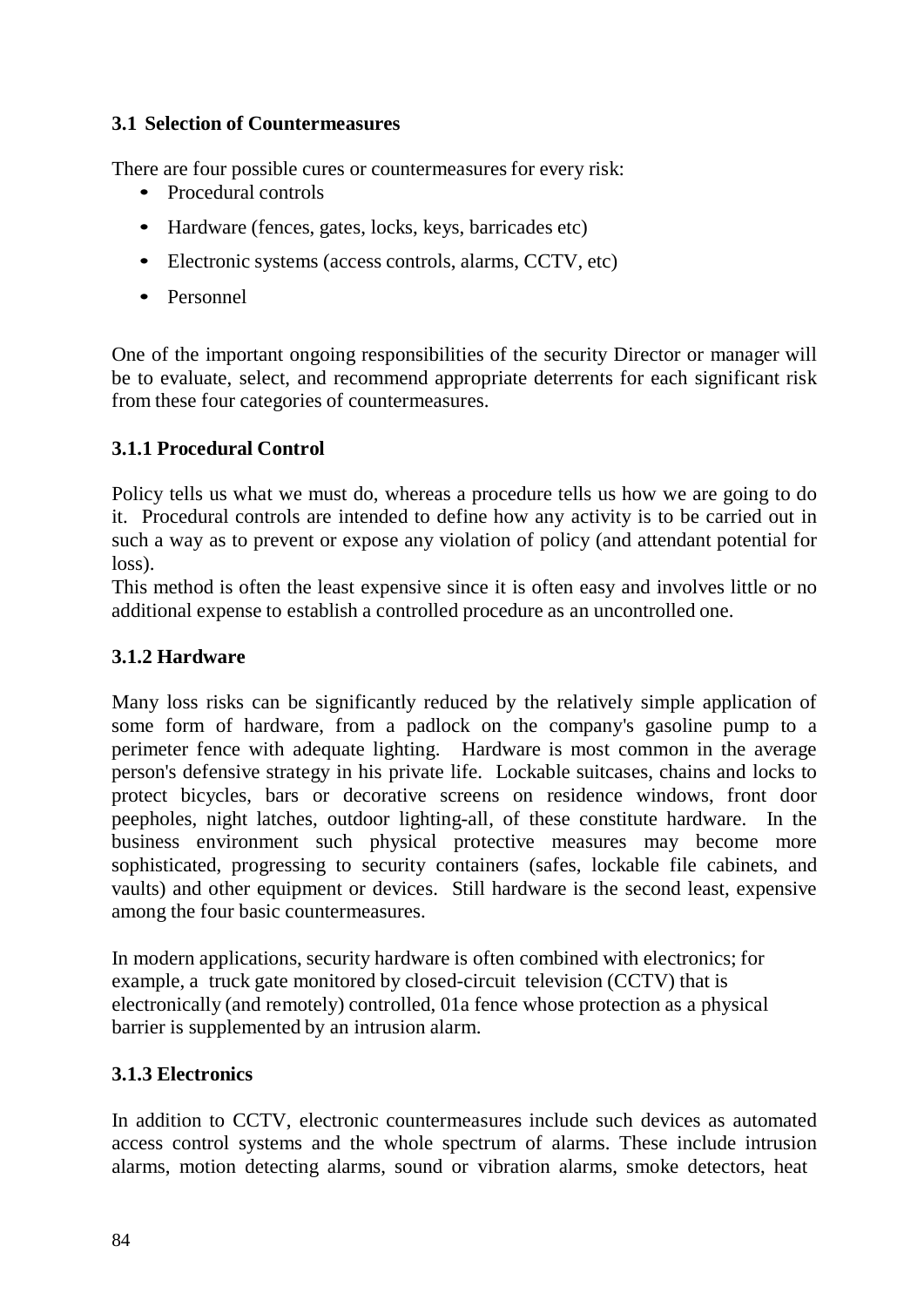detectors, and water--flow alarms. Electronic devices constitute the fastest growing category of security countermeasures. While initially more expensive both to purchase and install than procedural controls or basic hardware, they have become a fact of life for almost, all businesses large or small.

Alarms in particular were originally designed to replace the people who were previously deployed and utilized to provide precisely the same kind of alarm or warning service. Electronic alarms have proved to be more reliable than people for a number of reasons. They are less costly compared to annual salaries of personnel required to perform the same function; they will not fall asleep; they are always on the job and they are honest.

# **3.1.4 Personnel**

Ironically, the utilization of people as a security countermeasure can be the most efficient and effective strategy or, depending upon the circumstances, the poorest.

Because of the ongoing expense of personnel (not only for salaries but also for fringe benefits, vacation and sick leave, supervision, and replacement,) every effort should be exercised to cure risks whenever possible by means other than utilizing people. The rule of thumb is to use people only in those areas where procedural controls, hareware, or electronics cannot be employed more efficiently.

Obviously, there are security functions for which people are the best and sometimes the only countermeasure. The greatest attribute of people, one which can never be replaced, is their ability to exercise judgment. In that capability lies a critical factor in the decision to use people. Wherever judgment is essential in carrying out a security function; people should be utilized. A common example might be the job of overseeing employees as the leave work in a production plant by inspecting lunch pails and other containers. Personnel are essential for a variety of other roles that cannot be affected by procedures, hardware, or electronics. Among these functions are guard post and patrols, inspections, investigations, prevention of criminal attacks, maintaining order, and crowd control, etc.

#### **Self Assessment Exercise SAE)**

Electronic alarms have proved to be more reliable than people for a number of reasons "Do you agree"

# **3.2 (A) Personal Movement Control**

Perimeter barriers alone in an organization are not enough security. A positive personnel movement control system must be established and maintained, to preclude unauthorized entry. Access list, personnel recognition, security identification cards and badge exchange procedure and personnel escorts contribute to the effectiveness of movement control system.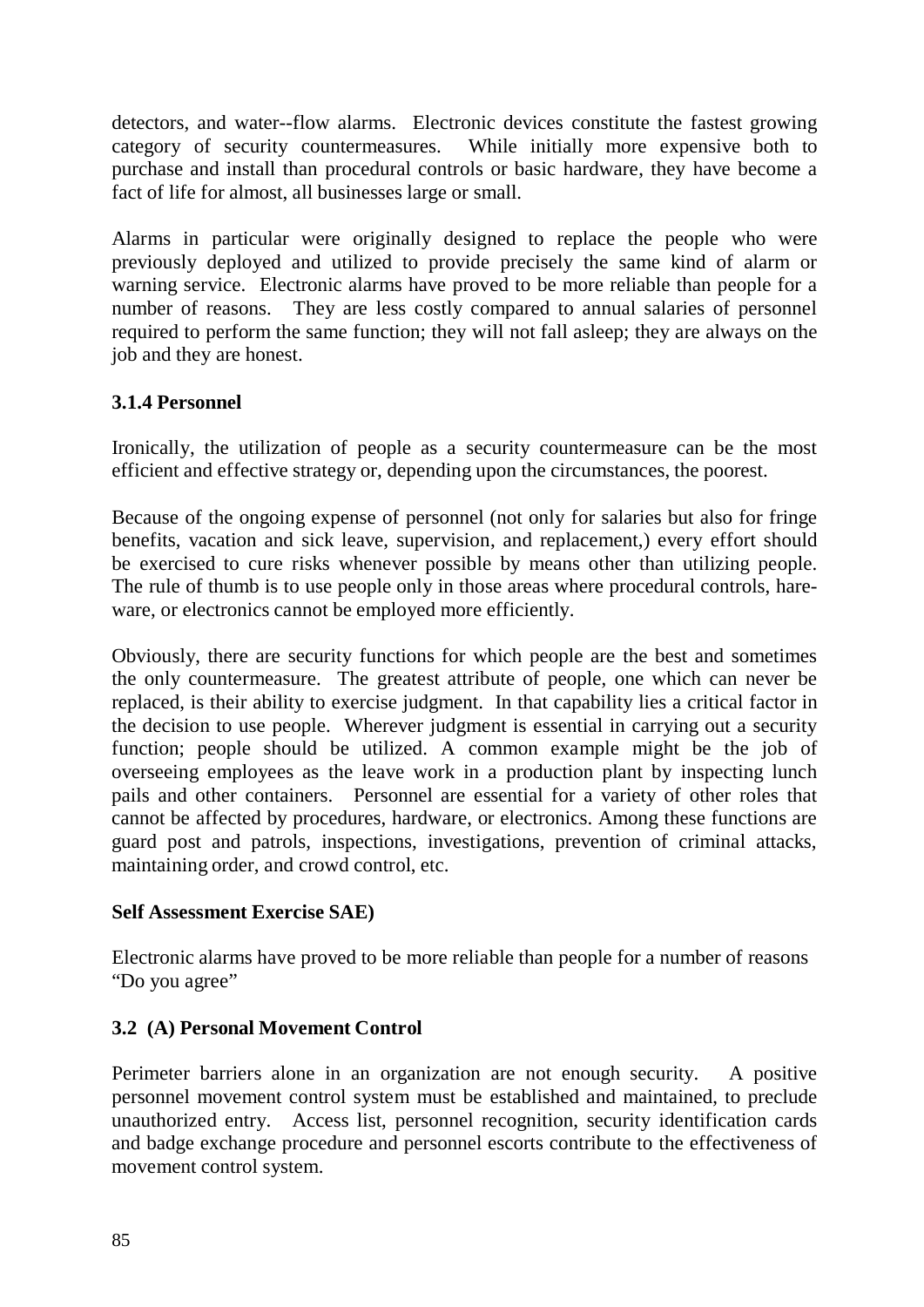An identification system should be established at each organization to provide a means of identifying all staff and visitors. Provisions of identification by card or badge should be included as part of the physical security plan.

# **3.2.1 (B) Protective Barrier**

Protective barriers are used to define the physical limits of an organization. The use of barriers offers two important benefits to physical security posture.

- **a.** They create a psychological consideration for anyone thinking of unauthorized entry.
- **b.** Barriers have a direct impact on the number of security posts needed and on the frequency of use for each post.

# **3.2.2 (C) Protective Lighting**

Protective lighting provides a means of continuing, during hours of darkness and offers a degree of protection, approaching that maintained during daylight hours. This safeguard also has considerable value as a deterrent to thieves and vandals, and may make the job of the saboteur more difficult. It is an essential element of an integral physical security Programme.

The principles on which protective lighting is based, is that it should enable guard forces, personnel to observe activities around or inside the installation without disclosing their presence. Adequate lighting for all approaches to an institution or organization not only discourages attempted unauthorized entry, but also reveals person with the areas.

# **3.2.3 (D) Intrusion Detection System**

It is very important that all structures designed for the storage of firearms or cash are protected with an intrusion detection system or be under close circuit television etc. Alarms must be enunciated at the security duty room from where a designated response force can be immediately dispatched. The intrusion detection system should remain in continuous operation during non-operational hours of the protected area if they are to be effective.

# **3.2.4 (E) Lock and Key System**

The lock is the most acceptable and widely used security device of the basic safeguards in protecting organizations. Therefore, all containers, rooms, buildings and facilities containing vulnerable or sensitive items should be locked when not in actual use. However, regardless of the quality, or cost, locks should be considered DELAY DEVICE only and not positive bars to entry.

There are quite a number of locks but the recommended ones are: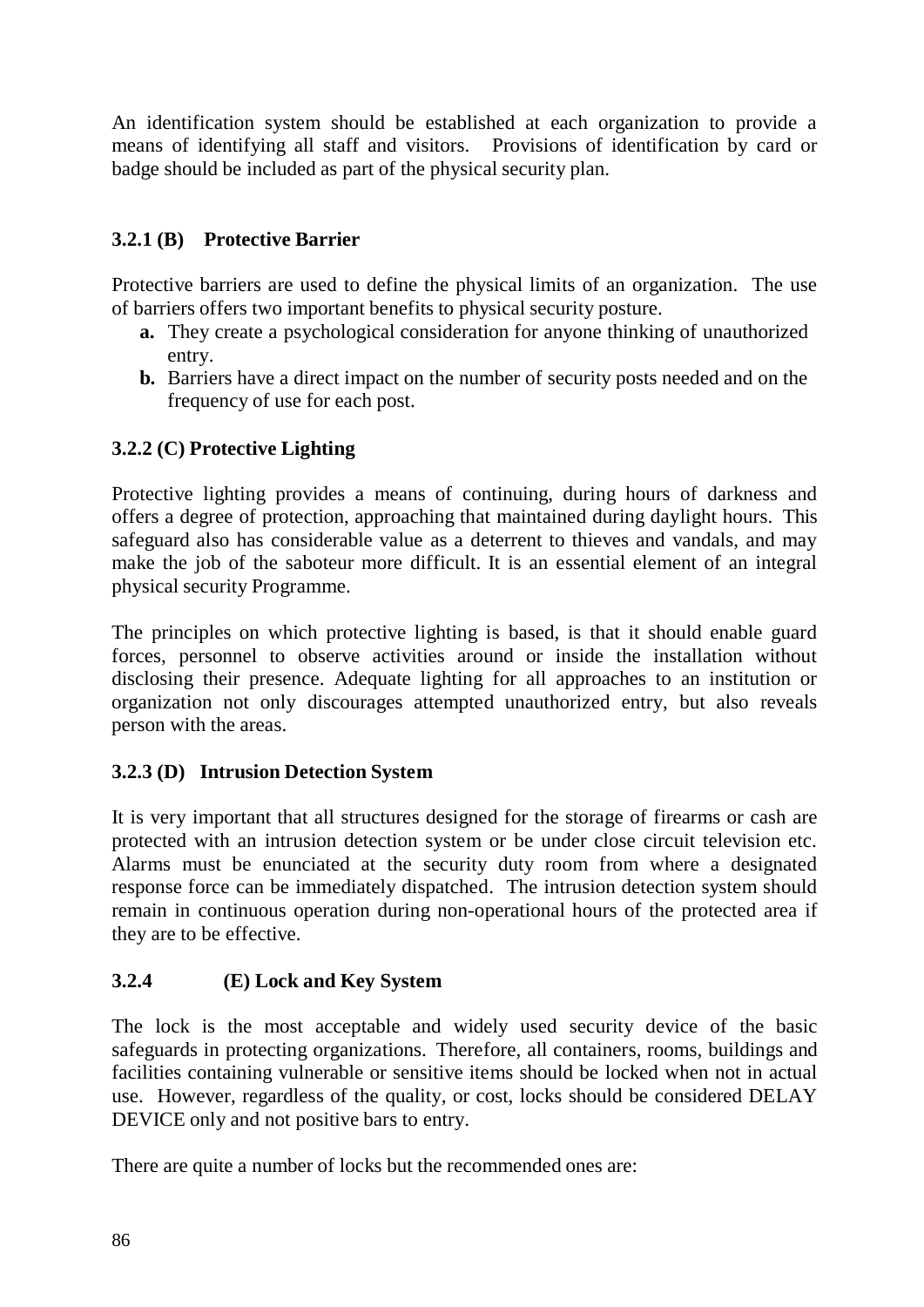- a. Key locks
- b. Conventional combination locks
- c. Manipulation resistant combination locks
- d. Other combination locks
- e. Relocking devices
- f. Cypher locks

### **3.2.5 (F) Security Forces**

The security force of any organization provides the enforcement medium in the physical security programme. This force consists of person specifically organized, trained, equipped to protect the physical security interest in the organization. This is the most effective and useful tool used for comprehensive integrated physical security programme.

### **3.2.6 (G) Security Control Post**

Security control room or post is a prerequisite and indeed must be integrated with intelligence in the overall strategy in planning the defense of an organization. The security post should co-ordinate policies and procedure for organizations physical security programme. It should also be responsible for administering and maintaining the programme and for conducting physical security inspection such as ID cards and cars going in and out of the Organization or company.

The security men should carry out surveys as a part of the overall physical security programme. The security post should also establish and maintain a current priority list of critical activities and facilities within the institution or company.

# **3.2.7 (H) Security Education**

Any security programme or system designed to combat the security threats will prove ineffective unless it is supported by an effective security education programme. Security personnel cannot effectively accomplish their mission without the active interest and support of everyone in the establishment. Such interest and support can be secured only through an active security education programme.

The objective of security education programme include amongst others to acquaint all personnel with the reasons for security measure and to ensure their co-operation. The assumption by unit personnel that they are not concerned with security unless they work with classified matters or in a restricted area must be overcome. It must be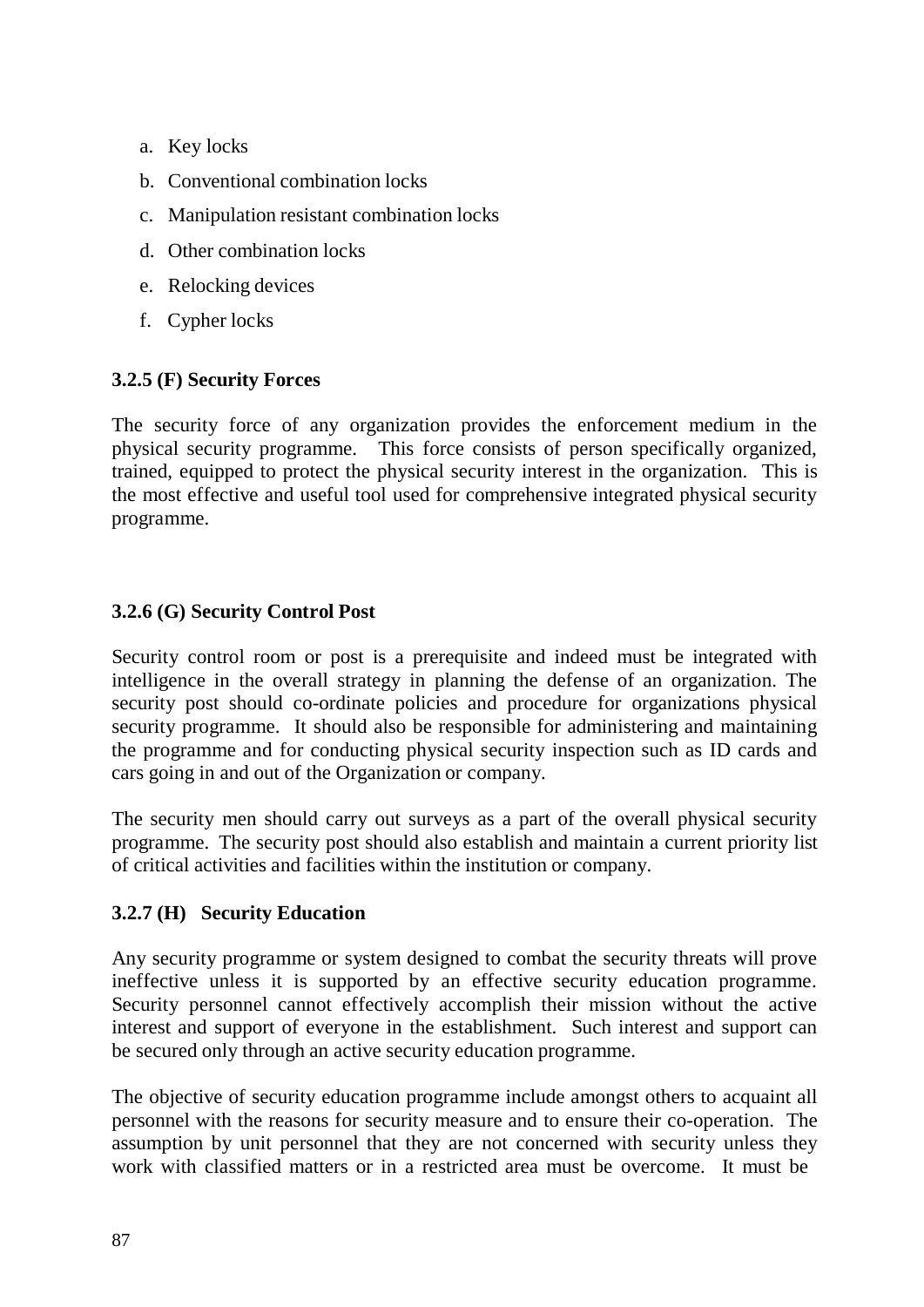impressed upon them and be continuously reiterated that a locked gate or file cabinet does not constitute an end in itself, but is merely an element in the overall security plan.

A continuous programme should be presented to select audience (primarily supervisors and other key personnel on timely and applicable topics) to develop and foster a higher degree of security consciousness.

#### **3.3 Hints on Security in Office**

- i. Doors leading to offices must be properly locked and keys handed down in designated place when closing or leaving the office.
- ii. All appliances must be properly switched off before leaving the office
- iii. In a computer network, access to strategic information should only be granted to authorized users e.g. production data.
- iv. Sensitive information should not be published on the company's website to avoid information tapping.
- v. Computer usage in a network system must be pass-worded to restrict log-in.
- vi. Unwanted documents should be well destroyed if possible through shredding.
- vii. Restrict company's discussions to limited areas.
- viii. Faulty doors and windows should be reported promptly and followed up immediately.
	- ix. Make a list of all valuable items in your office and check periodically
	- x. Have recognizable and unique marks on all valuable items.
	- xi. Avoid leaving your visitor alone in the office especially when there is money in your drawer.
- xii. Do not leaving workmen, cleaners, hawkers etc, alone in the office.
- xiii. Avoid keeping shared keys under foot-mat or other places to avoid unauthorized duplication.
- xiv. Avoid monetary transactions, especially cash payment- in the office.
- xv. Make it a habit to cover up sensitive documents before admitting visitors to your office
- xvi. Lock up portable items of valuable when not in use
- xvii. Question every situation that appears to be a breach of security

# **3.4 Hints on Security at Home**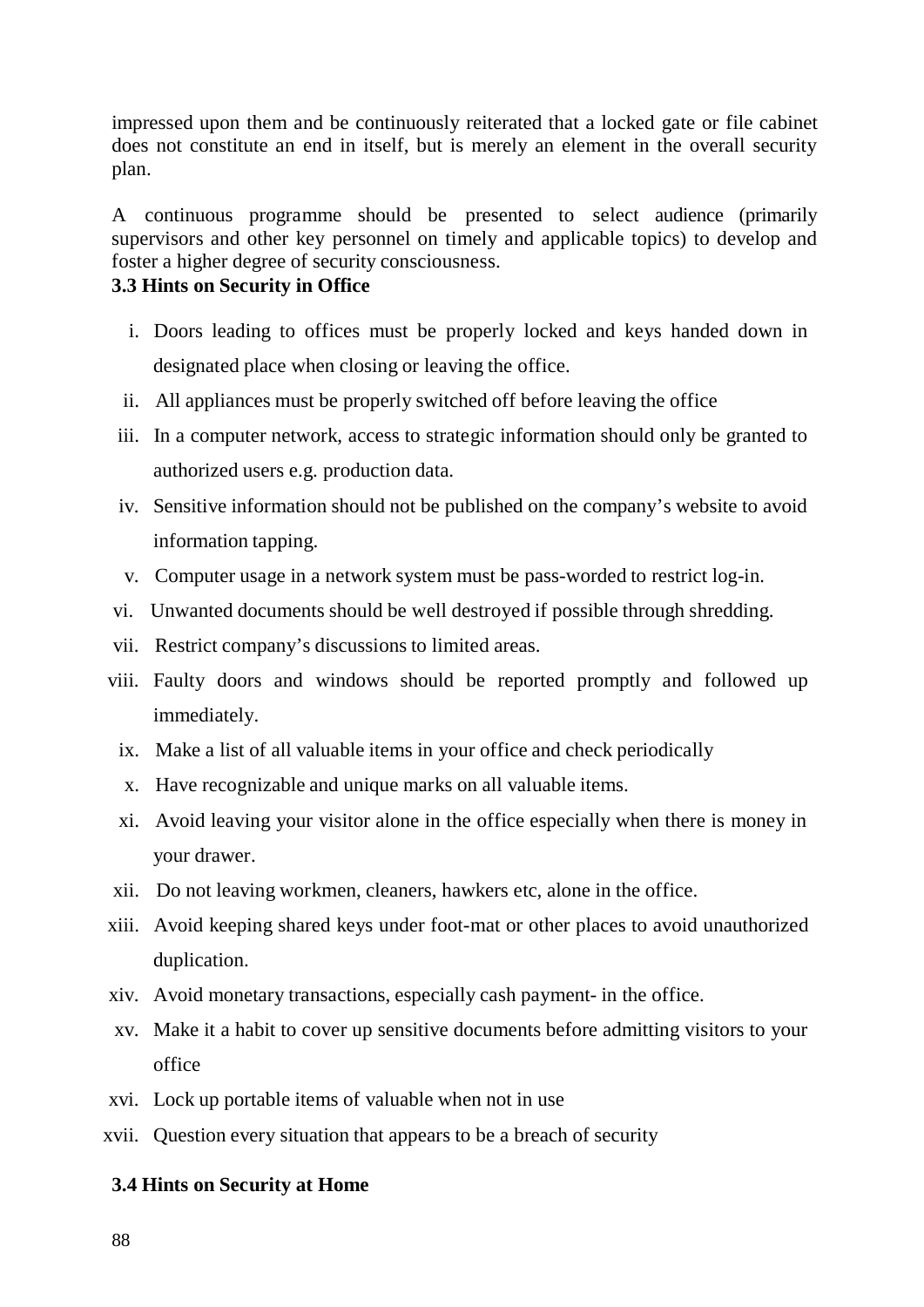- i. Do not live alone (a case study is the murder of the first Nigerian female pilot)
- ii. If you must need a house help, ensure that you demand for his or her photograph (full length) and passport size, written application with both his/her signature and finger prints and must provide guarantor(s). He/She must not habour strangers or friends in the house.
- iii. Ensure that security lights can be switched on and off from inside the house. It is also important to switch on the lights outside and switch off the ones inside the house. These arrangements give you an edge over an intruder.
- iv. Remove any object such as trees, stick, ladder, drum, etc close to the fence of your house that can assist intruder from gaining entrance into your house.
- v. Help to raise alarm if your neighbour is in distress, as this gives a general feeling of security among neighbours.
- vi. Demand for identification card from anybody claiming to be from water works, NEPA, NITEL, Estate services or security Personnel. Often Armed Robbers and tricksters usually impersonate as officials to commit crime.

#### **3.5 Hints on Security Outside Home (Public)**

- i. Endeavour not to count your money openly, or spraying at public functions such as marriages, burial, naming ceremonies, etc. It could be reasons why armed robbers trial you home.
- ii. Do not patronize strange women or strange men. They could be agents to armed robbers, or those dealing in Human parts. Do you want to die in pieces? Besides HIV/AIDS is real.
- iii. Avoid going out alone if possible.
- iv. Try to vary the timing and your route home. Do not create a regular pattern of going and coming home as this enables an attacker to know your movements and plan an attack
- v. If you suspect that you are being followed, enter any busy public place such as a restaurant or library, etc and call for assistance.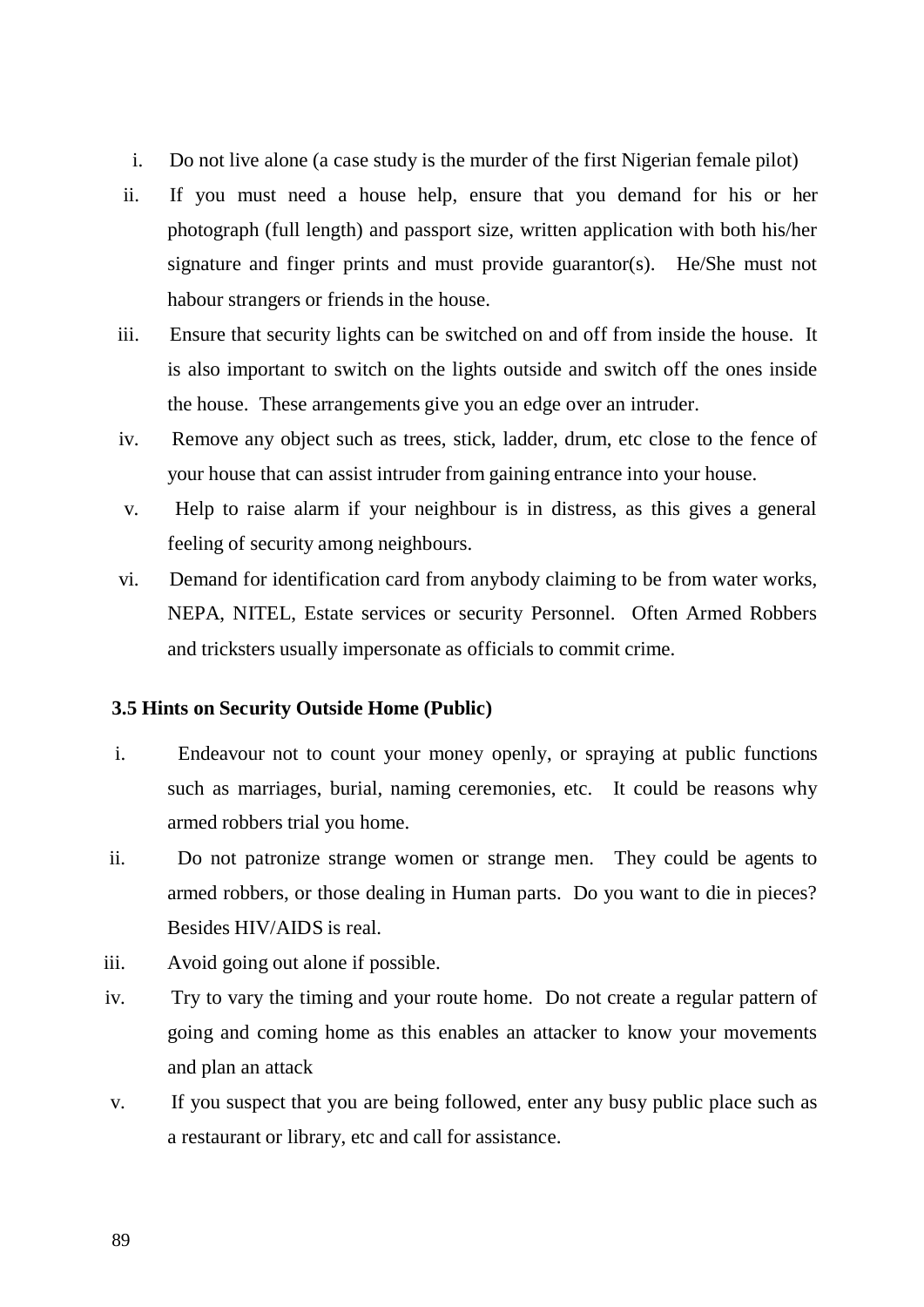- vi. When traveling, ensure that your valuables are close by; as a matter of fact within reach. In short sleep with only one eye closed.
- vii. Dump the habit of eating from people you do not know especially when traveling. You could be drugged.
- viii. It is very important you seriously observe the looks and movements of the occupants of a taxi or bus before entering. Often people recount, tales of how they lost valuables to hoodlums or thrown out of a moving taxi or bus.
	- ix. Immediately you come out of a bank, do not board any waiting motorcycle or taxi; most are known to be agents to armed robbers.
	- x. While in the bank, make sure you do not use your residential (home) address at the back to your cheque; instead use your official address especially when cashing large sums of money. Most times armed robbers' trial the owner home.
- xi. Avoid giving lifts to strange faces including uniformed security personnel.
- xii. It is advisable not to travel alone at night.
- xiii. If confronted by armed robbers, co-operate fully. Thereafter report to the nearest police station.
- xiv. Cooperate with bonafide security agents at checkpoints.
- xv. Tell somebody to whom you are going to visit; and when you are expected back.
- xvi. Be security conscious at all times. Think security, dream security and practice security.

#### **4.0 CONCLUSION**

It is imperative that every security system should have a set of define goals and responsibilities. This unit also emphasized on the need for security management to establish an organizational system to carry them out and identify potential areas of loss and develops and install appropriate security countermeasures.

#### **SUMMARY**

We have been able to establish how the loss prevention and control were made possible cures for every risk. Made conclude with the recommendation that every responsibilities of the security director or management will be to evaluate and select the significant risk of counter – measures for easy to remember if contacted (ERIC) operations.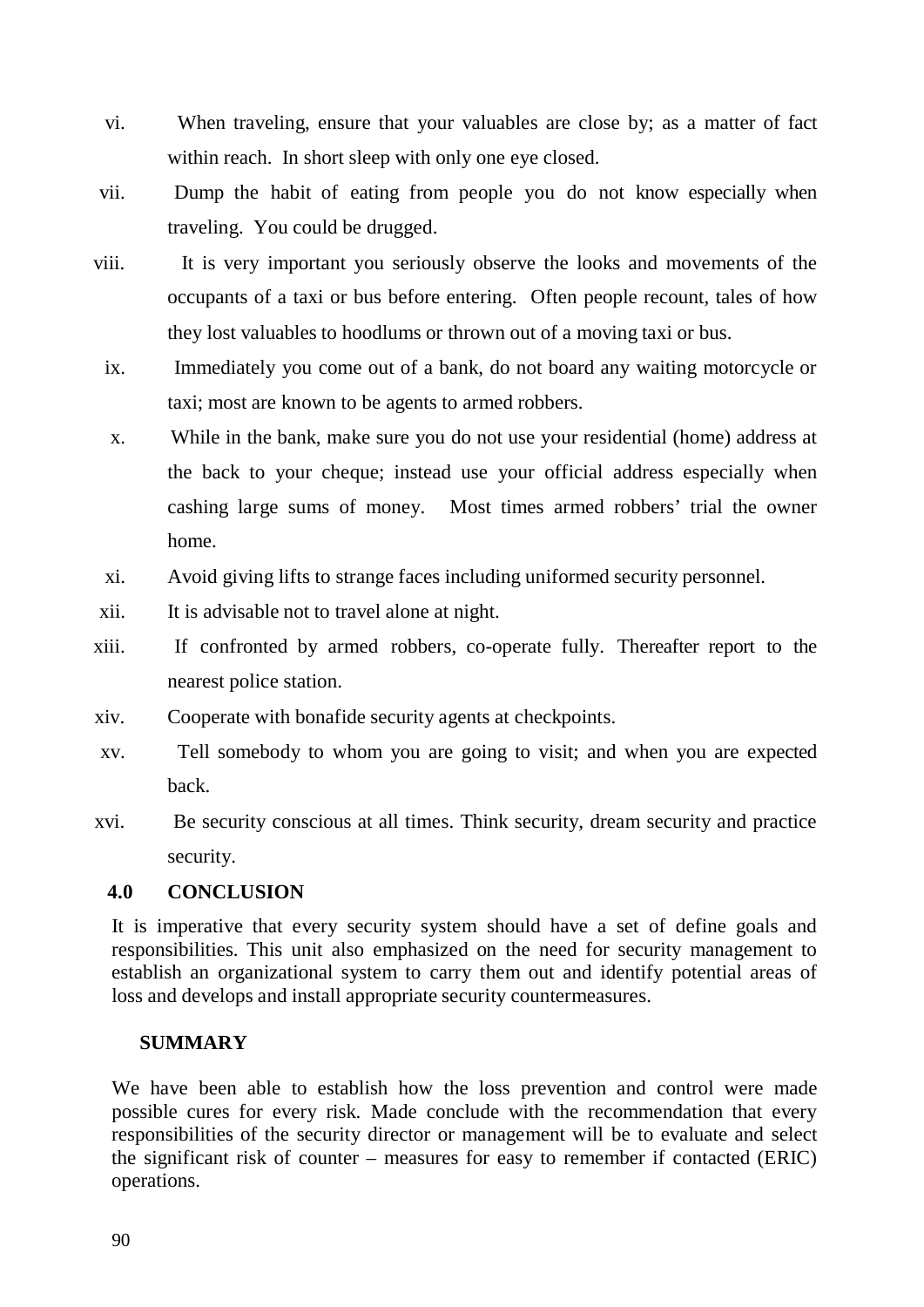#### **6.0 TUTOR-MARKED ASSIGNMENTS**

- 1. Explain the reason why loss prevention is important.
- 2. Discuss the role of security protection in the office.
- 3. Mention the possible counter measures for every risk.

# **7.0 REFERENCE! FURTHER MEANINGS**

Alla, O (1997): Security and Safety, Setting up Industrial Security Business., Lagos: Spectrum Books Ltd.

Acha, K. (2003). Security Manual, Port Harcourt: Sakeche, Publishers.

#### **MODULE 3**

Unit 1 Basic Principles of Ethics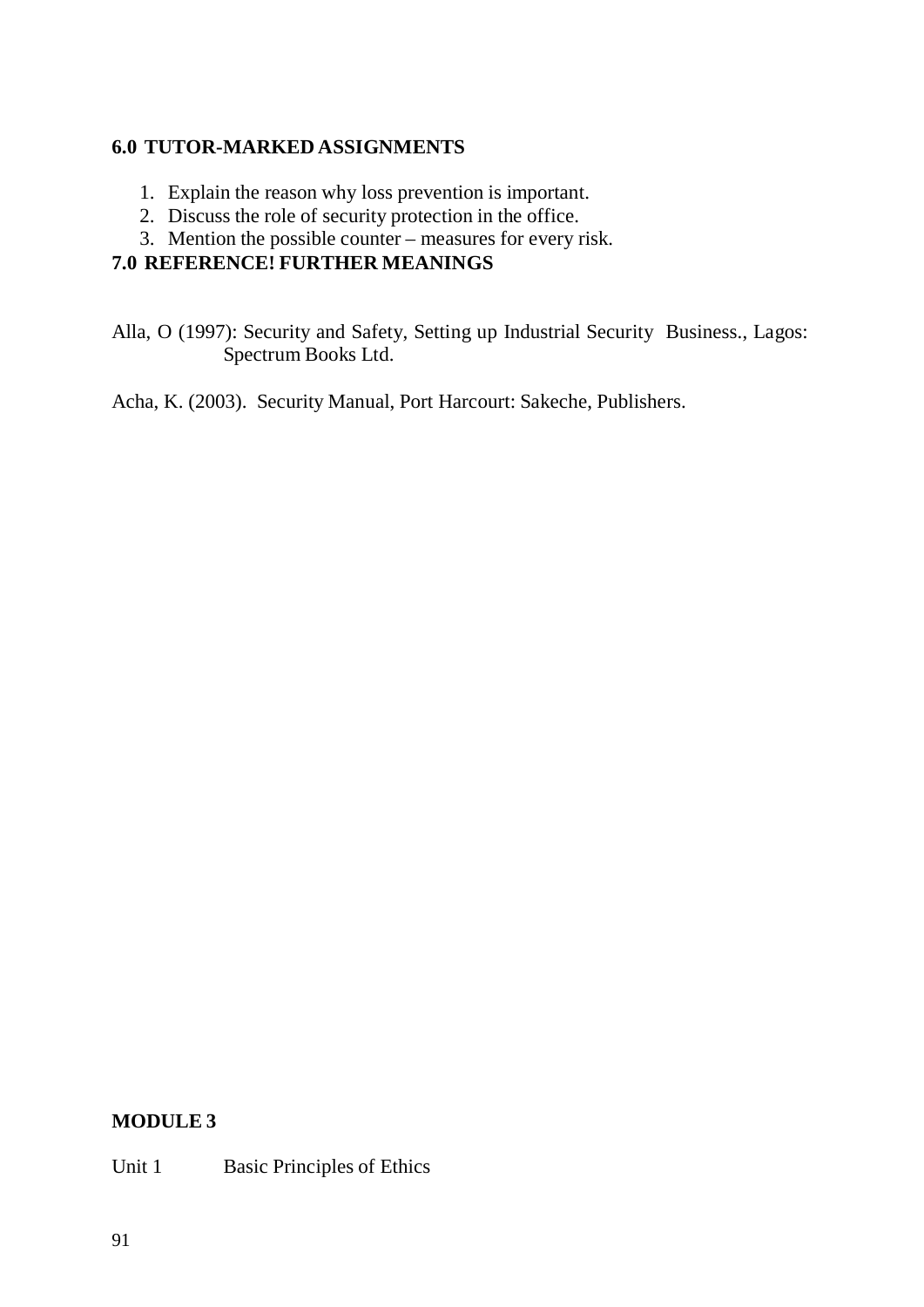- Unit 2 Security Policy and Design
- Unit 3 Evaluation of Protection Programmes.
- Unit 4 Administration and Documentation of Security Records and Reports
- Unit 5 Samples of Security Procedures for Access Control at the gate

## **UNIT 1 BASIC PRINCIPLES OF ETHICS**

#### **CONTENTS**

- 1.0 Introduction
- 2.0 Objectives
- 3.0 Main Content
	- 3.1 Meaning of Ethics
	- 3.1.1 Attributes of Ethics
	- 3.1.2 Concept
	- 3.1.3 Content
	- 3.1.4 Judgment
	- 3.1.5 Standards
	- 3.1.6 Values
- 3.2 Security Ethics
	- 3.2.1 Sources of Security Ethics
	- 3.2.2 Religious System
	- 3.2.3 Philosophical System
	- 3.2.4 Cultural System
	- 3.2.5 Legal System
	- 3.2.6 Professional codes System
- 3.3 General Overview of Security Ethics
- 3.4 Purpose of professional Ethics
- 3.5 Ensuring Higher Ethical Standard
- 3.6 Standing Orders for Security Personnel
- 4.0 Conclusion
- 5.0 Summary
- 6.0 Tutor-Marked Assignments
- 7.0 References/Further Readings

# **1.0 INTRODUCTION**

Ethic is derived from the Greek word ethos, and this refers to a person's fundamental or basis orientation towards life. The Latin translation of ethics is Mos or Moris. From Moris we have the word moral. Ever since then, the word has attracted voluminous Literature, but with more universally accepted definition by writers in this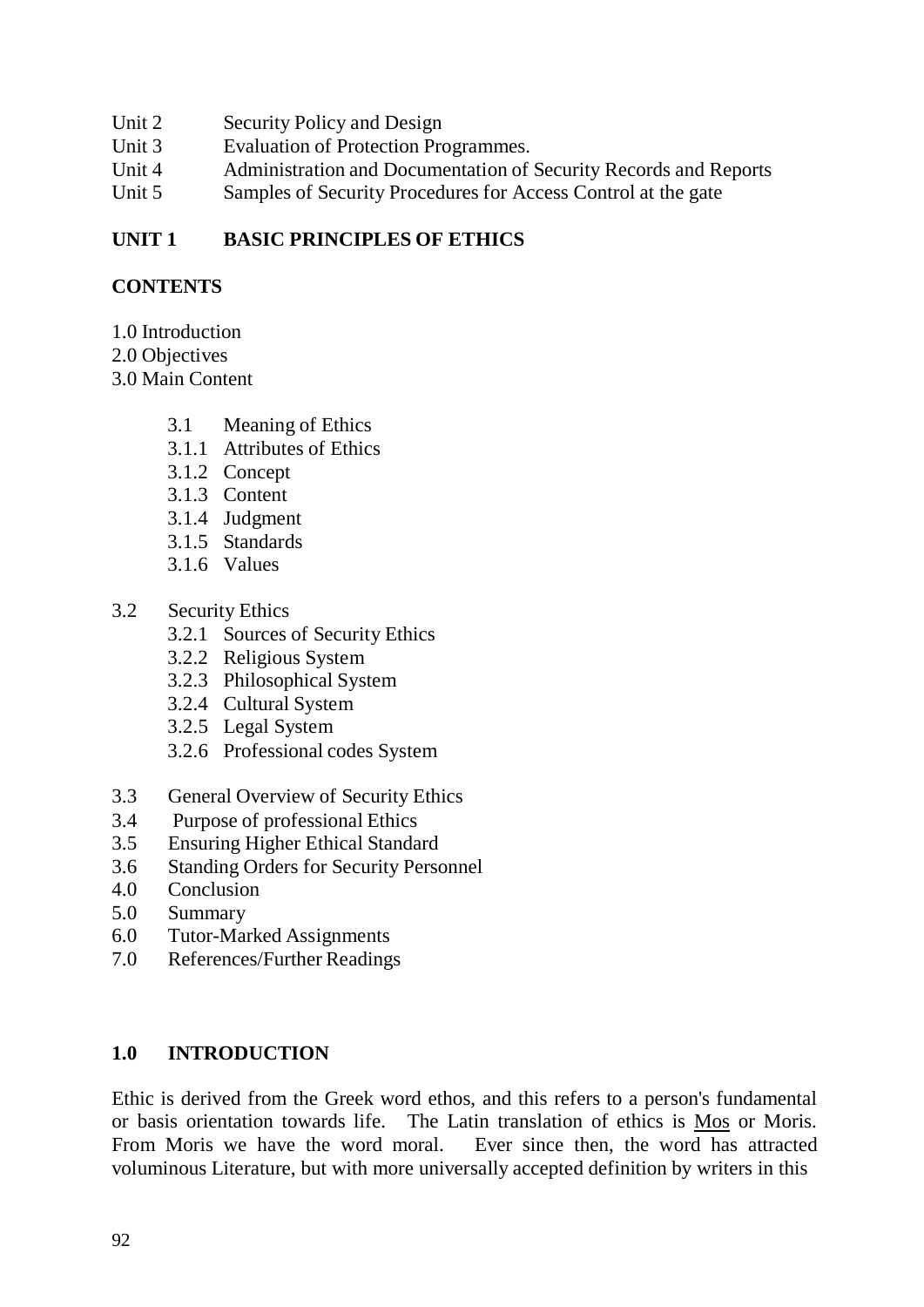field. Often, attempts had been made by a number of writers to draw a distinction between morals (What people do) and ethics (what they think they ought to do).

# **2.0 OBJECTIVES**

It is hope that by the end of this unit, you should be able to:-

- Shope that by the end of this unit, you should be able<br>
Define Ethic from Ethos and Morals from Moris.<br>
Summarize major attributes of othics. **1** Define Ethic from Ethos and Morals<br> **1** Summarize major attributes of ethics<br> **1** Discuss sources of equality Ethics
- **E** Summarize major attributes of ethics<br> **E** Discuss sources of security Ethics
- 
- **1** Discuss sources of security Ethics<br> **1** Mention various purposes of professional Ethics.<br> **1** Evaluin the fectors of bisher athical Standards. I Mention various purposes of professional Ethic<br>
Explain the factors of higher ethical Standards.
- 
- <p>■ Explain the factors of higher ethical Standards.</p>\n<p>■ List many approaches of standing orders for security personnel.</p>

# **3.0 MAIN CONTENT**

### **3.1 Meaning of Ethics**

Ethics is therefore a mass of moral principles or sets of values about what conduct to be. It may be specified by a written and unwritten set of codes or principles governing a profession (Steiner, 1975).

### **3.1.1 Attributes of Ethics**

There are five major attributes of ethics that constitute the moral approach and consideration to a person's fundamental or basis orientation towards life. They are Concept, content Judgment, Standard and values. However these are summarized as thus:

# **3.1.2 Concept**

The field of ethics can be conceived as a discipline, science, study or evaluation.

# **3.1.3 Content**

The subject matter of ethics is concerned with what is good or bad, right or wrong. Words usually encountered in discussion of ethics are true, fair, just, right and proper. Etc.

#### **3.1.4 Judgment**

Judgment is required to determine whether human action is ethical or not. These concerns over acts, not the motivation behind it. Behaviour and not its cause is that which is judged.

# **3.1.5 Standards**

Judgment is based upon standards that are of course values.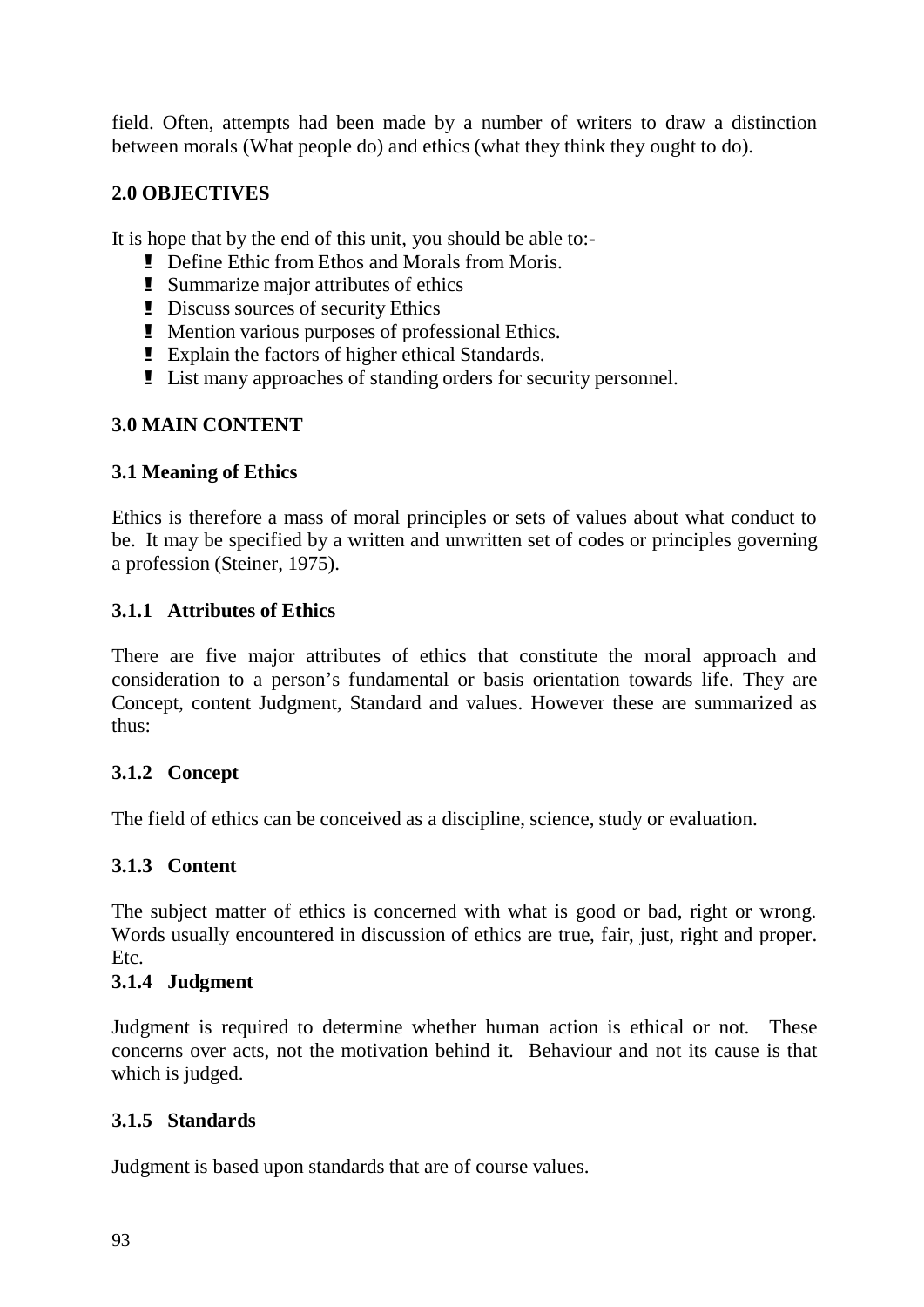# **3.1.6Values**

The final element of ethics is the sets of values and criteria used as standards for judging human conduct.

### **3.2 Security Ethics**

Security ethics is therefore directly related to the conduct of security practitioners. It is concerned essentially with the impacts of security decisions on people, within and without the organization individually and collectively in communities and other groups. Ethical behavior is a conduct that is considered fair or just, measured by ethical rules and which must be obedient to valid government laws and regulations. The argument further goes that security practitioners are human beings with ethical values that cannot be separate from their normal organizational lives. That more and more security decisions should cover ethical and moral issues. This is in spite of the basis fact that broad ethical norms are fuzzy, there are rarely detailed rules of conduct; and where they exist, they are found to be contradictory and sometimes confusing. In any case, Nigeria Security practitioners, should be more ethical in their conducts and this conforms to the assertion that a morally responsible security particular situation and has rather clear idea of what values hold ascendance over others in practice.

#### **3.2.1 Sources of Security Ethics**

There are five principal repositories of values influencing security practitioners and manager. These are religious, philosophical, cultural, legal and professional codes systems.

#### **3.2.2Religious System**

Most fundamental perception or conception of what is right or wrong in life is rooted in biblical morality. The society believes that moral values are of divine atheistic origin and often rest on atheistic foundation. Most religion in their tenets emphasize that, the social responsibilities of people is to act in such a way as to contribute to the welfare of the society. Alternatively, men should not act to harm it (*i.e.* society) in any way.

#### **3.2.3Philosophical System**

An important source of ethical conduct drivers from the views of great thinkers like Plato, Socrates, Aristotle, etc. all these men had a great deal to say about ethics. For example, Aristotle laid down the Golden Rule: "We should behave to friends as we would wish them to behave to us". Immanuel Kant (1724-1804) tried to find universal Laws of morality to guide men's conduct. Jeremy Bentham (1749-1832) developed a utilitarian system as a guide to ethics. This concept was perfected by John Stuart Milly, David Hume and John Locke in the nineteenth century. The great philosophers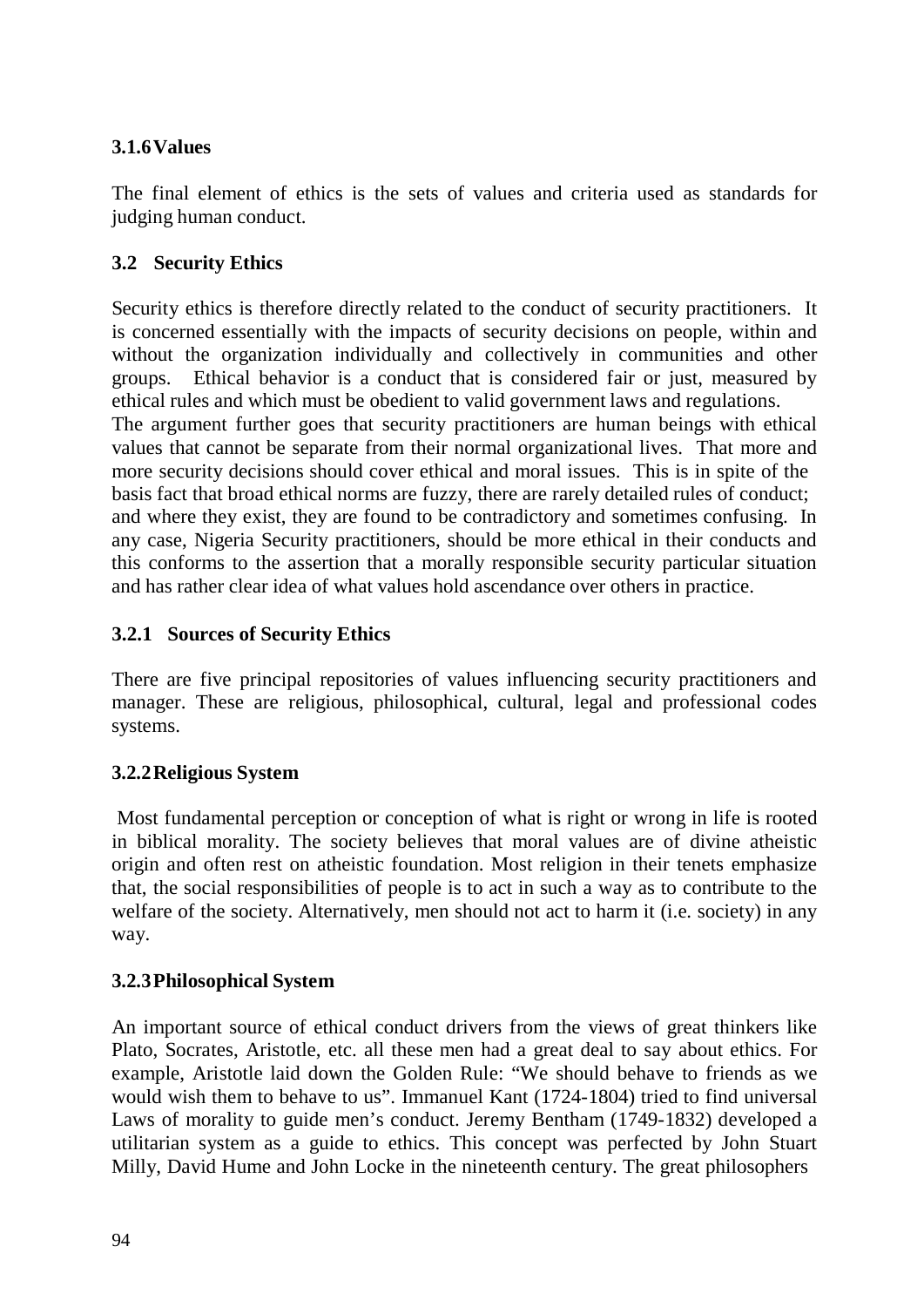did develop standards of ethics and their beliefs are measure of ethical standards in contemporary society.

# **3.2.4Cultural System**

The socio-cultural dimension includes the customs, norms, beliefs and values which characterize the environment in which the society practitioner and organizations operate. These cultural factors have the dominant ethics of preserving the social system. Appropriate standard of security practice/conduct vary across cultures.

# **3.2.5Legal System**

The law is a confiscation of customs, ideas, beliefs, and ethical standards which society wishes to preserve and enforce. A web of law, regulations and court decisions encircles every security practitioner and manager. Some are designed to protect workers and consumers. Others are designed to make contracts enforceable and to protect property rights. Many are designed to regulate the behaviour of security mangers and their subordinates in organizations. There is relatively little that a security manager can do in any organization that is not in some way concerned with, and often specially controlled by a law or regulation. The law cannot cover all ethical conducts

It has been observed to the dismay of security managers and organizations that the legal and legislative environment is confusing and full of loopholes when it comes to interpretation and ambiguous, and where two or more bodies are directly involved in the enforcement of any law, the internal jurisdictional questions have to be resolved first. Often this resolution takes time. These legal interpretations, ambiguities and bureaucratic entanglements usually make it very difficult for our security managers to know exactly what course to take or what decision to make. Also, some security practitioners and managers have taken advantage of these loopholes to engage in unethical practices.

# **3.2.6Professional Codes System**

Professional codes are becoming a major source of ethical norms for security practitioners and managers. Three broad types of these codes have been identified. First are company creeds or philosophies, which are usually short, widely distributed and cover those basic philosophies that presumably govern the organization. There is usually no standard format for creeds. Some of them are essentially economic statements, but many are basically codes of ethics.

The second types of codes are found in company operational policies, which set up guides to locate that have an ethical content. For instance, specific policy statements concerning such matters as procedure for hiring, promotion and firing employees; making decisions about suppliers and distributors, or handling customer's complaints, or security matters.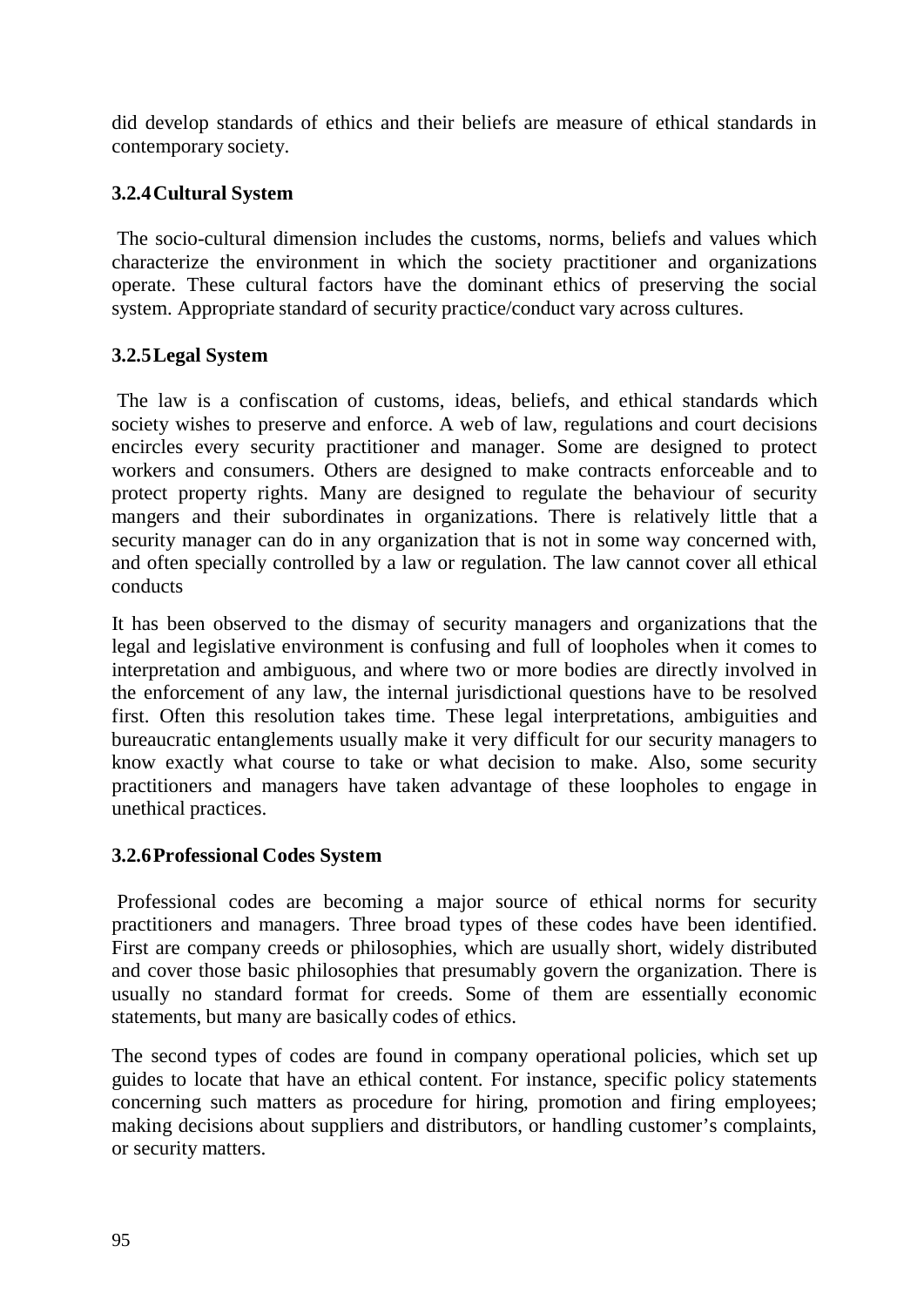Third, security practitioners and managers are members of one association or industrial group or the other. Many of these professional, industrial or trade groups have codes of ethics which their members are expected to adhere to. Professional security practitioners are required to observe proper standards of professional conduct whether or not the standards required are written in the rules or are unwritten. They are specifically required to refrain from misconduct which is difficult to define precisely but which includes any act or default which is likely to bring discredit on himself, his profession body or the profession generally.

#### **Self Assessment Exercise (SAE) 1**

Differentiate between Ethos and Moris.

### **3.3 General Overview of Security Ethics**

Several general points can be made which include:-

- The professional security practitioner must possess diverse minds, competent abilities, proven achievements, and broad-based experience.
- Integrity is vital. Synonyms for integrity include honesty, trustworthy, uprightness, probity, rectitude, moral soundness, etc.
- Professional security practitioners must not only be people of integrity, they must also be seen to be so.
- When a professional security practitioner has ethical difficulties or unsure of what course of conduct to followed he should consult his professional body or take legal advice. If in doubt always seek advice.

#### **3.4 Purpose of Professional Ethics**

The need to have public confide once and promote the profession has forced professional bodies all over the world to establish the code of Ethics for the members of the profession.

In any association, there must be set of rules and regulations that are binding on members of the association. Examples are Nigerian Bar Association (NBA), Nigerian Medical Association (NMA), Institute of Chartered Accountants of Nigeria (ICAN), Institute of Management Consultants (IMC), Nigeria Institute of Industrial Security (NIIS), etc.

These codes of ethics are established to:

Guide members in the practice of the profession Promote the security profession Establish confidence on the work of security practitioners Establish standards of practice for all the members. Protect the members and the profession in the case of legal action. Enforce security practitioners to be competent.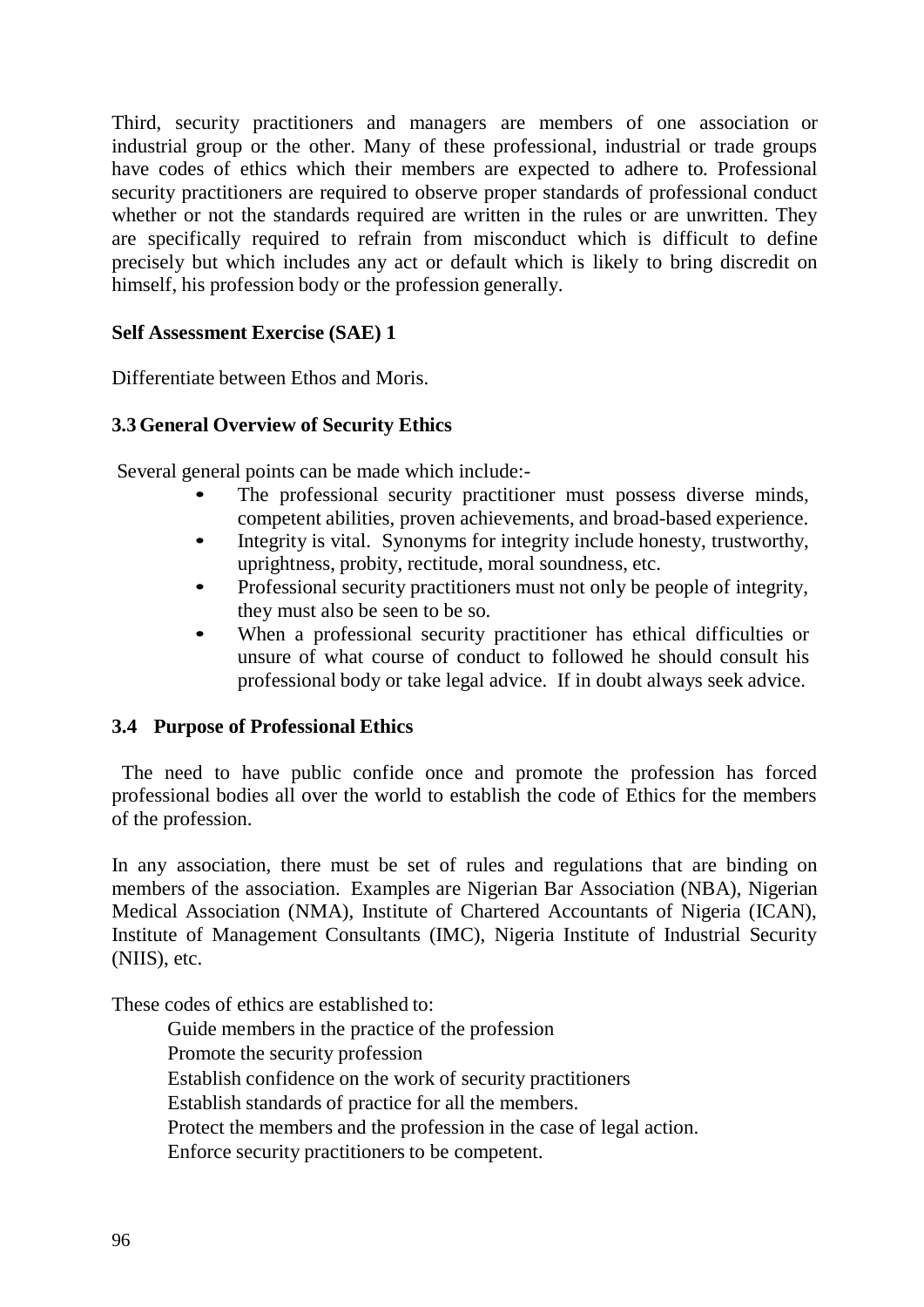#### **3.5 Ensuring Higher Standards**

- 1. One of the major problems of ethical codes is their lack of active support by top management. Top management must make a commitment to think about and improve the ethical conduct of security practitioners and other employees in the company. Part of this commitment is an obvious preparedness to be ahead of others in equitable and just treatment of interest of persons, group.
- 2. Example is better than precept is a popular saying, and since employees' behaviour is generally influenced by the actions of the boss, top management must take the lead by setting good example of high ethical conduct. There is no point for top management to ask their subordinates to eschew unethical practices while they chew them with relics.
- 3. The two most outstanding factors that can bring about higher ethical standards are: a. Public disclosure and publicity. b. Increased concern of a better informed employees and public.
- 4. According to koontz et al (1980) "To make ethical code effective provisions must be made fro their enforcement". Unethical security practitioners and managers should be responsible for their actions. This means that privileges and benefits have to be withdrawn and sanctions have to be applied.

#### **3.5 Standing Orders for Security Personnel**

It is important to conclude our discussion of ethics with standing orders for security personnel. They are:

- a)The security practitioners must not neglect, or without due any sufficient cause omits to promptly and diligently discharge his required task while at work.
- b) He must not leave his place of duty without due permission or sufficient of cause.
- c) He must not knowingly make or sign any false verbal whatever description. This is confidential to any employee or client past or present
- d) He must not without due and sufficient cause, past or present. Employee or client
- e) He must not without authorities divulge any matter which is confidential to any employee or client past or present.
- f) He must not corruptly solicit or receive any bribe or other compensations from any persons or fail to account for monies or properties received in connection with employer's company.
- g) He must not be uncivil to persons encountered in the case of his work or make unnecessary use of authority in connection with the information that will be discharged from the employer's company.
- h) He must not act in a manner reasonably likely to bring discredit upon the employer, a client or fellow employee.
- i) He must not feign or exaggerate any sickness or injury with a view to evading work.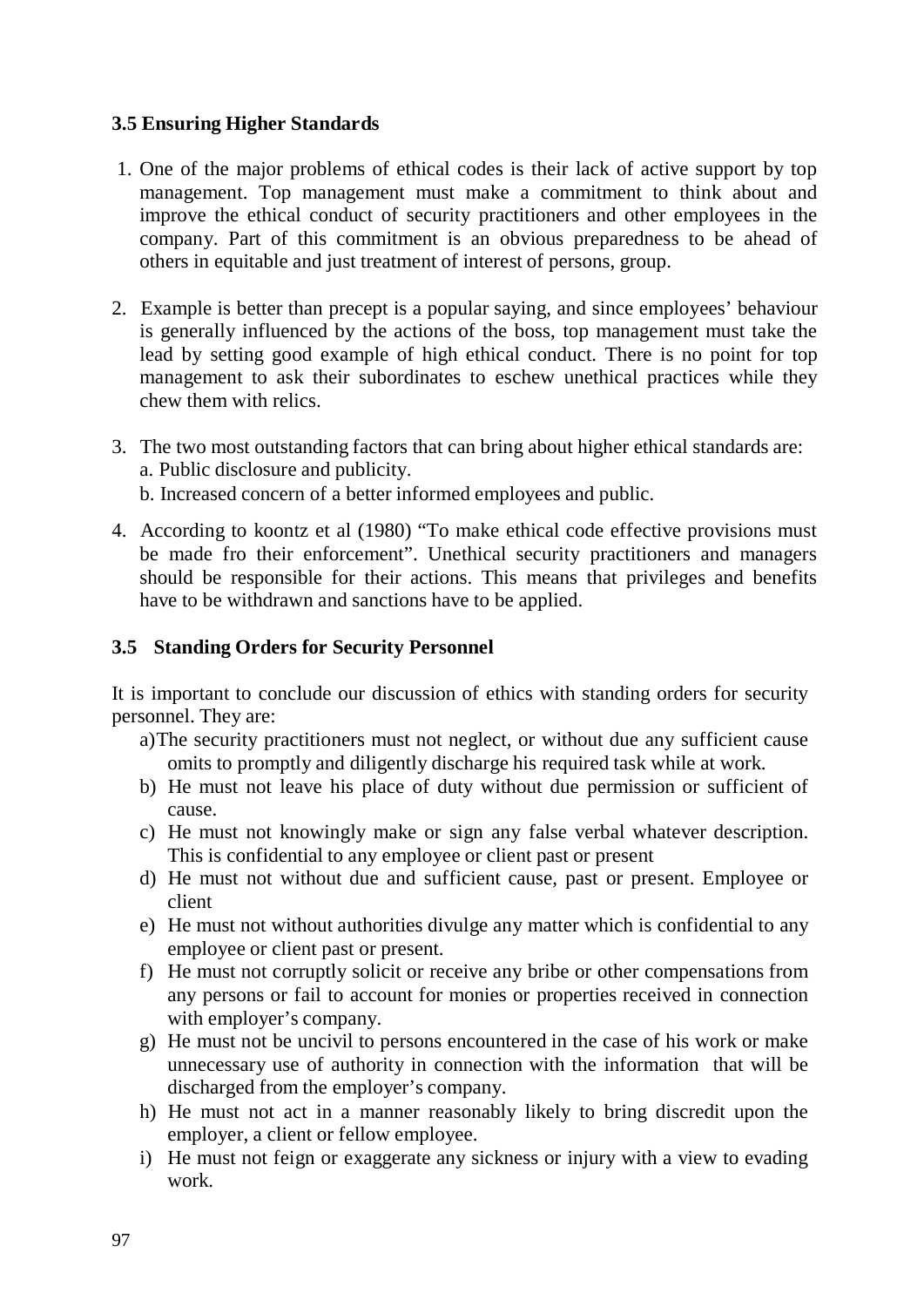- j) He must not wear the employer's uniform or its equipment for illegal duties.
- k) He must maintain proper standard of appearance and deportment while at work.
- l) He must not work while under the influence of alcohol or consume any alcohol while at work.
- m) He must not have been convicted by any criminal offence.
- n) He must not neglect his hazard hours from 2 to 4 a.m.
- o) He must endeavor to be the kind of security practitioner management wants him to be.
- p) He must not argue or encourage unnecessary argument in the cause of his study
- q) He must maintain the uniform provided him by management, unless otherwise directed.
- r) He must be exposed to fire and first-aid training at agreed intervals.
- s) He must not unnecessarily familiarize himself with members of the work force
- t) He must not loose his temper at any time while on duty.
- u) He must promptly respond to any emergency call in the premises of his employers.
- v) He must be very observant and criminal activities
- w) He must understand basic principles of investigation
- x) He must possess a character that is above board and present himself as a responsible and disciplined officer at all times.

#### **Self Assessment Exercise (SAE) 2**

This unit has acknowledge the three broad types of professional code which are becoming a major sources of ethical norms for security practitioners and managers, "Do you agree".

#### **4.0 CONCLUSION**

This unit highlighted the definitions and concept of security ethics. Sources of the security manager's ethos were identified and briefly discussed. We discussed the general overview of security ethics, basic factors, and purposes of professional ethics. Finally, few ways by which ethical behaviour can be improved were given. Also give were standing orders for security personnel.

#### **5.0 SUMMARY**

We are aware that enforcement of ethical codes may not be an easy task, but the mere existence of such codes and the feelings of their enforcement, can increase ethical behaviour.

The employees and public must know how and why the organization's security operates how security decisions are made, roles of the organization in socio-economic development of the society, and probability of institutionalizing or executing a social point of view.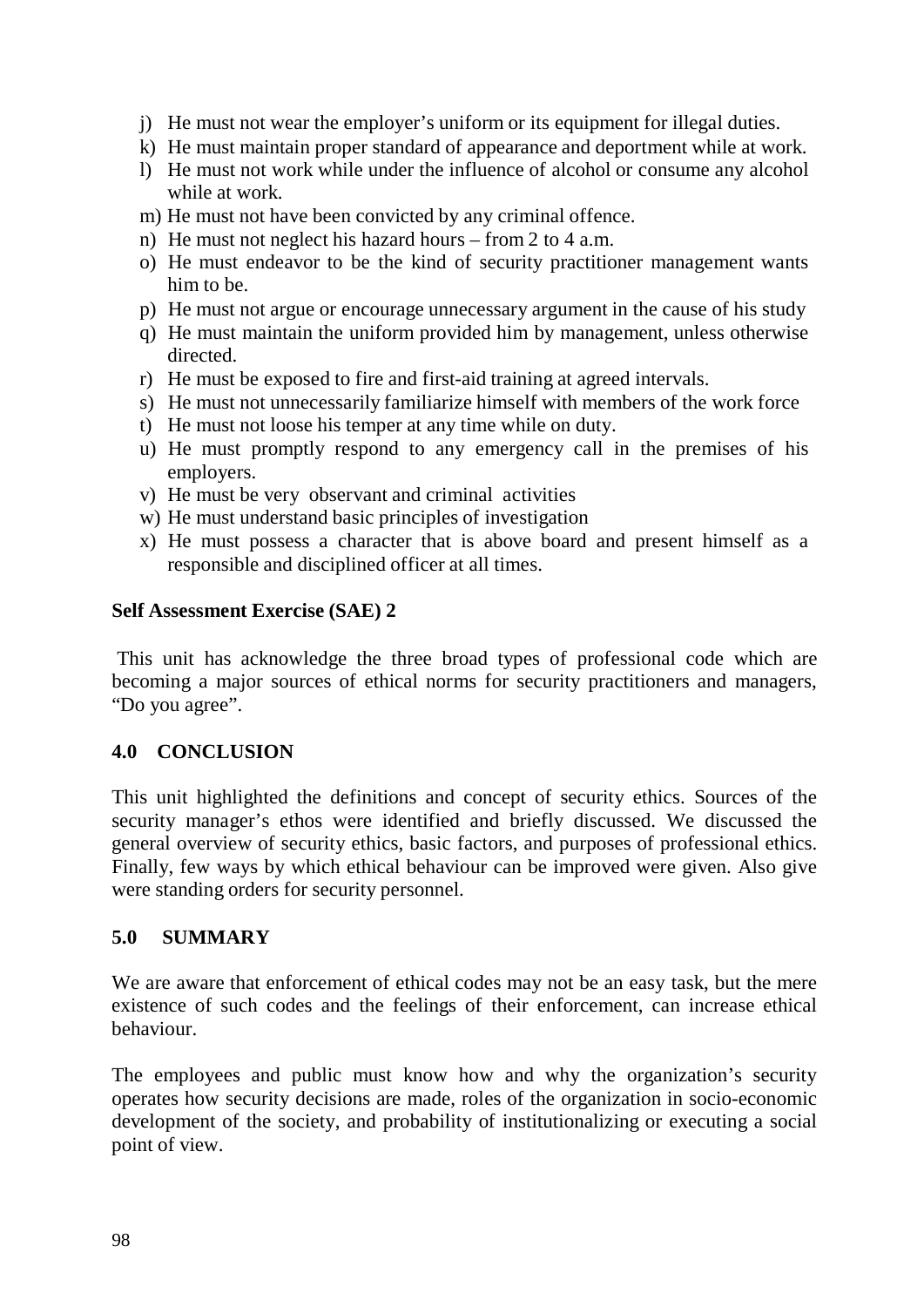#### **6.0 TUTOR-MARKED ASSIGNMENTS**

- (1) List only ten standing orders for security personnel
- (2) Mention six purposes of professional ethics
- (3) Discuss the major attributes of ethics

#### **7.0 REFERENCES/FURTHER READINGS**

- Brown, L. and Swiznick, P. (1968): Sociological Paradigms and a test with Adapted Readings, Texas: Harper Collins Publishers.
- Gilbert, F. and Lilian, G. (1972). Industrial Psychology, Cambridge: Harvard University Press.
- Koontz, N. (1980). Enforcement of Ethical Codes, New York: Paeger Publishers.
- Steiner, S. (1975): Principles of Ethics Governing a Profession, California: Mayfield Publishers.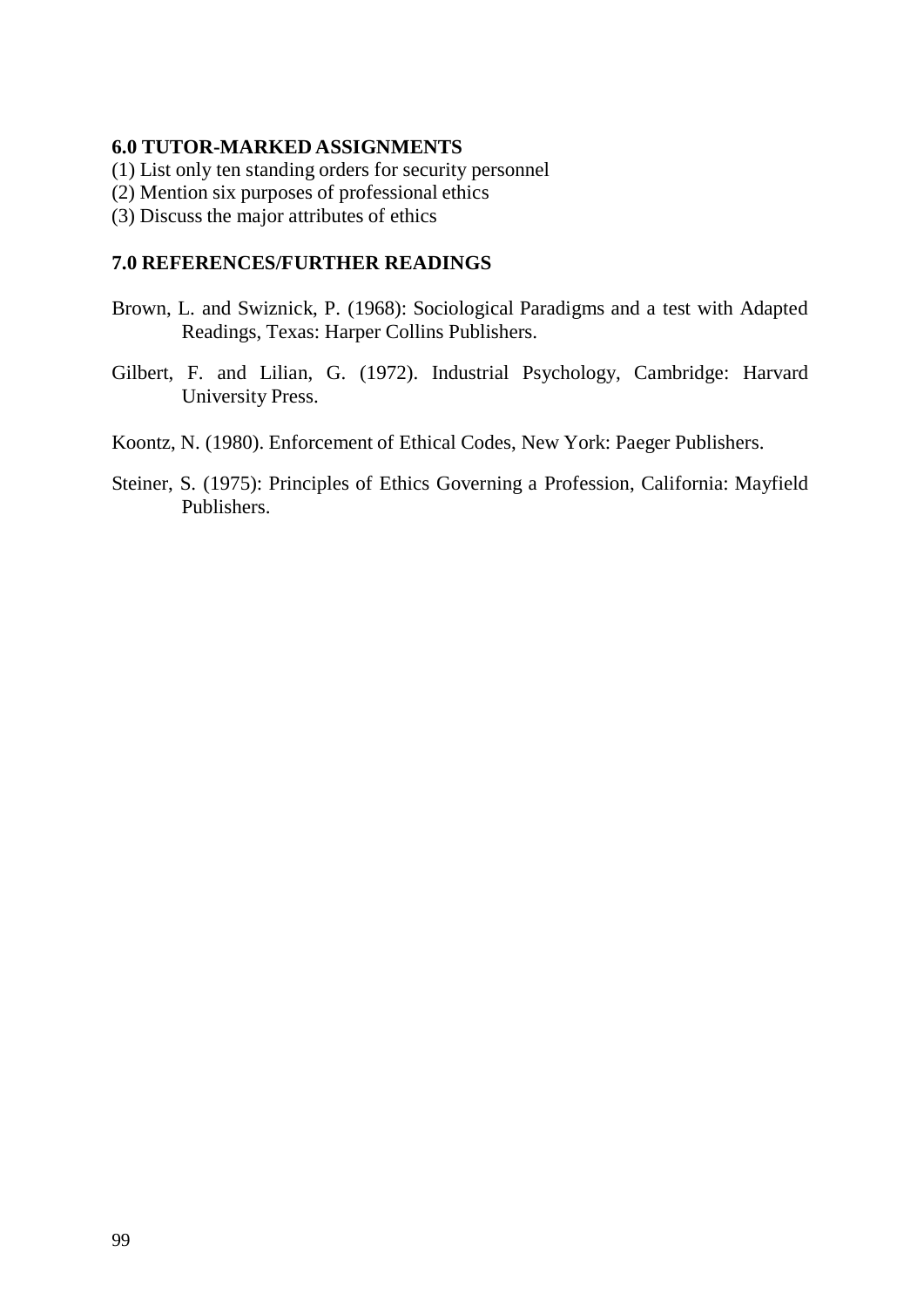# **UNIT 2 SECURITY POLICY AND DESIGN**

# **CONTENTS**

- 1.0 Introduction
- 2.0 Objectives
- 3.0 Main Content
	- 3.1 Definition of Security Policy
	- 3.2 Policy Formulation
	- 3.3 Policy on Security
	- 3.4 Policy on Recruitment
	- 3.5 Policy on Employee Dishonesty and Crimes
	- 3.6 Policy on Retrenchment
	- 3.7 Policy on Searching
	- 3.8 Policy Implementation
- 4.0 Conclusion
- 5.0 Summary
- 6.0 Tutor-Marked Assignments
- 7.0 References/Further Readings

# **1.0 INTRODUCTION**

It is the aspect of security operation which constantly breads contempt, resentment antagonism and conflict in any, responsibility center. In order to resolve these problems and clear away doubts between the security operatives, proprietors and employees a clear sighted security policy becomes imperative. However, despite the increasing waves of crime around business today, it is very unfortunate to observe that many organizations operating in sensitive business premises do not have a single security policy to guide the conducts of employees and the rules of security operations. And because of this neglect, quarreling, mud-slugging, conspiracy and lawlessness will become the order of the day around such organizations between security operative who are trying to perform their legitimate duty by blocking all avenues of committing crimes and the disgruntled employees trying to avert such effort and commit crime. Worst of all, some members of the management not only allow such saga to happen but take delight at the unfortunate episode.

# **2.0 OBJECTIVES**

In short, the role of security operatives in any protected premises is the role of the police man. And the irony of it all is that many people with criminal motives do not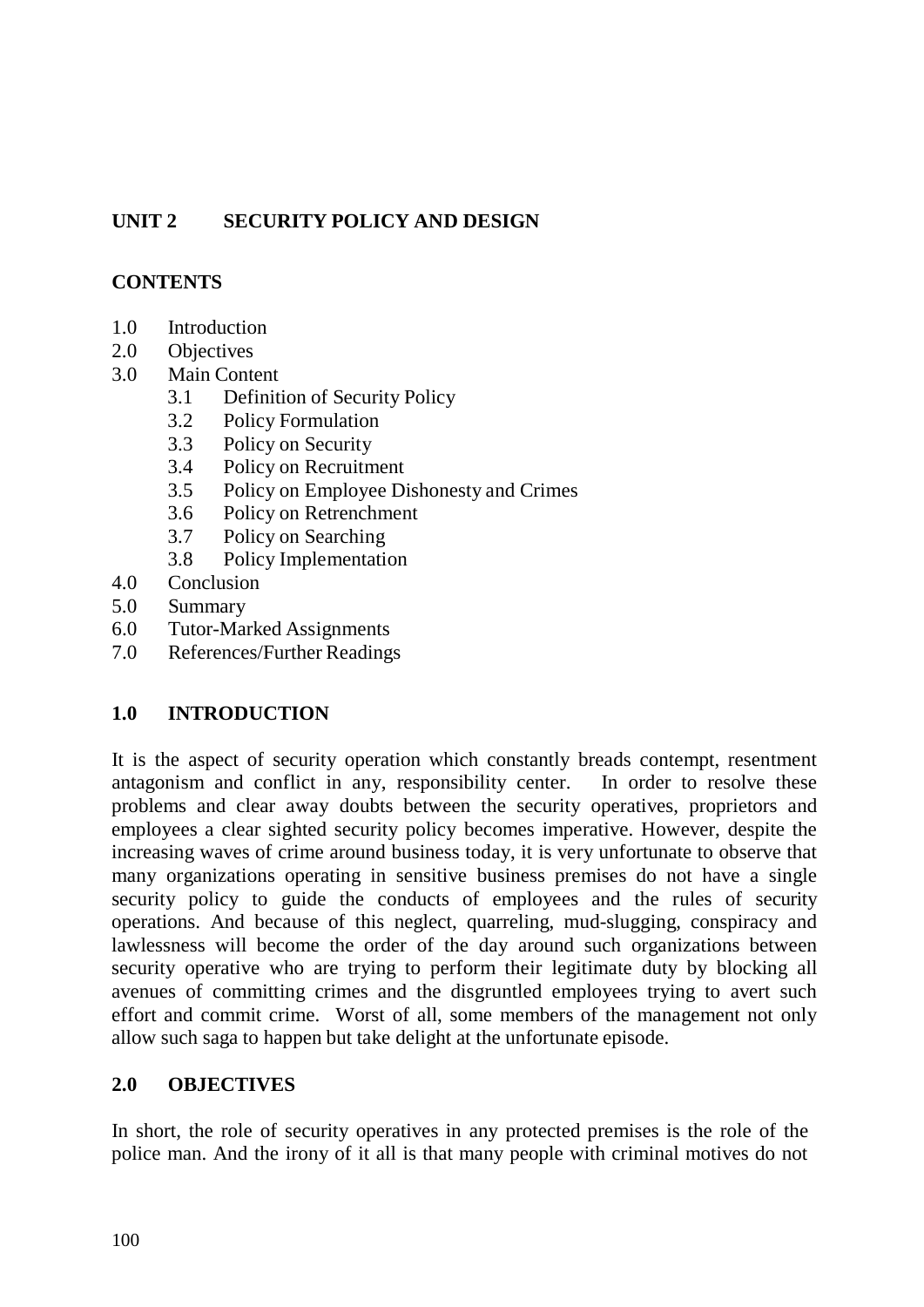like a policeman's presence especially if the policeman is there to check their activities and bring them to book.

# **3.0 MAIN CONTENTS**

# **3.1 Definition of Security Policy**

Literally, security means protection and preservation of lives and property in their totality against assaults, 'sabotage, loss, fire, frauds damage or unnecessary wastage in any given premises. However, security duties cannot be effective and complete without the active participation of the guard force or police force in patrol duties, access control at gates and other strategic entrance, weight bridge operations searching vehicles and employees, conducting investigations, preventing fire out - break, protection and control of process secrets, financial data, confidential information of vital interest to the company through a uniform and unbiased application of security rules and regulations in offices and the premises in general.

# **3.2 Policy Formulation**

The formulation of security policy is the sole responsibility of management at board level. And such task should be done an atmosphere of confidence, trust and the general interest of protecting the lives of employees, customers and visitors against all criminal assaults as well as the protection of company's properties against all range of crimes. This will be supported by setting parameter within which security operational powers, procedures and conducts of the operatives will look like with emphasis on the continuous support, good-will and cooperation of all and sundry on the organization for the success of security operations. Mechanism of interventions by the management from time to time to serve the prestige of the security policy or constitution and check mate lawlessness should be created and reposed in the hand of a competent management staff who must not only render explanations in the event of adverse security breach but will, from time, to time be called to account for the general security and safety of the organization. It is because of these responsibilities that management staff responsible for the formulation of policy should know the extent and parameters within which policy should operate to provide cover for the organization.

# **3.3 Policy on Security**

Security is the be-all and end-all of all protection measures. Without security, there is no protection and in the absence of protection, crime lawlessness, and obstructions will prevail.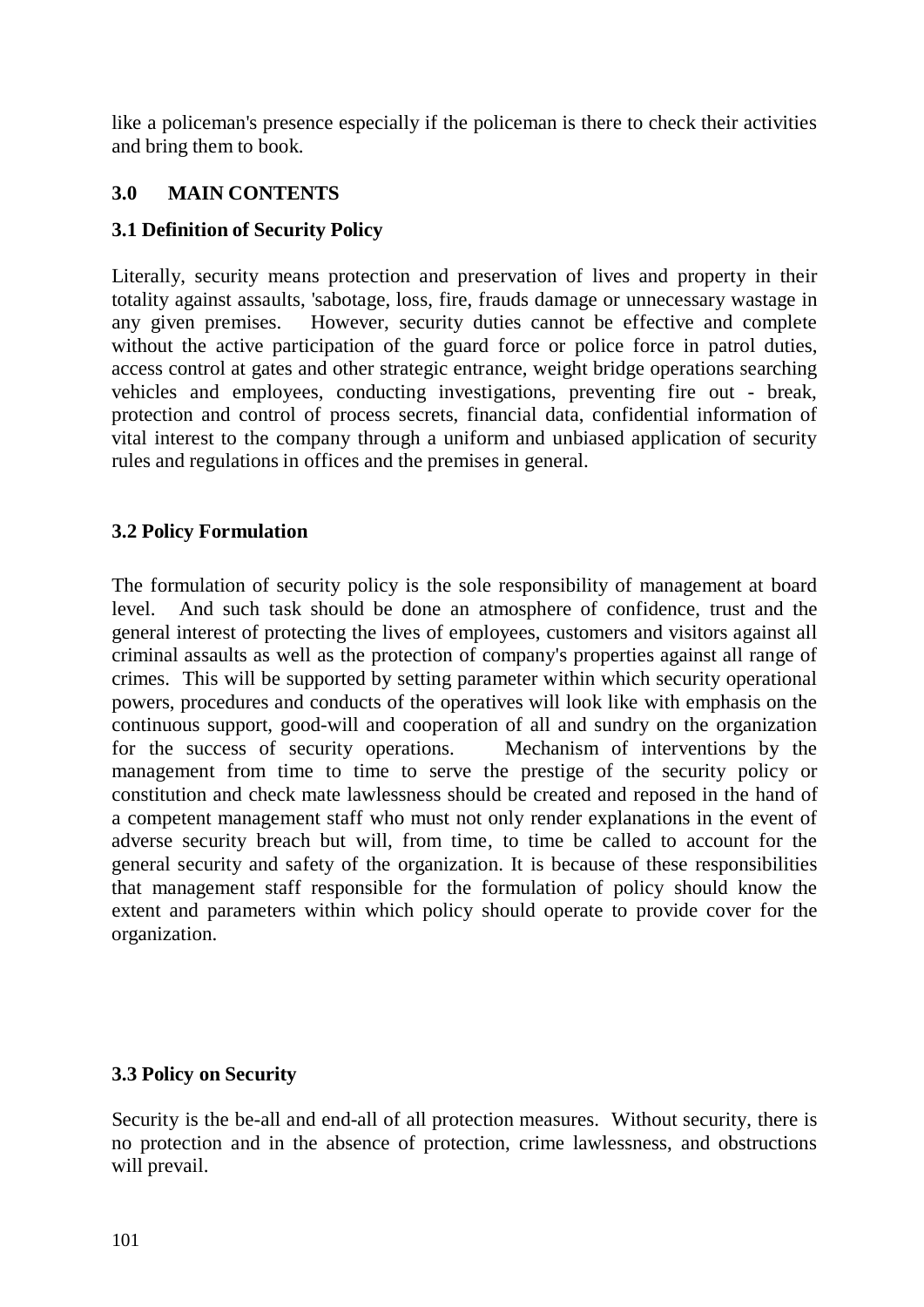Therefore, policy on security has all the paramount importance in assert protection. There are the following laid emphases:-

- 1) How the security operations should look in general in the organization.
- 2) How the security department should discharge its functions.
- 3) How security should approach all security matters i.e. searching, investigations arrest, patrol, inspections etc.
- 4) How employees should view security roles and obey the norms guiding their behaviours in relation to daily security operations in the organization.
- 5) How the security hierarchy will be and the methods of reporting as well as the accepted channels of communication and sequence of command.
- 6) The limit and extent of powers to be conferred on security managers, supervisors, co-coordinators and the shop floor security operations.
- 7) The colour of uniforms, equipments and other working tools to be used by the security department and operatives.
- 8) The method and yardstick of controlling, auditing and inspecting security operations to improve efficiency.

To improve efficiency

9) The appropriate techniques, methodology and response capability and options to new crime waves and threats to industry and commerce in general and how such response will be measured in accordance with the available and limited resources

#### **Self Assessment Exercise (SAE) 1**

Policy on security has all the paramount importance in assert protection "Do you believe"?

# **3.4 Policy on Recruitment**

Among the challenge facing commercial and industrial organizations today is staffing the security department with honest, sincere and hard working security staff. This has become a source of concern to many organizations because of numerous breach of security with the covert and overt participation of security staff. However, despite such incidents, some companies are headless about formulating policy on recruitment if not ridiculous to employ security staff and wake up one day to discover that the security staff has decisively dealt with the organization. Such incident do occur whenever careless and disorganized recruitment exercise is carried which leaves so many loopholes to the advantage of the security staff who may be a person of questionable character. Policy on recruitment is aimed at defeating such lumbers in its totality and the acceptable procedures on policy on recruitment are:-

1) Define the criteria for recruitment, selection, interview and vetting of security staff before committing them to organizations services.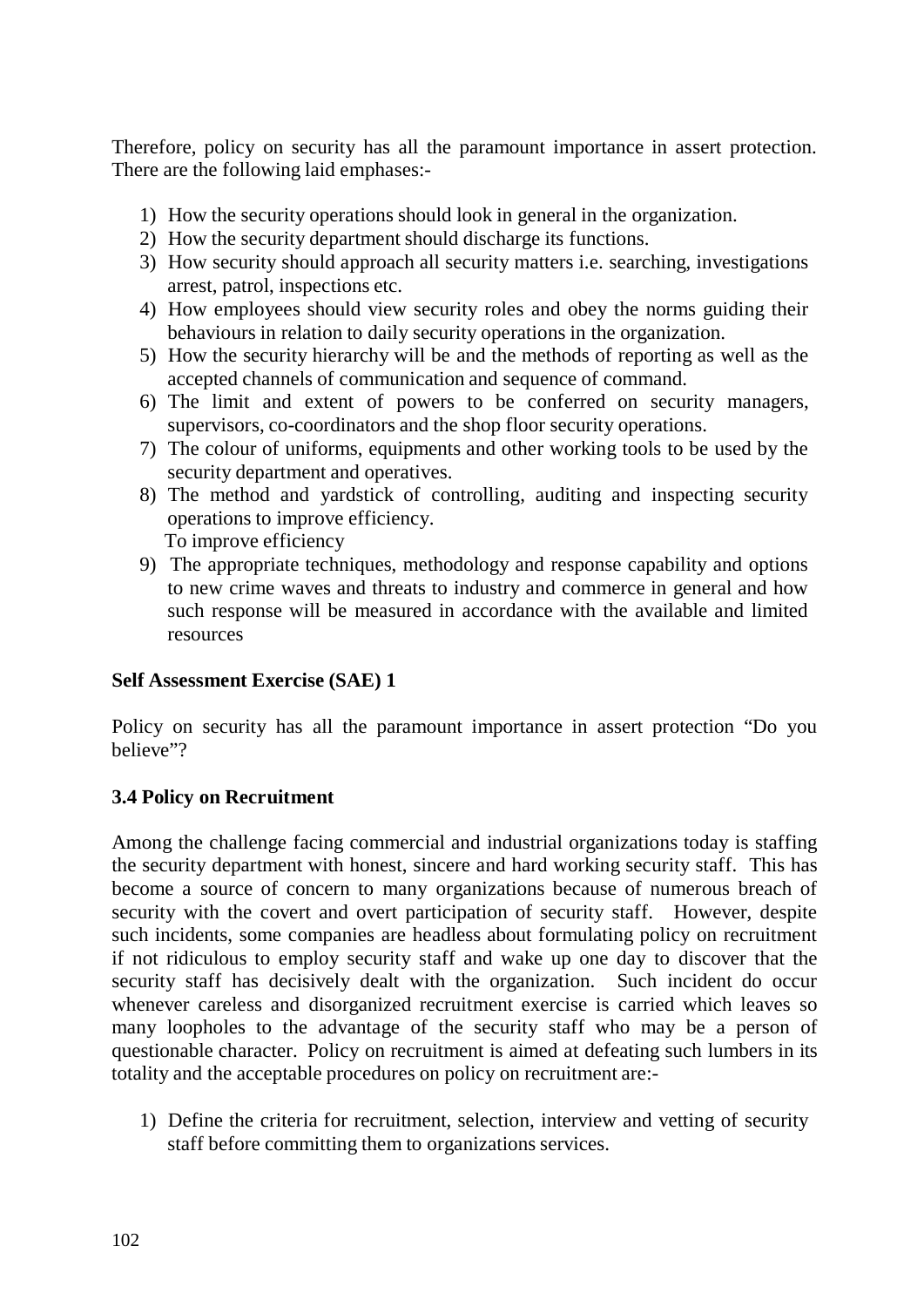- 2) Criteria for checking the suitability physique, health condition (medically fits) and Moral attachments of the applicants.
- 3) Identifying a reliable source of recruiting corrupting and experienced security force to staff the department.
- 4) Standards and criteria for training induction and deployment of the staff according to accepted operational standards
- 5) Criteria for education, retires from any of the armed forces and not up to the age 70 years of age.

### **3.5 Policy on Employee Dishonesty And Crimes**

Certain sections of labour acts and trade unionism has the prerogatives to reverse the dismissal of employees when the circumstances surrounding the punishment are discovered unfair.

In addition to these, grounds for dismissal is carried out and can be challenged by employees in a court of law which is capable of scandalizing and tarnishing the image of a reputable company.

And it is also capable of destabilizing good industrial relation between the rest of employees and the organizations. Apart from all these, some employees when dismissed may resort to dangerous maneuvers i.e. ARSON Attacks, ASSASINATION PLOT etc. against the company, executive or managers in an attempt to settle an embittered score. It is in a bid to avoid all these unmitigated embarrassments that a clear-cut policy on employee dishonesty and other crimes should be formulated.

Thus will include:-

- 1. The definition of employee dishonesty and the extent to which it can warrant the award of punishments.
- 2. Measures and manner of investigating employee dishonesty and other crimes.
- 3. Appropriate yardstick for awarding punishment commensurate with an alleged offence.
- 4. Compensatory measures for wrong done to wrong victims.
- 5. Extent to which police and regular count will be involved in-awarding punishments.
- 6. The particular department for dealing with employee dishonesty and its extent of Authority in dealing with dishonesty employees.
- 7. The powers and extent to which arrest can be instituted by whom and by which department and according to which portion of the company policy.
- 8. The methods with which stolen properties can be recovered and returned to the company.

#### **3.6 Policy on Retrenchment**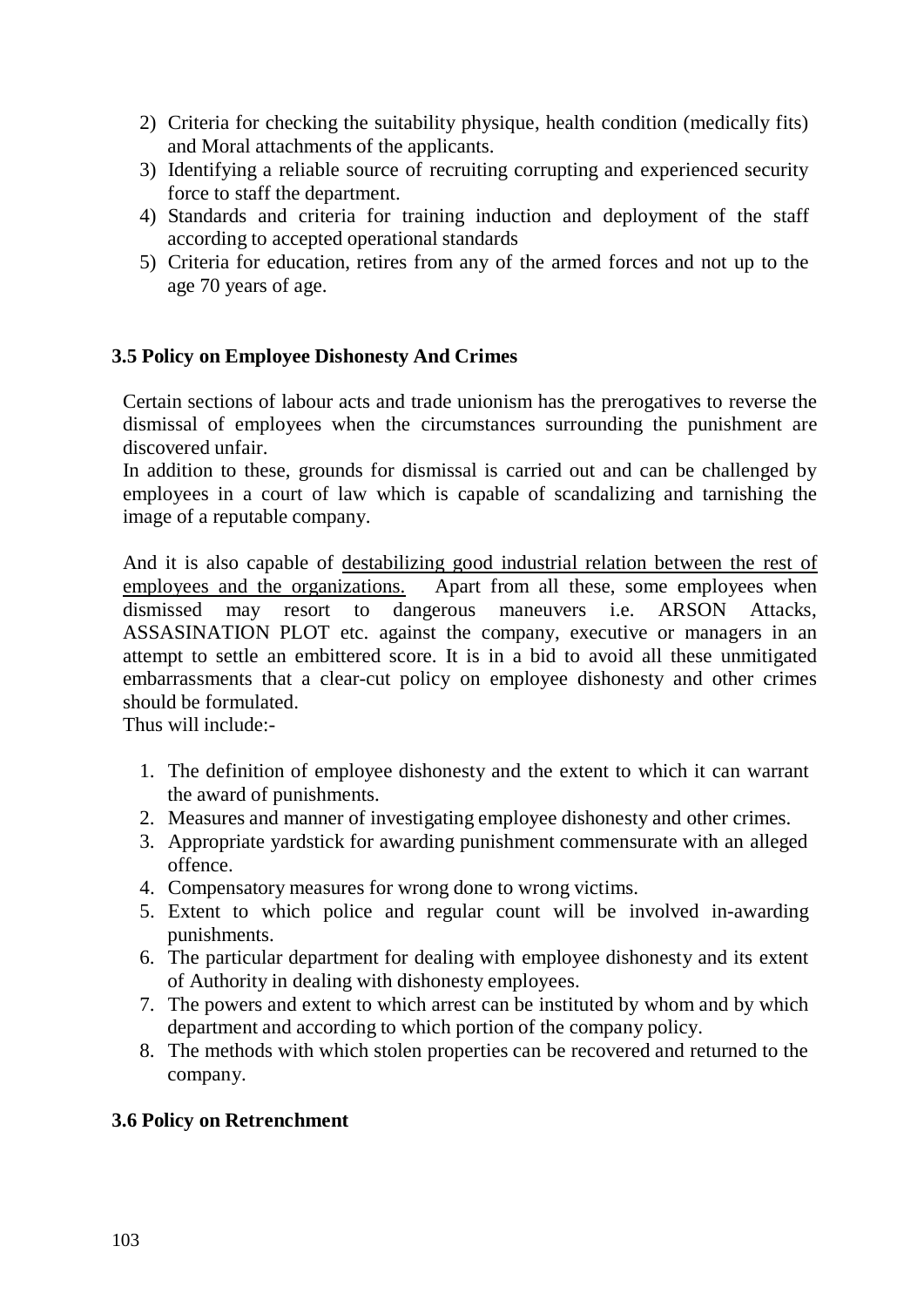Retrenchment in any organization is a risky and sensitive exercise which security policy initiatives must pay attention to. Apart from its potentiality to spark off protest, demonstration and violence, retrenchment exercise can produce the atmosphere where deadly conspiracy can be hatched against the company and its executives. In view of these immense implications, policy on retrenchment should be stipulated with specific instructions to the security department and the roles the security department will play during such exercise. The policy on retrenchment should clearly define:-

- (1) What role the security department should play.
- (2) How the security of retrenchment information should be protected against leakage,
- (3) How the management should react to any volatile and hostile situation with direct consequences to security of lives and properties in the event of information release or leakage of the retrenchment exercise.
- (4) The extent of contingency and emergency preparations against violence and precipitous confusion.
- (5) Who will take charge of security operations in an extraordinary situation?
- (6) To what extent law enforcement agencies will be involved in controlling a volatile situation.

#### **3.7 Policy on Searching**

Apart from its legal implications, searching employees in any organization has been the source of frictions, hatred and enmity between the security department and the rest employees. And dishonest employees will not hesitate to capitalize on this confusion and paralysis of initiative to commit crimes. Neglect of search operations naturally creates the temptation among employees to conceal the concealable and get away with it. At least, the employee will say it is company's property and it is our sweat and a company is always a big ocean where everyone, if opportune, can dip his cup provided he is not caught. It is this misconception of reality which instigates most employees to try to dip their cups into the company's ocean wealth. In another realm, others may see search operations as an exercise which doubts their sincerity and therefore an insult on their person. They always resent and hate it but now sincere and honest they can be to their conscience and resist the temptations to steal is what cannot be ascertained. In order to avoid all these embarrassments and confusions, it is necessary to institute policy on searching and the enforced across the organization.

And it will be very effective when management staffs first and foremost surrender themselves to the exercise. However, policy on searching school clearly explains:-

1. The inclusion or insertion of search clause on the terms and conditions of service so that no employee will view and resent against searching as illegitimate exercise.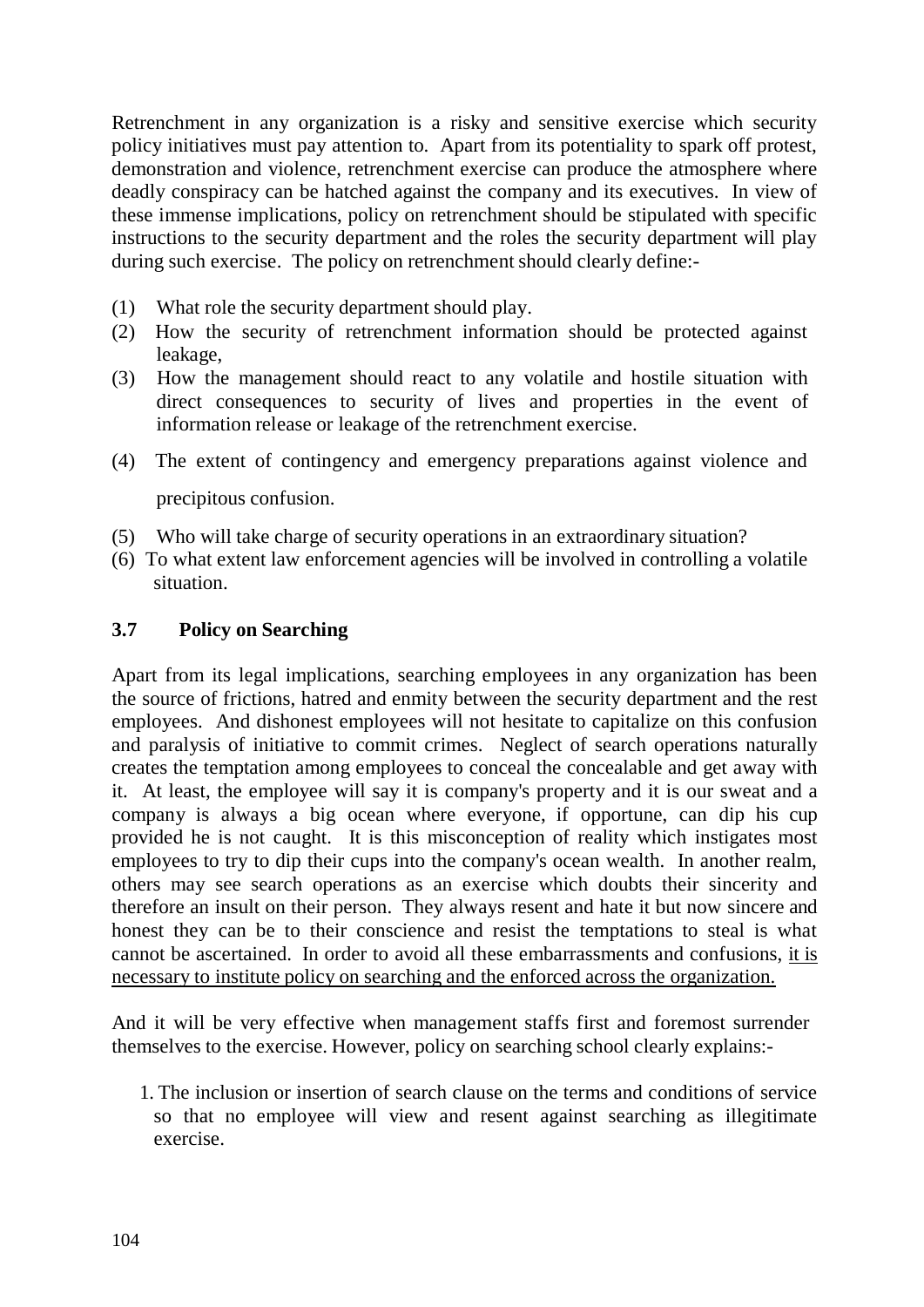- 2.Extending specific powers to security department on the routine need of searching's the extent to which search exercise can be conducted.
- 3.Communicating temporary or permanent notice of search operations through on appropriate authority to all employees.
- 4.The specific actions to follow if employee refuses to submit himself to searching.
- 5.The specific actions to follow up employee are found with incriminating property.
- 6.At which points and exits searching can be legitimately conducted.
- 7.The extent to which arrest can be instituted and how police may be invited.

#### **Self Assessment Exercise (SAE) 2**

Why is it necessary to institute policy on searching and enforce it?

#### **3.8 Policy Implementation**

Formulation of policy is one thing and the implementation of the policy according to policy recommendations and procedures is another. Some companies has the policy formulated adequately covering all aspects of securing affairs but unfortunately the policy is either not implemented completely or is repeatedly violated and therefore becomes ineffective. This syndromic development has been contributing to the emergence of confusion in policy implementation in many organizations. And to avoid these, policy implementation should lay the following emphasis

- (1) It should be clear cut, incisive and its implementation should not easily be manipulated by someone or others for personal or selfish interest.
- (2) It should not carry an iota of favoritism, insincerity and dubious dealings.
- (3) It should reflect the overall interests of the organization irrespective of who does what.
- (4) It should be enforced across the whole organization
- (5) It should be subjected to review periodically
- (6) It should reflect fairness, justice and aim at balancing security, safety and good industrial relations
- (7) It should be broad based with the participation and representation of other organs in the organization while undergoing formulation.

#### **4.0 CONCLUSION**

Let us examine these scenarios as a case study. In one episode in October 2002, Senior employees collaborated and went away with N700, 000 00 (Seven hundred thousand naira) from the vault of a bank in an attempt to implicate security operations. This happened after series of confrontations between the security operatives and the disgruntled employees who constantly refused the security operatives to search their vehicles the bank management affably doing nothing to stop the lawlessness. And when investigations were carried out, the so-called trusted bank staffs capitalized on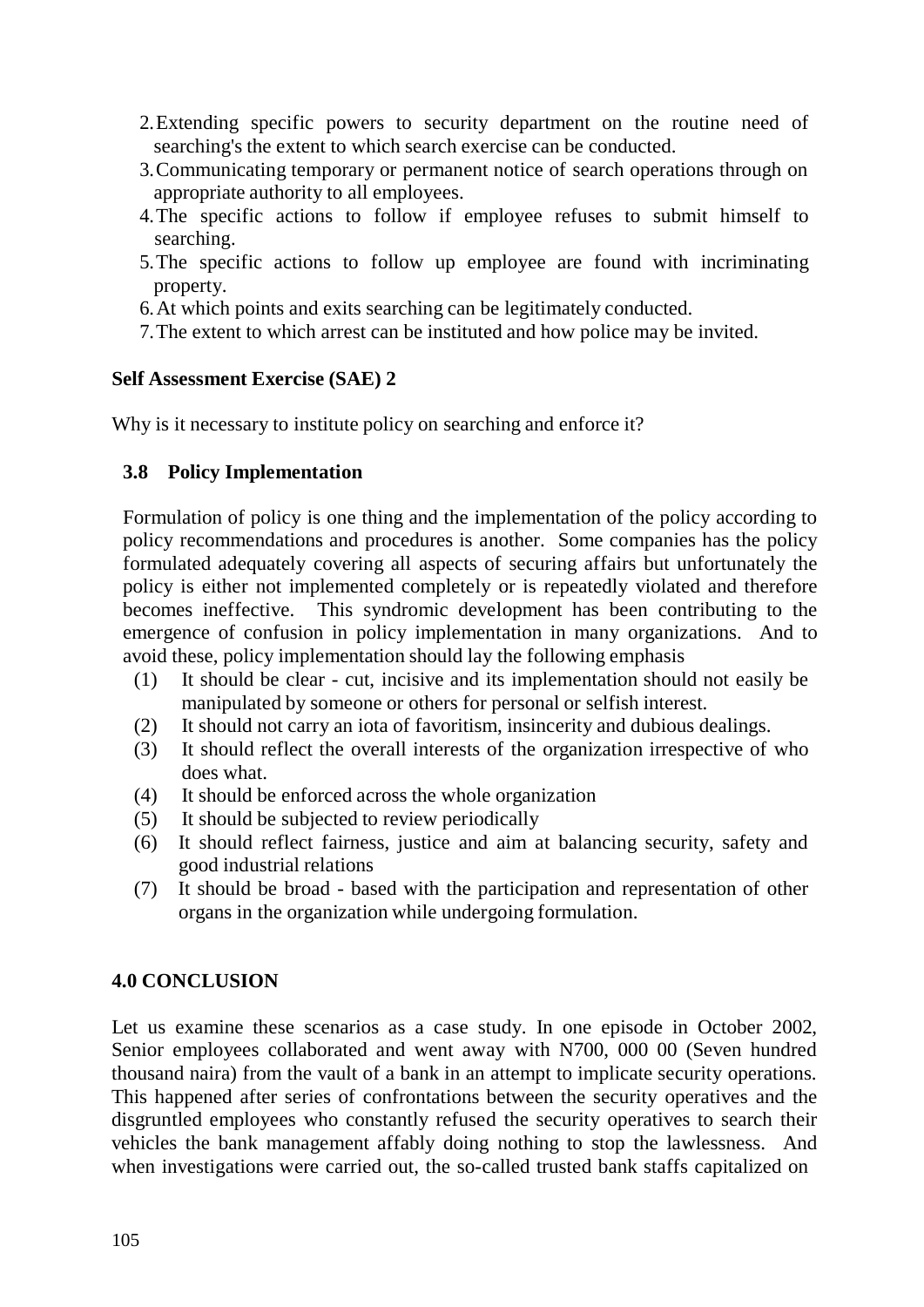the no – search opportunity to surreptitiously count away the money in a phony sports bag. This is one of the dangers to which both the security operations and the businesses are exposed daily in the absence of a clear-sighted and responsible security policy.

## **5.0 SUMMARY**

It is a pity to also observe that see many so-called professionals and corporate managers of today do not know that they have Serious responsibility for security and whenever their employees misbehave in matters with grievous security implications, they revert to inaction, device and rule gaming believers that security is not essential to the growth and prosperity of the organization that their employees are honest if that assumption is anything to go by, we should not be seeing executives and managers in police cells, facing tribunals with long sentence today. Nobody is perfect and not all conscience, are clear. In any business environment, the direct involvement of every management grand, from the managing director down to junior managers in the policy formulation and control becomes imperative if business must escape the embarrassments of crimes and crisis. Any act of negligence at the management level, will surely be reflecting the attitudes of all employees including the security operatives to the extent that all security operations will be pointlessly a rabble of confusion and pot of conflicts

And for any business to be safe and survive, security operatives must be given free hand to operate in accordance with a clear-sighted and responsible security policy which guides all conducts of employees including the security operations themselves.

# **6.0 TUTOR-MARKED ASSIGNMENTS**

- 1. Explain the meaning of security policy.
- 2. State the Authority that responsible for the formulation of security policy.
- 3. Discuss the legal implications of policy in searching.
- 4. Compare and contrast destabilizing good industrial relationship between the remaining Employees and the organization.

# **7.0 REFERENCES/FURTHER READINGS**

Osuala, E.C. (1982). Introduction to Research Methodology, Onitsha: African Publishers.

Umar, S. (1997). Achieving Guard force Efficiency, Lagos: Jo- Sekyson Publishers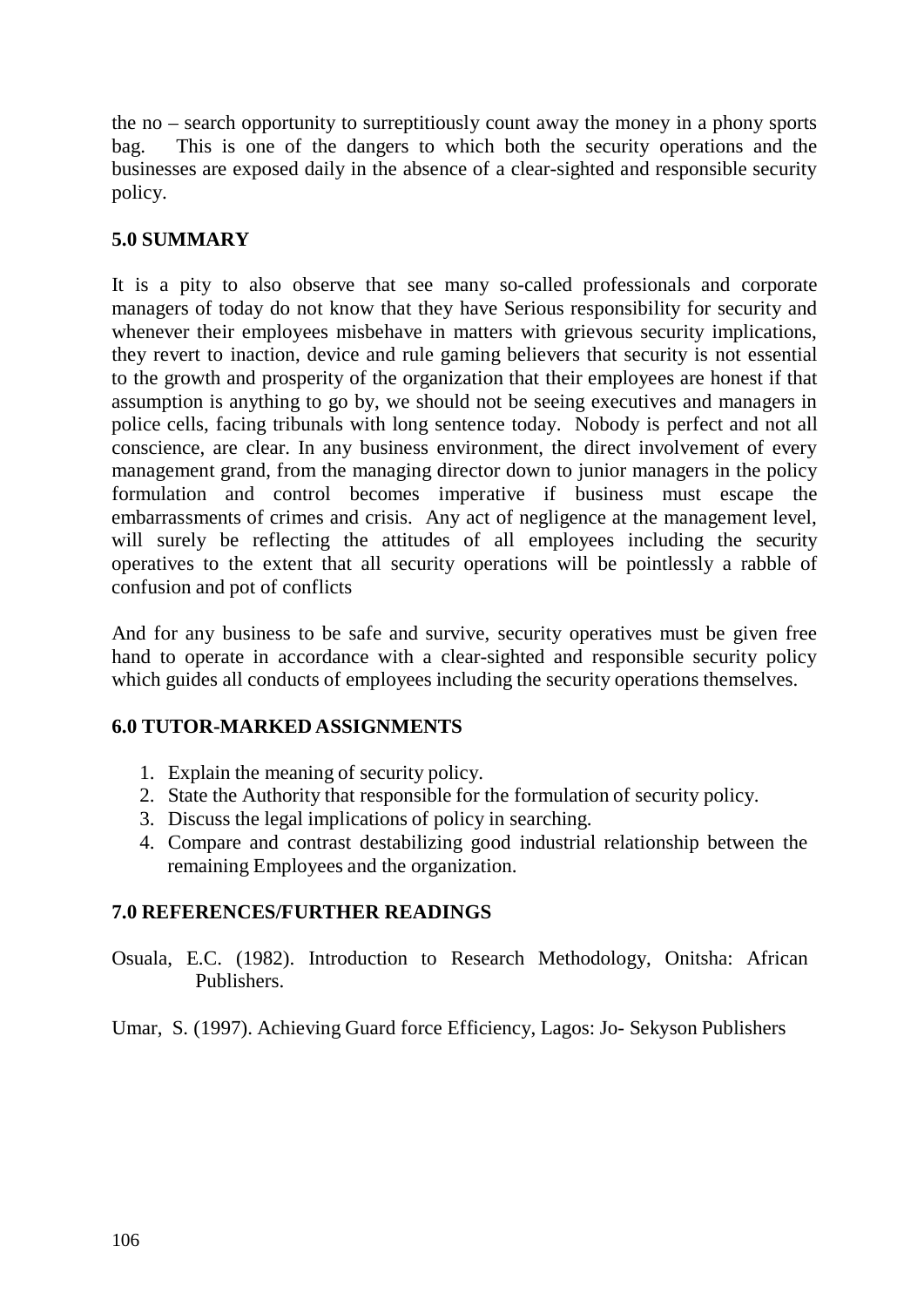# **UNIT 3 EVALUATION OF PROTECTION PROGRAMMES**

### **CONTENTS**

- 1.0 Introduction
- 2.0 Objectives
- 3.0 Main content
	- 3.1 Causes of Industrial Loss
	- 3.2 Unsafe Attitude of Act
	- 3.3 Unsafe conditions
	- 3.4 Unsafe response
	- 3.5 The Triangular theory of industrial loss
	- 3.6 The Industrial Security Environment
- 4.0 Conclusion
- 5.0 Summary
- 6.0 Tutor-Marked Assignments
- 7.0 References/Further Readings

#### **1.0 INTRODUCTION**

Evaluation of protection programme is associated with loss and risk analysis in security operations. However, they are dangers and suffering harm or losses through unnecessary exposures to risk-bearing.

#### **2.0 OBJECTIVES**

In this unit we have examine the possibilities of every company is exposed to one kind of risk or another as it is exposed to the chances of thefts, burglary, fire, frauds, robbery or pilferage.

#### **3.0 MAIN CONTENT**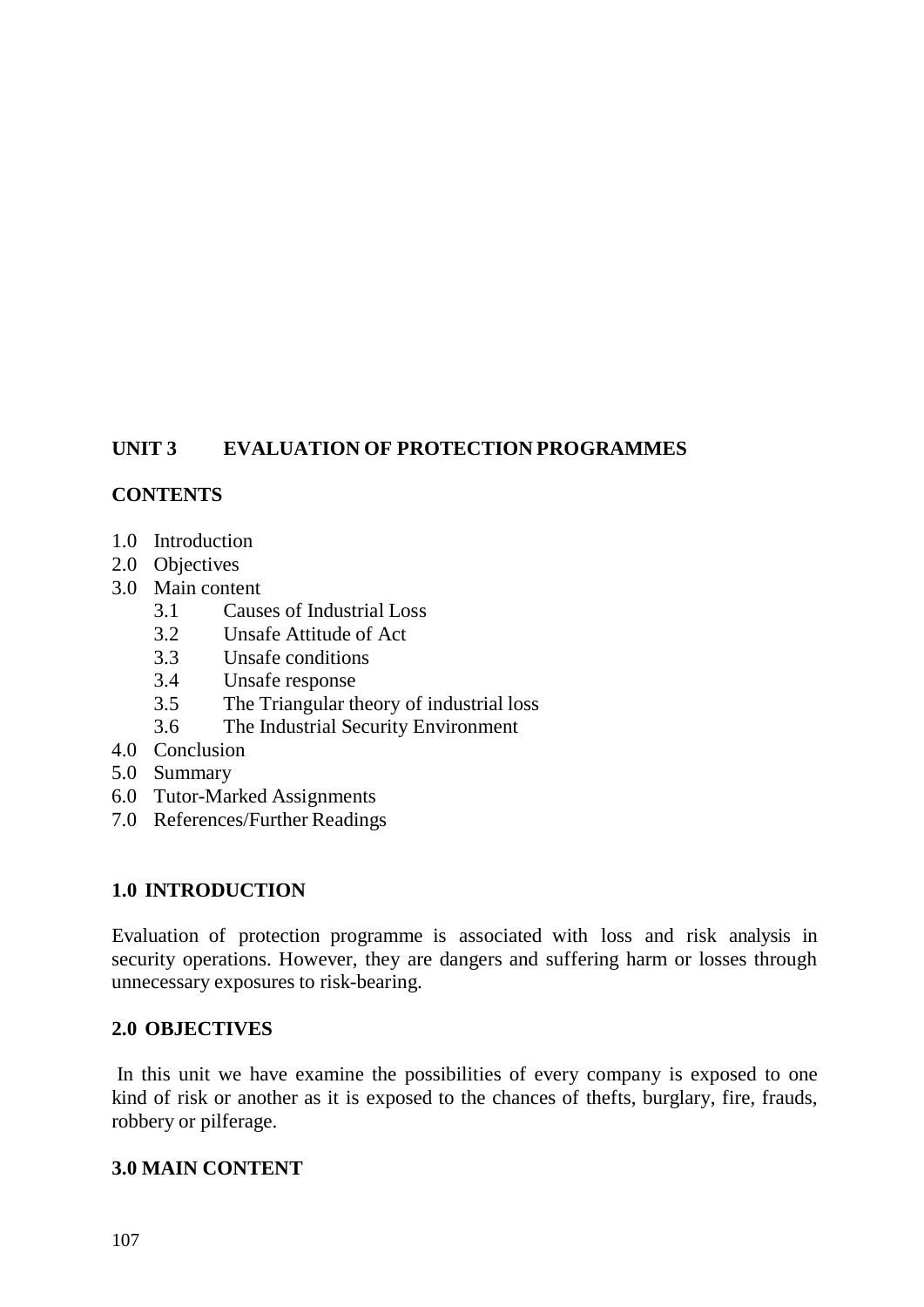#### **3.1 Causes of Industrial Loss**

Industrial loses do not just course they are caused. The basis of security is the need to know the loss prevention and reaction in industrial security. Therefore, the loss prevention specialists have analyzed the causes which include unsafe attitude or act, unsafe conditions, unsafe response, respectively.

### **3.2 Unsafe Attitude or Act**

Behavior or actions that expose life and property to danger or security risk due to error, negligence, carelessness etc. e.g. Personal protection equipment or right tools provided for a factory worker but he refuses to use those items and gets injured ignoring casino, etc.

#### **3.3 Unsafe Conditions**

State or circumstance or place not providing good protection or not free from danger or security risk e.g. overloading or crack of walls or any other damages in the factory, which can cause losses to the company.

#### **3.4 Unsafe Response**

Environment induce actions, events, happenings, etc, that can result in losses to the company, e.g. adverse legislation, riot, war, natural disaster like earthquake etc.

#### **3.5 The Triangular Theory of Industrial Loss**

We can now sum that unsafe act resulting to unsafe conditions, or unsafe conditions, resulting from unsafe act, or unsafe response resulting from unsafe conditions or unsafe conditions resulting to unsafe response which cause unwanted, sometimes unrecoverable losses-



#### **DIAGRAM 1. TRIANGLE OF LOSS**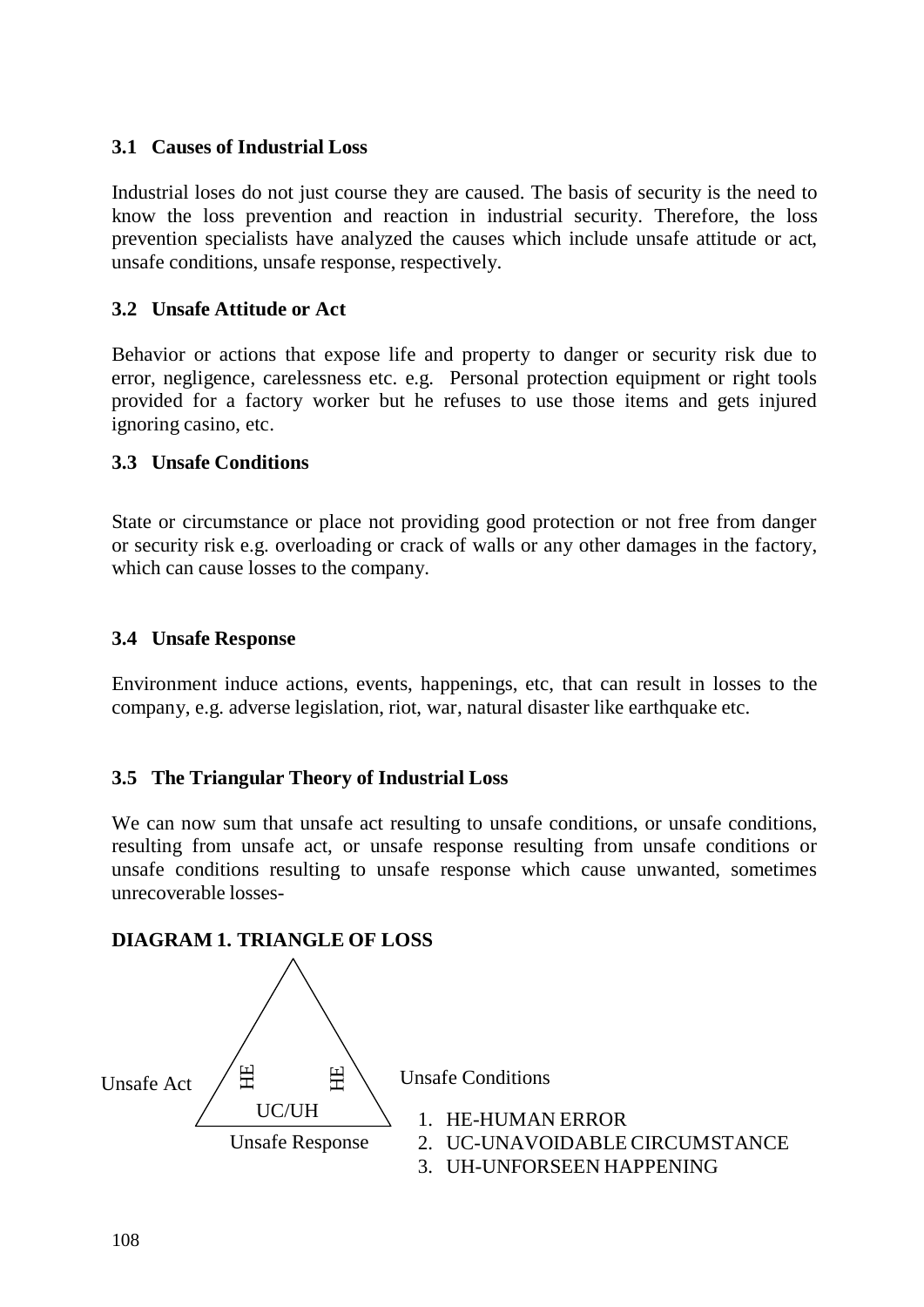## **Self Assessment Exercise (SAE)**

Industrial losses do not just course they are caused "Do you agree"?

## **3.6 The Industrial Security Environment**

The security system does not exist in isolation. It operates within a larger environment, which has physical, economic, political, social, legal, cultural, moral and technological dimensions. The security managers have to operate within the framework established by the environment. Environment factors can and do affects security operations. These impacts could be favourable or unfavourable. As such, Successful industrial security managers must be aware of their environments, know their possible impact on their activities, and adapt effectively to avoid unwanted or unrecoverable losses.

The diagram below shows the totality of the environment in which the security system operates. The reversible arrow connecting the security system with each of the environmental sub-system portrays the reciprocal nature of the effects which environmental factors have on the security systems and vice-versa.



## **DIAGRAM 2. INDUSTRIAL SECURITY ENVIRONMENT**

### **4.0 CONCLUSION**

This unit has carefully explain that in view of these dangers, it is very necessary for security operatives whose role is to prevent losses to business to know what constitutes a risk and how such risk can be analyzed as well as avoided.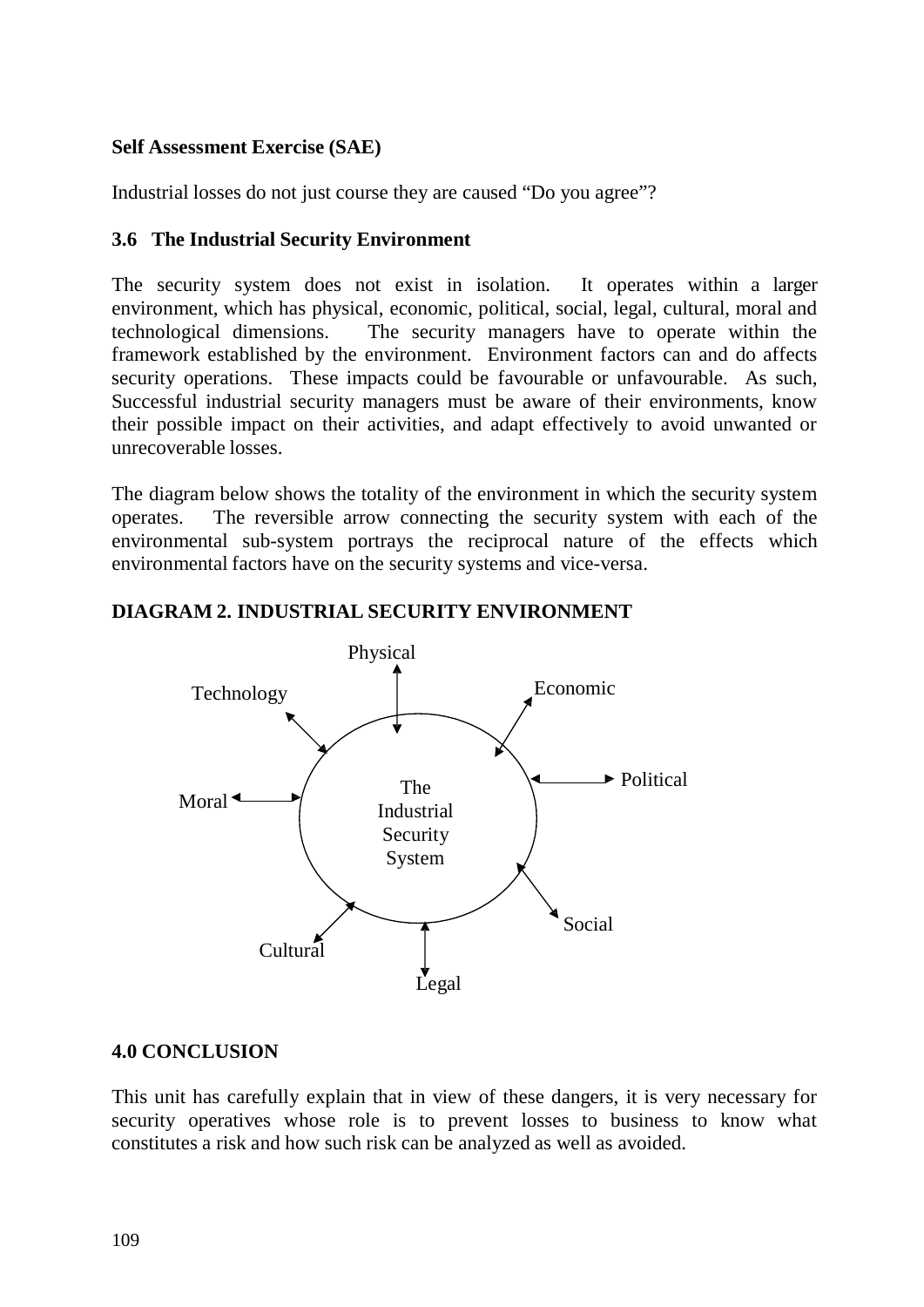## **5.0 SUMMARY**

In this unit we have analyzed the general possibilities of causes of industrial security loss. And apart from these possibilities, buildings and machineries are daily exposed to arson and sabotage which can send a company parking.

### **6.0 TUTOR-MARKED ASSIGNMENTS**

- (1) Explain the causes of loss in security
- (2) Describe the diagram of industrial security environment.

#### **7.0 REFERENCES/FURTHER READINGS**

- Alla, O. (1997). Security and Safety. Setting up Industrial Security Business, Lagos: Spectrum Books Ltd.
- Fisher, R.J. and Green, G. (1986). Introduction to Security Management and Planning, New York: Paeger Publishers.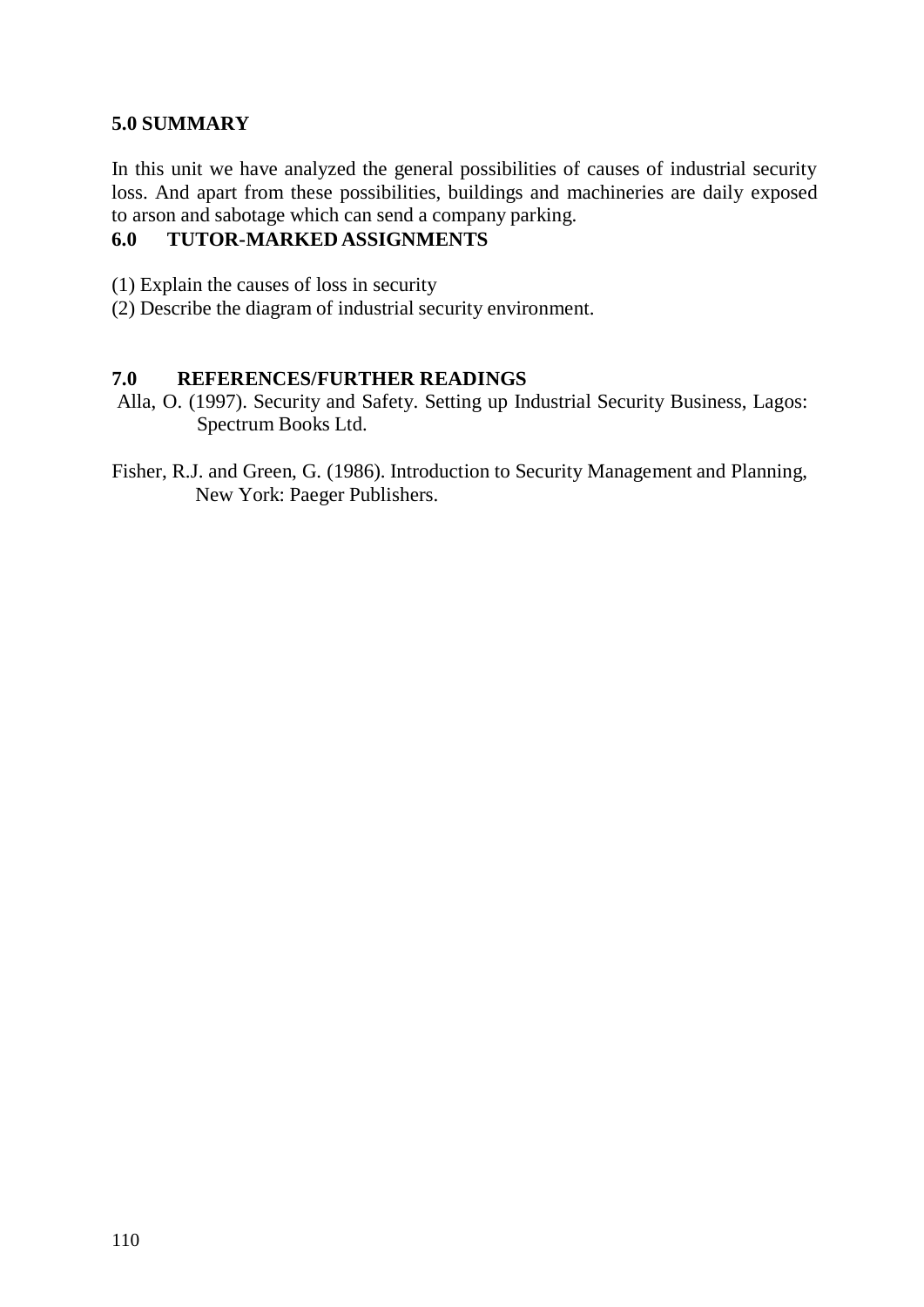# **UNIT 4 ADMINISTRATION AND DOCUMENTATION OF SECURITY RECORDS AND REPORTS**

## **CONTENTS**

- 1.0 Introduction
- 2.0 Objectives
- 3.0 Main content
	- 3.1 Definition of Security Records and Reports
	- 3.2 The Importance of Security Records
	- 3.3 Types of Records
	- 3.4 Rules of Keeping Records of Events
- 4.0 Conclusion
- 5.0 Summary
- 6.0 Tutor-Marked Assignments
- 7.0 References/Further Readings

### **1.0 INTRODUCTION**

Student in this course will apply principles of management to security administration and documentation of records and reports. Despite the anticipation and record of criminal incidents, there are many understandings to the nature of threats posed which is part of information system and business continuity.

#### **2.0 OBJECTIVES**

This unit has clearly stated to:-

- a) Be familiar with the principles and issues in security administration records and reports of events.
- b) Be able to understand and demonstrate the relationship between importance of security records and justified rules of keeping records in case of eventuality as they relate private, government and business.
- c) Apply research –Oriented approaches, case studies and the use of situation analyses as appropriate in the study of security administration and documentation.

### **3.0 MAIN CONTENT**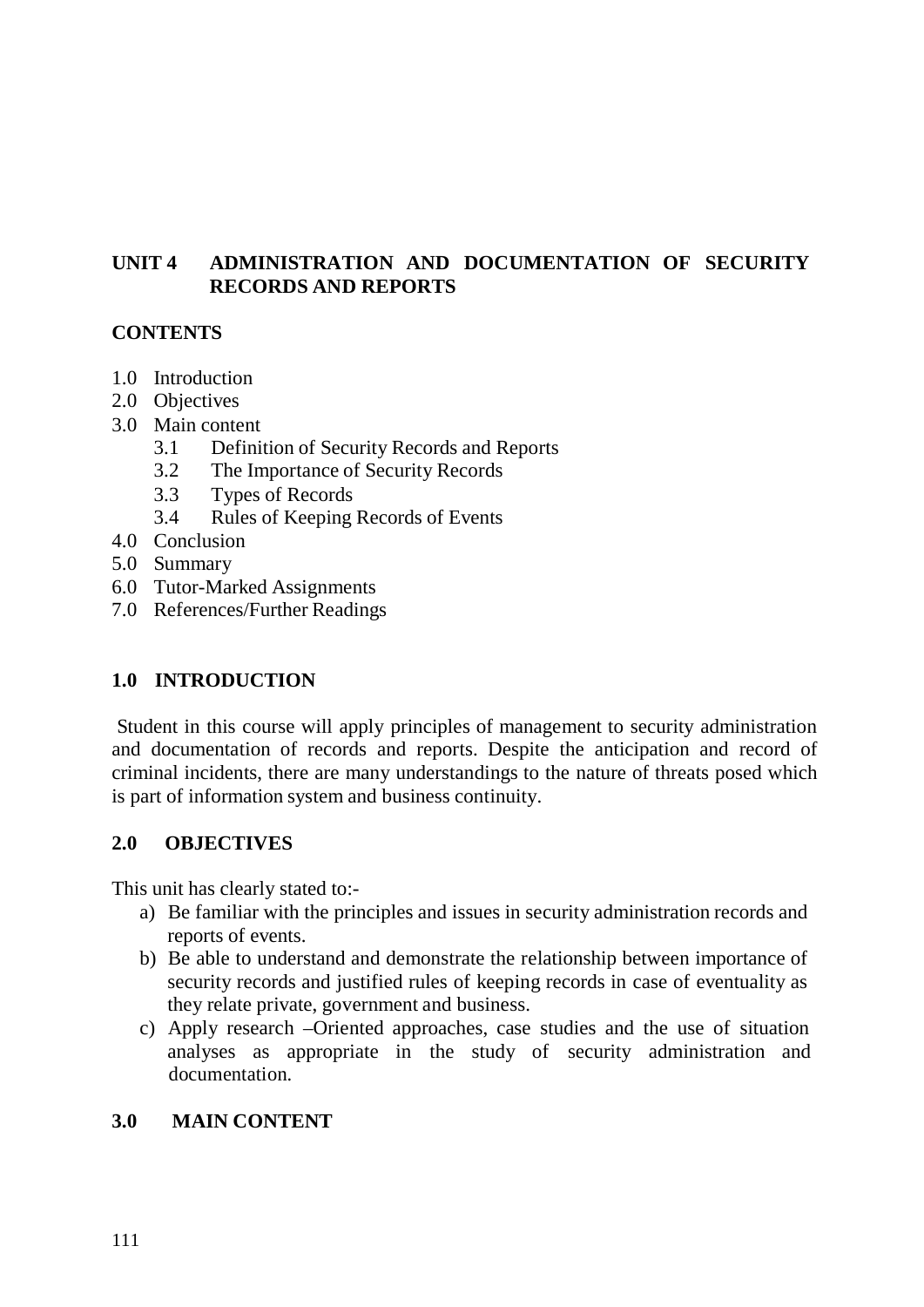# **3.1 Definition of Security Records and Reports**

Apart from the anticipation and records of criminal incidents, there are several reasons why security operatives should keep and maintain records of events in their area of responsibility.

Accurate and timely account of events provides both hind sight and fore sight to security departments and in the period of uncertainty and confusion such records will help clear and exonerate doubtful matters.

The discussion in this lesson is to provide vital and necessary information about security record and reports.

# **3.2 The Importance of Security Records**

Keeping and maintenance of security records and reports is as important as the entire force orations as a whole and in the absence and security duties will not be as credible as it should be in times of serious trial. Some of the importance's of security records are listed below:-

- i. Records are necessary to keep full information and facts about security incidents, instructions, and performance of the guard force, cases of arrests and other vital facts during security operations.
- ii. Security operatives on duty does not inspire respect and confident if he could not produce accurately recorded happenings on request especially when he resorted to guessing or had he records the incident
- iii. Records are necessary in handing and taking over of duty to clear away doubts during incidents of theft where lack of records will create confusion as to who lost what and when. Remember it must b physically handing and taking over exercise and not on trust or compromization
- iv. Recording of incidents, it accurately written will help the effort of investigations in identifying and knowing how incident happen.
- v. All incidents should be recorded forth with during security operations. And it will be ridiculous, if not funny when a security operative has to start recording incident 24 hours after the incident has taken place.

# **3.3 Types of Records**

Generally, there are four types of records in security practice. It is written these record that all events of security significance are daily recorded and kept. These records are:-

1. Register: - These are records used to keep a comprehensive register of items or events for the purpose of reference. Under these are numerous register sub divided as follows:-

(a) Visitor Register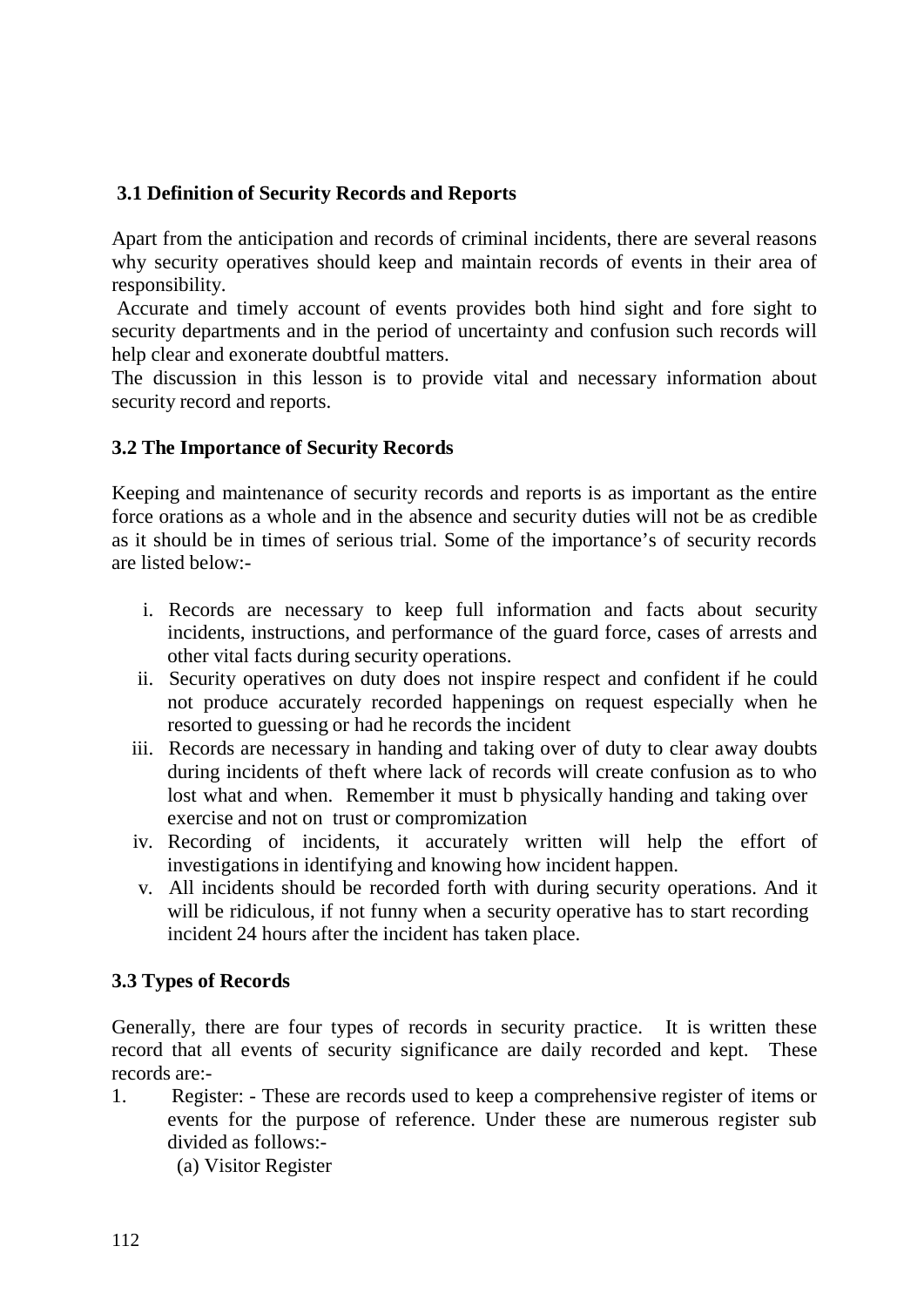- (b) Key Register
- (c) Lost and found property registers
- (d) Alarm test register
- (e) Borrowed tool register
- (f) Employee search register
- (g) Vehicle search register
- (h) Incoming mail register
- (I) Outgoing mail register
- (j) Attendance registers
- 2. **Books: -** These are records used to record and keep a particular message, instructions, check list or reference for numerous security purposes. They are sub divided into:-
	- (a) Duty occurrence book
	- (b) Security equipments service and repair log book. Telephone
	- (c) Message book
	- (d) STD code book.
- 3. **Forms: -** These are records in security practice used to record, keep or issue out instructions, advice, direction, for various purposes.

These are the folic,-wing:-

- (a) Industrial accident report form
- *(b)* Fire report form
- (c) Vehicle accident report form
- (d) Lost and found report form
- (e) Visitors passes form
- (f) Way bill and gate pass forms
- (g) First aid treatment forms
- 4. **Cards: -** These are records used to keep a permanent information and record for easy reference- Cards arm sub divided into:-
	- (a) Driver's card
	- *(b)* Visitor card
	- (c) Identity card
	- (d) Staff access card or card reader

#### **Self Assessment Exercise (SAE)**

Is Security records a report or an information?

### **3.4 Rules of Keeping Records of Events**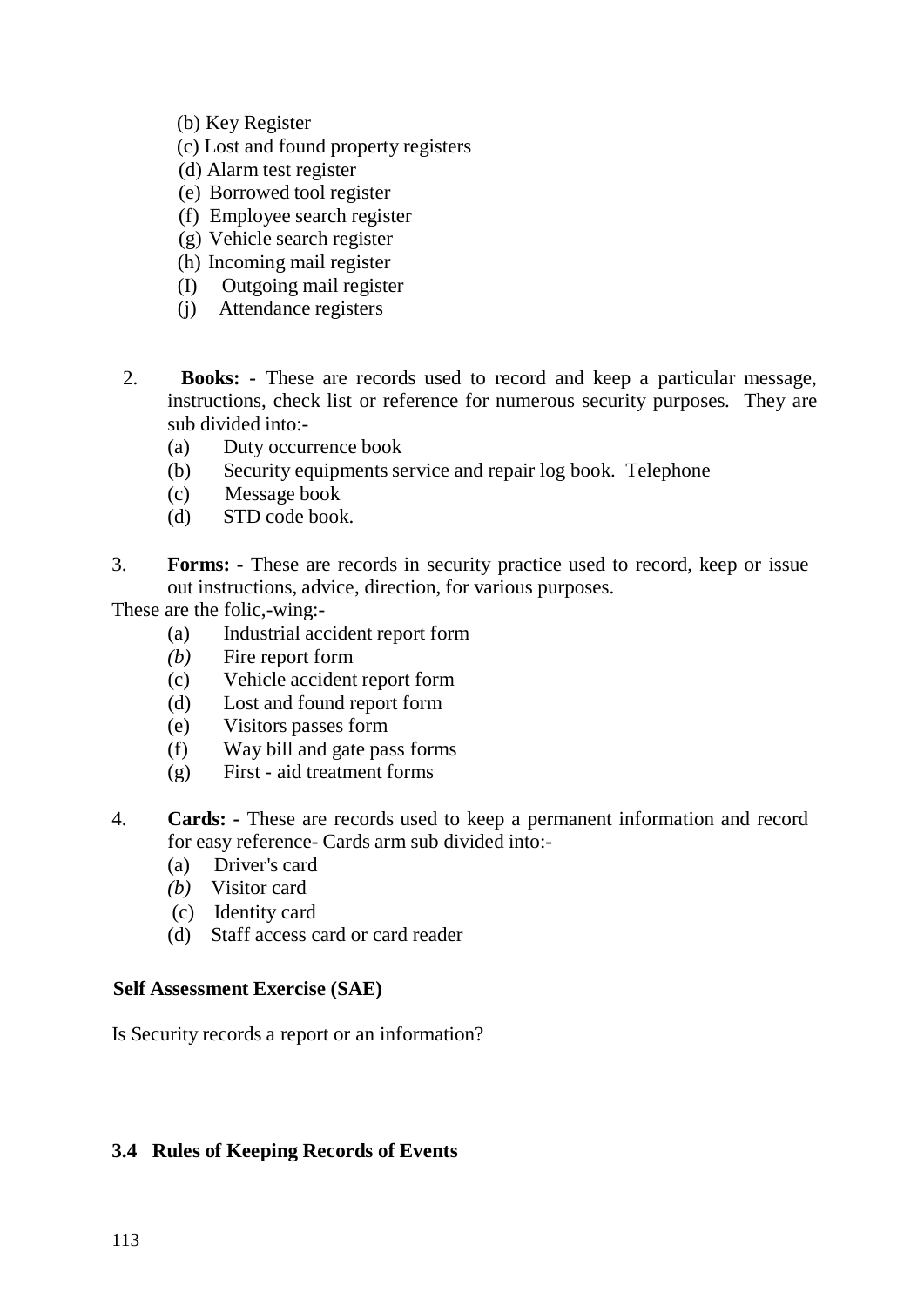There are certain rules to strictly follow by security operative while recording events in the security records. Some of these rules are as follows:-

- 1. In the case of arrest, full names of 'the suspect age occupation and his physical descriptions should be recorded. Other information will include the time of the arrest, reasons for the arrest and reference to properties recovered,
- 2· There must be no additional written in between written lines and written pages must not be removed or torn away in order to make fresh entry.
- 3 If there is error in a recorded incident the correct procedure to flow is to draw a straight line across the erroneous entry and record the correct the fact.
- 4, Records should be meticulously kept all abuses should be avoided.
- 5. Records kept for the purposes of record must be fully utilized and used for such purposes because it is not predictably possible for the security staff to know when question may arise in respect of a recorded event. The instant provision of such records on request to either the management or the court will inspire confidence integrity and reliability of the security department and its activities.
- 6. Records should be serially numbered in sequence and all entries by the user should be in chronological order according to date and time. The accuracy and order of entries will justify its authenticity, in legal proceedings.
	- 7. Erasure or fresh insertion of entry will raise implicating suspicion. Tearing of pages or any other alteration of entries should not be allowed to happen else the entire note book will be seen as a pack of forgery.
	- 8. Delayed entry of events or incident normally results in the severe criticism of the security officer in court as to why the entries were made belatedly.
	- 9. To crown it all you must ensure that entry should be made as promptly as possible provided the incident is confirmed.

# **4.0 CONCLUSION**

In this unit we have learned that students will focus on security administration and documentation procedures and maintenance of records for the safe custody and preservation of information in case the need arises for easy reference.

# **5.0 SUMMARY**

At the end of this unit, we should be able to provide vital and necessary information about security records and reports.

# **6.0 TUTOR-MARKED ASSIGNMENTS**

- (1) Explain the meaning of security record and reports.
- (2) Compare and contrast the importance of security records and the rules of keeping records of events.

# **7.0 REFERENCES/FURTHER READINGS**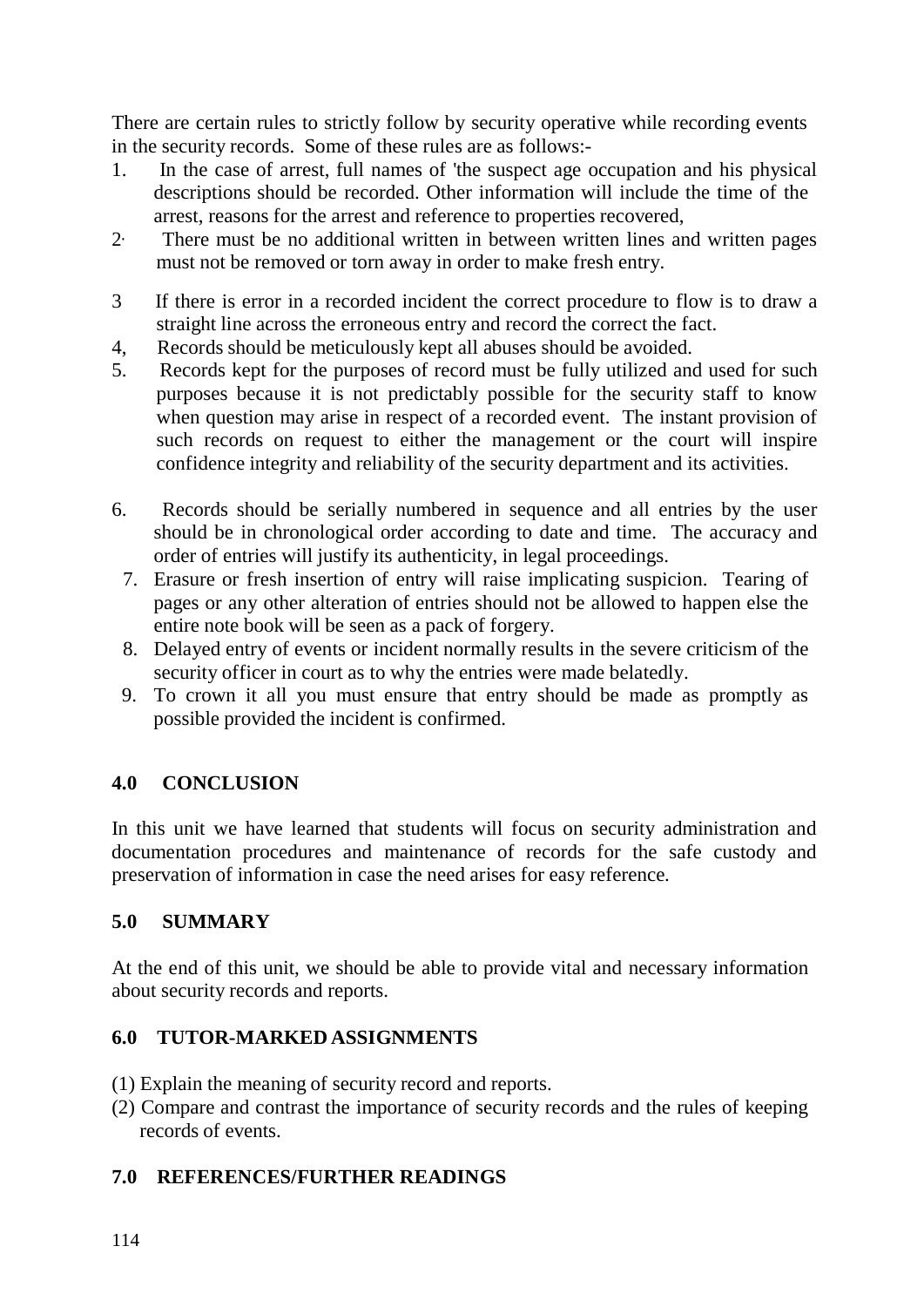- Charles, A.S. (1998). Effective security management, London: Butterworth Heinemann Books Ltd.
- Braimoh, A. (2001). The Basic of Security Knowledge and Planning, U.S.A: New world Press.

### **UNIT 5 SAMPLES OF SECURITY PROCEDURES FOR ACCESS CONTROL AT THE GATE.**

#### **CONTENTS**

- 1.0 Introduction
- 2.0 Objective
- 3.0 Main Content
	- 3.1 Physical Access Control
	- 3.2 Types of Access Control<br>3.3 Ouality Words for Oualit
	- Quality Words for Quality Service (Procedures)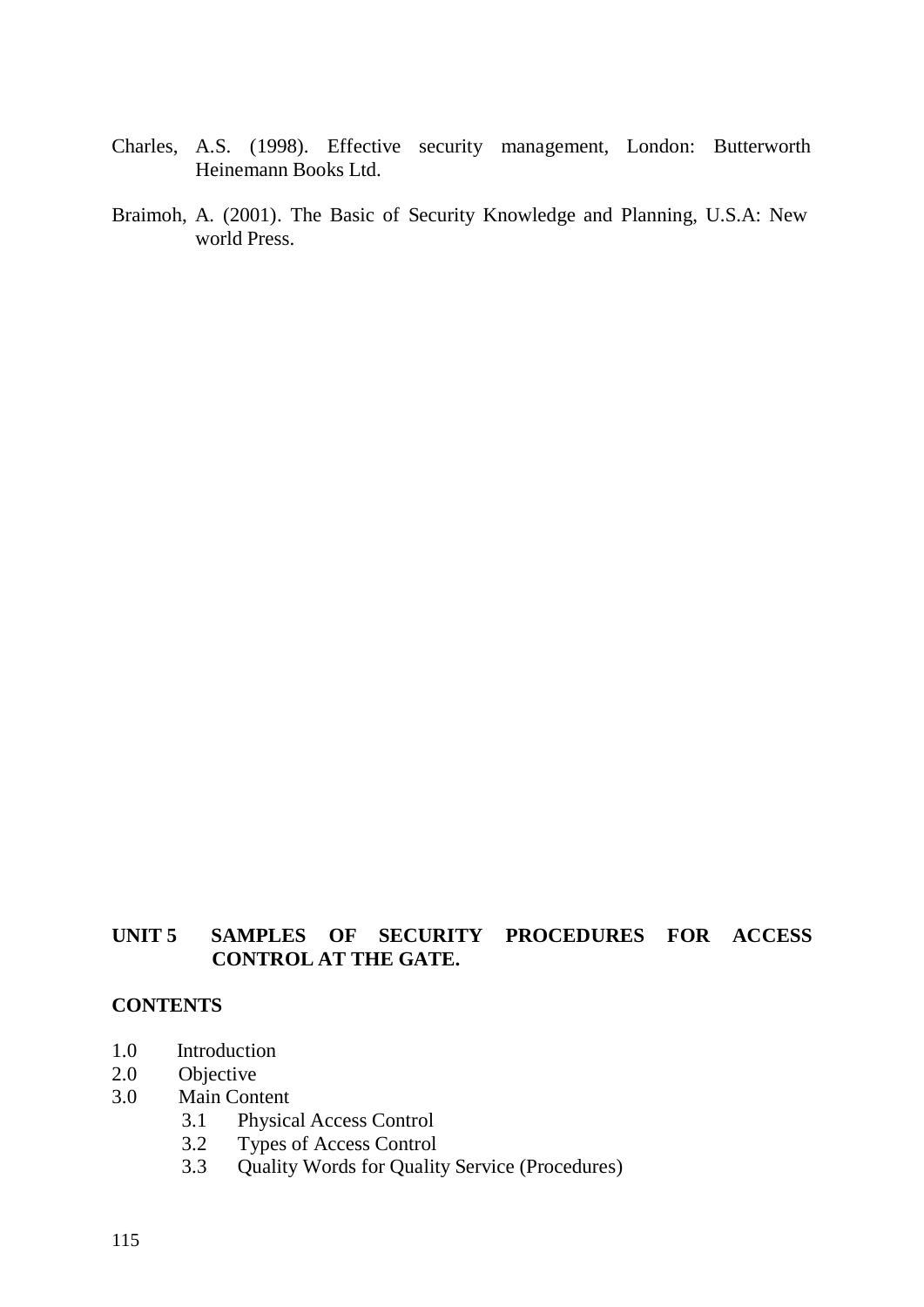- 3.4 Quality Words for Quality Service (Questions for visitors)
- 4.0 Conclusion
- 5.0 Summary
- 6.0 Tutor-Marked Assignments
- 7.0 References/Further Readings

# **1.0 INTRODUCTION**

In order to effectively control and monitor the movements of both visitors and internal staff, physical access control is necessary. The essence of access control in a responsibility area is to create an environment of security consciousness. This is done by establishing guard posts in virtually every strategic entry points to screen, questions, watch and direct visitors and employees in the premises. Doorways, gates, lobbies, lifts, staircases, hallways, fire exit etc are vulnerable points where intruders can readily find very easy to access restricted rooms and area in offices. However, the strategic importance of each access point is determined by security interests. While some accesses are more important, others are not because the penetration of one access point will wreck less security havoc than another. However, all access points are very important and should be taken care of.

## **2.0 OBJECTIVES**

By the end of the unit, you should be able to:

- i. Explain what is meant by Samples of Security procedures for Access Control at the gate.
- ii. Describe the processes and types of Access Control.
- iii. Why the words QWQS is very necessary for questioning the visitors as a security officer?

### **3.0 MAIN CONTENT**

### **3.1 Physical Access Control**

Physical access control is intended to check the following procedures:-

- 1) Illegal entry or unauthorized intrusion of persons into protected areas.
- 2) Detect aim less wanderers in the office environment or company premises.
- 3) Interrogate visitors and provide assistance when necessary
- 4) Identify internal staff, for security purposes.
- 5) Detect the deposition of subversive containers or carriages by sneak-in and deception entry criminals.
- 6) Control crowds and visitors during peak business hours.
- 7) Dis-arm visitors carrying offensive objects into office environment or company premises for security reasons.
- 8) Maintain law and order by arresting trouble makers in the building.
- 9) Keep fire exits and escape routes clean of any obstacles in case of emergency.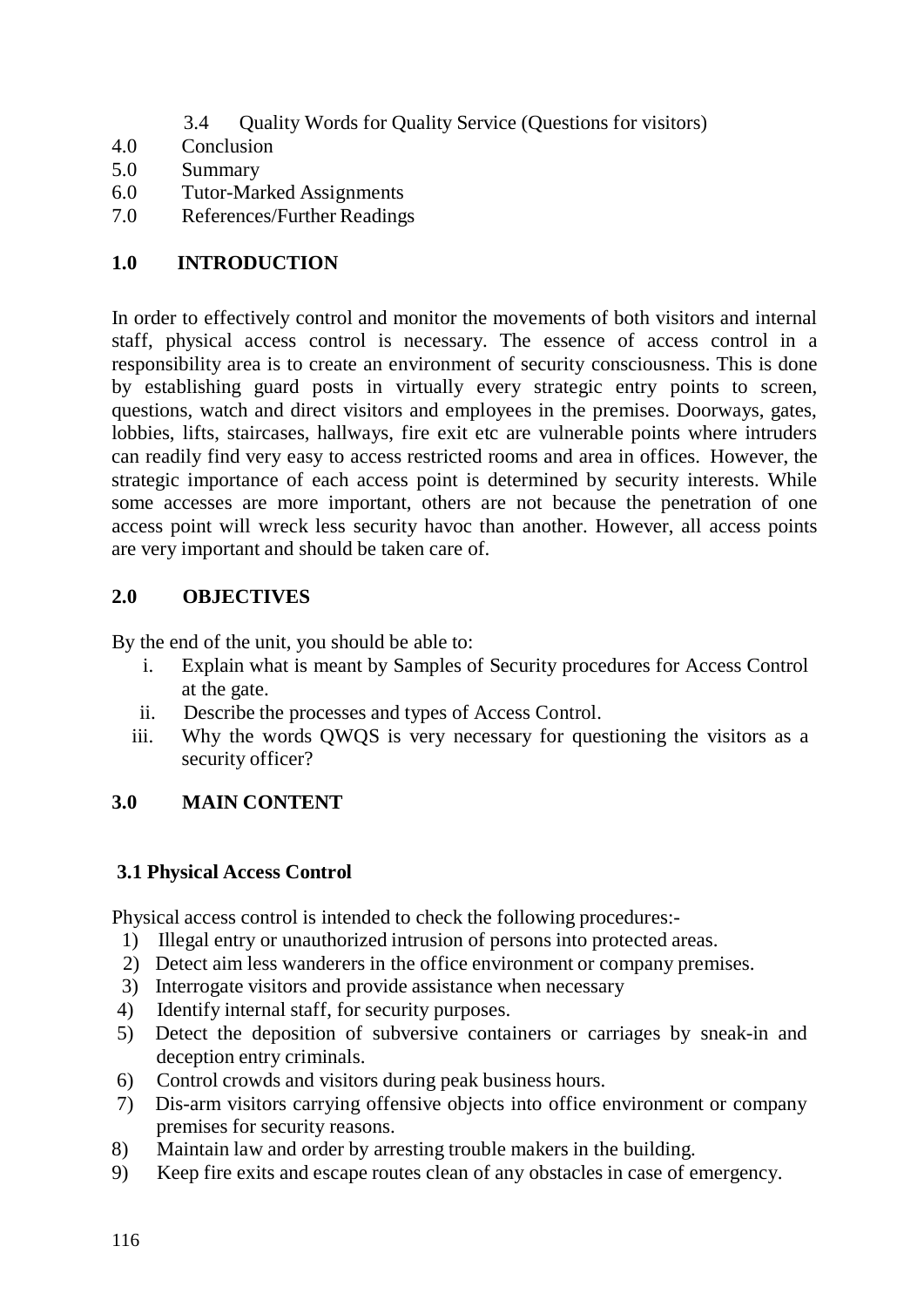- 10) Screen deliveries i.e. Parcels, letters, bags, for security purposes.
- 11) Impose company's security policy at access points.
- 12) Control the opening and closure of access doors.
- 13) Ensure the privacy of employees and employers during working hours.

## **3.1 Types of Access Control**

The nature and usage of building or premises determines the type of access control to be effectively used. However, the combinations of all types of access control will pay higher security dividend than one. In this case, there are three types of access control:

# **1. Visitors Access Control**

In this type of access control, the problem of security starts with people because problems arises out of interaction, and intermingling of people of various shades and characters at different levels in the company. Visitors in this case can be classified into:

a) Contractors b)Subcontractors c) Vendors d) Ex-staffs e) Non-staffs.

It is therefore very vital to control the access of this group of people by the introduction of:

- i) Guard-post at every access-point to check their entry and exit.
- ii) Visitors card access system to tag and distinguish between visitors and staffs of the company so that aimless wanderers can be identified and restricted.
- iii) Visitors-registration system to record such visits according to date, time, name, address and the purpose of such visits so that investigation effort can be rewarded by referring to records of visitors whenever there is potential penetration or security breaches.
- iv) Telephone-call system in order to establish instant communication with the persons the visitor claim to come to see especially when there is suspicion about the character seeking for access.

# **2. Vehicle Access Control**

Because of the manner of how cars are used to remove valuable properties from premises or how cars are stolen, and how terrorists use vehicles to attack targets with bombs by either driving straight into the premises and leave the bomb inside the car to detonate itself. There is the need for effective car access control measures. This can best be achieved by the introduction of:

# **a) Vehicle Access Card/Tally**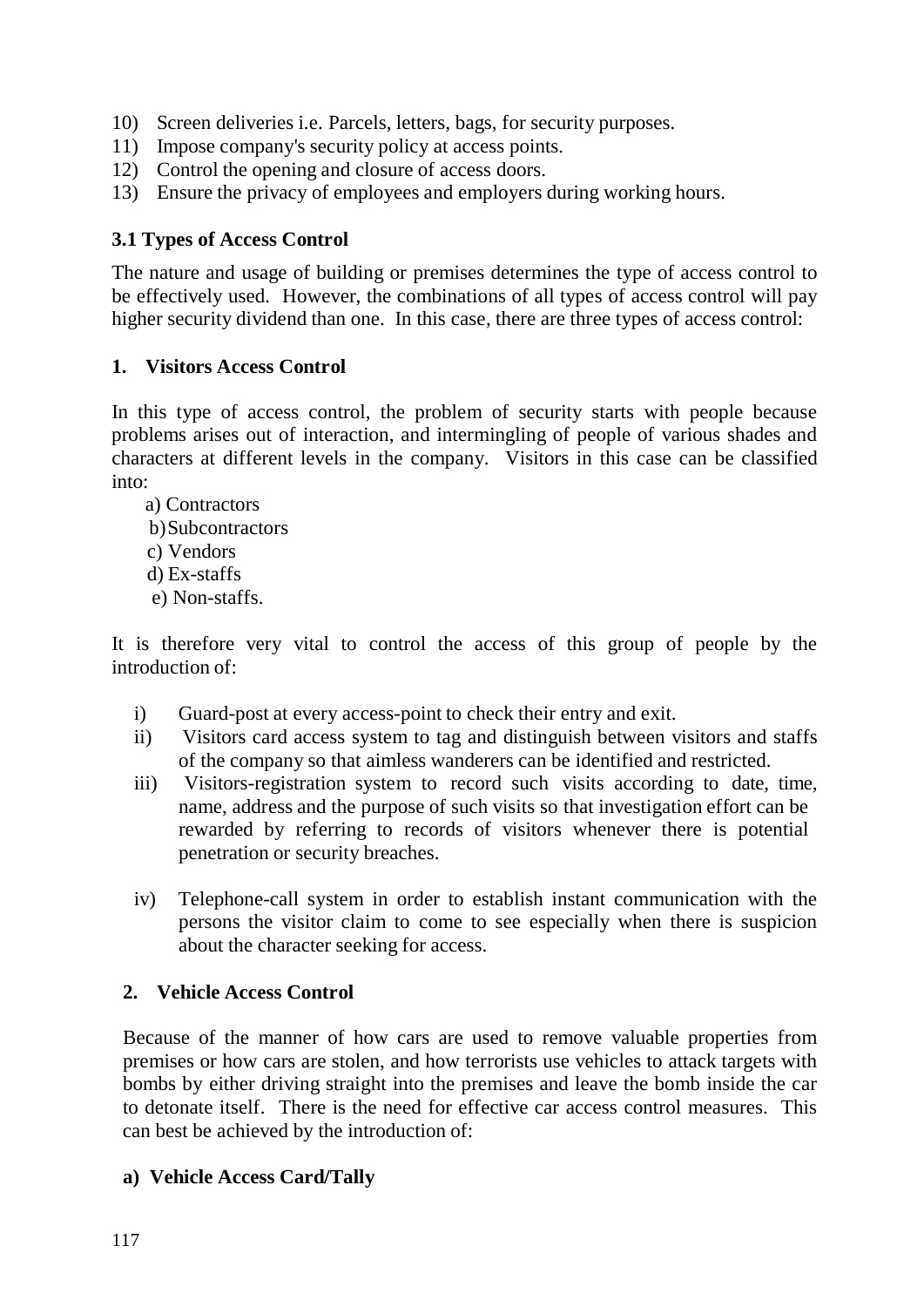After access of vehicle is allowed into a premise, card or tally should be issued to the driver the number-of which should be written against their names and car plate number or the vehicle registration.

### b) **Vehicle Register**

This is to register the number plates of visiting vehicles and the names of the drivers and the time they came and left the premises in the vehicle register or logbook

## c) **Drivers Card Access System**

The drivers should be given visitors tags to hang in the front of their pockets to help distinguish between internal staff and visitors and they should be directed on what to do according to security policy.

### **3. Staff Access Control**

It must be realized that security can best be achieved when all kind of activities are controlled and monitored, including the activities of staff in a responsibility center. Not all staff, company has access to any office or room in the company. While some has the right to access one room or office others are not. It is then necessary to distinguish through access control measure, those who have right to access a particular place and at a particular time and those who are not. For instance, while some staff has right to access computer rooms, warehouses, stores, accounts section etc. others are not allowed to access such areas. Here, staff access control is necessary. The other aspect of staff access control is the need to identify and distinguish the difference between staff of a company and visitor. Staff can be instantly identified if their identity cards are hanged in front of their clothing. If done appropriately, staff access control is a discretionary way of controlling the access of staff, which will guarantee more security of life and property.

# **3.3 Quality Words for Quality Service (Procedures)**

All access Points should be manned as a matter of necessity and visitors should be thoroughly scrutinized at the guard post. Those who need assistance should be directed or referred to the reception point for further assistance. Quarreling insults and even fighting do occur because of poor or loss of communication between the security staff and visitors. This is because most people who are ignorant of security operations and the protective roles of security in a particular building believe that the security staffs are hindrances or obstacles across their path. And because of this negative feeling and belief they approach security staff in a very aggressive and uncooperative manner.

### **Self Assessment Exercise (SAE)**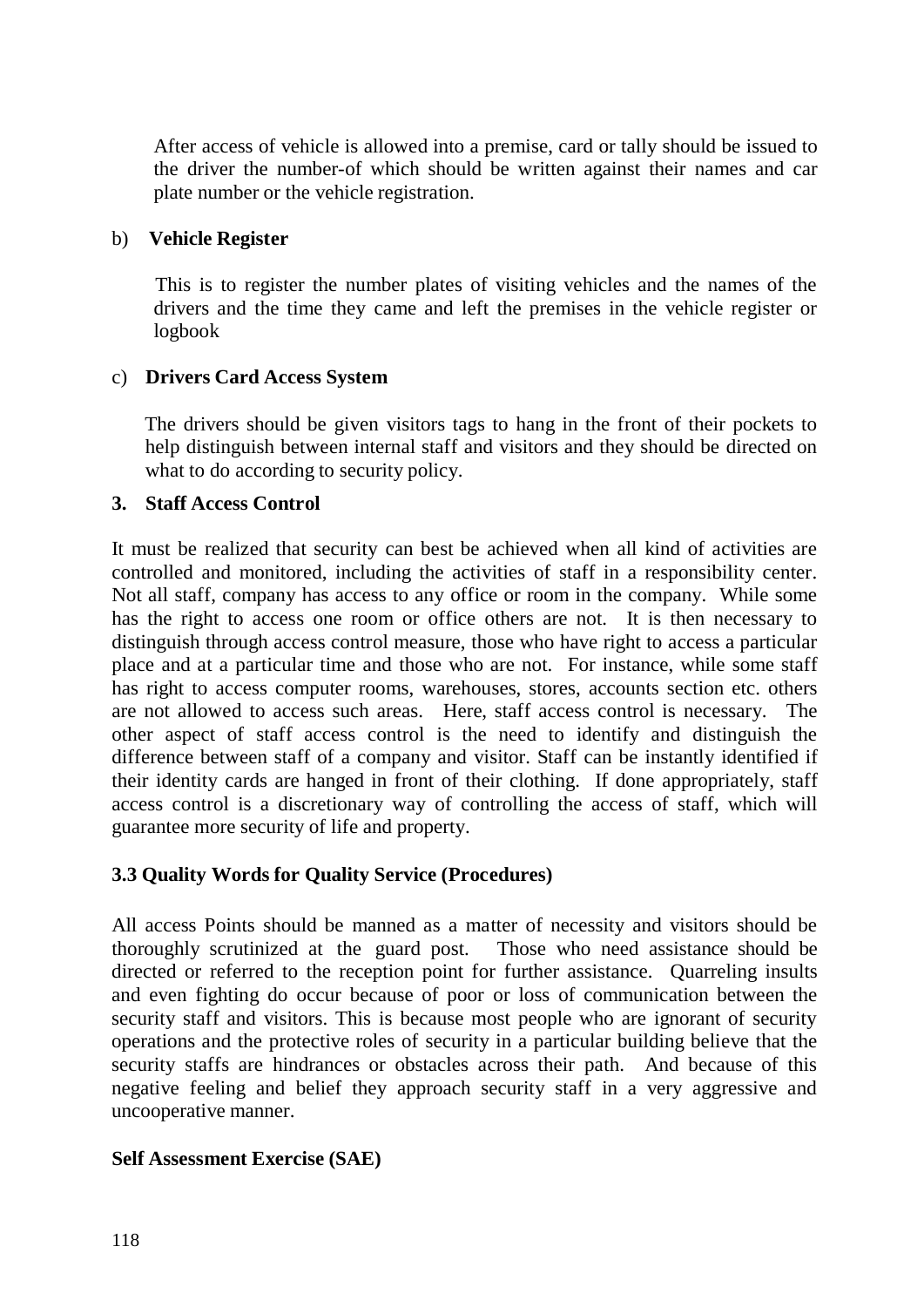Explain the acronyms QWQS.

# **3.4 Quality Words for Quality Service (Questions for Visitors)**

To avoid quarrel and misunderstanding, the security staff should use the following QWQS questions which he should daily use to question visitors before entry is allowed:

"Welcome Sir, can I help you" (appear confident and look straight into visitor's eyes).

"Who do you want to see, Sir?"

"Is there any appointment" or "Is he expecting you"

"Let me contact him" (If there is any doubt try to confirm)

"OK, please hang this on" (Give him visitor's card if visit is genuine / approved and direct him to book down his presence in the visitor's book)

"Do you know how to get to his office" (Escort or direct him where necessary) "Our visitors' tag, Sir" (Remind visitors and collect visitors' tags when they are leaving)

"Good-bye, thank you, Sir"

## **4.0 CONCLUSION**

In this unit, you have examined in details the term "Sample of Security Procedures for Access control at the gate. You have learnt the processes of physical Access control and examined what the functions at the gate applies before using quality words for quality service (QWQS).

The unit also looked at the various administrative procedures and behavioural approach beginning from the basic knowledge of security, theories and the need to know the basis of Access protection and effective control to the behavioural School of business and organizational security management thoughts.

### **5.0 SUMMARY**

In this unit, we have acquired the experiences about the overview of principles and issues in physical security, Access Control business and organizational security management.

We also examined the challenges embodied in the various aspects of security Access such as visitors, staff, vehicles for easy operations.

### **6.0 TUTOR-MARKED ASSESSMENTS**

- b. What do you understand by the term "Access control procedures"?
- c. What are the three major types of Access
- d. Enumerate the functions of QWQS.